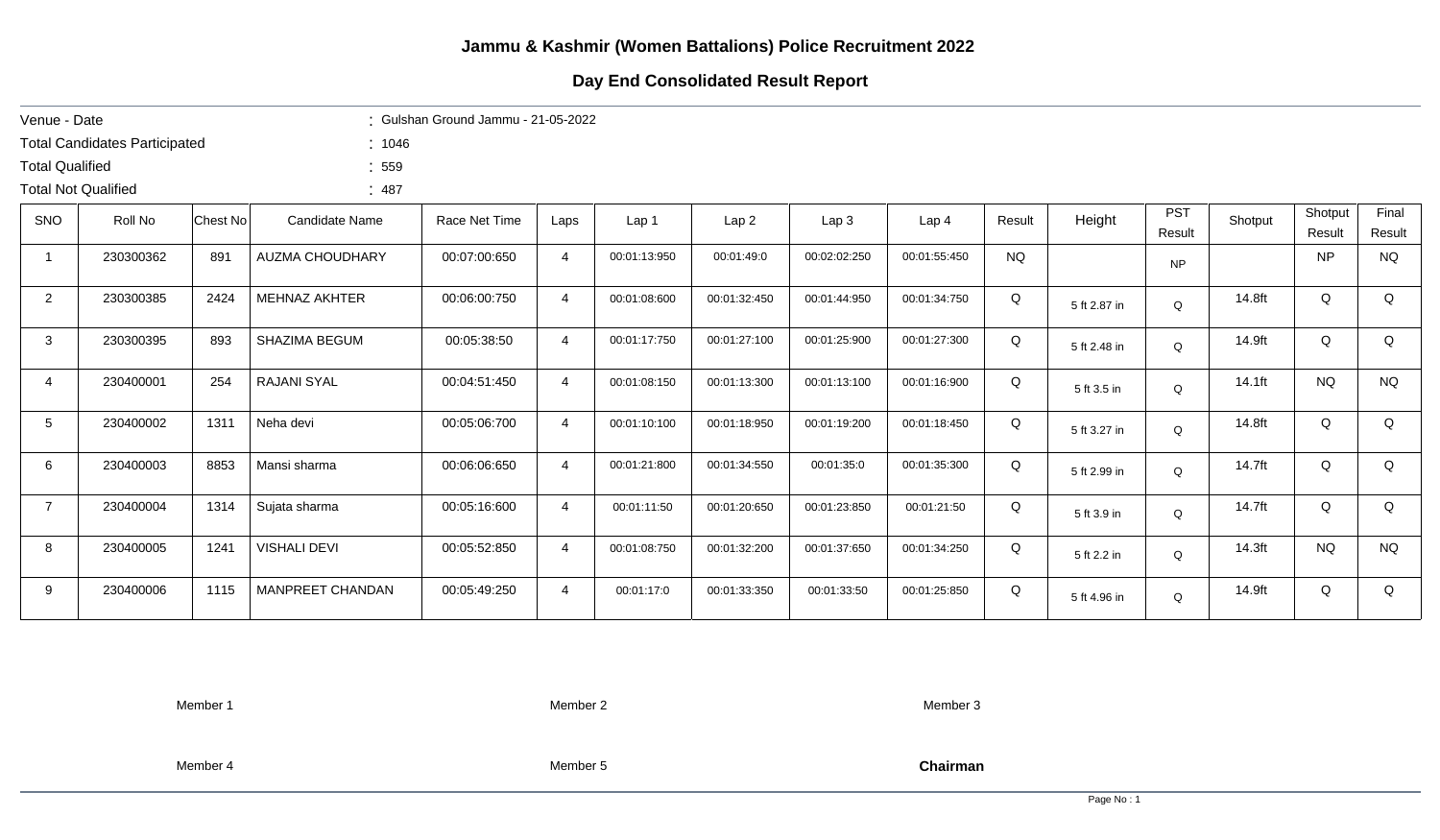| <b>SNO</b> | Roll No   | Candidate Name<br>Chest No  | Race Net Time | Laps           | Lap <sub>1</sub> | Lap2         | Lap 3        | Lap <sub>4</sub> | Result | Height       | <b>PST</b> | Shotput | Shotput   | Final     |
|------------|-----------|-----------------------------|---------------|----------------|------------------|--------------|--------------|------------------|--------|--------------|------------|---------|-----------|-----------|
|            |           |                             |               |                |                  |              |              |                  |        |              | Result     |         | Result    | Result    |
| 10         | 230400008 | 1943<br>RUNAKSHI DEVI       | 00:06:10:750  | $\overline{4}$ | 00:01:11:950     | 00:01:41:600 | 00:01:43:550 | 00:01:33:650     | Q      | 5 ft 0.83 in | <b>NQ</b>  |         | NP        | <b>NQ</b> |
| 11         | 230400009 | <b>SHEWANI</b><br>1203      | 00:05:21:550  | $\overline{4}$ | 00:01:14:750     | 00:01:25:800 | 00:01:25:150 | 00:01:15:850     | Q      | 5 ft 5.79 in | Q          | 14.8ft  | Q         | Q         |
| 12         | 230400010 | <b>KAMNI DEVI</b><br>401    | 00:04:56:550  | $\overline{4}$ | 00:01:05:600     | 00:01:16:250 | 00:01:18:100 | 00:01:16:600     | Q      | 5 ft 4.29 in | Q          | 14.9ft  | Q         | Q         |
| 13         | 230400011 | 8448<br>Um e salma          | 00:06:01:900  | $\overline{4}$ | 00:01:07:400     | 00:01:33:900 | 00:01:40:950 | 00:01:39:650     | Q      | 5 ft 5.35 in | Q          | $14$ ft | <b>NQ</b> | <b>NQ</b> |
| 14         | 230400012 | 368<br>Anamika rajput       | 00:05:29:300  | $\overline{4}$ | 00:01:07:650     | 00:01:24:600 | 00:01:26:950 | 00:01:30:100     | Q      | 5 ft 0.08 in | <b>NQ</b>  |         | <b>NP</b> | <b>NQ</b> |
| 15         | 230400013 | 330<br>jyoti Devi           | 00:04:34:750  | $\overline{4}$ | 00:00:53:250     | 00:01:12:350 | 00:01:16:100 | 00:01:13:50      | Q      | 5 ft 3.94 in | Q          | 14.9ft  | Q         | Q         |
| 16         | 230400014 | 3935<br>Priya Sharma        | 00:06:20:200  | $\overline{4}$ | 00:01:09:400     | 00:01:43:500 | 00:01:46:350 | 00:01:40:950     | Q      | 5 ft 3.46 in | Q          | 14.2ft  | <b>NQ</b> | <b>NQ</b> |
| 17         | 230400016 | 3884<br>MINAL SHARMA        | 00:05:51:0    | $\overline{4}$ | 00:01:12:150     | 00:01:29:600 | 00:01:35:400 | 00:01:33:850     | Q      | 5 ft 3.15 in | Q          | 14.8ft  | Q         | Q         |
| 18         | 230400017 | 948<br>SONALI SUDAN         | 00:06:14:200  | $\overline{4}$ | 00:01:14:400     | 00:01:36:100 | 00:01:40:900 | 00:01:42:800     | Q      | 5 ft 3.78 in | Q          | 14.3ft  | <b>NQ</b> | <b>NQ</b> |
| 19         | 230400023 | 1531<br>SIMREN CHOUDHARY    | 00:05:12:850  | $\overline{4}$ | 00:01:09:450     | 00:01:20:200 | 00:01:25:0   | 00:01:18:200     | Q      | 5 ft 5.75 in | Q          | 14.7ft  | Q         | Q         |
| 20         | 230400025 | 5281<br>PRASANSHA RAINA     | 00:05:46:600  | $\overline{4}$ | 00:01:12:900     | 00:01:33:200 | 00:01:37:200 | 00:01:23:300     | Q      | 5 ft 1.26 in | <b>NQ</b>  |         | NP        | <b>NQ</b> |
| 21         | 230400026 | 955<br>Varsha sharma        | 00:05:42:700  | $\overline{4}$ | 00:01:13:550     | 00:01:27:700 | 00:01:31:750 | 00:01:29:700     | Q      | 5 ft 3.07 in | Q          | 14.9ft  | Q         | Q         |
| 22         | 230400027 | 5308<br><b>JAGDEEP KOUR</b> | 00:05:28:900  | $\overline{4}$ | 00:01:12:650     | 00:01:22:800 | 00:01:27:900 | 00:01:25:550     | Q      | 5 ft 5.55 in | Q          | 14.9ft  | Q         | Q         |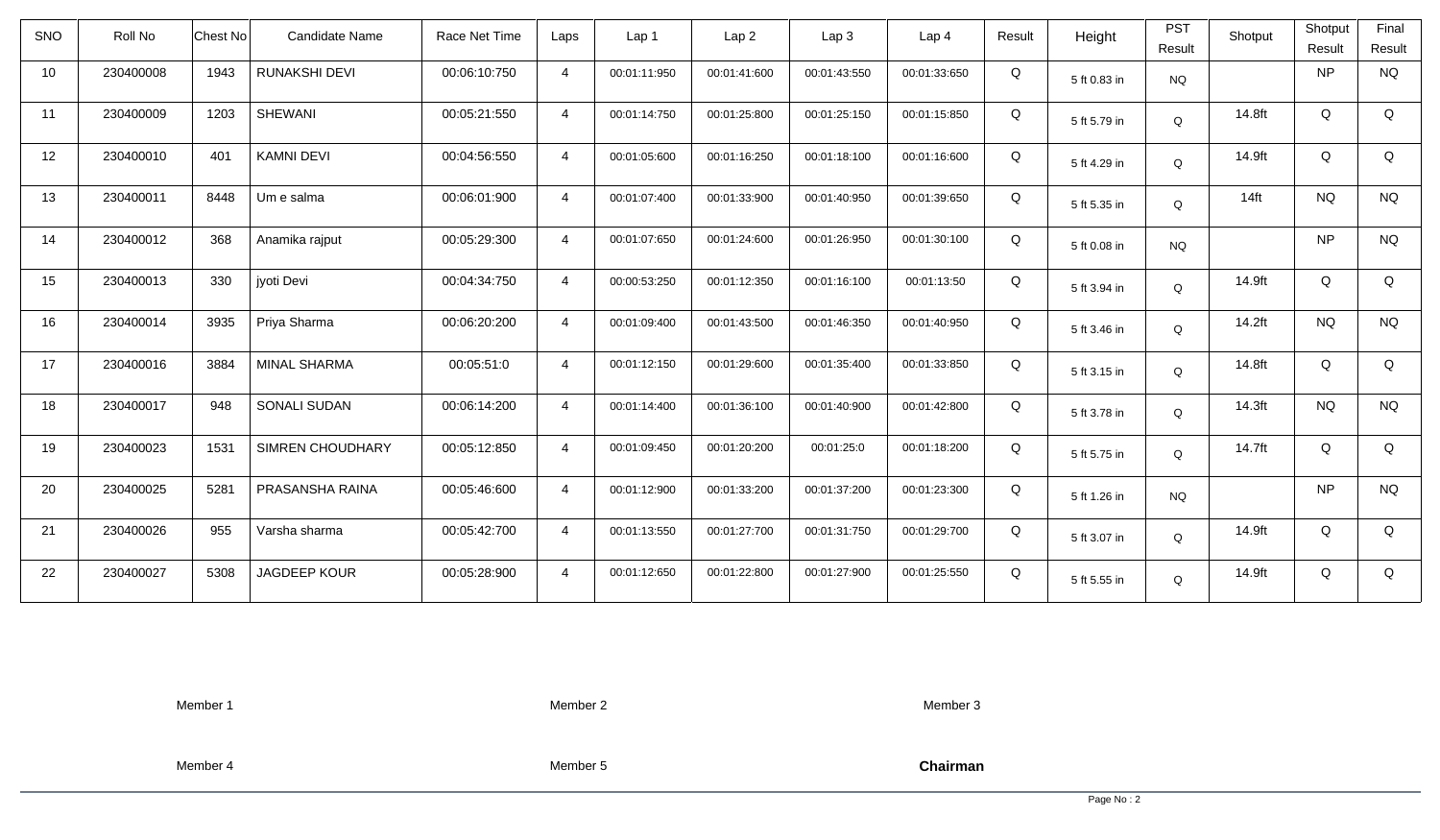| SNO | Roll No   | Chest No | <b>Candidate Name</b> | Race Net Time | Laps           | Lap 1        | Lap <sub>2</sub> | Lap <sub>3</sub> | Lap <sub>4</sub> | Result | Height       | <b>PST</b><br>Result | Shotput | Shotput<br>Result | Final<br>Result |
|-----|-----------|----------|-----------------------|---------------|----------------|--------------|------------------|------------------|------------------|--------|--------------|----------------------|---------|-------------------|-----------------|
| 23  | 230400028 | 1710     | RAFIA TABSUM          | 00:05:59:500  | $\overline{4}$ | 00:01:05:200 | 00:01:40:200     | 00:01:42:600     | 00:01:31:500     | Q      | 5 ft 3.46 in | $\mathsf Q$          | 14.8ft  | Q                 | Q               |
| 24  | 230400029 | 786      | POOJA CHOUDHARY       | 00:05:33:0    | $\overline{4}$ | 00:01:12:350 | 00:01:24:100     | 00:01:27:950     | 00:01:28:600     | Q      | 5 ft 3.94 in | Q                    | 14.9ft  | Q                 | Q               |
| 25  | 230400030 | 932      | geetu sharma          | 00:06:19:800  | $\overline{4}$ | 00:01:07:950 | 00:01:25:850     | 00:01:58:50      | 00:01:47:950     | Q      | 5 ft 5.98 in | Q                    | 14.2ft  | <b>NQ</b>         | <b>NQ</b>       |
| 26  | 230400031 | 1131     | <b>KAJAL SHARMA</b>   | 00:05:05:700  | $\overline{4}$ | 00:01:06:250 | 00:01:18:350     | 00:01:18:100     | 00:01:23:0       | Q      | 5 ft 3.7 in  | Q                    | 14.9ft  | Q                 | Q               |
| 27  | 230400032 | 1077     | SHAHEEN ANJUM         | 00:06:08:850  | $\overline{4}$ | 00:01:12:950 | 00:01:38:400     | 00:01:39:600     | 00:01:37:900     | Q      | 5 ft 3.31 in | Q                    | 14.7ft  | Q                 | Q               |
| 28  | 230400033 | 503      | Fozia kouser          | 00:04:45:250  | $\overline{4}$ | 00:00:54:850 | 00:01:13:950     | 00:01:19:350     | 00:01:17:100     | Q      | 5 ft 5.91 in | Q                    | 14.9ft  | Q                 | Q               |
| 29  | 230400034 | 801      | Mamta Devi            | 00:05:44:850  | $\overline{4}$ | 00:01:03:700 | 00:01:23:900     | 00:01:34:350     | 00:01:42:900     | Q      | 5 ft 2.13 in | Q                    | 14.8ft  | Q                 | Q               |
| 30  | 230400035 | 1223     | <b>RABIA KOSER</b>    | 00:06:02:550  | $\overline{4}$ | 00:01:14:150 | 00:01:30:800     | 00:01:41:700     | 00:01:35:900     | Q      | 5 ft 1.06 in | <b>NQ</b>            |         | <b>NP</b>         | <b>NQ</b>       |
| 31  | 230400036 | 1913     | ANAMIKA SHARMA        | 00:05:10:700  | $\overline{4}$ | 00:01:08:650 | 00:01:13:900     | 00:01:23:700     | 00:01:24:450     | Q      | 5 ft 3.31 in | Q                    | 14.9ft  | Q                 | Q               |
| 32  | 230400037 | 1082     | AMBIKA SHARMA         | 00:05:16:150  | $\overline{4}$ | 00:01:08:400 | 00:01:17:250     | 00:01:24:450     | 00:01:26:50      | Q      | 5 ft 2.36 in | Q                    | 14.2ft  | <b>NQ</b>         | <b>NQ</b>       |
| 33  | 230400038 | 852      | NAZIA TABASSUM        | 00:06:13:250  | $\overline{4}$ | 00:01:12:750 | 00:01:40:100     | 00:01:51:450     | 00:01:28:950     | Q      | 5 ft 2.76 in | Q                    | $14$ ft | <b>NQ</b>         | <b>NQ</b>       |
| 34  | 230400040 | 1074     | KOMAL CHOUDHARY       | 00:05:50:700  | $\overline{4}$ | 00:01:11:650 | 00:01:31:200     | 00:01:35:650     | 00:01:32:200     | Q      | 5 ft 2.28 in | Q                    | $14$ ft | <b>NQ</b>         | <b>NQ</b>       |
| 35  | 230400041 | 249      | <b>ANJALI KUMARI</b>  | 00:04:46:250  | $\overline{4}$ | 00:01:02:450 | 00:01:12:500     | 00:01:17:750     | 00:01:13:550     | Q      | 5 ft 2.32 in | Q                    | 14.9ft  | Q                 | Q               |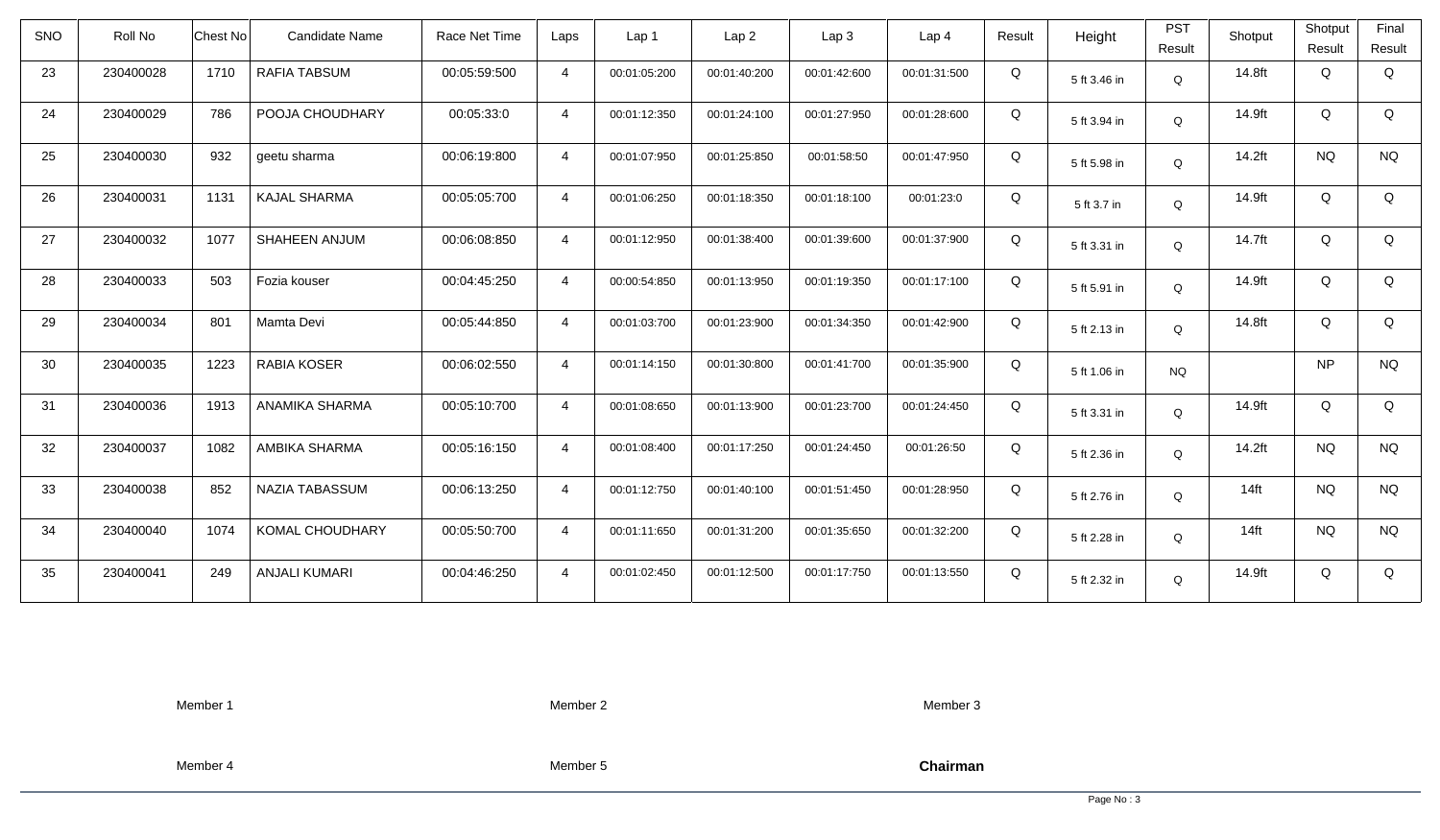| <b>SNO</b> | Roll No   | <b>Chest No</b> | Candidate Name        | Race Net Time | Laps           | Lap 1        | Lap <sub>2</sub> | Lap3         | Lap <sub>4</sub> | Result | Height        | <b>PST</b><br>Result | Shotput | Shotput<br>Result | Final<br>Result |
|------------|-----------|-----------------|-----------------------|---------------|----------------|--------------|------------------|--------------|------------------|--------|---------------|----------------------|---------|-------------------|-----------------|
| 36         | 230400042 | 1146            | <b>VISHALI SHARMA</b> | 00:05:19:50   | $\overline{4}$ | 00:01:08:800 | 00:01:22:100     | 00:01:25:0   | 00:01:23:150     | Q      | 5 ft 5.83 in  | $\mathsf Q$          | 14.8ft  | Q                 | Q               |
| 37         | 230400043 | 1466            | SHUBHLATA SHARMA      | 00:05:14:250  | $\overline{4}$ | 00:01:05:100 | 00:01:19:250     | 00:01:25:900 | 00:01:24:0       | Q      | 4 ft 11.69 in | <b>NQ</b>            |         | <b>NP</b>         | <b>NQ</b>       |
| 38         | 230400044 | 837             | PRIYA SHARMA          | 00:05:41:0    | $\overline{4}$ | 00:01:12:200 | 00:01:26:300     | 00:01:30:450 | 00:01:32:50      | Q      | 5 ft 5.55 in  | Q                    | $14$ ft | <b>NQ</b>         | <b>NQ</b>       |
| 39         | 230400045 | 1427            | <b>ARTI SHARMA</b>    | 00:05:56:600  | $\overline{4}$ | 00:01:06:750 | 00:01:25:400     | 00:01:36:100 | 00:01:48:350     | Q      | 5 ft 2.05 in  | Q                    | $14$ ft | <b>NQ</b>         | <b>NQ</b>       |
| 40         | 230400046 | 7188            | Jitan kour            | 00:05:37:50   | $\overline{4}$ | 00:01:08:450 | 00:01:26:900     | 00:01:30:150 | 00:01:31:550     | Q      | 5 ft 2.01 in  | Q                    | 14.7ft  | Q                 | Q               |
| 41         | 230400047 | 929             | Safeena Sanam         | 00:06:21:200  | $\overline{4}$ | 00:01:17:800 | 00:01:38:100     | 00:01:45:450 | 00:01:39:850     | Q      | 5 ft 4.92 in  | Q                    | $14$ ft | <b>NQ</b>         | <b>NQ</b>       |
| 42         | 230400048 | 2685            | PRIYA SHARMA          | 00:05:24:900  | $\overline{4}$ | 00:01:01:800 | 00:01:20:400     | 00:01:30:650 | 00:01:32:50      | Q      | 5 ft 3.58 in  | Q                    | $14$ ft | <b>NQ</b>         | <b>NQ</b>       |
| 43         | 230400049 | 979             | <b>ANKITA SHARMA</b>  | 00:05:01:700  | $\overline{4}$ | 00:01:00:750 | 00:01:17:800     | 00:01:23:500 | 00:01:19:650     | Q      | 5 ft 3.58 in  | Q                    | $14$ ft | <b>NQ</b>         | <b>NQ</b>       |
| 44         | 230400050 | 901             | NEETIKA CHOUDHARY     | 00:05:29:250  | $\overline{4}$ | 00:01:03:350 | 00:01:23:650     | 00:01:32:50  | 00:01:30:200     | Q      | 5 ft 4.96 in  | Q                    | 14.8ft  | Q                 | Q               |
| 45         | 230400051 | 622             | <b>RIMPY SHARMA</b>   | 00:06:09:150  | $\overline{4}$ | 00:01:14:950 | 00:01:38:500     | 00:01:39:200 | 00:01:36:500     | Q      | 5 ft 5.87 in  | Q                    | $14$ ft | <b>NQ</b>         | <b>NQ</b>       |
| 46         | 230400052 | 146             | <b>RIYA SHARMA</b>    | 00:05:03:650  | $\overline{4}$ | 00:01:07:50  | 00:01:22:400     | 00:01:20:600 | 00:01:13:600     | Q      | 5 ft 3.31 in  | Q                    | 14.9ft  | Q                 | Q               |
| 47         | 230400053 | 1412            | MANEESHA SHARMA       | 00:06:00:950  | $\overline{4}$ | 00:01:20:650 | 00:01:32:0       | 00:01:33:950 | 00:01:34:350     | Q      | 5 ft 5.43 in  | Q                    | $14$ ft | <b>NQ</b>         | <b>NQ</b>       |
| 48         | 230400054 | 3641            | Isha kumari           | 00:06:12:100  | $\overline{4}$ | 00:01:22:150 | 00:01:39:550     | 00:01:46:150 | 00:01:24:250     | Q      | 5 ft 6.65 in  | Q                    | 14.9ft  | Q                 | Q               |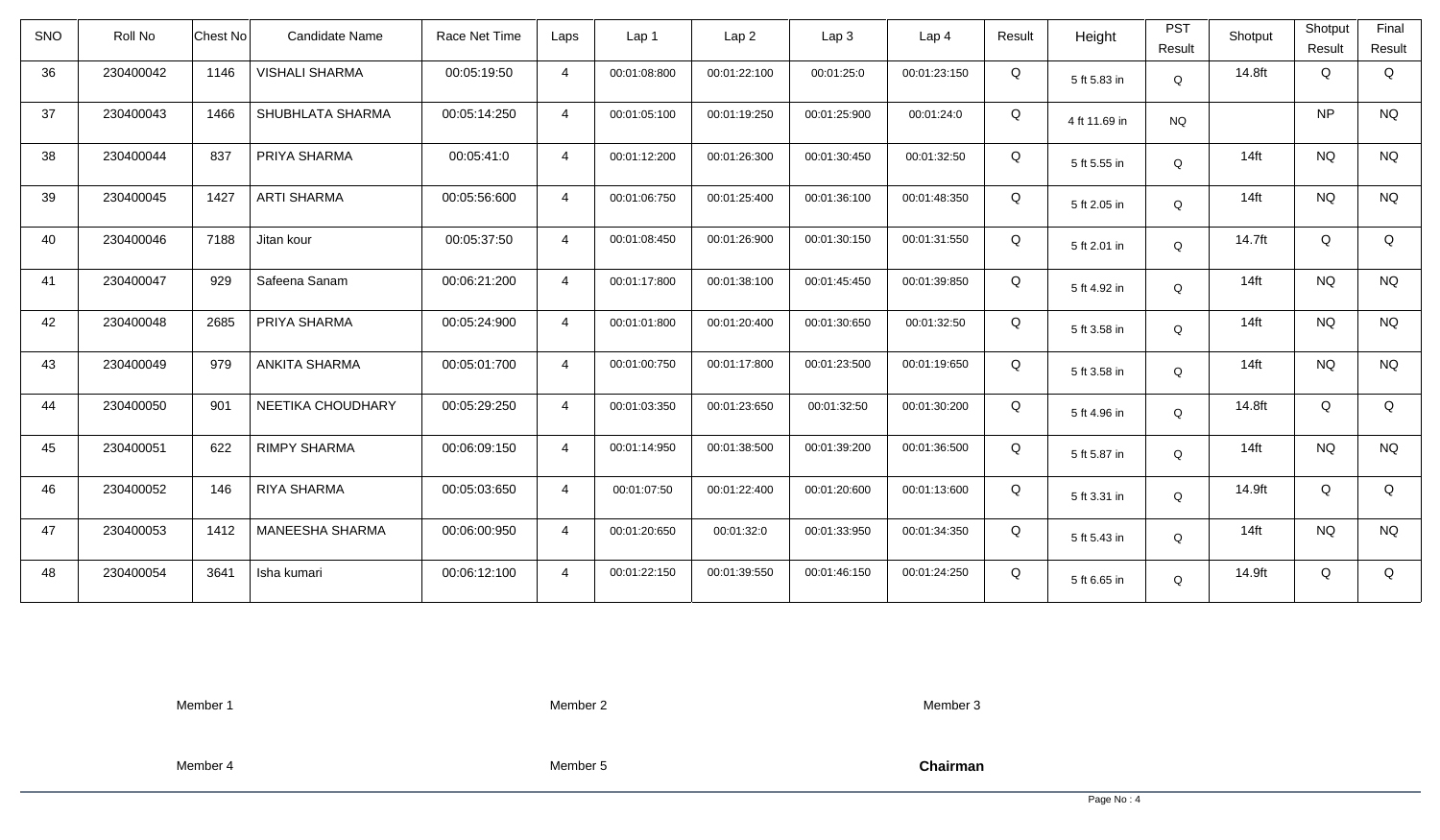| SNO | Roll No   | Chest No | Candidate Name        | Race Net Time | Laps           | Lap <sub>1</sub> | Lap <sub>2</sub> | Lap <sub>3</sub> | Lap <sub>4</sub> | Result    | Height       | <b>PST</b><br>Result | Shotput | Shotput<br>Result | Final<br>Result |
|-----|-----------|----------|-----------------------|---------------|----------------|------------------|------------------|------------------|------------------|-----------|--------------|----------------------|---------|-------------------|-----------------|
| 49  | 230400055 | 1827     | harjot kour           | 00:05:41:600  | $\overline{4}$ | 00:01:15:50      | 00:01:26:650     | 00:01:33:850     | 00:01:26:50      | Q         | 5 ft 2.17 in | Q                    | 14.7ft  | Q                 | Q               |
| 50  | 230400056 | 3058     | ANJU BALA             | 00:05:20:800  | $\overline{4}$ | 00:01:08:700     | 00:01:23:50      | 00:01:25:600     | 00:01:23:450     | Q         | 5 ft 2.36 in | Q                    | 14.2ft  | <b>NQ</b>         | <b>NQ</b>       |
| 51  | 230400057 | 2293     | sakshi devi           | 00:06:30:250  | $\overline{4}$ | 00:01:13:850     | 00:01:41:600     | 00:01:50:200     | 00:01:44:600     | <b>NQ</b> |              | <b>NP</b>            |         | <b>NP</b>         | <b>NQ</b>       |
| 52  | 230400058 | 9183     | SANJNA CHOUDHARY      | 00:05:58:650  | $\overline{4}$ | 00:01:10:650     | 00:01:33:900     | 00:01:37:700     | 00:01:36:400     | Q         | 5 ft 5.83 in | Q                    | $14$ ft | <b>NQ</b>         | <b>NQ</b>       |
| 53  | 230400059 | 1138     | AFSANA KOUSER         | 00:05:07:300  | $\overline{4}$ | 00:00:57:700     | 00:01:13:200     | 00:01:24:0       | 00:01:32:400     | Q         | 5 ft 4.76 in | Q                    | 14.9ft  | Q                 | Q               |
| 54  | 230400060 | 2565     | <b>SEEMA DEVI</b>     | 00:05:42:200  | $\overline{4}$ | 00:01:12:0       | 00:01:23:800     | 00:01:30:700     | 00:01:35:700     | Q         | 5 ft 2.05 in | Q                    | $14$ ft | <b>NQ</b>         | <b>NQ</b>       |
| 55  | 230400061 | 854      | <b>NEELAM DEVI</b>    | 00:06:03:400  | $\overline{4}$ | 00:01:10:900     | 00:01:36:200     | 00:01:39:200     | 00:01:37:100     | Q         | 5 ft 2.09 in | Q                    | 14.9ft  | Q                 | Q               |
| 56  | 230400062 | 3508     | <b>DEEPIKA SHARMA</b> | 00:05:45:950  | $\overline{4}$ | 00:01:13:400     | 00:01:27:800     | 00:01:32:250     | 00:01:32:500     | Q         | 5 ft 4.25 in | Q                    | $14$ ft | <b>NQ</b>         | <b>NQ</b>       |
| 57  | 230400064 | 1141     | PRIYA KUMARI          | 00:06:15:750  | $\overline{4}$ | 00:01:08:650     | 00:01:33:400     | 00:01:44:900     | 00:01:48:800     | Q         | 5 ft 4.09 in | Q                    | 14.9ft  | Q                 | Q               |
| 58  | 230400065 | 3774     | kajal kour            | 00:05:53:350  | $\overline{4}$ | 00:01:09:900     | 00:01:31:450     | 00:01:35:800     | 00:01:36:200     | Q         | 5 ft 2.4 in  | Q                    | $14$ ft | <b>NQ</b>         | <b>NQ</b>       |
| 59  | 230400066 | 922      | <b>KAJAL DEVI</b>     | 00:05:31:350  | $\overline{4}$ | 00:01:11:300     | 00:01:24:50      | 00:01:28:550     | 00:01:27:450     | Q         | 5 ft 2.01 in | Q                    | 14.9ft  | Q                 | Q               |
| 60  | 230400067 | 6130     | <b>NAZIA BEGUM</b>    | 00:06:54:200  | $\overline{4}$ | 00:01:25:650     | 00:01:46:800     | 00:01:52:750     | 00:01:49:0       | <b>NQ</b> |              | <b>NP</b>            |         | <b>NP</b>         | <b>NQ</b>       |
| 61  | 230400068 | 1496     | <b>OMIKA SINGAL</b>   | 00:05:52:200  | $\overline{4}$ | 00:01:09:800     | 00:01:29:900     | 00:01:39:800     | 00:01:32:700     | Q         | 5 ft 1.77 in | <b>NQ</b>            |         | <b>NP</b>         | <b>NQ</b>       |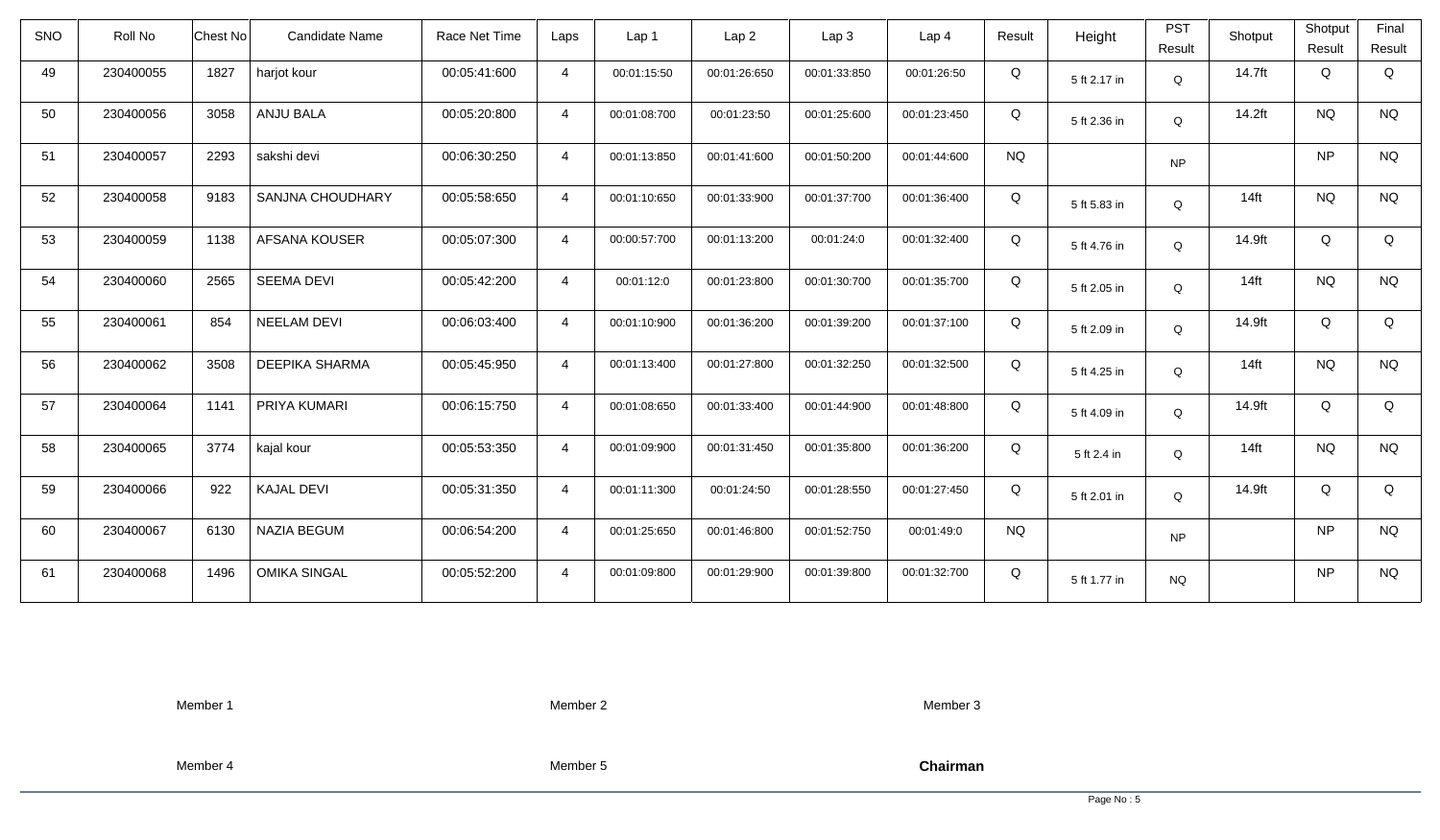| SNO | Roll No   | Chest No | Candidate Name       | Race Net Time | Laps           | Lap 1        | Lap <sub>2</sub> | Lap <sub>3</sub> | Lap <sub>4</sub> | Result    | Height       | <b>PST</b><br>Result | Shotput | Shotput<br>Result | Final<br>Result |
|-----|-----------|----------|----------------------|---------------|----------------|--------------|------------------|------------------|------------------|-----------|--------------|----------------------|---------|-------------------|-----------------|
| 62  | 230400069 | 162      | <b>VISHAKHA RANI</b> | 00:05:29:900  | $\overline{4}$ | 00:01:06:150 | 00:01:33:300     | 00:01:29:750     | 00:01:20:700     | Q         | 5 ft 2.68 in | Q                    | 14.8ft  | Q                 | Q               |
| 63  | 230400070 | 1227     | PALVI CHOUDHARY      | 00:06:09:0    | $\overline{4}$ | 00:01:20:600 | 00:01:35:950     | 00:01:40:550     | 00:01:31:900     | Q         | 5 ft 2.91 in | Q                    | 14.3ft  | <b>NQ</b>         | <b>NQ</b>       |
| 64  | 230400072 | 998      | ROZIA KOUSSAR        | 00:06:15:850  | $\overline{4}$ | 00:01:11:550 | 00:01:40:150     | 00:01:44:250     | 00:01:39:900     | Q         | 5 ft 0.79 in | <b>NQ</b>            |         | <b>NP</b>         | <b>NQ</b>       |
| 65  | 230400073 | 872      | SHAZIA KOUSER        | 00:04:56:650  | $\overline{4}$ | 00:01:08:650 | 00:01:17:250     | 00:01:13:650     | 00:01:17:100     | Q         | 5 ft 2.44 in | Q                    | 14.9ft  | Q                 | Q               |
| 66  | 230400074 | 339      | SHIVANI DEVI         | 00:05:44:750  | $\overline{4}$ | 00:01:15:750 | 00:01:34:350     | 00:01:32:950     | 00:01:21:700     | Q         | 5 ft 1.22 in | <b>NQ</b>            |         | <b>NP</b>         | <b>NQ</b>       |
| 67  | 230400075 | 858      | Shabnam naz          | 00:05:32:600  | $\overline{4}$ | 00:01:05:450 | 00:01:20:650     | 00:01:28:250     | 00:01:38:250     | Q         | 5 ft 5.91 in | Q                    | 14.8ft  | Q                 | Q               |
| 68  | 230400077 | 332      | PREETI DEVI          | 00:05:12:800  | $\overline{4}$ | 00:01:08:600 | 00:01:20:750     | 00:01:19:900     | 00:01:23:550     | Q         | 5 ft 1.02 in | <b>NQ</b>            |         | <b>NP</b>         | $\rm N\rm Q$    |
| 69  | 230400078 | 442      | sabbha siaka         | 00:05:27:500  | $\overline{4}$ | 00:01:05:650 | 00:01:29:500     | 00:01:25:800     | 00:01:26:550     | Q         | 5 ft 3.66 in | Q                    | 14.8ft  | Q                 | Q               |
| 70  | 230400079 | 8852     | <b>ANJANA KUMARI</b> | 00:07:15:650  | $\overline{4}$ | 00:01:20:50  | 00:01:54:250     | 00:02:05:250     | 00:01:56:100     | <b>NQ</b> |              | <b>NP</b>            |         | <b>NP</b>         | <b>NQ</b>       |
| 71  | 230400082 | 1869     | <b>SOBIA ANJUM</b>   | 00:05:18:350  | $\overline{4}$ | 00:01:06:750 | 00:01:24:900     | 00:01:28:950     | 00:01:17:750     | Q         | 5 ft 0.47 in | <b>NQ</b>            |         | <b>NP</b>         | <b>NQ</b>       |
| 72  | 230400083 | 1267     | <b>MRIDUL SHARMA</b> | 00:05:47:150  | $\overline{4}$ | 00:01:09:750 | 00:01:30:0       | 00:01:34:850     | 00:01:32:550     | Q         | 5 ft 4.06 in | Q                    | 14.7ft  | Q                 | Q               |
| 73  | 230400084 | 1724     | <b>SONIA SHARMA</b>  | 00:05:58:700  | $\overline{4}$ | 00:01:11:350 | 00:01:33:750     | 00:01:36:0       | 00:01:37:600     | Q         | 5 ft 2.09 in | Q                    | $14$ ft | <b>NQ</b>         | <b>NQ</b>       |
| 74  | 230400086 | 451      | rafia kouser         | 00:10:23:400  | $\overline{4}$ | 00:02:05:800 | 00:02:41:350     | 00:02:45:600     | 00:02:50:650     | <b>NQ</b> |              | <b>NP</b>            |         | <b>NP</b>         | <b>NQ</b>       |

Member 2

Member 3

Member 4

Member 5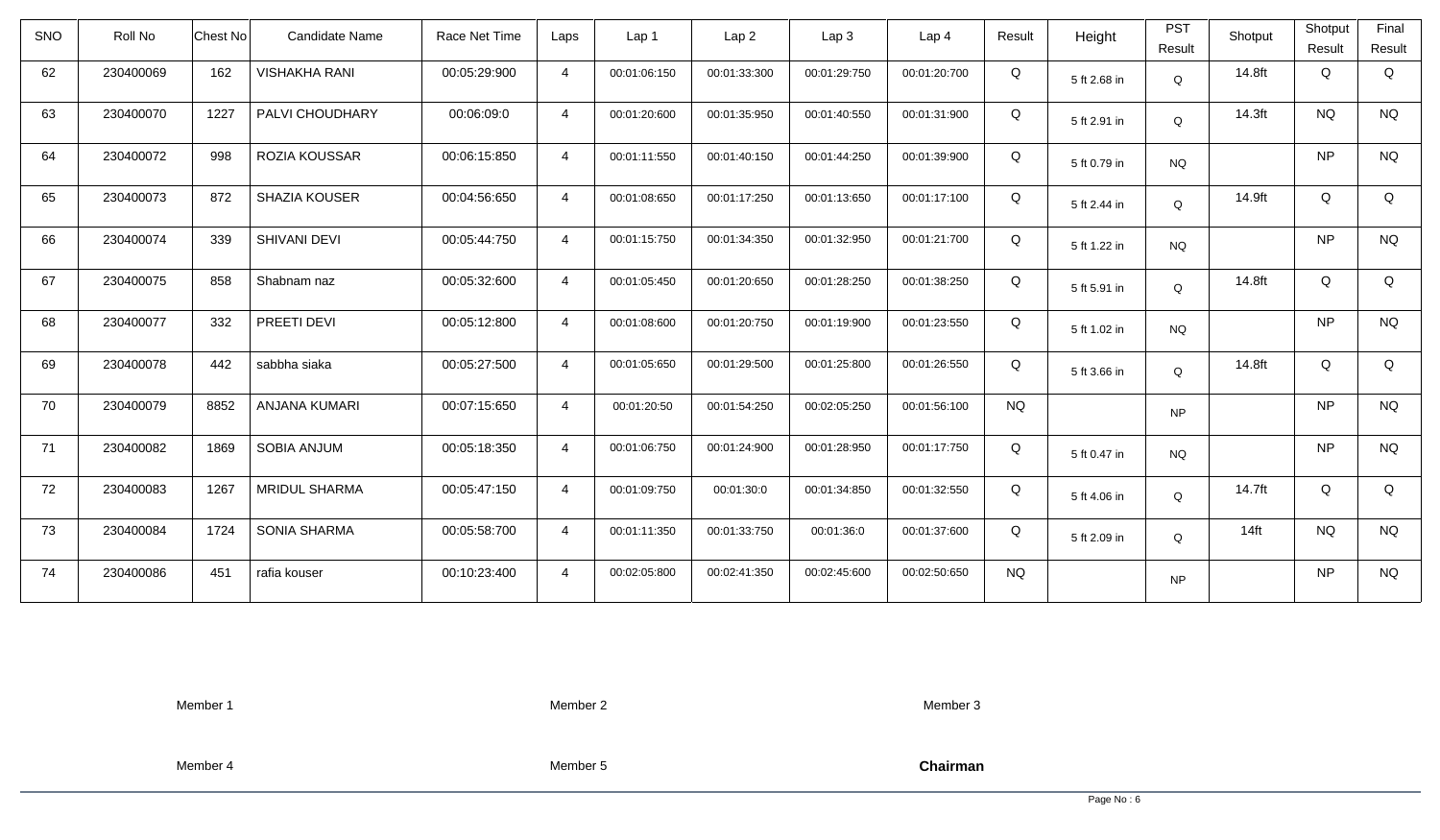| <b>SNO</b> | Roll No   | Candidate Name<br>Chest No     | Race Net Time | Laps           | Lap 1        | Lap2         | Lap 3        | Lap <sub>4</sub> | Result    | Height        | <b>PST</b><br>Result | Shotput          | Shotput<br>Result | Final<br>Result |
|------------|-----------|--------------------------------|---------------|----------------|--------------|--------------|--------------|------------------|-----------|---------------|----------------------|------------------|-------------------|-----------------|
| 75         | 230400087 | 203<br>SAKASHI DEVI            | 00:04:46:150  | $\overline{4}$ | 00:00:58:700 | 00:01:14:650 | 00:01:15:650 | 00:01:17:150     | Q         |               |                      | 14.7ft           | Q                 | Q               |
|            |           |                                |               |                |              |              |              |                  |           | 5 ft 3.39 in  | Q                    |                  |                   |                 |
| 76         | 230400088 | 8449<br><b>FAMEDHA FEROZAL</b> | 00:05:14:900  | $\overline{4}$ | 00:01:02:0   | 00:01:23:150 | 00:01:25:400 | 00:01:24:350     | Q         | 5 ft 2.28 in  | Q                    | 14 <sub>ft</sub> | <b>NQ</b>         | <b>NQ</b>       |
| 77         | 230400089 | PRIYA SUDAN<br>1025            | 00:05:02:950  | $\overline{4}$ | 00:01:04:50  | 00:01:17:700 | 00:01:19:200 | 00:01:22:0       | Q         | 4 ft 11.72 in | <b>NQ</b>            |                  | <b>NP</b>         | <b>NQ</b>       |
| 78         | 230400090 | 817<br>ANJANA CHOUDHARY        | 00:07:06:100  | $\overline{4}$ | 00:01:13:650 | 00:01:51:750 | 00:02:02:750 | 00:01:57:950     | <b>NQ</b> |               | <b>NP</b>            |                  | <b>NP</b>         | <b>NQ</b>       |
| 79         | 230400091 | 6725<br>rajni sharma           | 00:05:33:500  | $\overline{4}$ | 00:01:14:50  | 00:01:28:400 | 00:01:28:750 | 00:01:22:300     | Q         | 5 ft 4.37 in  | Q                    | 14.9ft           | Q                 | Q               |
| 80         | 230400092 | 1406<br>SONIKA DEVI            | 00:06:23:150  | $\overline{4}$ | 00:01:19:50  | 00:01:42:350 | 00:01:38:400 | 00:01:43:350     | Q         | 5 ft 0.55 in  | <b>NQ</b>            |                  | <b>NP</b>         | <b>NQ</b>       |
| 81         | 230400094 | 6295<br>Rahila gulraiz         | 00:05:34:550  | $\overline{4}$ | 00:01:05:200 | 00:01:25:300 | 00:01:28:50  | 00:01:36:0       | Q         | 5 ft 4.65 in  | Q                    | 14.8ft           | Q                 | Q               |
| 82         | 230400095 | 8521<br>Sanam Wajahat          | 00:06:30:150  | $\overline{4}$ | 00:01:17:50  | 00:01:44:750 | 00:01:45:150 | 00:01:43:200     | <b>NQ</b> |               | <b>NP</b>            |                  | <b>NP</b>         | <b>NQ</b>       |
| 83         | 230400096 | 842<br><b>FARZANA JABEEN</b>   | 00:06:05:0    | $\overline{4}$ | 00:01:12:250 | 00:01:36:650 | 00:01:43:0   | 00:01:33:100     | Q         | 5 ft 4.13 in  | Q                    | $14$ ft          | <b>NQ</b>         | <b>NQ</b>       |
| 84         | 230400097 | 3004<br>PINKI SHARMA           | 00:05:21:850  | $\overline{4}$ | 00:01:06:350 | 00:01:24:350 | 00:01:26:350 | 00:01:24:800     | Q         | 5 ft 5.91 in  | Q                    | 14.9ft           | Q                 | Q               |
| 85         | 230400098 | 354<br>Sakshi choudhary        | 00:06:04:650  | $\overline{4}$ | 00:01:09:800 | 00:01:35:450 | 00:01:38:850 | 00:01:40:550     | Q         | 5 ft 0.55 in  | <b>NQ</b>            |                  | <b>NP</b>         | <b>NQ</b>       |
| 86         | 230400100 | 2130<br>PRIYA SHARMA           | 00:05:17:50   | $\overline{4}$ | 00:01:06:900 | 00:01:19:0   | 00:01:21:350 | 00:01:29:800     | Q         | 5 ft 3.19 in  | Q                    | 14.8ft           | Q                 | Q               |
| 87         | 230400101 | 722<br><b>ANKITA CHOUDHARY</b> | 00:05:03:200  | $\overline{4}$ | 00:01:05:100 | 00:01:17:250 | 00:01:16:150 | 00:01:24:700     | Q         | 5 ft 5.43 in  | Q                    | 14.8ft           | Q                 | Q               |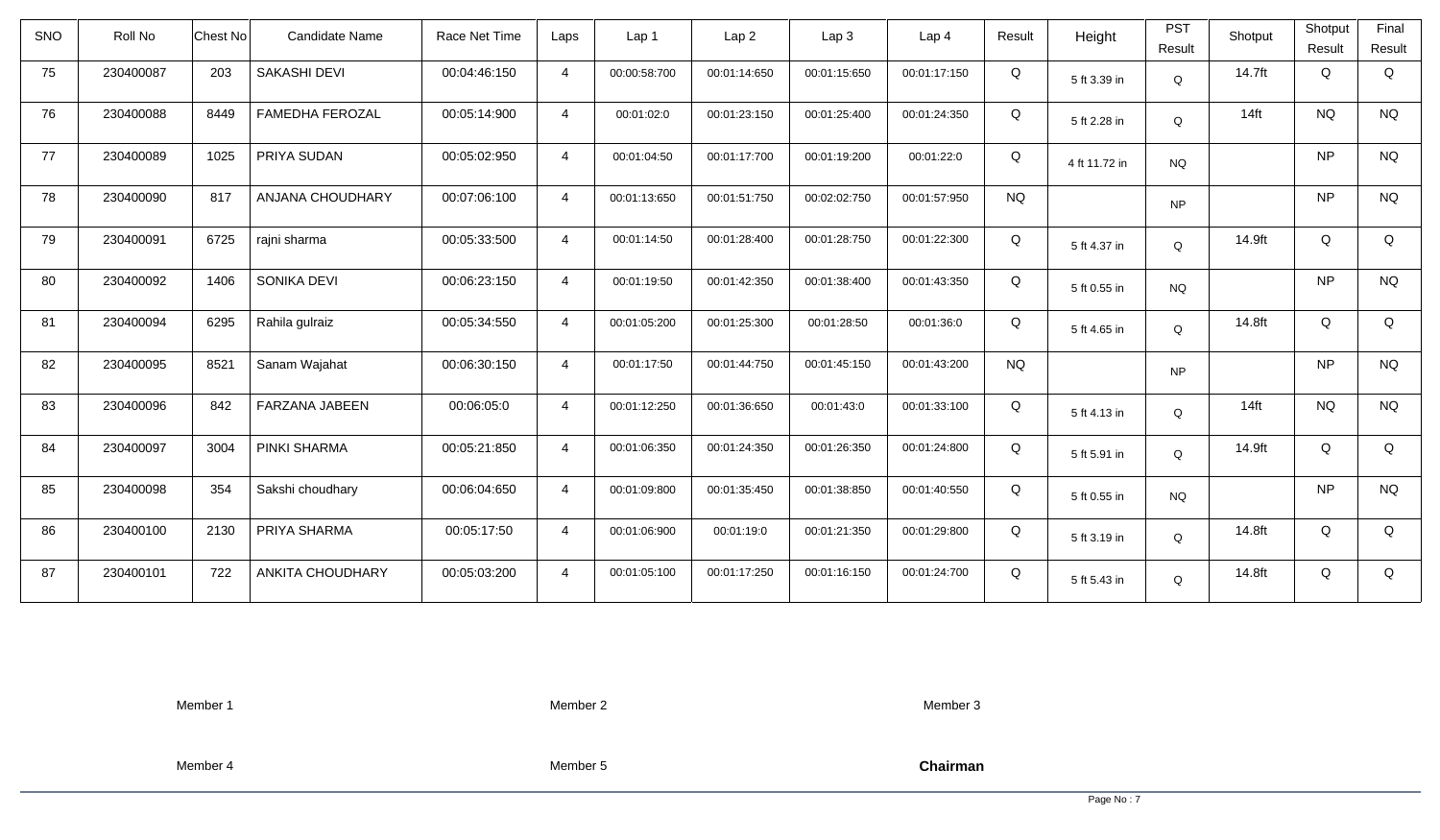| <b>SNO</b> | Roll No   | <b>Chest No</b> | Candidate Name        | Race Net Time | Laps           | Lap 1        | Lap <sub>2</sub> | Lap <sub>3</sub> | Lap <sub>4</sub> | Result | Height       | <b>PST</b><br>Result | Shotput | Shotput<br>Result | Final<br>Result |
|------------|-----------|-----------------|-----------------------|---------------|----------------|--------------|------------------|------------------|------------------|--------|--------------|----------------------|---------|-------------------|-----------------|
| 88         | 230400102 | 1948            | SOMALI CHOUDHARY      | 00:06:15:150  | $\overline{4}$ | 00:01:11:500 | 00:01:47:150     | 00:01:44:0       | 00:01:32:500     | Q      | 5 ft 5.2 in  | Q                    | 14.8ft  | Q                 | Q               |
| 89         | 230400103 | 1498            | kajal bhardwaj        | 00:06:07:0    | $\overline{4}$ | 00:01:09:950 | 00:01:36:500     | 00:01:43:350     | 00:01:37:200     | Q      | 5 ft 1.26 in | <b>NQ</b>            |         | <b>NP</b>         | <b>NQ</b>       |
| 90         | 230400104 | 667             | <b>DIKSHA SHARMA</b>  | 00:04:57:850  | $\overline{4}$ | 00:01:05:550 | 00:01:15:150     | 00:01:20:650     | 00:01:16:500     | Q      | 5 ft 6.77 in | Q                    | 14.6ft  | Q                 | Q               |
| 91         | 230400106 | 2419            | WAHEEDA ANJUM         | 00:05:52:50   | $\overline{4}$ | 00:01:09:500 | 00:01:37:250     | 00:01:29:900     | 00:01:35:400     | Q      | 4 ft 10.9 in | <b>NQ</b>            |         | <b>NP</b>         | <b>NQ</b>       |
| 92         | 230400108 | 1188            | priksha devi          | 00:06:02:400  | $\overline{4}$ | 00:01:06:650 | 00:01:31:200     | 00:01:41:800     | 00:01:42:750     | Q      | 5 ft 3.62 in | Q                    | 14.8ft  | Q                 | Q               |
| 93         | 230400111 | 3167            | Preeti Kumari         | 00:05:39:0    | $\overline{4}$ | 00:01:05:500 | 00:01:27:550     | 00:01:33:300     | 00:01:32:650     | Q      | 5 ft 4.02 in | Q                    | 14.9ft  | Q                 | Q               |
| 94         | 230400112 | 1087            | Vishali Sharma        | 00:05:46:250  | $\overline{4}$ | 00:01:13:550 | 00:01:28:450     | 00:01:33:850     | 00:01:30:400     | Q      | 5 ft 2.36 in | Q                    | 14.9ft  | Q                 | Q               |
| 95         | 230400116 | 1368            | ritu sharma           | 00:06:26:400  | 4              | 00:01:12:0   | 00:01:39:750     | 00:01:45:600     | 00:01:49:50      | Q      | 5 ft 1.69 in | <b>NQ</b>            |         | <b>NP</b>         | <b>NQ</b>       |
| 96         | 230400117 | 685             | <b>KAJAL SHARMA</b>   | 00:05:01:550  | $\overline{4}$ | 00:01:04:150 | 00:01:15:900     | 00:01:17:750     | 00:01:23:750     | Q      | 5 ft 0.67 in | <b>NQ</b>            |         | <b>NP</b>         | <b>NQ</b>       |
| 97         | 230400118 | 2008            | <b>VISHALI SHARMA</b> | 00:05:30:450  | $\overline{4}$ | 00:01:09:150 | 00:01:26:50      | 00:01:29:700     | 00:01:25:550     | Q      | 5 ft 3.46 in | Q                    | 14.7ft  | Q                 | Q               |
| 98         | 230400121 | 8861            | <b>TANIYA RAJPUT</b>  | 00:05:12:350  | $\overline{4}$ | 00:01:03:950 | 00:01:18:400     | 00:01:24:550     | 00:01:25:450     | Q      | 5 ft 5.31 in | Q                    | 14.8ft  | Q                 | Q               |
| 99         | 230400122 | 1115            | SAMIKISHA DEVI        | 00:05:50:250  | $\overline{4}$ | 00:01:16:750 | 00:01:35:850     | 00:01:46:750     | 00:01:10:900     | Q      | 5 ft 4.33 in | Q                    | $14$ ft | <b>NQ</b>         | <b>NQ</b>       |
| 100        | 230400123 | 1018            | RAJNEE BALA           | 00:04:26:900  | $\overline{4}$ | 00:00:59:850 | 00:01:04:750     | 00:01:08:50      | 00:01:14:250     | Q      | 5 ft 2.72 in | Q                    | $14$ ft | <b>NQ</b>         | <b>NQ</b>       |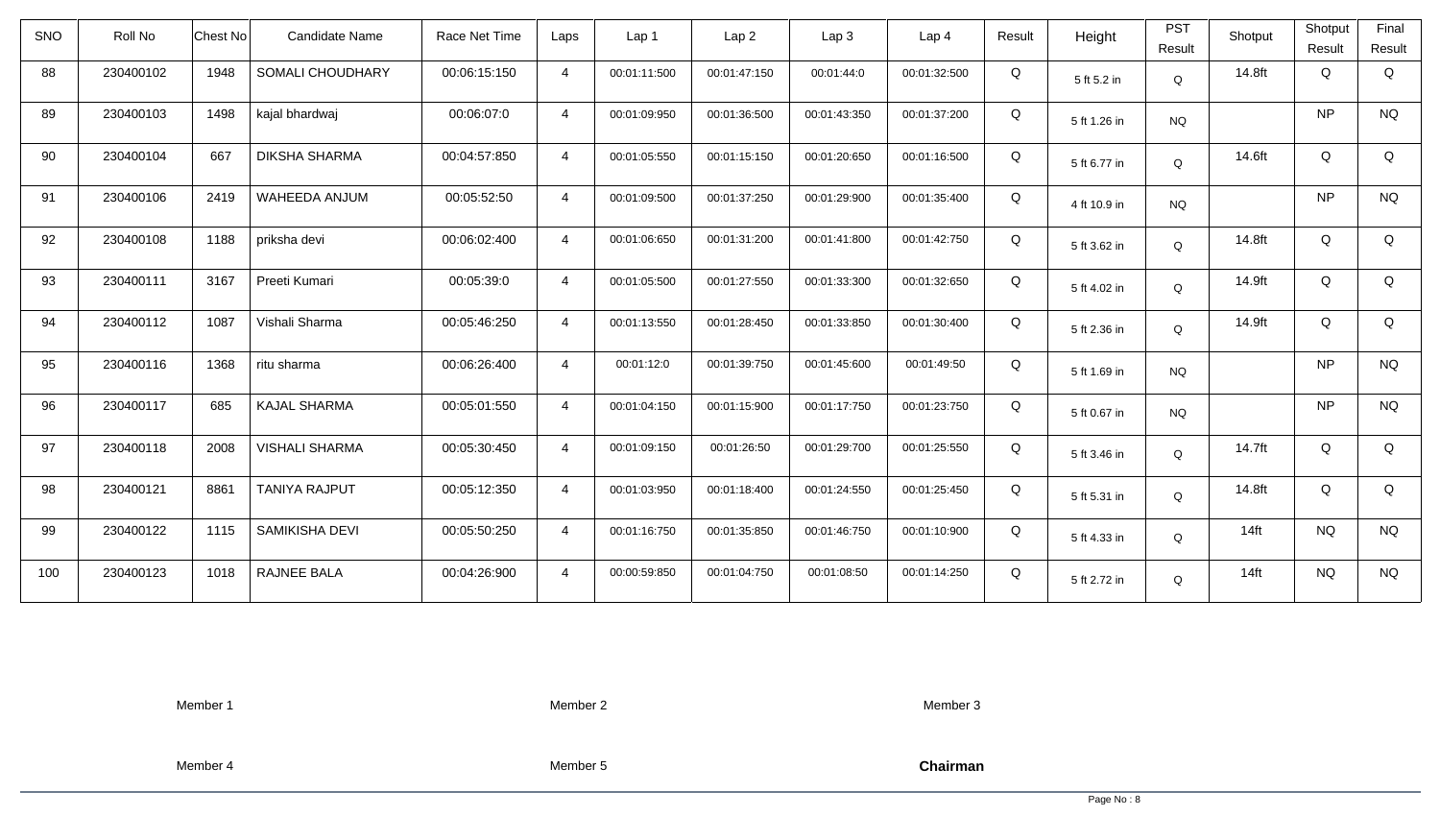| <b>SNO</b> | Roll No   | Chest No | Candidate Name        | Race Net Time | Laps           | Lap 1        | Lap <sub>2</sub> | Lap3         | Lap <sub>4</sub> | Result    | Height       | <b>PST</b><br>Result | Shotput          | Shotput<br>Result | Final<br>Result |
|------------|-----------|----------|-----------------------|---------------|----------------|--------------|------------------|--------------|------------------|-----------|--------------|----------------------|------------------|-------------------|-----------------|
| 101        | 230400124 | 1417     | SONIA DEVI            | 00:05:41:200  | $\overline{4}$ | 00:01:08:600 | 00:01:28:400     | 00:01:33:50  | 00:01:31:150     | Q         | 5 ft 3.86 in | $\mathsf Q$          | 14.6ft           | Q                 | Q               |
| 102        | 230400125 | 2295     | PRIYANKA DEVI         | 00:06:02:850  | $\overline{4}$ | 00:01:14:250 | 00:01:26:650     | 00:01:32:400 | 00:01:49:550     | Q         | 5 ft 1.34 in | <b>NQ</b>            |                  | <b>NP</b>         | <b>NQ</b>       |
| 103        | 230400126 | 4492     | LOVELY CHOUDHARY      | 00:06:21:950  | $\overline{4}$ | 00:01:13:400 | 00:01:41:800     | 00:01:42:100 | 00:01:44:650     | Q         | 5 ft 4.41 in | Q                    | 14.9ft           | Q                 | Q               |
| 104        | 230400128 | 2690     | <b>SHAMEEM AKHTER</b> | 00:06:21:150  | $\overline{4}$ | 00:01:09:300 | 00:01:41:450     | 00:01:48:400 | 00:01:42:0       | Q         | 5 ft 2.05 in | $\mathsf Q$          | $14$ ft          | <b>NQ</b>         | <b>NQ</b>       |
| 105        | 230400129 | 223      | NISHALI BHARDWAJ      | 00:07:18:300  | $\overline{4}$ | 00:01:13:500 | 00:01:57:700     | 00:01:59:200 | 00:02:07:900     | <b>NQ</b> |              | <b>NP</b>            |                  | <b>NP</b>         | <b>NQ</b>       |
| 106        | 230400131 | 3131     | Goldi devi            | 00:05:38:900  | $\overline{4}$ | 00:01:09:800 | 00:01:25:700     | 00:01:30:350 | 00:01:33:50      | Q         | 5 ft 3.74 in | $\mathsf Q$          | 14.8ft           | Q                 | Q               |
| 107        | 230400132 | 9020     | Asha choudhary        | 00:05:25:400  | $\overline{4}$ | 00:01:04:900 | 00:01:20:100     | 00:01:26:750 | 00:01:33:650     | Q         | 5 ft 1.61 in | <b>NQ</b>            |                  | <b>NP</b>         | <b>NQ</b>       |
| 108        | 230400133 | 691      | Rimpal Sharma         | 00:04:56:300  | $\overline{4}$ | 00:01:03:500 | 00:01:18:550     | 00:01:19:850 | 00:01:14:400     | Q         | 5 ft 0.16 in | <b>NQ</b>            |                  | <b>NP</b>         | <b>NQ</b>       |
| 109        | 230400134 | 2081     | ANJU BALA             | 00:05:25:600  | $\overline{4}$ | 00:01:09:0   | 00:01:25:100     | 00:01:24:650 | 00:01:26:850     | Q         | 5 ft 3.31 in | Q                    | 14.7ft           | Q                 | Q               |
| 110        | 230400135 | 1063     | SHIVANI CHANDAN       | 00:05:22:50   | $\overline{4}$ | 00:01:04:500 | 00:01:16:750     | 00:01:29:800 | 00:01:31:0       | Q         | 5 ft 2.28 in | Q                    | $14$ ft          | <b>NQ</b>         | $\rm N\rm Q$    |
| 111        | 230400136 | 975      | NOSHEEN UL NISA       | 00:06:15:650  | $\overline{4}$ | 00:01:07:850 | 00:01:42:150     | 00:01:47:900 | 00:01:37:750     | Q         | 5 ft 4.17 in | Q                    | 14.8ft           | Q                 | Q               |
| 112        | 230400137 | 1122     | Ritka Devi            | 00:05:59:350  | $\overline{4}$ | 00:01:09:0   | 00:01:34:850     | 00:01:40:400 | 00:01:35:100     | Q         | 5 ft 3.54 in | Q                    | $14$ ft          | <b>NQ</b>         | <b>NQ</b>       |
| 113        | 230400138 | 2430     | POOJA DEVI            | 00:05:16:850  | $\overline{4}$ | 00:01:05:550 | 00:01:21:200     | 00:01:25:550 | 00:01:24:550     | Q         | 5 ft 2.6 in  | Q                    | 14 <sub>ft</sub> | <b>NQ</b>         | <b>NQ</b>       |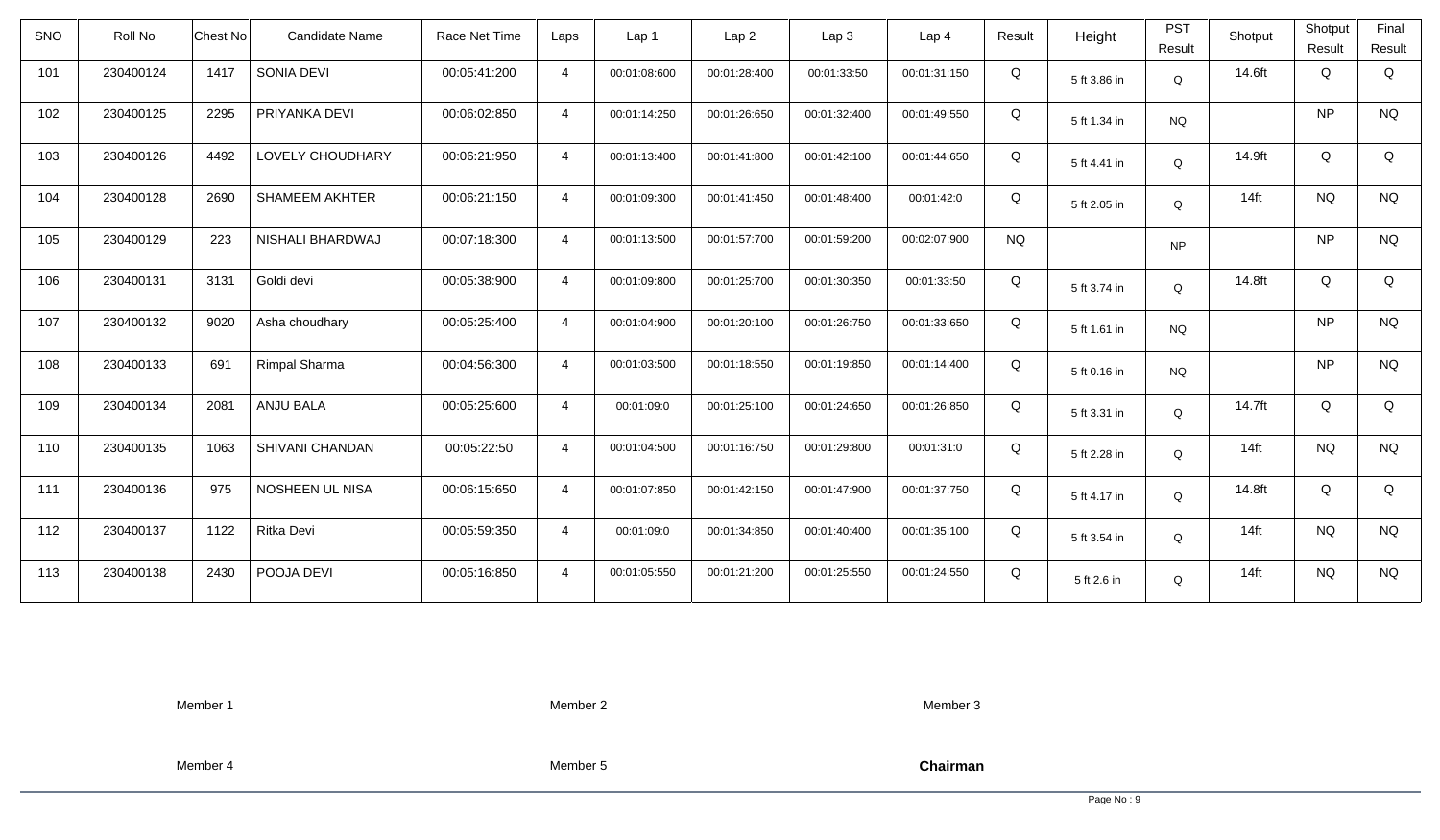| <b>SNO</b> | Roll No   | <b>Chest No</b> | <b>Candidate Name</b> | Race Net Time | Laps           | Lap 1        | Lap <sub>2</sub> | Lap3         | Lap <sub>4</sub> | Result | Height       | <b>PST</b><br>Result | Shotput    | Shotput<br>Result | Final<br>Result |
|------------|-----------|-----------------|-----------------------|---------------|----------------|--------------|------------------|--------------|------------------|--------|--------------|----------------------|------------|-------------------|-----------------|
| 114        | 230400139 | 246             | SANJANA SHARMA        | 00:05:36:900  | $\overline{4}$ | 00:00:57:700 | 00:01:28:150     | 00:01:32:450 | 00:01:38:600     | Q      | 5 ft 2.52 in | $\mathsf Q$          | 14.8ft     | Q                 | Q               |
| 115        | 230400140 | 1110            | <b>DIKSHA RANI</b>    | 00:05:29:150  | $\overline{4}$ | 00:01:19:300 | 00:01:26:350     | 00:01:23:350 | 00:01:20:150     | Q      | 5 ft 1.02 in | <b>NQ</b>            |            | <b>NP</b>         | <b>NQ</b>       |
| 116        | 230400141 | 1100            | sneh kumari           | 00:06:04:200  | $\overline{4}$ | 00:01:06:500 | 00:01:37:450     | 00:01:42:350 | 00:01:37:900     | Q      | 5 ft 3.62 in | Q                    | 14.7ft     | Q                 | Q               |
| 117        | 230400142 | 2642            | PREETY SHARMA         | 00:05:17:950  | $\overline{4}$ | 00:01:10:950 | 00:01:25:50      | 00:01:21:150 | 00:01:20:800     | Q      | 5 ft 2.09 in | Q                    | $14$ ft    | <b>NQ</b>         | <b>NQ</b>       |
| 118        | 230400143 | 1147            | SAKSHI SHARMA         | 00:04:27:900  | $\overline{4}$ | 00:00:55:250 | 00:01:04:350     | 00:01:15:50  | 00:01:13:250     | Q      | 5 ft 6.54 in | Q                    | 14.7ft     | Q                 | Q               |
| 119        | 230400144 | 1218            | sumita rania          | 00:05:27:500  | $\overline{4}$ | 00:01:08:300 | 00:01:26:350     | 00:01:29:200 | 00:01:23:650     | Q      | 5 ft 7.99 in | Q                    | 14.8ft     | Q                 | Q               |
| 120        | 230400145 | 2163            | <b>LAKSHMI DEVI</b>   | 00:05:16:200  | $\overline{4}$ | 00:01:07:850 | 00:01:23:300     | 00:01:25:850 | 00:01:19:200     | Q      | 5 ft 1.65 in | <b>NQ</b>            |            | <b>NP</b>         | <b>NQ</b>       |
| 121        | 230400146 | 1263            | MEHNAZ AKHTER         | 00:05:25:300  | $\overline{4}$ | 00:01:09:600 | 00:01:23:150     | 00:01:26:900 | 00:01:25:650     | Q      | 5 ft 4.41 in | Q                    | 14.8ft     | Q                 | Q               |
| 122        | 230400147 | 1293            | <b>MANPREET KOUR</b>  | 00:05:25:0    | $\overline{4}$ | 00:01:04:100 | 00:01:25:400     | 00:01:28:950 | 00:01:26:550     | Q      | 5 ft 1.42 in | <b>NQ</b>            |            | <b>NP</b>         | <b>NQ</b>       |
| 123        | 230400152 | 961             | PREETY THAKUR         | 00:05:23:750  | $\overline{4}$ | 00:01:08:750 | 00:01:20:400     | 00:01:26:300 | 00:01:28:300     | Q      | 5 ft 3.9 in  | Q                    | 14.7ft     | Q                 | Q               |
| 124        | 230400153 | 255             | Palvi Sharma          | 00:04:33:400  | $\overline{4}$ | 00:00:59:500 | 00:01:08:750     | 00:01:12:300 | 00:01:12:850     | Q      | 5 ft 2.13 in | Q                    | 14.7ft     | Q                 | Q               |
| 125        | 230400154 | 268             | PRIYANKA SHARMA       | 00:05:17:450  | $\overline{4}$ | 00:01:02:950 | 00:01:21:450     | 00:01:24:150 | 00:01:28:900     | Q      | 5 ft 4.92 in | Q                    | 14.8ft     | Q                 | Q               |
| 126        | 230400155 | 4435            | ASMA KOSSER           | 00:05:15:350  | $\overline{4}$ | 00:01:12:450 | 00:01:23:400     | 00:01:21:550 | 00:01:17:950     | Q      | 5 ft 2.6 in  | Q                    | 14ft 6inch | Q                 | Q               |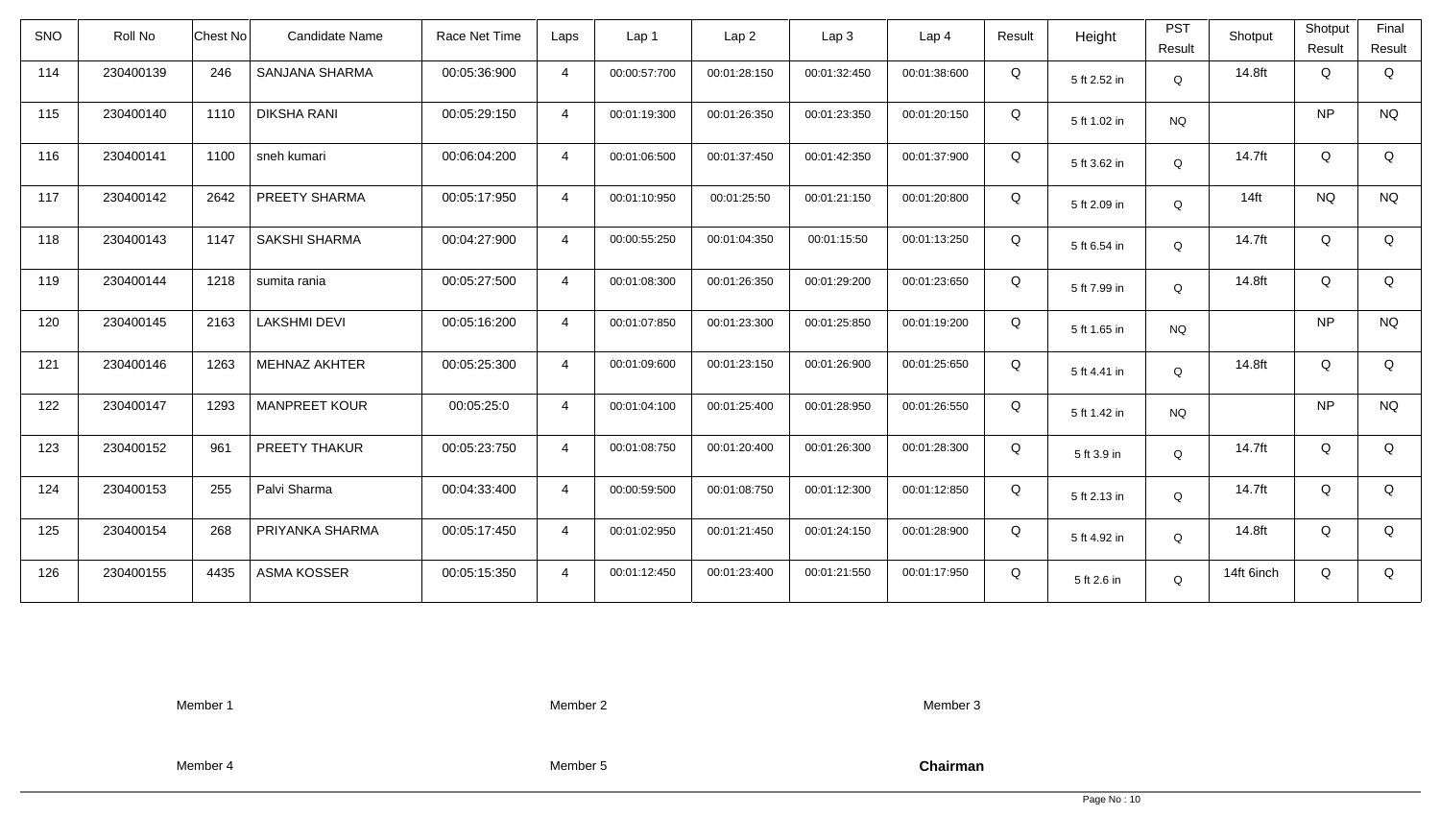| <b>SNO</b> | Roll No   | Chest No | Candidate Name         | Race Net Time | Laps           | Lap 1        | Lap <sub>2</sub> | Lap3         | Lap <sub>4</sub> | Result    | Height        | <b>PST</b><br>Result | Shotput          | Shotput<br>Result | Final<br>Result |
|------------|-----------|----------|------------------------|---------------|----------------|--------------|------------------|--------------|------------------|-----------|---------------|----------------------|------------------|-------------------|-----------------|
| 127        | 230400156 | 799      | PREETI SHARMA          | 00:05:20:300  | $\overline{4}$ | 00:01:12:800 | 00:01:22:800     | 00:01:23:300 | 00:01:21:400     | Q         | 5 ft 0.31 in  | <b>NQ</b>            |                  | <b>NP</b>         | <b>NQ</b>       |
| 128        | 230400157 | 1001     | <b>BANDHANA KUMARI</b> | 00:05:14:100  | $\overline{4}$ | 00:01:12:250 | 00:01:22:650     | 00:01:23:100 | 00:01:16:100     | Q         | 4 ft 11.45 in | <b>NQ</b>            |                  | <b>NP</b>         | <b>NQ</b>       |
| 129        | 230400158 | 878      | <b>BHAWANA GHAI</b>    | 00:05:52:550  | $\overline{4}$ | 00:01:09:250 | 00:01:26:200     | 00:01:41:100 | 00:01:36:0       | Q         | 4 ft 11.29 in | <b>NQ</b>            |                  | <b>NP</b>         | <b>NQ</b>       |
| 130        | 230400159 | 415      | <b>BABLI DEVI</b>      | 00:05:15:200  | $\overline{4}$ | 00:01:15:400 | 00:01:19:250     | 00:01:20:700 | 00:01:19:850     | Q         | 5 ft 2.01 in  | Q                    | 14.9ft           | Q                 | Q               |
| 131        | 230400160 | 1097     | Nishad Begum           | 00:04:51:700  | $\overline{4}$ | 00:01:04:800 | 00:01:13:450     | 00:01:14:950 | 00:01:18:500     | Q         | 5 ft 2.05 in  | Q                    | 14.9ft           | Q                 | Q               |
| 132        | 230400161 | 1297     | <b>JOSHI KUMARI</b>    | 00:06:25:400  | $\overline{4}$ | 00:01:19:700 | 00:01:36:850     | 00:01:48:100 | 00:01:40:750     | Q         | 4 ft 10.54 in | <b>NQ</b>            |                  | <b>NP</b>         | <b>NQ</b>       |
| 133        | 230400163 | 2650     | ANJU BALA              | 00:05:00:200  | $\overline{4}$ | 00:01:03:150 | 00:01:15:50      | 00:01:19:0   | 00:01:23:0       | Q         | 5 ft 2.17 in  | Q                    | 14 <sub>ft</sub> | <b>NQ</b>         | <b>NQ</b>       |
| 134        | 230400167 | 5143     | Shafali choudhary      | 00:05:41:800  | $\overline{4}$ | 00:01:13:950 | 00:01:30:250     | 00:01:33:750 | 00:01:23:850     | Q         | 5 ft 2.52 in  | Q                    | 13 <sub>ft</sub> | <b>NQ</b>         | <b>NQ</b>       |
| 135        | 230400168 | 847      | <b>KAJAL KUMARI</b>    | 00:07:03:200  | $\overline{4}$ | 00:01:15:350 | 00:01:57:50      | 00:01:55:800 | 00:01:55:0       | <b>NQ</b> |               | <b>NP</b>            |                  | <b>NP</b>         | <b>NQ</b>       |
| 136        | 230400170 | 755      | Shallu kumari          | 00:05:13:850  | 3              | 00:01:16:800 | 00:01:51:300     | 00:02:05:750 | 00:00:00         | <b>NQ</b> |               | <b>NP</b>            |                  | <b>NP</b>         | <b>NQ</b>       |
| 137        | 230400171 | 654      | POOJA DEVI             | 00:05:47:550  | $\overline{4}$ | 00:01:13:200 | 00:01:24:600     | 00:01:32:450 | 00:01:37:300     | Q         | 5 ft 2.48 in  | Q                    | 14.9ft           | Q                 | Q               |
| 138        | 230400172 | 1313     | PREYA SHARMA           | 00:04:49:850  | $\overline{4}$ | 00:00:59:500 | 00:01:11:850     | 00:01:20:850 | 00:01:17:650     | Q         | 5 ft 3.74 in  | $\mathsf Q$          | 14.8ft           | Q                 | Q               |
| 139        | 230400173 | 636      | KAJAL CHOUDHARY        | 00:04:44:450  | $\overline{4}$ | 00:00:58:150 | 00:01:09:450     | 00:01:15:100 | 00:01:21:750     | Q         | 5 ft 2.01 in  | Q                    | 14ft 6inch       | Q                 | Q               |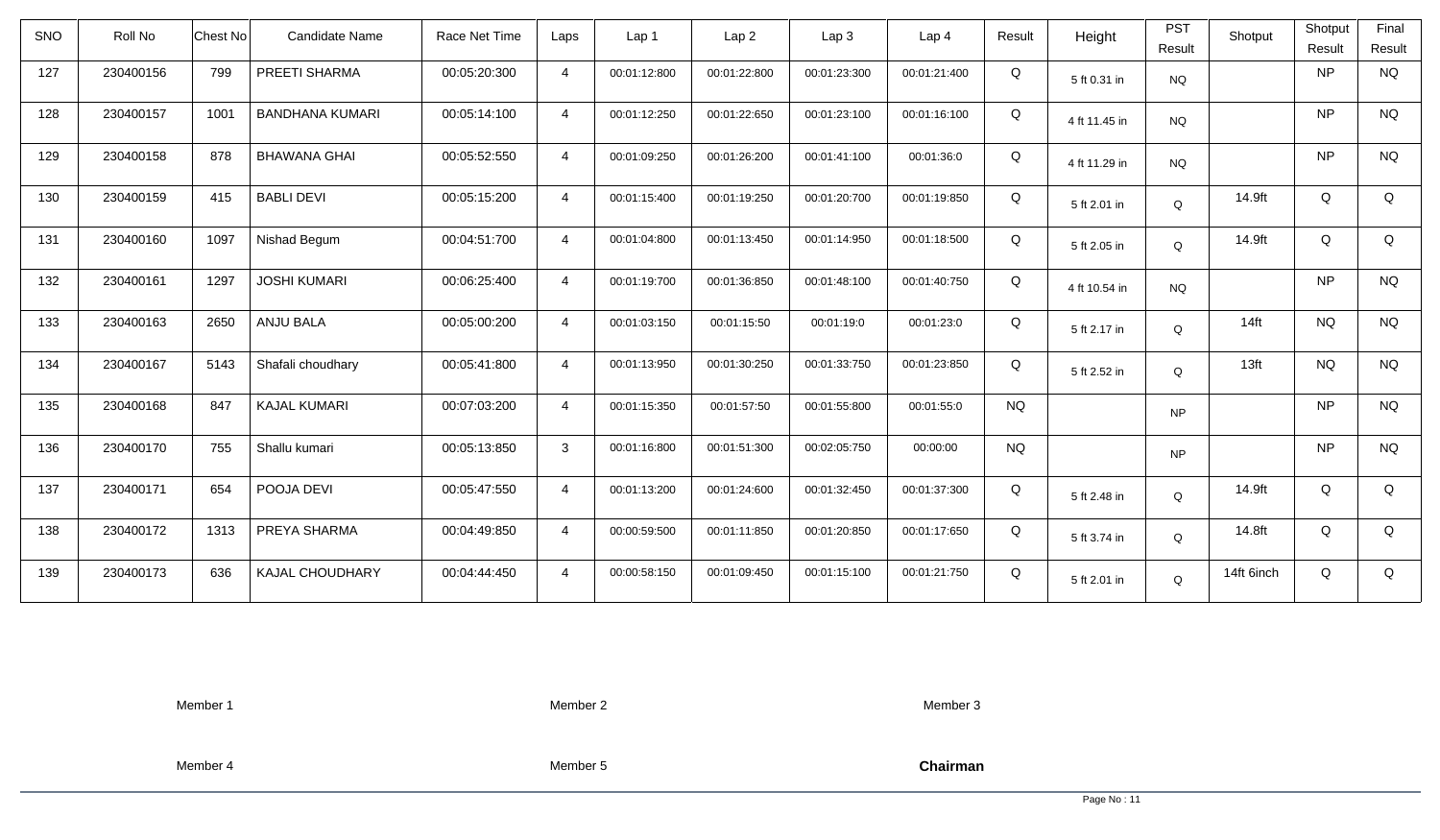| <b>SNO</b> | Roll No   | <b>Chest No</b> | Candidate Name        | Race Net Time | Laps           | Lap 1        | Lap <sub>2</sub> | Lap <sub>3</sub> | Lap <sub>4</sub> | Result    | Height       | <b>PST</b><br>Result | Shotput    | Shotput<br>Result | Final<br>Result |
|------------|-----------|-----------------|-----------------------|---------------|----------------|--------------|------------------|------------------|------------------|-----------|--------------|----------------------|------------|-------------------|-----------------|
| 140        | 230400174 | 4321            | <b>QURSEEN AKHTER</b> | 00:05:30:700  | $\overline{4}$ | 00:01:10:150 | 00:01:22:600     | 00:01:29:650     | 00:01:28:300     | Q         | 5 ft 2.99 in | Q                    | $14$ ft    | <b>NQ</b>         | <b>NQ</b>       |
| 141        | 230400175 | 1339            | NILAKSHI DEVI         | 00:04:59:450  | $\overline{4}$ | 00:01:08:600 | 00:01:12:200     | 00:01:16:950     | 00:01:21:700     | Q         | 5 ft 1.5 in  | <b>NQ</b>            |            | <b>NP</b>         | <b>NQ</b>       |
| 142        | 230400176 | 250             | <b>ARTI DEVI</b>      | 00:05:23:650  | $\overline{4}$ | 00:01:09:500 | 00:01:23:400     | 00:01:28:800     | 00:01:21:950     | Q         | 5 ft 3.39 in | Q                    | 14.9ft     | Q                 | Q               |
| 143        | 230400177 | 4024            | <b>ATIYA SHOKAT</b>   | 00:05:32:0    | $\overline{4}$ | 00:01:08:150 | 00:01:24:800     | 00:01:31:250     | 00:01:27:800     | Q         | 5 ft 2.2 in  | Q                    | 14.9ft     | Q                 | Q               |
| 144        | 230400179 | 1166            | <b>RAJNI DEVI</b>     | 00:05:02:150  | $\overline{4}$ | 00:01:05:200 | 00:01:16:600     | 00:01:19:950     | 00:01:20:400     | Q         | 5 ft 2.4 in  | Q                    | 14.8ft     | Q                 | Q               |
| 145        | 230400180 | 804             | <b>CHAIT KUMARI</b>   | 00:05:47:300  | $\overline{4}$ | 00:01:18:0   | 00:01:29:0       | 00:01:31:100     | 00:01:29:200     | Q         | 5 ft 4.72 in | Q                    | 14.6ft     | Q                 | Q               |
| 146        | 230400181 | 293             | <b>SUNITA DEVI</b>    | 00:04:58:950  | $\overline{4}$ | 00:01:04:700 | 00:01:16:50      | 00:01:17:850     | 00:01:20:350     | Q         | 5 ft 1.5 in  | <b>NQ</b>            |            | <b>NP</b>         | $\rm N\rm Q$    |
| 147        | 230400182 | 829             | AKANGSHA TOHRA        | 00:06:11:450  | $\overline{4}$ | 00:01:11:950 | 00:01:34:500     | 00:01:43:50      | 00:01:41:950     | Q         | 5 ft 8.7 in  | Q                    | 14.9ft     | Q                 | Q               |
| 148        | 230400185 | 422             | <b>TAMANNA DUTTA</b>  | 00:07:21:250  | $\overline{4}$ | 00:01:24:350 | 00:01:58:300     | 00:02:08:150     | 00:01:50:450     | <b>NQ</b> |              | <b>NP</b>            |            | <b>NP</b>         | <b>NQ</b>       |
| 149        | 230400187 | 1236            | SHIVANI DEVI          | 00:05:12:600  | $\overline{4}$ | 00:01:08:550 | 00:01:24:400     | 00:01:22:300     | 00:01:17:350     | Q         | 5 ft 2.52 in | Q                    | 14.9ft     | Q                 | Q               |
| 150        | 230400189 | 8809            | <b>CHAND BALA</b>     | 00:05:20:900  | $\overline{4}$ | 00:01:19:800 | 00:01:25:350     | 00:01:24:750     | 00:01:11:0       | Q         | 5 ft 6.02 in | Q                    | 14.8ft     | Q                 | Q               |
| 151        | 230400190 | 3357            | Shreya chandan        | 00:05:04:200  | $\overline{4}$ | 00:01:05:700 | 00:01:17:400     | 00:01:21:50      | 00:01:20:50      | Q         | 5 ft 2.95 in | Q                    | 14ft 6inch | Q                 | Q               |
| 152        | 230400191 | 1463            | <b>SIMRAN DEVI</b>    | 00:05:48:200  | $\overline{4}$ | 00:01:20:850 | 00:01:29:50      | 00:01:35:700     | 00:01:22:600     | Q         | 5 ft 2.83 in | Q                    | 14.7ft     | Q                 | Q               |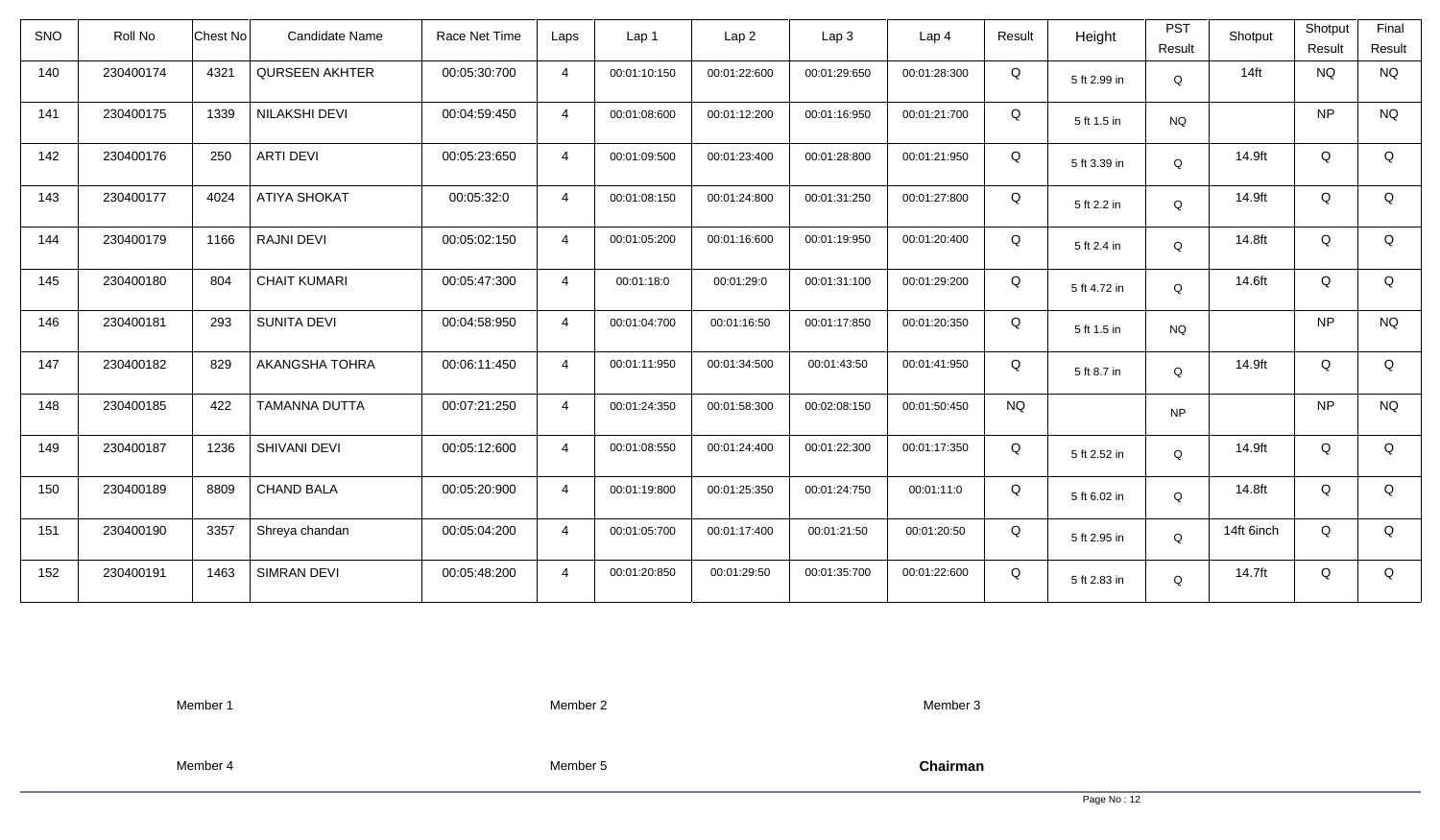| <b>SNO</b> | Roll No   | <b>Chest No</b> | Candidate Name         | Race Net Time | Laps           | Lap <sub>1</sub> | Lap <sub>2</sub> | Lap <sub>3</sub> | Lap <sub>4</sub> | Result    | Height       | <b>PST</b><br>Result | Shotput    | Shotput<br>Result | Final<br>Result |
|------------|-----------|-----------------|------------------------|---------------|----------------|------------------|------------------|------------------|------------------|-----------|--------------|----------------------|------------|-------------------|-----------------|
| 153        | 230400192 | 275             | <b>MANISHA RAINA</b>   | 00:05:55:800  | $\overline{4}$ | 00:01:09:800     | 00:01:26:650     | 00:01:43:950     | 00:01:35:400     | Q         | 5 ft 4.8 in  | Q                    | 14.8ft     | Q                 | Q               |
| 154        | 230400193 | 204             | PRAYARNA SHARMA        | 00:04:53:150  | $\overline{4}$ | 00:01:03:500     | 00:01:12:100     | 00:01:17:50      | 00:01:20:500     | Q         | 5 ft 3.27 in | Q                    | 14.6ft     | Q                 | Q               |
| 155        | 230400196 | 1068            | <b>MANEESHA KUMARI</b> | 00:05:49:300  | $\overline{4}$ | 00:01:04:550     | 00:01:24:350     | 00:01:39:150     | 00:01:41:250     | Q         | 5 ft 3.43 in | Q                    | 14.9ft     | Q                 | Q               |
| 156        | 230400199 | 1208            | <b>KAJAL DEVI</b>      | 00:05:07:750  | $\overline{4}$ | 00:01:07:300     | 00:01:19:50      | 00:01:23:750     | 00:01:17:650     | Q         | 5 ft 2.64 in | Q                    | 14.9ft     | Q                 | Q               |
| 157        | 230400200 | 130             | PRIYANKA KUMARI        | 00:06:07:50   | $\overline{4}$ | 00:01:16:400     | 00:01:36:900     | 00:01:39:50      | 00:01:34:700     | Q         | 5 ft 3.39 in | Q                    | 13.9ft     | <b>NQ</b>         | <b>NQ</b>       |
| 158        | 230400201 | 5404            | <b>ANJALI DEVI</b>     | 00:04:55:800  | $\overline{4}$ | 00:01:01:150     | 00:01:12:0       | 00:01:19:300     | 00:01:23:350     | Q         | 5 ft 3.7 in  | Q                    | 14.8ft     | Q                 | Q               |
| 159        | 230400202 | 1153            | kiran kumari           | 00:05:54:650  | $\overline{4}$ | 00:01:08:950     | 00:01:28:950     | 00:01:37:450     | 00:01:39:300     | Q         | 5 ft 5.2 in  | Q                    | $14$ ft    | <b>NQ</b>         | <b>NQ</b>       |
| 160        | 230400203 | 9274            | <b>KOMAL SHARMA</b>    | 00:05:29:0    | $\overline{4}$ | 00:01:09:50      | 00:01:25:0       | 00:01:25:300     | 00:01:29:650     | Q         | 5 ft 3.23 in | Q                    | 14.6ft     | Q                 | Q               |
| 161        | 230400205 | 245             | SONIA DEVI             | 00:05:28:150  | $\overline{a}$ | 00:01:05:800     | 00:01:26:800     | 00:01:27:600     | 00:01:27:950     | Q         | 5 ft 1.1 in  | <b>NQ</b>            |            | <b>NP</b>         | <b>NQ</b>       |
| 162        | 230400206 | 3627            | <b>SHABNAM AKHTER</b>  | 00:07:05:350  | $\overline{4}$ | 00:01:26:900     | 00:01:56:400     | 00:02:02:650     | 00:01:39:400     | <b>NQ</b> |              | <b>NP</b>            |            | <b>NP</b>         | <b>NQ</b>       |
| 163        | 230400207 | 472             | <b>MANISHA DEVI</b>    | 00:04:55:100  | $\overline{4}$ | 00:00:59:650     | 00:01:16:800     | 00:01:19:600     | 00:01:19:50      | Q         | 5 ft 1.65 in | <b>NQ</b>            |            | <b>NP</b>         | <b>NQ</b>       |
| 164        | 230400208 | 604             | <b>JYOTI SHARMA</b>    | 00:05:47:150  | $\overline{4}$ | 00:01:17:400     | 00:01:28:0       | 00:01:32:550     | 00:01:29:200     | Q         | 5 ft 6.14 in | Q                    | 14ft 6inch | Q                 | Q               |
| 165        | 230400209 | 3425            | tamana kumari          | 00:05:33:450  | $\overline{4}$ | 00:01:05:500     | 00:01:26:200     | 00:01:32:350     | 00:01:29:400     | Q         | 5 ft 3.82 in | Q                    | 14.8ft     | Q                 | Q               |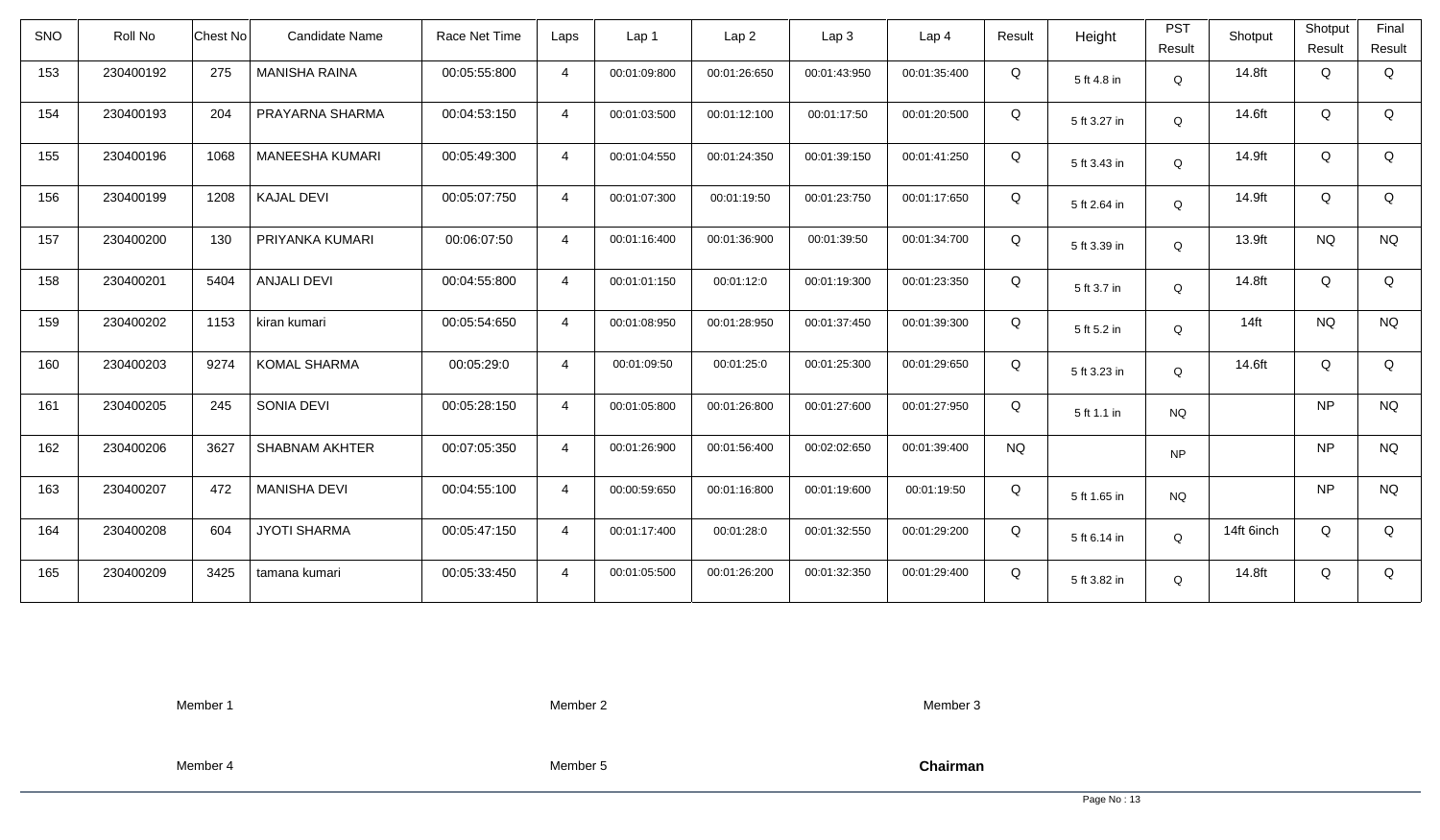| <b>SNO</b> | Roll No   | <b>Chest No</b> | Candidate Name      | Race Net Time | Laps           | Lap <sub>1</sub> | Lap <sub>2</sub> | Lap <sub>3</sub> | Lap <sub>4</sub> | Result    | Height        | <b>PST</b><br>Result | Shotput | Shotput<br>Result | Final<br>Result |
|------------|-----------|-----------------|---------------------|---------------|----------------|------------------|------------------|------------------|------------------|-----------|---------------|----------------------|---------|-------------------|-----------------|
| 166        | 230400210 | 405             | <b>SIMRAN KOUR</b>  | 00:05:39:400  | $\overline{4}$ | 00:01:17:350     | 00:01:29:150     | 00:01:26:250     | 00:01:26:650     | Q         | 5 ft 4.25 in  | Q                    | 14.8ft  | Q                 | Q               |
| 167        | 230400212 | 5318            | <b>NEHA RANI</b>    | 00:06:34:850  | $\overline{4}$ | 00:01:14:350     | 00:01:45:100     | 00:01:52:600     | 00:01:42:800     | <b>NQ</b> |               | <b>NP</b>            |         | <b>NP</b>         | <b>NQ</b>       |
| 168        | 230400213 | 9589            | PALAK DUTTA         | 00:05:01:850  | $\overline{4}$ | 00:01:02:400     | 00:01:15:550     | 00:01:21:500     | 00:01:22:400     | Q         | 5 ft 2.05 in  | Q                    | 14.9ft  | Q                 | Q               |
| 169        | 230400214 | 3472            | PALVI SHARMA        | 00:05:16:350  | $\overline{4}$ | 00:01:03:750     | 00:01:20:850     | 00:01:24:0       | 00:01:27:750     | Q         | 5 ft 3.35 in  | Q                    | 14.9ft  | Q                 | Q               |
| 170        | 230400215 | 3279            | RAFIA KOUSER        | 00:05:22:50   | $\overline{4}$ | 00:00:55:400     | 00:01:19:450     | 00:01:32:850     | 00:01:34:350     | Q         | 5 ft 5.87 in  | Q                    | 14.7ft  | Q                 | Q               |
| 171        | 230400216 | 835             | mamta kumari        | 00:04:54:700  | $\overline{4}$ | 00:01:00:200     | 00:01:17:800     | 00:01:18:550     | 00:01:18:150     | Q         | 5 ft 3.19 in  | Q                    | 14.9ft  | Q                 | Q               |
| 172        | 230400217 | 848             | MANAKSHI CHOUDHARY  | 00:05:12:400  | $\overline{4}$ | 00:01:06:850     | 00:01:20:400     | 00:01:22:100     | 00:01:23:50      | Q         | 5 ft 3.11 in  | Q                    | 14.8ft  | Q                 | Q               |
| 173        | 230400218 | 1443            | POOJA SHARMA        | 00:06:26:50   | $\overline{4}$ | 00:01:05:150     | 00:01:50:200     | 00:01:48:700     | 00:01:42:0       | Q         | 5 ft 2.91 in  | Q                    | 14.7ft  | Q                 | Q               |
| 174        | 230400219 | 933             | Anju Dayal          | 00:05:19:300  | $\overline{4}$ | 00:01:07:800     | 00:01:20:150     | 00:01:25:650     | 00:01:25:700     | Q         | 5 ft 3.98 in  | Q                    | 14.8ft  | Q                 | Q               |
| 175        | 230400220 | 5879            | <b>ROSHY KUMARI</b> | 00:06:00:0    | $\overline{4}$ | 00:01:08:550     | 00:01:34:750     | 00:01:36:50      | 00:01:40:650     | Q         | 4 ft 11.92 in | <b>NQ</b>            |         | <b>NP</b>         | <b>NQ</b>       |
| 176        | 230400221 | 1202            | <b>PALAK</b>        | 00:05:04:450  | $\overline{4}$ | 00:01:05:100     | 00:01:18:250     | 00:01:30:200     | 00:01:10:900     | Q         | 5 ft 2.01 in  | Q                    | 14.9ft  | Q                 | Q               |
| 177        | 230400222 | 523             | Bindu sharma        | 00:05:14:800  | $\overline{4}$ | 00:01:04:550     | 00:01:17:900     | 00:01:26:900     | 00:01:25:450     | Q         | 5 ft 1.65 in  | <b>NQ</b>            |         | <b>NP</b>         | <b>NQ</b>       |
| 178        | 230400223 | 1398            | <b>MALVI KAPOOR</b> | 00:05:14:100  | $\overline{4}$ | 00:01:03:900     | 00:01:19:400     | 00:01:25:0       | 00:01:25:800     | Q         | 5 ft 2.48 in  | Q                    | 14.8ft  | Q                 | Q               |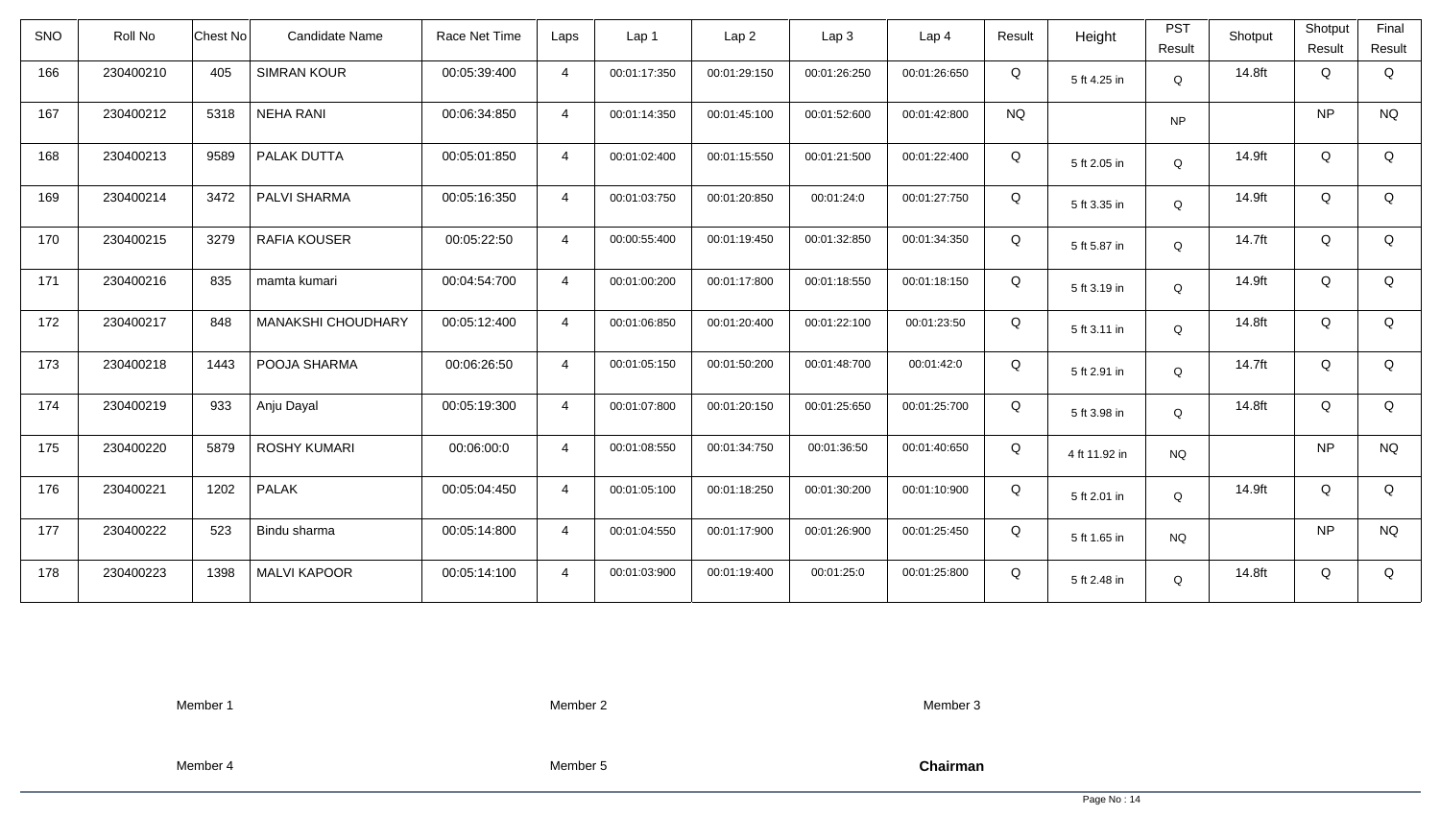| <b>SNO</b> | Roll No   | Chest No | Candidate Name        | Race Net Time | Laps           | Lap 1        | Lap <sub>2</sub> | Lap3         | Lap <sub>4</sub> | Result    | Height       | <b>PST</b><br>Result | Shotput | Shotput<br>Result | Final<br>Result |
|------------|-----------|----------|-----------------------|---------------|----------------|--------------|------------------|--------------|------------------|-----------|--------------|----------------------|---------|-------------------|-----------------|
| 179        | 230400224 | 785      | <b>BALJINDER KOUR</b> | 00:05:53:900  | $\overline{4}$ | 00:01:10:900 | 00:01:29:500     | 00:01:38:350 | 00:01:35:150     | Q         | 5 ft 5.08 in | Q                    | 14.7ft  | Q                 | Q               |
| 180        | 230400225 | 8450     | <b>SAKSHI DEVI</b>    | 00:06:19:400  | $\overline{4}$ | 00:01:05:550 | 00:01:42:200     | 00:01:45:50  | 00:01:46:600     | Q         | 5 ft 1.18 in | <b>NQ</b>            |         | <b>NP</b>         | <b>NQ</b>       |
| 181        | 230400226 | 883      | AFSANA KOUSER         | 00:05:58:750  | $\overline{4}$ | 00:01:11:350 | 00:01:32:450     | 00:01:35:50  | 00:01:39:900     | Q         | 5 ft 5.75 in | Q                    | $14$ ft | <b>NQ</b>         | <b>NQ</b>       |
| 182        | 230400227 | 1191     | Palvi choudhary       | 00:05:29:100  | $\overline{4}$ | 00:01:11:50  | 00:01:20:600     | 00:01:26:150 | 00:01:31:300     | Q         | 5 ft 2.2 in  | Q                    | $14$ ft | <b>NQ</b>         | <b>NQ</b>       |
| 183        | 230400229 | 652      | SONIKA SHARMA         | 00:05:18:250  | $\overline{4}$ | 00:01:06:150 | 00:01:22:250     | 00:01:23:0   | 00:01:26:850     | Q         | 5 ft 1.54 in | <b>NQ</b>            |         | <b>NP</b>         | <b>NQ</b>       |
| 184        | 230400230 | 678      | <b>NASREEN AKHTER</b> | 00:06:54:350  | $\overline{4}$ | 00:01:12:400 | 00:01:51:600     | 00:01:53:850 | 00:01:56:500     | <b>NQ</b> |              | <b>NP</b>            |         | <b>NP</b>         | <b>NQ</b>       |
| 185        | 230400231 | 864      | Bindu sharma          | 00:05:15:250  | $\overline{4}$ | 00:01:11:600 | 00:01:22:750     | 00:01:25:950 | 00:01:14:950     | Q         | 5 ft 4.13 in | Q                    | 14.8ft  | Q                 | Q               |
| 186        | 230400232 | 1080     | <b>KAJAL KUMARI</b>   | 00:05:01:400  | $\overline{4}$ | 00:01:04:600 | 00:01:18:600     | 00:01:20:800 | 00:01:17:400     | Q         | 5 ft 1.26 in | <b>NQ</b>            |         | <b>NP</b>         | <b>NQ</b>       |
| 187        | 230400233 | 4038     | asia kosser           | 00:04:36:150  | $\overline{4}$ | 00:00:57:250 | 00:01:10:900     | 00:01:15:200 | 00:01:12:800     | Q         | 5 ft 5.47 in | $\mathsf Q$          | 14.9ft  | Q                 | Q               |
| 188        | 230400234 | 6016     | <b>JYOTI DEVI</b>     | 00:04:55:150  | $\overline{4}$ | 00:00:58:550 | 00:01:17:300     | 00:01:19:400 | 00:01:19:900     | Q         | 5 ft 3.35 in | Q                    | 14.8ft  | Q                 | Q               |
| 189        | 230400235 | 344      | <b>MONAKSHI DEVI</b>  | 00:05:10:500  | $\overline{4}$ | 00:01:07:550 | 00:01:17:450     | 00:01:22:800 | 00:01:22:700     | Q         | 5 ft 3.07 in | Q                    | 14.7ft  | Q                 | Q               |
| 190        | 230400236 | 1471     | daljinder kour        | 00:05:04:600  | $\overline{4}$ | 00:01:06:550 | 00:01:15:400     | 00:01:19:0   | 00:01:23:650     | Q         | 5 ft 4.88 in | $\mathsf Q$          | 14.7ft  | Q                 | Q               |
| 191        | 230400238 | 1228     | <b>SALMA KOSAR</b>    | 00:05:28:250  | $\overline{4}$ | 00:01:05:950 | 00:01:23:500     | 00:01:30:950 | 00:01:27:850     | Q         | 5 ft 3.11 in | Q                    | 14.9ft  | Q                 | Q               |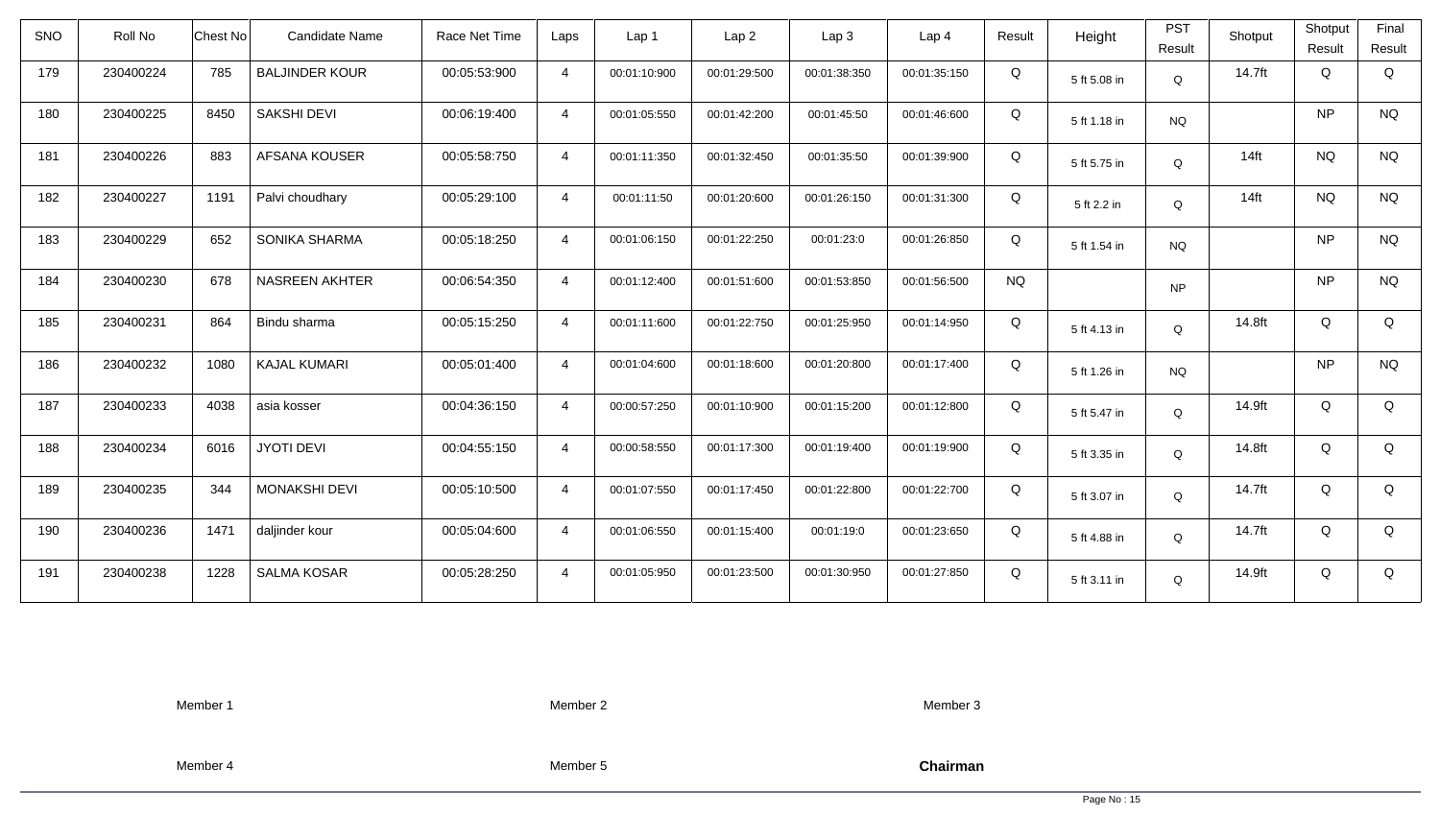| <b>SNO</b> | Roll No   | <b>Chest No</b> | Candidate Name       | Race Net Time | Laps           | Lap 1        | Lap <sub>2</sub> | Lap3         | Lap <sub>4</sub> | Result | Height       | <b>PST</b><br>Result | Shotput    | Shotput<br>Result | Final<br>Result |
|------------|-----------|-----------------|----------------------|---------------|----------------|--------------|------------------|--------------|------------------|--------|--------------|----------------------|------------|-------------------|-----------------|
| 192        | 230400239 | 1232            | <b>CHANDNI DEVI</b>  | 00:06:06:350  | $\overline{4}$ | 00:01:20:50  | 00:01:31:900     | 00:01:38:350 | 00:01:36:50      | Q      | 5 ft 3.78 in | Q                    | $14$ ft    | <b>NQ</b>         | <b>NQ</b>       |
| 193        | 230400240 | 5608            | prlYANKA DEVI        | 00:06:10:950  | $\overline{4}$ | 00:01:17:200 | 00:01:40:250     | 00:01:41:0   | 00:01:32:500     | Q      | 5 ft 0.12 in | <b>NQ</b>            |            | <b>NP</b>         | <b>NQ</b>       |
| 194        | 230400241 | 585             | satnam kour          | 00:06:06:350  | $\overline{4}$ | 00:01:09:900 | 00:01:36:650     | 00:01:41:500 | 00:01:38:300     | Q      | 5 ft 1.26 in | <b>NQ</b>            |            | <b>NP</b>         | <b>NQ</b>       |
| 195        | 230400243 | 894             | priya sharma         | 00:05:26:650  | $\overline{4}$ | 00:01:16:50  | 00:01:23:750     | 00:01:23:350 | 00:01:23:500     | Q      | 5 ft 3.46 in | Q                    | 14.8ft     | Q                 | Q               |
| 196        | 230400245 | 1227            | <b>TAMMANA DEVI</b>  | 00:05:00:950  | $\overline{4}$ | 00:01:01:200 | 00:01:14:500     | 00:01:24:500 | 00:01:20:750     | Q      | 5 ft 5.35 in | Q                    | 14.9ft     | Q                 | Q               |
| 197        | 230400246 | 2175            | PRIYA SHARMA         | 00:06:01:950  | $\overline{4}$ | 00:01:05:0   | 00:01:35:500     | 00:01:42:550 | 00:01:38:900     | Q      | 5 ft 2.13 in | Q                    | 13.4ft     | <b>NQ</b>         | <b>NQ</b>       |
| 198        | 230400247 | 801             | <b>DIKSHA SHARMA</b> | 00:05:44:700  | $\overline{4}$ | 00:01:02:400 | 00:01:28:950     | 00:01:35:800 | 00:01:37:550     | Q      | 5 ft 1.54 in | <b>NQ</b>            |            | <b>NP</b>         | $\rm N\rm Q$    |
| 199        | 230400248 | 247             | <b>BHAVNA MEHTA</b>  | 00:05:15:150  | $\overline{4}$ | 00:01:07:400 | 00:01:18:800     | 00:01:22:50  | 00:01:26:900     | Q      | 5 ft 5.08 in | Q                    | 14.8ft     | Q                 | Q               |
| 200        | 230400249 | 947             | <b>RAJNI DEVI</b>    | 00:05:15:150  | $\overline{4}$ | 00:01:08:500 | 00:01:18:250     | 00:01:21:300 | 00:01:27:100     | Q      | 5 ft 2.44 in | Q                    | $14$ ft    | <b>NQ</b>         | <b>NQ</b>       |
| 201        | 230400252 | 2289            | SNEHA DUTTA          | 00:05:48:550  | $\overline{4}$ | 00:01:12:300 | 00:01:28:600     | 00:01:33:400 | 00:01:34:250     | Q      | 5 ft 6.38 in | Q                    | 14ft 6inch | Q                 | Q               |
| 202        | 230400253 | 1261            | NITASHA CHOUDHARY    | 00:05:02:600  | $\overline{4}$ | 00:01:03:500 | 00:01:15:200     | 00:01:26:250 | 00:01:17:650     | Q      | 5 ft 2.72 in | Q                    | 14.9ft     | Q                 | Q               |
| 203        | 230400254 | 1206            | <b>ANJALI DEVI</b>   | 00:05:34:750  | $\overline{4}$ | 00:01:11:550 | 00:01:26:100     | 00:01:29:450 | 00:01:27:650     | Q      | 5 ft 5.55 in | Q                    | 14.8ft     | Q                 | Q               |
| 204        | 230400255 | 912             | ANSUJA DEVI          | 00:05:01:450  | $\overline{4}$ | 00:01:10:50  | 00:01:15:450     | 00:01:16:900 | 00:01:19:50      | Q      | 5 ft 2.05 in | Q                    | 14.8ft     | Q                 | Q               |

Member 2

Member 3

Member 4

Member 5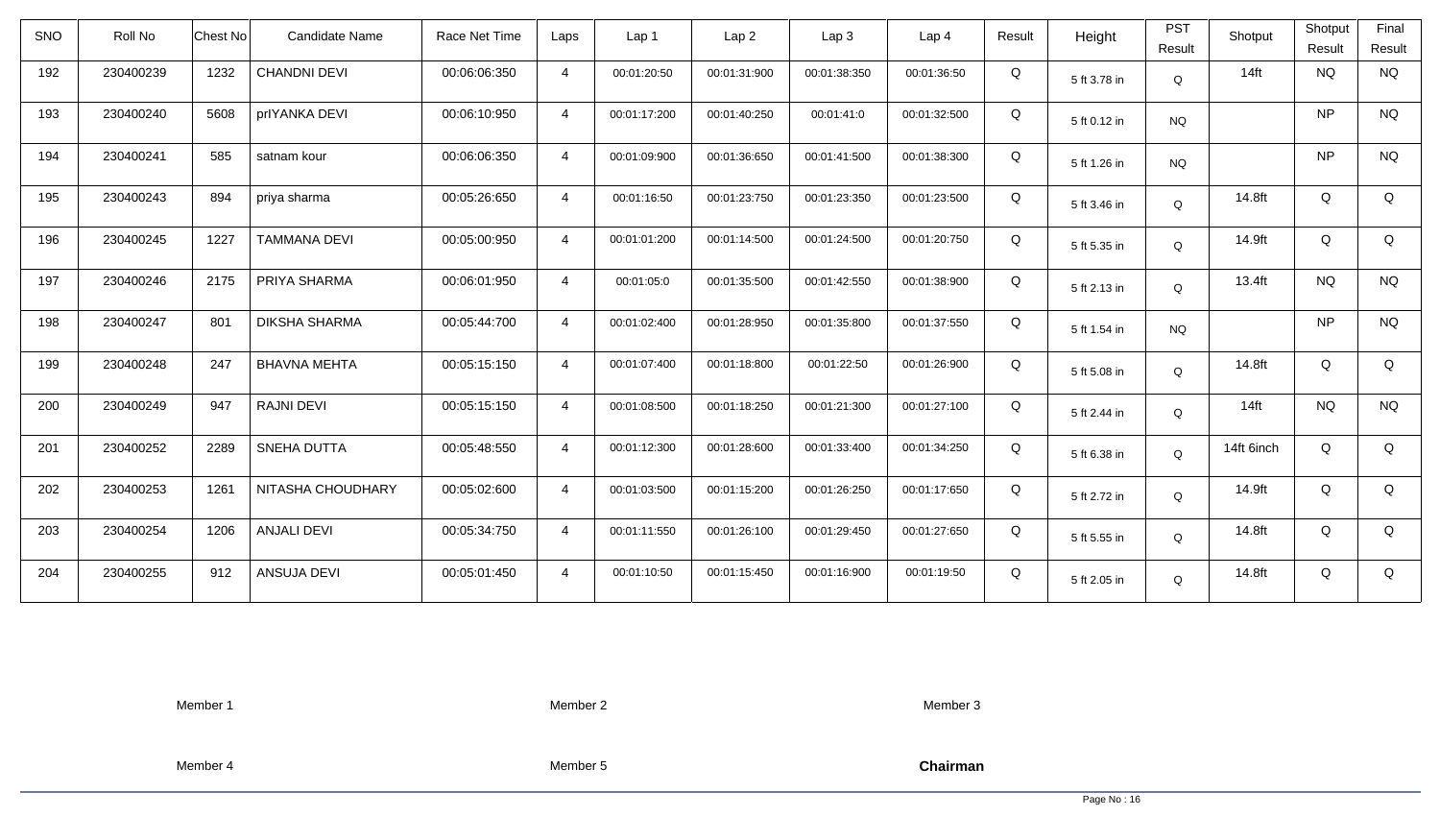| <b>SNO</b> | Roll No   | <b>Chest No</b> | Candidate Name        | Race Net Time | Laps           | Lap 1        | Lap <sub>2</sub> | Lap <sub>3</sub> | Lap <sub>4</sub> | Result    | Height       | <b>PST</b><br>Result | Shotput    | Shotput<br>Result | Final<br>Result |
|------------|-----------|-----------------|-----------------------|---------------|----------------|--------------|------------------|------------------|------------------|-----------|--------------|----------------------|------------|-------------------|-----------------|
| 205        | 230400257 | 930             | <b>NAIEM KOUSER</b>   | 00:05:27:100  | $\overline{4}$ | 00:01:02:50  | 00:01:26:850     | 00:01:26:350     | 00:01:31:850     | Q         | 5 ft 5.71 in | Q                    | 14ft 6inch | Q                 | Q               |
| 206        | 230400258 | 2272            | PALVI CHOUDHARY       | 00:05:25:350  | $\overline{4}$ | 00:01:11:300 | 00:01:23:550     | 00:01:28:250     | 00:01:22:250     | Q         | 5 ft 5.39 in | Q                    | 14.8ft     | Q                 | Q               |
| 207        | 230400259 | 877             | rohini devi           | 00:05:13:200  | $\overline{4}$ | 00:01:07:200 | 00:01:19:650     | 00:01:26:850     | 00:01:19:500     | Q         | 5 ft 2.2 in  | Q                    | 13ft       | <b>NQ</b>         | <b>NQ</b>       |
| 208        | 230400260 | 1250            | <b>MASRAT KOSSER</b>  | 00:05:27:250  | $\overline{4}$ | 00:01:04:550 | 00:01:23:700     | 00:01:28:100     | 00:01:30:900     | Q         | 5 ft 3.15 in | Q                    | 14.8ft     | Q                 | Q               |
| 209        | 230400262 | 5130            | <b>HUSSINA KOUSER</b> | 00:05:35:900  | $\overline{4}$ | 00:01:08:550 | 00:01:23:950     | 00:01:29:250     | 00:01:34:150     | Q         | 5 ft 2.68 in | Q                    | 14ft 6inch | Q                 | Q               |
| 210        | 230400263 | 3643            | <b>DIVYA SHARMA</b>   | 00:06:09:0    | $\overline{4}$ | 00:01:02:700 | 00:01:33:150     | 00:01:48:100     | 00:01:45:50      | Q         | 5 ft 2.05 in | Q                    | 14ft 6inch | Q                 | Q               |
| 211        | 230400265 | 1091            | SANJOGITA SHARMA      | 00:05:28:450  | $\overline{4}$ | 00:01:08:950 | 00:01:23:200     | 00:01:29:100     | 00:01:27:200     | Q         | 5 ft 3.15 in | Q                    | 14ft 6inch | Q                 | Q               |
| 212        | 230400266 | 827             | <b>ROSY SHARMA</b>    | 00:05:37:350  | $\overline{4}$ | 00:01:02:550 | 00:01:30:100     | 00:01:32:700     | 00:01:32:0       | Q         | 5 ft 3.74 in | Q                    | 14.6ft     | Q                 | Q               |
| 213        | 230400268 | 792             | SUKHVINDER KOUR       | 00:05:00:450  | $\overline{4}$ | 00:00:59:250 | 00:01:20:350     | 00:01:23:950     | 00:01:16:900     | Q         | 5 ft 5.39 in | Q                    | 14.7ft     | Q                 | Q               |
| 214        | 230400269 | 1475            | SHANAZ AKHTER         | 00:05:29:450  | $\overline{4}$ | 00:00:59:750 | 00:01:21:950     | 00:01:34:550     | 00:01:33:200     | Q         | 5 ft 1.14 in | <b>NQ</b>            |            | <b>NP</b>         | <b>NQ</b>       |
| 215        | 230400270 | 1216            | SAVRITA sharma        | 00:05:22:400  | $\overline{4}$ | 00:01:05:450 | 00:01:31:300     | 00:01:27:400     | 00:01:18:250     | Q         | 5 ft 5.12 in | Q                    | 14.9ft     | Q                 | Q               |
| 216        | 230400271 | 5142            | RAHAT JABEEN MIRZA    | 00:06:39:550  | $\overline{4}$ | 00:01:15:250 | 00:01:40:850     | 00:01:58:950     | 00:01:44:500     | <b>NQ</b> |              | <b>NP</b>            |            | <b>NP</b>         | <b>NQ</b>       |
| 217        | 230400272 | 6306            | nancy sharma          | 00:06:01:0    | $\overline{4}$ | 00:01:11:100 | 00:01:33:100     | 00:01:41:150     | 00:01:35:650     | Q         | 5 ft 2.05 in | Q                    | 9ft        | <b>NQ</b>         | <b>NQ</b>       |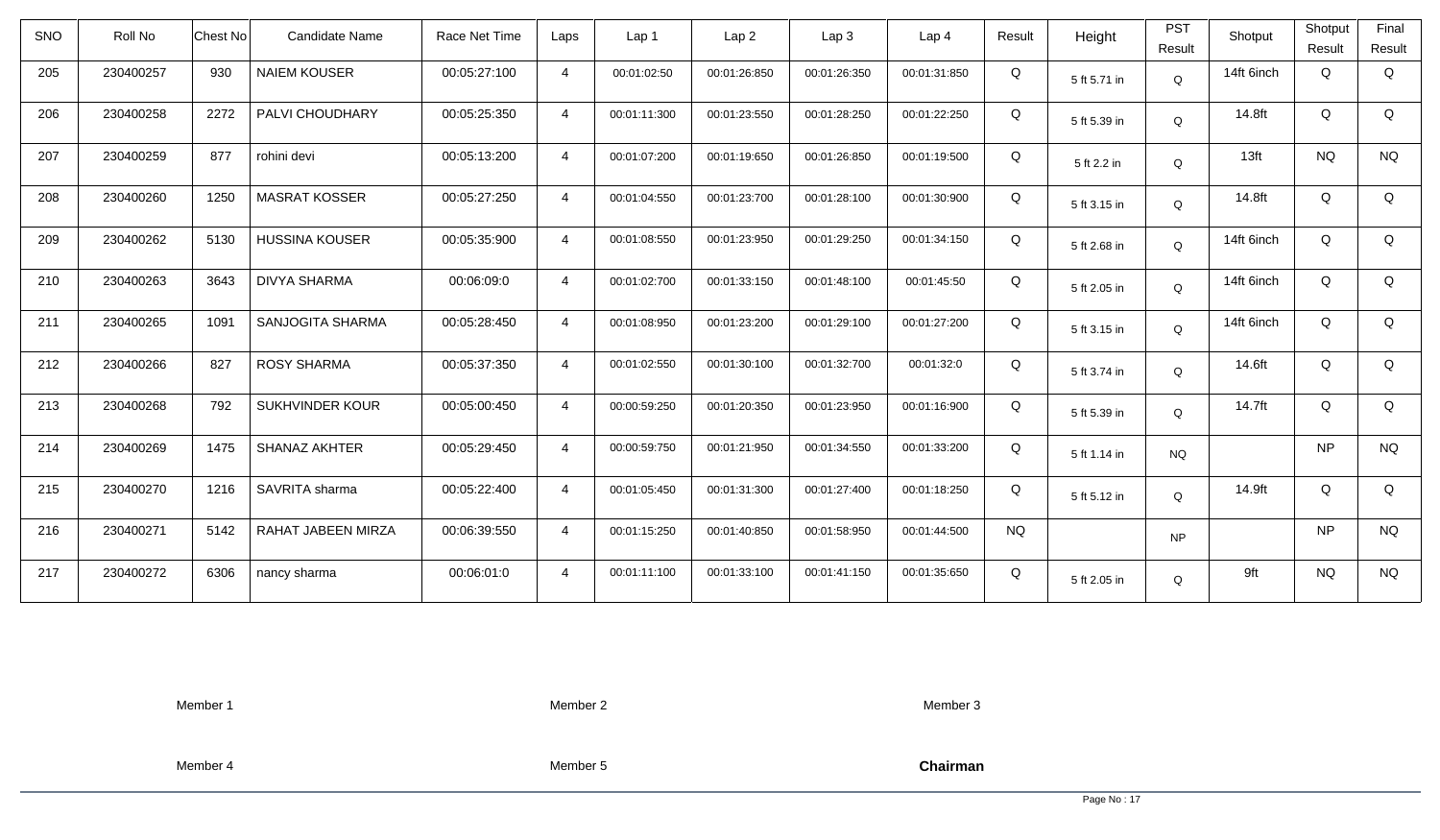| <b>SNO</b> | Roll No   | Chest No<br><b>Candidate Name</b> | Race Net Time | Laps           | Lap 1        | Lap <sub>2</sub> | Lap3         | Lap <sub>4</sub> | Result    | Height       | <b>PST</b><br>Result | Shotput    | Shotput<br>Result | Final<br>Result |
|------------|-----------|-----------------------------------|---------------|----------------|--------------|------------------|--------------|------------------|-----------|--------------|----------------------|------------|-------------------|-----------------|
| 218        | 230400274 | 1221<br>manju bala                | 00:05:06:0    | $\overline{4}$ | 00:01:01:400 | 00:01:20:0       | 00:01:23:600 | 00:01:21:0       | Q         | 5 ft 1.18 in | <b>NQ</b>            |            | <b>NP</b>         | <b>NQ</b>       |
| 219        | 230400275 | 124<br>kirti sharma               | 00:05:17:450  | $\overline{4}$ | 00:01:08:0   | 00:01:21:50      | 00:01:25:350 | 00:01:23:50      | Q         | 5 ft 5 in    | Q                    | 14.9ft     | Q                 | Q               |
| 220        | 230400276 | 970<br><b>MEENU BALA</b>          | 00:05:44:900  | $\overline{4}$ | 00:01:10:500 | 00:01:31:800     | 00:01:34:850 | 00:01:27:750     | Q         | 5 ft 5.28 in | Q                    | 14ft 6inch | Q                 | Q               |
| 221        | 230400277 | 1105<br><b>REKHA SHARMA</b>       | 00:06:06:700  | $\overline{4}$ | 00:01:16:950 | 00:01:32:300     | 00:01:41:950 | 00:01:35:500     | Q         | 5 ft 3.11 in | Q                    | 14ft 6inch | Q                 | Q               |
| 222        | 230400278 | 828<br><b>SHAZIA KOUSER</b>       | 00:06:16:200  | $\overline{4}$ | 00:01:22:450 | 00:01:37:50      | 00:01:39:250 | 00:01:37:450     | Q         | 5 ft 0.31 in | <b>NQ</b>            |            | <b>NP</b>         | <b>NQ</b>       |
| 223        | 230400280 | <b>KAJAL DEVI</b><br>905          | 00:06:46:700  | $\overline{4}$ | 00:01:10:950 | 00:01:45:250     | 00:01:56:900 | 00:01:53:600     | <b>NQ</b> |              | <b>NP</b>            |            | <b>NP</b>         | <b>NQ</b>       |
| 224        | 230400281 | 1072<br><b>BHARTI SHARMA</b>      | 00:05:49:600  | $\overline{4}$ | 00:01:21:500 | 00:01:27:0       | 00:01:29:850 | 00:01:31:250     | Q         | 5 ft 2.72 in | Q                    | 14ft 6inch | Q                 | Q               |
| 225        | 230400282 | 5263<br>VANDANA PANDYAL           | 00:05:23:300  | $\overline{4}$ | 00:01:08:550 | 00:01:19:500     | 00:01:26:250 | 00:01:29:0       | Q         | 5 ft 2.91 in | Q                    | 14.7ft     | Q                 | Q               |
| 226        | 230400283 | 352<br>Mehnaz Akhter              | 00:04:44:850  | $\overline{4}$ | 00:01:07:150 | 00:01:13:700     | 00:01:12:750 | 00:01:11:250     | Q         | 5 ft 5.04 in | Q                    | 14.9ft     | Q                 | Q               |
| 227        | 230400285 | 3348<br><b>GURMEET KOUR</b>       | 00:07:09:850  | $\overline{4}$ | 00:01:15:950 | 00:01:56:750     | 00:01:59:900 | 00:01:57:250     | <b>NQ</b> |              | <b>NP</b>            |            | <b>NP</b>         | <b>NQ</b>       |
| 228        | 230400287 | 3753<br>salma fardoos             | 00:06:13:600  | $\overline{4}$ | 00:01:15:250 | 00:01:37:700     | 00:01:39:600 | 00:01:41:50      | Q         | 5 ft 3.43 in | Q                    | $14$ ft    | <b>NQ</b>         | <b>NQ</b>       |
| 229        | 230400288 | MINAKSHI KUMARI<br>397            | 00:05:36:950  | $\overline{4}$ | 00:01:03:100 | 00:01:27:150     | 00:01:34:250 | 00:01:32:450     | Q         | 5 ft 4.96 in | Q                    | $14$ ft    | <b>NQ</b>         | <b>NQ</b>       |
| 230        | 230400289 | 329<br><b>ANJLI CHOUDHARY</b>     | 00:06:20:650  | $\overline{4}$ | 00:01:15:600 | 00:01:32:150     | 00:01:40:600 | 00:01:52:300     | Q         | 5 ft 7.44 in | Q                    | 14.8ft     | Q                 | Q               |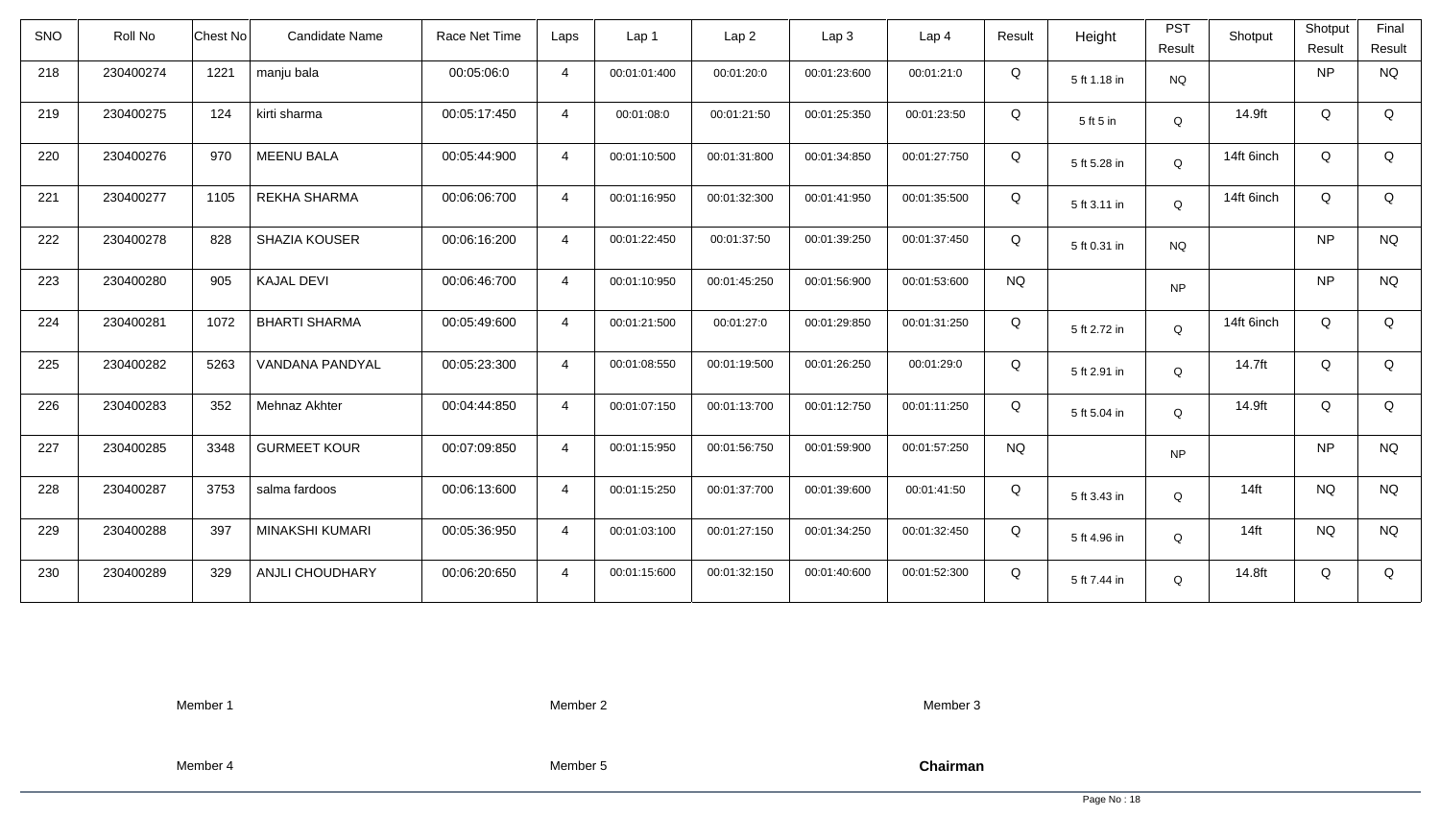| <b>SNO</b> | Roll No   | <b>Chest No</b> | Candidate Name        | Race Net Time | Laps           | Lap 1        | Lap <sub>2</sub> | Lap3         | Lap <sub>4</sub> | Result        | Height        | <b>PST</b><br>Result | Shotput          | Shotput<br>Result | Final<br>Result |
|------------|-----------|-----------------|-----------------------|---------------|----------------|--------------|------------------|--------------|------------------|---------------|---------------|----------------------|------------------|-------------------|-----------------|
| 231        | 230400290 | 1077            | ANCHIKA SHARMA        | 00:05:19:100  | $\overline{4}$ | 00:01:06:650 | 00:01:18:600     | 00:01:22:800 | 00:01:31:50      | Q             | 4 ft 11.61 in | <b>NQ</b>            |                  | <b>NP</b>         | <b>NQ</b>       |
| 232        | 230400291 | 911             | PALVI SHARMA          | 00:05:03:700  | $\overline{4}$ | 00:01:07:750 | 00:01:21:200     | 00:01:21:850 | 00:01:12:900     | Q             | 5 ft 4.21 in  | Q                    | 14ft 6inch       | Q                 | Q               |
| 233        | 230400292 | 4313            | KAJOL DOGRA           | 00:05:32:150  | $\overline{4}$ | 00:01:11:0   | 00:01:25:650     | 00:01:29:0   | 00:01:26:500     | Q             | 5 ft 3.7 in   | Q                    | 14.8ft           | Q                 | Q               |
| 234        | 230400293 | 366             | SANJANA DEVI          | 00:05:22:950  | $\overline{4}$ | 00:00:58:300 | 00:01:23:500     | 00:01:31:0   | 00:01:30:150     | Q             | 5 ft 2.56 in  | Q                    | 14.7ft           | Q                 | Q               |
| 235        | 230400294 | 62              | anju devi             | 00:05:21:600  | $\overline{4}$ | 00:01:00:250 | 00:01:23:200     | 00:01:29:250 | 00:01:28:900     | Q             | 5 ft 2.44 in  | Q                    | 14ft 6inch       | Q                 | Q               |
| 236        | 230400295 | 4323            | <b>SIMRAN kour</b>    | 00:07:09:50   | $\overline{4}$ | 00:01:19:650 | 00:01:57:150     | 00:01:57:950 | 00:01:54:300     | <b>NQ</b>     |               | <b>NP</b>            |                  | <b>NP</b>         | <b>NQ</b>       |
| 237        | 230400296 | 1101            | SAKSHI SHARMA         | 00:06:21:950  | $\overline{4}$ | 00:01:09:350 | 00:01:40:700     | 00:01:46:950 | 00:01:44:950     | Q             | 5 ft 0.94 in  | <b>NQ</b>            |                  | <b>NP</b>         | <b>NQ</b>       |
| 238        | 230400297 | 327             | <b>SHAISTA KOUSER</b> | 00:06:05:0    | $\overline{4}$ | 00:01:15:350 | 00:01:36:950     | 00:01:43:100 | 00:01:29:600     | Q             | 5 ft 3.19 in  | Q                    | 14.8ft           | Q                 | Q               |
| 239        | 230400298 | 833             | Anjali Thakur         | 00:05:52:50   | $\overline{4}$ | 00:01:14:350 | 00:01:29:500     | 00:01:36:600 | 00:01:31:600     | Q             | 5 ft 7.28 in  | Q                    | 14ft 6inch       | Q                 | Q               |
| 240        | 230400299 | 936             | <b>VINAKSHI DEVI</b>  | 00:06:32:850  | $\overline{4}$ | 00:01:23:800 | 00:01:42:100     | 00:01:47:800 | 00:01:39:150     | $N\mathrm{Q}$ |               | <b>NP</b>            |                  | <b>NP</b>         | $\rm N\rm Q$    |
| 241        | 230400300 | 5445            | SHIVANI SHARMA        | 00:06:29:500  | $\overline{4}$ | 00:01:08:850 | 00:01:47:750     | 00:01:48:0   | 00:01:44:900     | Q             | 5 ft 3.86 in  | Q                    | 14 <sub>ft</sub> | <b>NQ</b>         | <b>NQ</b>       |
| 242        | 230400302 | 102             | RADHIKA DEVI          | 00:05:11:850  | $\overline{4}$ | 00:01:05:950 | 00:01:19:250     | 00:01:21:800 | 00:01:24:850     | Q             | 5 ft 1.18 in  | NQ.                  |                  | <b>NP</b>         | <b>NQ</b>       |
| 243        | 230400303 | 968             | <b>AKRITI SHARMA</b>  | 00:06:15:400  | $\overline{4}$ | 00:01:18:350 | 00:01:35:300     | 00:01:36:50  | 00:01:45:700     | Q             | 5 ft 3.31 in  | Q                    | 14.8ft           | Q                 | Q               |

Member 2

Member 3

Member 4

Member 5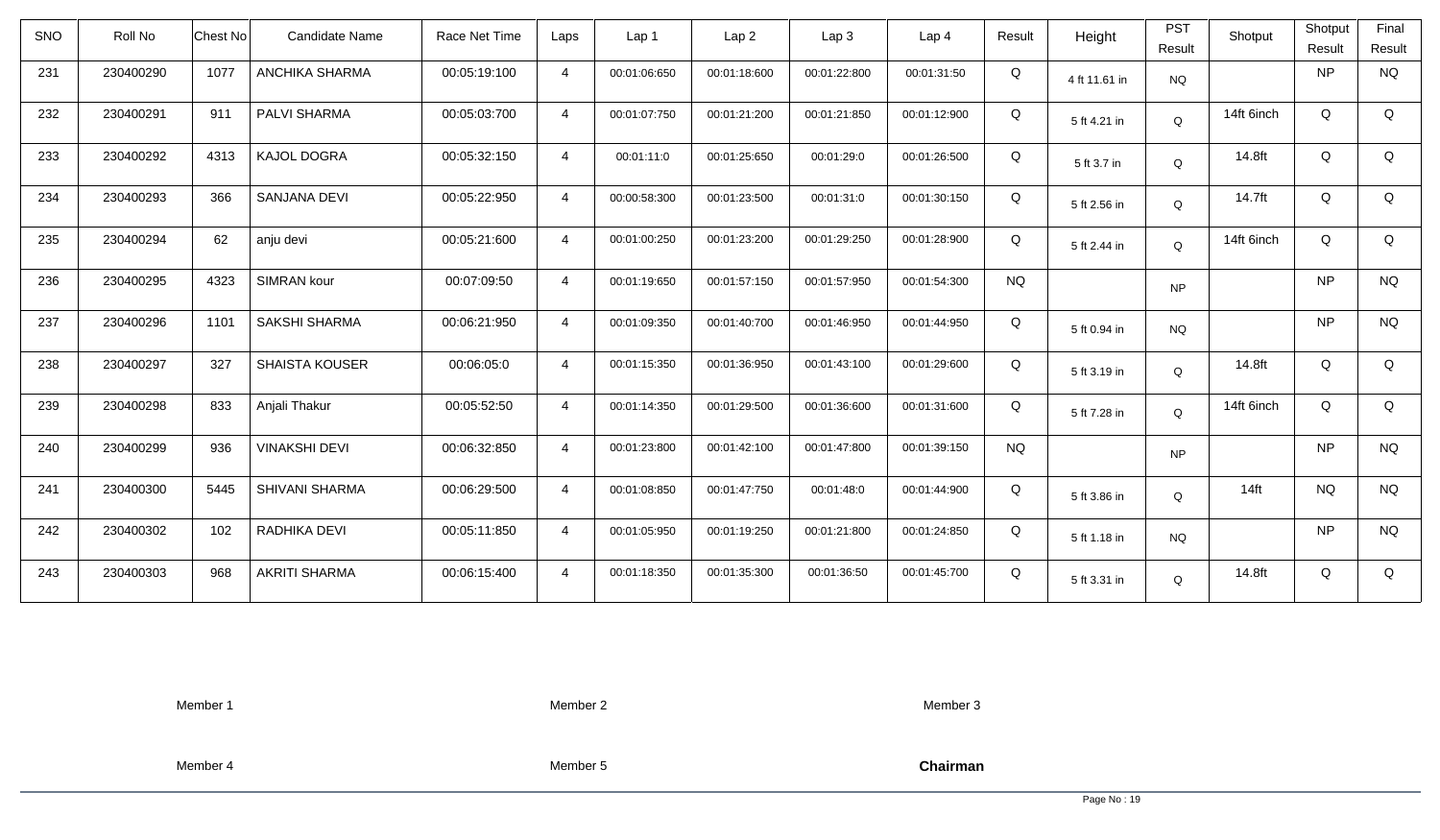| <b>SNO</b> | Roll No   | Chest No | Candidate Name       | Race Net Time | Laps           | Lap 1        | Lap <sub>2</sub> | Lap3         | Lap <sub>4</sub> | Result    | Height       | <b>PST</b><br>Result | Shotput    | Shotput<br>Result | Final<br>Result |
|------------|-----------|----------|----------------------|---------------|----------------|--------------|------------------|--------------|------------------|-----------|--------------|----------------------|------------|-------------------|-----------------|
| 244        | 230400304 | 1173     | RAKHI CHOUDHARY      | 00:05:24:50   | $\overline{4}$ | 00:01:06:500 | 00:01:16:350     | 00:01:29:300 | 00:01:31:900     | Q         | 5 ft 3.66 in | Q                    | 14ft 6inch | Q                 | Q               |
| 245        | 230400305 | 1048     | SUNNAkshi devi       | 00:05:35:800  | $\overline{4}$ | 00:01:14:50  | 00:01:24:900     | 00:01:32:200 | 00:01:24:650     | Q         | 5 ft 4.33 in | Q                    | 14ft 6inch | Q                 | Q               |
| 246        | 230400307 | 1062     | Nargis naz           | 00:05:25:0    | $\overline{4}$ | 00:01:06:400 | 00:01:21:950     | 00:01:30:400 | 00:01:26:250     | Q         | 5 ft 1.26 in | <b>NQ</b>            |            | <b>NP</b>         | <b>NQ</b>       |
| 247        | 230400308 | 9120     | <b>TUSHA CHANDAN</b> | 00:07:06:300  | $\overline{4}$ | 00:01:13:750 | 00:01:43:100     | 00:02:05:550 | 00:02:03:900     | <b>NQ</b> |              | <b>NP</b>            |            | <b>NP</b>         | <b>NQ</b>       |
| 248        | 230400310 | 3126     | <b>NEHA RANI</b>     | 00:05:50:900  | $\overline{4}$ | 00:01:20:150 | 00:01:30:550     | 00:01:26:650 | 00:01:33:550     | Q         | 5 ft 2.44 in | Q                    | 14.9ft     | Q                 | Q               |
| 249        | 230400312 | 1794     | SHAIDA KOUSER        | 00:05:37:500  | $\overline{4}$ | 00:01:06:500 | 00:01:25:300     | 00:01:29:750 | 00:01:35:950     | Q         | 5 ft 3.19 in | $\mathsf Q$          | 14ft 6inch | Q                 | Q               |
| 250        | 230400314 | 772      | SONIA CHOUDHARY      | 00:05:56:800  | $\overline{4}$ | 00:01:09:900 | 00:01:28:800     | 00:01:35:100 | 00:01:43:0       | Q         | 5 ft 0.24 in | <b>NQ</b>            |            | <b>NP</b>         | <b>NQ</b>       |
| 251        | 230400316 | 4311     | <b>INDU BHARTI</b>   | 00:05:56:500  | $\overline{4}$ | 00:01:16:550 | 00:01:31:100     | 00:01:38:650 | 00:01:30:200     | Q         | 5 ft 2.01 in | Q                    | 14.7ft     | Q                 | Q               |
| 252        | 230400317 | 8452     | <b>SHAZIA KOUSER</b> | 00:04:31:350  | $\overline{4}$ | 00:00:55:500 | 00:01:06:550     | 00:01:13:550 | 00:01:15:750     | Q         | 5 ft 0.87 in | <b>NQ</b>            |            | <b>NP</b>         | <b>NQ</b>       |
| 253        | 230400319 | 1430     | <b>KUSAM KUMARI</b>  | 00:06:19:400  | $\overline{4}$ | 00:01:13:0   | 00:01:35:450     | 00:01:46:950 | 00:01:44:0       | Q         | 5 ft 0.55 in | <b>NQ</b>            |            | <b>NP</b>         | <b>NQ</b>       |
| 254        | 230400321 | 741      | <b>KOMAL SHARMA</b>  | 00:05:35:0    | $\overline{4}$ | 00:01:09:850 | 00:01:27:800     | 00:01:30:400 | 00:01:26:950     | Q         | 5 ft 1.69 in | <b>NQ</b>            |            | <b>NP</b>         | <b>NQ</b>       |
| 255        | 230400322 | 9629     | SHALLU DEVI          | 00:06:42:0    | $\overline{4}$ | 00:01:04:750 | 00:01:44:800     | 00:01:52:800 | 00:01:59:650     | <b>NQ</b> |              | <b>NP</b>            |            | <b>NP</b>         | <b>NQ</b>       |
| 256        | 230400326 | 1257     | PRINKA CHOUDHARY     | 00:06:40:350  | $\overline{4}$ | 00:01:10:850 | 00:01:43:950     | 00:01:49:900 | 00:01:55:650     | <b>NQ</b> |              | <b>NP</b>            |            | <b>NP</b>         | <b>NQ</b>       |

Member 2

Member 3

Member 4

Member 5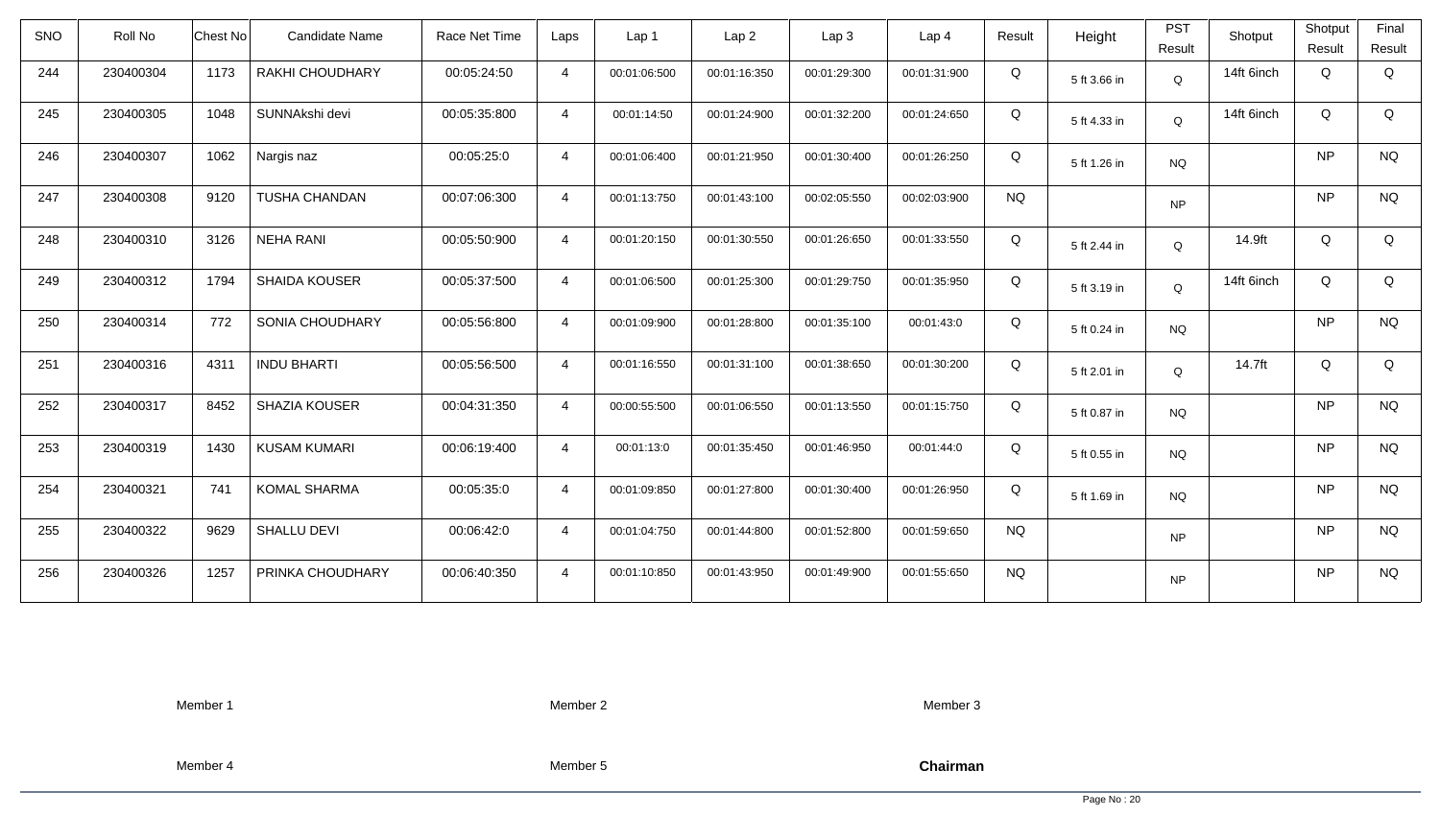| <b>SNO</b> | Roll No   | <b>Chest No</b> | Candidate Name          | Race Net Time | Laps           | Lap 1        | Lap <sub>2</sub> | Lap3         | Lap <sub>4</sub> | Result        | Height        | <b>PST</b><br>Result | Shotput    | Shotput<br>Result | Final<br>Result |
|------------|-----------|-----------------|-------------------------|---------------|----------------|--------------|------------------|--------------|------------------|---------------|---------------|----------------------|------------|-------------------|-----------------|
| 257        | 230400327 | 4333            | SHIVANI SHARMA          | 00:05:17:200  | $\overline{4}$ | 00:01:06:500 | 00:01:24:0       | 00:01:21:800 | 00:01:24:900     | Q             | 5 ft 1.34 in  | <b>NQ</b>            |            | <b>NP</b>         | <b>NQ</b>       |
| 258        | 230400328 | 4236            | <b>RENUKA DEVI</b>      | 00:05:44:550  | $\overline{4}$ | 00:01:09:800 | 00:01:30:750     | 00:01:34:50  | 00:01:29:950     | Q             | 5 ft 1.02 in  | <b>NQ</b>            |            | <b>NP</b>         | <b>NQ</b>       |
| 259        | 230400331 | 953             | mehvish kosser          | 00:06:12:450  | $\overline{4}$ | 00:01:08:200 | 00:01:35:800     | 00:01:35:550 | 00:01:52:900     | Q             | 4 ft 10.54 in | <b>NQ</b>            |            | <b>NP</b>         | <b>NQ</b>       |
| 260        | 230400332 | 1407            | <b>ASHU SHARMA</b>      | 00:04:49:0    | $\overline{4}$ | 00:00:55:800 | 00:01:11:900     | 00:01:21:300 | 00:01:20:0       | Q             | 5 ft 2.05 in  | Q                    | 14.9ft     | Q                 | Q               |
| 261        | 230400333 | 1118            | <b>SHABNAM KOSSER</b>   | 00:05:34:500  | $\overline{4}$ | 00:01:02:700 | 00:01:26:850     | 00:01:30:700 | 00:01:34:250     | Q             | 5 ft 2.05 in  | Q                    | 14.8ft     | Q                 | Q               |
| 262        | 230400334 | 1386            | POOJA DEVI              | 00:05:36:500  | $\overline{4}$ | 00:01:01:600 | 00:01:29:800     | 00:01:32:500 | 00:01:32:600     | Q             | 5 ft 3.54 in  | Q                    | 14.9ft     | Q                 | Q               |
| 263        | 230400335 | 3361            | <b>INDU CHOUDHARY</b>   | 00:04:27:0    | $\overline{4}$ | 00:00:55:350 | 00:01:05:900     | 00:01:11:100 | 00:01:14:650     | Q             | 5 ft 0.75 in  | <b>NQ</b>            |            | <b>NP</b>         | <b>NQ</b>       |
| 264        | 230400337 | 5762            | <b>ANJALI CHOUDHARY</b> | 00:04:27:400  | $\overline{4}$ | 00:00:52:900 | 00:01:07:0       | 00:01:12:550 | 00:01:14:950     | Q             | 5 ft 0.47 in  | <b>NQ</b>            |            | <b>NP</b>         | <b>NQ</b>       |
| 265        | 230400338 | 1011            | <b>ZENAM BI</b>         | 00:05:18:750  | $\overline{4}$ | 00:01:05:100 | 00:01:20:100     | 00:01:25:550 | 00:01:28:0       | Q             | 5 ft 0.94 in  | <b>NQ</b>            |            | <b>NP</b>         | <b>NQ</b>       |
| 266        | 230400339 | 1020            | <b>KAJAL KUMARI</b>     | 00:07:49:550  | $\overline{4}$ | 00:01:33:850 | 00:02:04:850     | 00:02:09:450 | 00:02:01:400     | $N\mathrm{Q}$ |               | <b>NP</b>            |            | <b>NP</b>         | $\rm N\rm Q$    |
| 267        | 230400340 | 1087            | <b>VAISHALI SHARMA</b>  | 00:05:19:0    | $\overline{4}$ | 00:01:03:450 | 00:01:22:700     | 00:01:25:750 | 00:01:27:100     | Q             | 5 ft 4.49 in  | Q                    | 14.7ft     | Q                 | Q               |
| 268        | 230400341 | 9190            | <b>MANJEET KOUR</b>     | 00:05:04:100  | $\overline{4}$ | 00:00:59:400 | 00:01:10:700     | 00:01:26:500 | 00:01:27:500     | Q             | 5 ft 2.64 in  | Q                    | 14ft 6inch | Q                 | Q               |
| 269        | 230400342 | 421             | <b>SAIMA BARKIT</b>     | 00:04:56:950  | $\overline{4}$ | 00:00:51:550 | 00:01:11:200     | 00:01:23:600 | 00:01:30:600     | Q             | 5 ft 5.24 in  | Q                    | 14.8ft     | Q                 | Q               |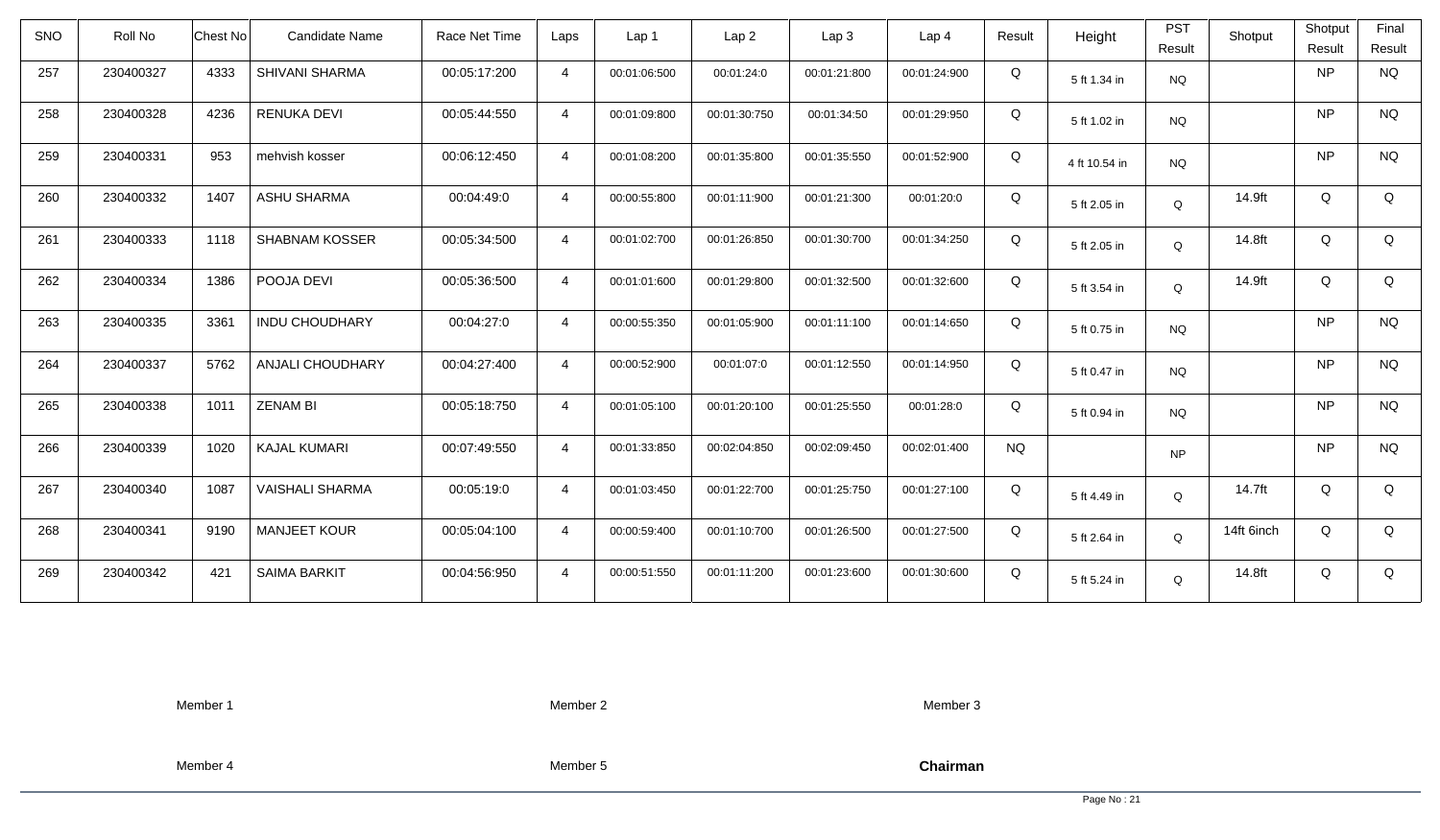| <b>SNO</b> | Roll No   | Chest No | Candidate Name           | Race Net Time | Laps           | Lap 1        | Lap <sub>2</sub> | Lap3         | Lap <sub>4</sub> | Result    | Height        | <b>PST</b><br>Result | Shotput          | Shotput<br>Result | Final<br>Result |
|------------|-----------|----------|--------------------------|---------------|----------------|--------------|------------------|--------------|------------------|-----------|---------------|----------------------|------------------|-------------------|-----------------|
| 270        | 230400343 | 934      | PREETI DEVI              | 00:03:48:500  | 3              | 00:01:06:100 | 00:01:19:500     | 00:01:22:900 | 00:00:00         | <b>NQ</b> |               | <b>NP</b>            |                  | <b>NP</b>         | <b>NQ</b>       |
| 271        | 230400344 | 5633     | <b>HUSSINA CHOWDHARY</b> | 00:05:49:450  | $\overline{4}$ | 00:01:14:850 | 00:01:34:650     | 00:01:33:350 | 00:01:26:600     | Q         | 5 ft 2.83 in  | Q                    | 14.8ft           | Q                 | Q               |
| 272        | 230400345 | 930      | SARIKA KUMARI            | 00:05:45:150  | $\overline{4}$ | 00:01:02:550 | 00:01:25:350     | 00:01:38:700 | 00:01:38:550     | Q         | 5 ft 2.05 in  | Q                    | 14.9ft           | Q                 | Q               |
| 273        | 230400346 | 711      | SHIVALI DEVI             | 00:07:03:200  | $\overline{4}$ | 00:01:21:250 | 00:01:49:300     | 00:01:54:100 | 00:01:58:550     | <b>NQ</b> |               | <b>NP</b>            |                  | <b>NP</b>         | <b>NQ</b>       |
| 274        | 230400347 | 849      | preeti choudhary         | 00:06:47:650  | $\overline{4}$ | 00:01:25:150 | 00:01:43:650     | 00:01:52:150 | 00:01:46:700     | <b>NQ</b> |               | <b>NP</b>            |                  | <b>NP</b>         | <b>NQ</b>       |
| 275        | 230400349 | 686      | <b>KALSOOM FATIMA</b>    | 00:05:11:700  | $\overline{4}$ | 00:01:05:750 | 00:01:18:950     | 00:01:21:100 | 00:01:25:900     | Q         | 5 ft 3.27 in  | $\mathsf Q$          | 14.8ft           | Q                 | Q               |
| 276        | 230400350 | 4394     | <b>NOREEN AKHTER</b>     | 00:05:12:200  | $\overline{4}$ | 00:01:09:900 | 00:01:21:550     | 00:01:18:700 | 00:01:22:50      | Q         | 4 ft 11.84 in | <b>NQ</b>            |                  | <b>NP</b>         | <b>NQ</b>       |
| 277        | 230400351 | 171      | ZAIDA BEGUM              | 00:05:27:150  | $\overline{4}$ | 00:01:03:50  | 00:01:22:900     | 00:01:24:650 | 00:01:36:550     | Q         | 5 ft 2.05 in  | Q                    | $14$ ft          | <b>NQ</b>         | <b>NQ</b>       |
| 278        | 230400354 | 1147     | azra khatoon             | 00:06:30:100  | $\overline{4}$ | 00:01:16:850 | 00:01:46:600     | 00:01:41:300 | 00:01:45:350     | <b>NQ</b> |               | <b>NP</b>            |                  | <b>NP</b>         | <b>NQ</b>       |
| 279        | 230400355 | 924      | shazia                   | 00:06:03:750  | $\overline{4}$ | 00:01:02:800 | 00:01:28:950     | 00:01:42:900 | 00:01:49:100     | Q         | 5 ft 3.58 in  | Q                    | 14ft 6inch       | Q                 | Q               |
| 280        | 230400356 | 998      | ashu bala                | 00:04:56:300  | $\overline{4}$ | 00:01:06:50  | 00:01:14:500     | 00:01:17:550 | 00:01:18:200     | Q         | 5 ft 2.09 in  | Q                    | 12 <sup>ft</sup> | <b>NQ</b>         | <b>NQ</b>       |
| 281        | 230400357 | 407      | <b>ASIYA KOUSER</b>      | 00:08:21:50   | $\overline{4}$ | 00:01:25:100 | 00:02:08:950     | 00:02:20:100 | 00:02:26:900     | <b>NQ</b> |               | <b>NP</b>            |                  | <b>NP</b>         | <b>NQ</b>       |
| 282        | 230400358 | 6086     | rittu devi               | 00:05:10:450  | $\overline{4}$ | 00:01:04:500 | 00:01:20:150     | 00:01:23:550 | 00:01:22:250     | Q         | 5 ft 5.47 in  | Q                    | 14ft 6inch       | Q                 | Q               |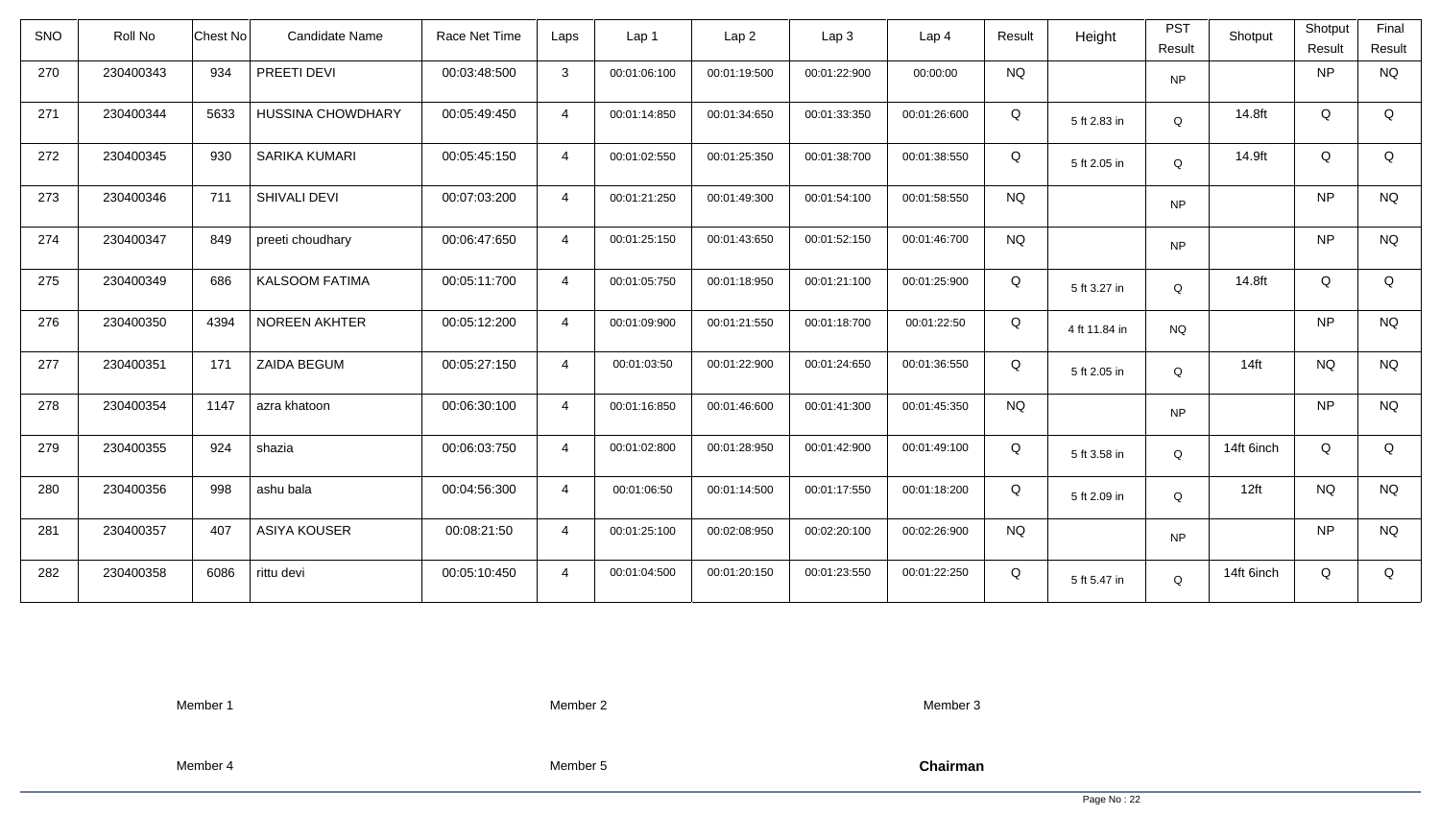| <b>SNO</b> | Roll No   | <b>Chest No</b> | Candidate Name        | Race Net Time | Laps           | Lap 1        | Lap <sub>2</sub> | Lap <sub>3</sub> | Lap <sub>4</sub> | Result    | Height        | <b>PST</b><br>Result | Shotput    | Shotput<br>Result | Final<br>Result |
|------------|-----------|-----------------|-----------------------|---------------|----------------|--------------|------------------|------------------|------------------|-----------|---------------|----------------------|------------|-------------------|-----------------|
| 283        | 230400359 | 361             | PRIYANKA CHOUDHARY    | 00:05:22:700  | $\overline{4}$ | 00:01:08:350 | 00:01:23:550     | 00:01:25:800     | 00:01:25:0       | Q         | 5 ft 3.54 in  | Q                    | 12ft       | <b>NQ</b>         | <b>NQ</b>       |
| 284        | 230400360 | 808             | RANJANA KUMARI        | 00:04:55:300  | $\overline{4}$ | 00:01:04:350 | 00:01:15:100     | 00:01:18:150     | 00:01:17:700     | Q         | 5 ft 3.86 in  | $\mathsf Q$          | 14ft 6inch | Q                 | Q               |
| 285        | 230400361 | 9043            | SHIVANI DEVI          | 00:06:06:850  | $\overline{4}$ | 00:01:13:500 | 00:01:34:350     | 00:01:39:450     | 00:01:39:550     | Q         | 5 ft 3.7 in   | Q                    | $14$ ft    | <b>NQ</b>         | <b>NQ</b>       |
| 286        | 230400362 | 831             | PRIYANKA SHARMA       | 00:05:15:250  | $\overline{4}$ | 00:01:03:800 | 00:01:22:650     | 00:01:29:0       | 00:01:19:800     | Q         | 5 ft 4.92 in  | Q                    | 14ft 6inch | Q                 | Q               |
| 287        | 230400365 | 5151            | <b>MANESHA DEVI</b>   | 00:06:07:550  | $\overline{4}$ | 00:01:11:500 | 00:01:34:400     | 00:01:40:800     | 00:01:40:850     | Q         | 5 ft 1.06 in  | <b>NQ</b>            |            | <b>NP</b>         | <b>NQ</b>       |
| 288        | 230400366 | 408             | PRIYA SHARMA          | 00:05:49:0    | $\overline{4}$ | 00:01:12:600 | 00:01:30:700     | 00:01:32:100     | 00:01:33:600     | Q         | 5 ft 2.52 in  | Q                    | 12ft       | <b>NQ</b>         | <b>NQ</b>       |
| 289        | 230400368 | 2048            | PRIYANKA SHARMA       | 00:06:22:50   | $\overline{4}$ | 00:01:11:850 | 00:01:32:750     | 00:01:51:300     | 00:01:46:150     | Q         | 5 ft 10.04 in | Q                    | 14.9ft     | Q                 | Q               |
| 290        | 230400369 | 6353            | vishali devi          | 00:05:47:500  | $\overline{4}$ | 00:01:19:700 | 00:01:29:550     | 00:01:29:150     | 00:01:29:100     | Q         | 5 ft 3.94 in  | Q                    | $14$ ft    | <b>NQ</b>         | <b>NQ</b>       |
| 291        | 230400370 | 749             | Manisha Dogra         | 00:06:35:750  | $\overline{4}$ | 00:01:13:0   | 00:01:38:850     | 00:01:49:600     | 00:01:54:300     | <b>NQ</b> |               | <b>NP</b>            |            | <b>NP</b>         | <b>NQ</b>       |
| 292        | 230400372 | 2176            | <b>NANCY BALA</b>     | 00:04:58:200  | $\overline{4}$ | 00:01:01:250 | 00:01:13:550     | 00:01:22:0       | 00:01:21:400     | Q         | 5 ft 0.83 in  | <b>NQ</b>            |            | <b>NP</b>         | <b>NQ</b>       |
| 293        | 230400373 | 845             | <b>DIKSHA SHARMA</b>  | 00:05:09:700  | $\overline{4}$ | 00:01:01:750 | 00:01:20:500     | 00:01:22:150     | 00:01:25:300     | Q         | 5 ft 3.66 in  | Q                    | 14.8ft     | Q                 | Q               |
| 294        | 230400374 | 1142            | Nancy Sharma          | 00:05:43:50   | $\overline{4}$ | 00:01:05:50  | 00:01:26:750     | 00:01:37:700     | 00:01:33:550     | Q         | 5 ft 2.32 in  | Q                    | 14ft 6inch | Q                 | Q               |
| 295        | 230400375 | 1933            | <b>NASREEN AKHTER</b> | 00:05:12:200  | $\overline{4}$ | 00:01:08:600 | 00:01:17:0       | 00:01:20:300     | 00:01:26:300     | Q         | 5 ft 2.95 in  | Q                    | 14ft 6inch | Q                 | Q               |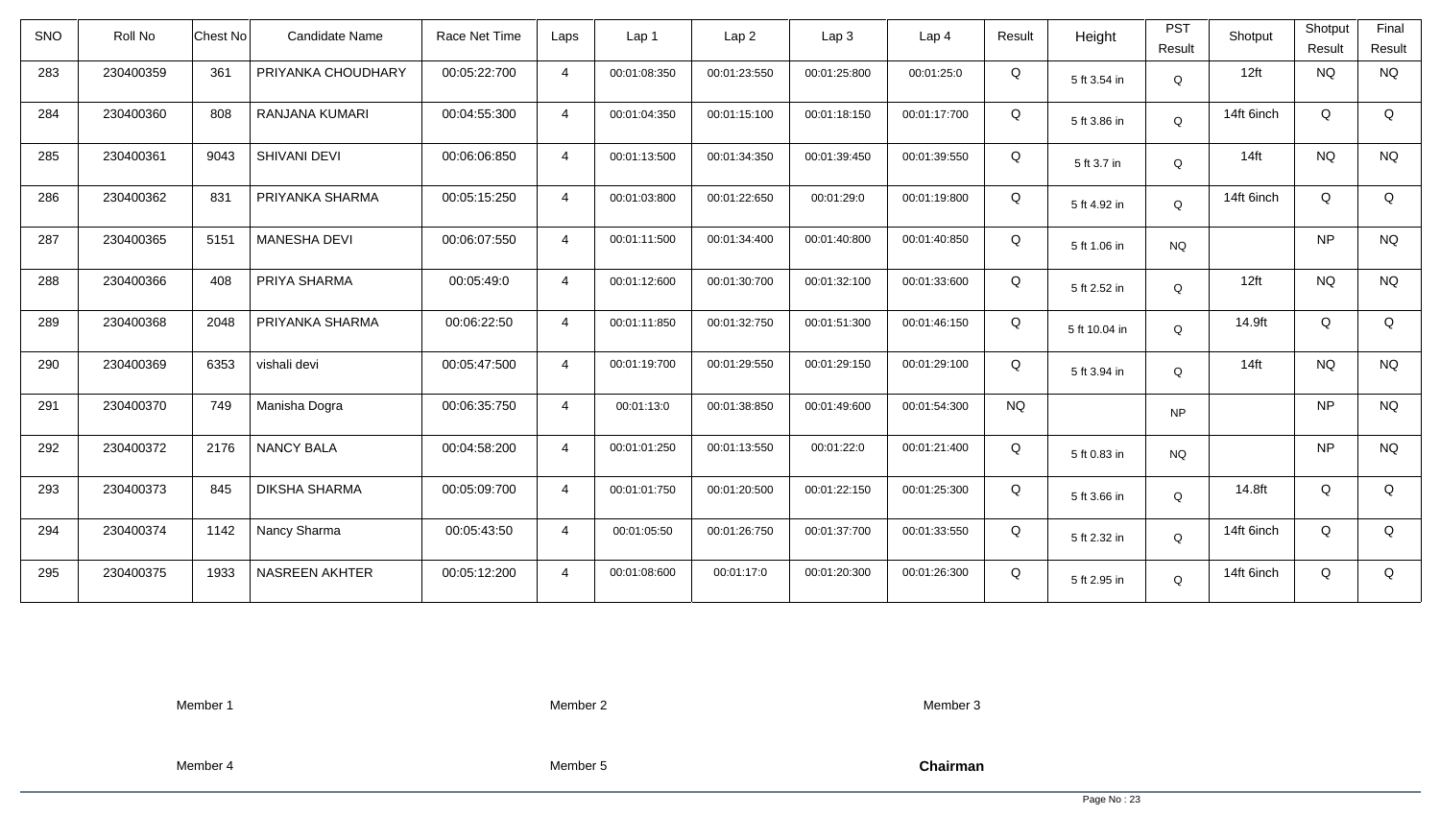| <b>SNO</b> | Roll No   | <b>Chest No</b> | <b>Candidate Name</b> | Race Net Time | Laps           | Lap <sub>1</sub> | Lap <sub>2</sub> | Lap <sub>3</sub> | Lap <sub>4</sub> | Result    | Height       | <b>PST</b><br>Result | Shotput    | Shotput<br>Result | Final<br>Result |
|------------|-----------|-----------------|-----------------------|---------------|----------------|------------------|------------------|------------------|------------------|-----------|--------------|----------------------|------------|-------------------|-----------------|
| 296        | 230400376 | 160             | nawish kouser         | 00:05:07:250  | $\overline{4}$ | 00:01:02:650     | 00:01:16:150     | 00:01:20:500     | 00:01:27:950     | Q         | 5 ft 2.2 in  | $\mathsf Q$          | 14ft 6inch | Q                 | Q               |
| 297        | 230400377 | 1458            | <b>ZAHIDA KOUSER</b>  | 00:05:23:0    | $\overline{4}$ | 00:01:03:50      | 00:01:22:850     | 00:01:24:50      | 00:01:33:50      | Q         | 5 ft 3.23 in | Q                    | 14.7ft     | Q                 | Q               |
| 298        | 230400378 | 238             | PRIYA DEVI            | 00:06:39:500  | $\overline{4}$ | 00:01:18:0       | 00:01:50:850     | 00:01:49:700     | 00:01:40:950     | <b>NQ</b> |              | <b>NP</b>            |            | <b>NP</b>         | <b>NQ</b>       |
| 299        | 230400380 |                 | <b>MEENU SHARMA</b>   | 00:05:55:800  | $\overline{4}$ | 00:01:05:850     | 00:01:37:850     | 00:01:41:750     | 00:01:30:350     | Q         | 5 ft 4.21 in | Q                    | 14ft 6inch | Q                 | Q               |
| 300        | 230400381 | 206             | <b>RITU SHARMA</b>    | 00:06:53:900  | $\overline{4}$ | 00:01:16:250     | 00:01:46:950     | 00:02:06:950     | 00:01:43:750     | <b>NQ</b> |              | <b>NP</b>            |            | <b>NP</b>         | <b>NQ</b>       |
| 301        | 230400382 | 3341            | <b>IRAM ANWAR</b>     | 00:05:39:200  | 4              | 00:01:09:150     | 00:01:30:100     | 00:01:34:200     | 00:01:25:750     | Q         | 5 ft 1.34 in | <b>NQ</b>            |            | <b>NP</b>         | <b>NQ</b>       |
| 302        | 230400383 | 2156            | mamta devi            | 00:04:42:150  | $\overline{4}$ | 00:01:01:650     | 00:01:12:800     | 00:01:14:650     | 00:01:13:50      | Q         | 5 ft 3.58 in | Q                    | $11$ ft    | <b>NQ</b>         | <b>NQ</b>       |
| 303        | 230400384 | 289             | Monia choudhary       | 00:06:06:600  | 4              | 00:01:13:950     | 00:01:34:700     | 00:01:41:950     | 00:01:36:0       | Q         | 5 ft 3.23 in | Q                    | 14ft 6inch | Q                 | Q               |
| 304        | 230400385 | 869             | tania kashab          | 00:06:12:300  | $\overline{4}$ | 00:01:07:800     | 00:01:41:150     | 00:01:37:550     | 00:01:45:800     | Q         | 5 ft 1.5 in  | <b>NQ</b>            |            | <b>NP</b>         | <b>NQ</b>       |
| 305        | 230400386 | 991             | <b>FAREENA KOUSER</b> | 00:05:40:250  | $\overline{4}$ | 00:01:07:250     | 00:01:28:100     | 00:01:32:900     | 00:01:32:0       | Q         | 5 ft 2.24 in | Q                    | $14$ ft    | <b>NQ</b>         | <b>NQ</b>       |
| 306        | 230400388 | 1282            | MEENAKSHI SHARMA      | 00:04:58:150  | $\overline{4}$ | 00:01:05:350     | 00:01:14:150     | 00:01:18:350     | 00:01:20:300     | Q         | 5 ft 2.01 in | Q                    | 14ft 6inch | Q                 | Q               |
| 307        | 230400389 | 1299            | <b>KAJAL SHARMA</b>   | 00:05:20:200  | $\overline{4}$ | 00:00:55:50      | 00:01:22:350     | 00:01:27:600     | 00:01:35:200     | Q         | 5 ft 0.51 in | <b>NQ</b>            |            | <b>NP</b>         | <b>NQ</b>       |
| 308        | 230400390 | 960             | <b>KOMAL SHARMA</b>   | 00:06:16:900  | $\overline{4}$ | 00:01:07:500     | 00:01:36:350     | 00:01:43:350     | 00:01:49:700     | Q         | 5 ft 2.95 in | Q                    | 12ft       | <b>NQ</b>         | <b>NQ</b>       |

Member 2

Member 3

Member 4

Member 5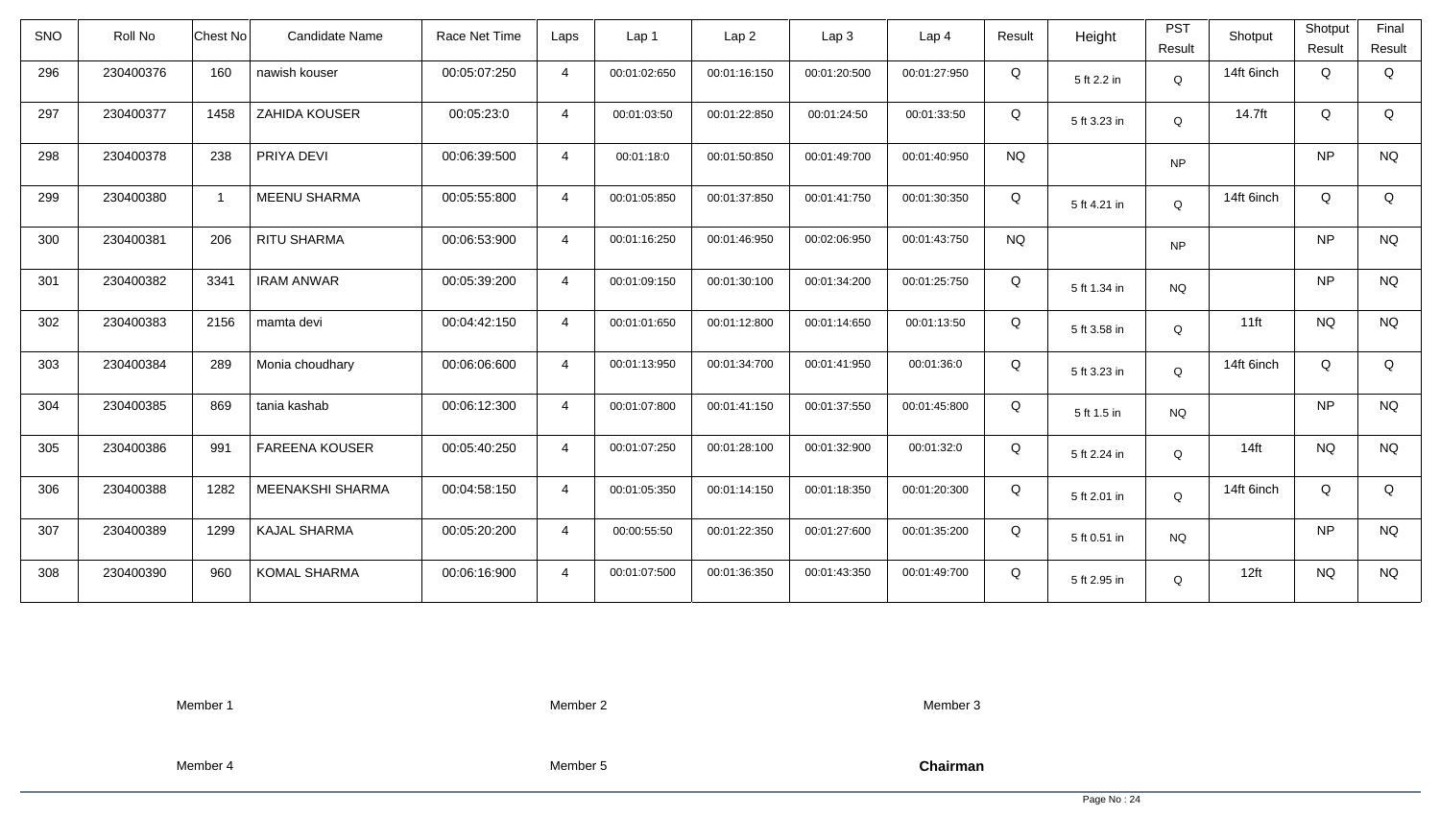| <b>SNO</b> | Roll No   | Chest No | Candidate Name      | Race Net Time | Laps           | Lap 1        | Lap <sub>2</sub> | Lap3         | Lap <sub>4</sub> | Result    | Height       | <b>PST</b><br>Result | Shotput    | Shotput<br>Result | Final<br>Result |
|------------|-----------|----------|---------------------|---------------|----------------|--------------|------------------|--------------|------------------|-----------|--------------|----------------------|------------|-------------------|-----------------|
| 309        | 230400392 | 3807     | Arti rani           | 00:05:50:100  | $\overline{4}$ | 00:01:09:950 | 00:01:31:700     | 00:01:37:250 | 00:01:31:200     | Q         | 5 ft 2.68 in | Q                    | 14.7ft     | Q                 | Q               |
| 310        | 230400393 | 1242     | Salma kosser        | 00:05:44:50   | $\overline{4}$ | 00:01:07:0   | 00:01:33:0       | 00:01:35:150 | 00:01:28:900     | Q         | 5 ft 2.01 in | Q                    | $14$ ft    | <b>NQ</b>         | <b>NQ</b>       |
| 311        | 230400394 | 1483     | Rinkle Sharma       | 00:05:31:50   | $\overline{4}$ | 00:01:03:500 | 00:01:26:50      | 00:01:30:500 | 00:01:31:0       | Q         | 5 ft 4.72 in | Q                    | 14.8ft     | Q                 | Q               |
| 312        | 230400395 | 1197     | mansi sharma        | 00:06:42:450  | $\overline{4}$ | 00:01:22:0   | 00:01:44:400     | 00:01:47:450 | 00:01:48:600     | <b>NQ</b> |              | <b>NP</b>            |            | <b>NP</b>         | <b>NQ</b>       |
| 313        | 230400396 | 1079     | POOJA CHOUDHARY     | 00:06:39:900  | $\overline{4}$ | 00:01:33:200 | 00:01:44:350     | 00:01:44:550 | 00:01:37:800     | <b>NQ</b> |              | <b>NP</b>            |            | <b>NP</b>         | <b>NQ</b>       |
| 314        | 230400397 | 644      | <b>GAZALA QAMAR</b> | 00:05:38:750  | $\overline{4}$ | 00:01:12:400 | 00:01:27:250     | 00:01:23:550 | 00:01:35:550     | Q         | 5 ft 3.46 in | $\mathsf Q$          | $14$ ft    | <b>NQ</b>         | <b>NQ</b>       |
| 315        | 230400398 | 5532     | <b>MANISHA DEVI</b> | 00:05:10:150  | $\overline{4}$ | 00:01:00:800 | 00:01:19:800     | 00:01:23:400 | 00:01:26:150     | Q         | 5 ft 5.16 in | Q                    | 14.8ft     | Q                 | Q               |
| 316        | 230400402 | 121      | <b>ANAMIKA</b>      | 00:06:20:300  | $\overline{4}$ | 00:01:05:950 | 00:01:39:800     | 00:01:50:650 | 00:01:43:900     | Q         | 5 ft 2.01 in | Q                    | 14ft 6inch | Q                 | Q               |
| 317        | 230400403 | 1282     | SABHA MUSHTAQ       | 00:05:55:900  | $\overline{4}$ | 00:01:12:650 | 00:01:25:800     | 00:01:33:600 | 00:01:43:850     | Q         | 5 ft 2.01 in | $\mathsf Q$          | 14.9ft     | Q                 | Q               |
| 318        | 230400404 | 1482     | najma               | 00:05:06:700  | $\overline{4}$ | 00:00:59:350 | 00:01:23:750     | 00:01:23:100 | 00:01:20:500     | Q         | 5 ft 3.5 in  | Q                    | 14ft 6inch | Q                 | Q               |
| 319        | 230400405 | 703      | <b>NEHA SYAL</b>    | 00:06:17:750  | $\overline{4}$ | 00:01:03:300 | 00:01:33:650     | 00:01:46:350 | 00:01:54:450     | Q         | 5 ft 2.2 in  | Q                    | 14ft 6inch | Q                 | Q               |
| 320        | 230400406 | 4131     | shanaz begum        | 00:05:36:50   | $\overline{4}$ | 00:01:04:850 | 00:01:30:300     | 00:01:28:400 | 00:01:32:500     | Q         | 5 ft 3.46 in | Q                    | 14ft 6inch | Q                 | Q               |
| 321        | 230400408 | 3885     | neeru devi          | 00:05:22:950  | $\overline{4}$ | 00:01:10:850 | 00:01:22:50      | 00:01:24:150 | 00:01:25:900     | Q         | 5 ft 2.52 in | Q                    | 14ft 6inch | Q                 | Q               |

Member 2

Member 3

Member 4

Member 5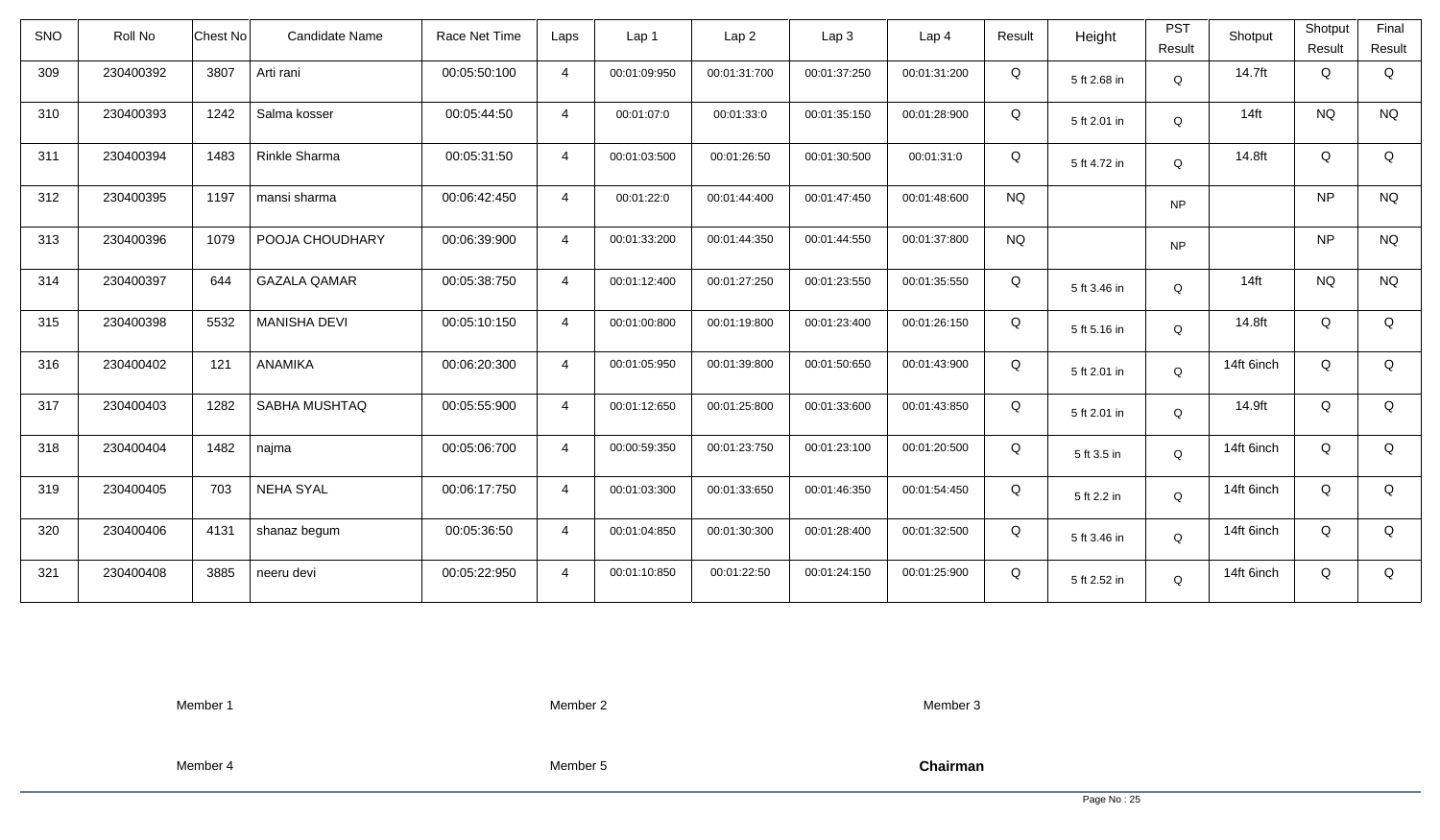| <b>SNO</b> | Roll No   | <b>Chest No</b> | Candidate Name         | Race Net Time | Laps           | Lap <sub>1</sub> | Lap <sub>2</sub> | Lap <sub>3</sub> | Lap <sub>4</sub> | Result    | Height       | <b>PST</b><br>Result | Shotput          | Shotput<br>Result | Final<br>Result |
|------------|-----------|-----------------|------------------------|---------------|----------------|------------------|------------------|------------------|------------------|-----------|--------------|----------------------|------------------|-------------------|-----------------|
| 322        | 230400410 | 1279            | <b>SURJEET KOUR</b>    | 00:06:45:250  | $\overline{4}$ | 00:01:14:150     | 00:01:44:150     | 00:02:02:950     | 00:01:44:0       | <b>NQ</b> |              | <b>NP</b>            |                  | <b>NP</b>         | <b>NQ</b>       |
| 323        | 230400411 | 8426            | <b>NUSRAT TABASUM</b>  | 00:04:56:400  | $\overline{4}$ | 00:00:58:500     | 00:01:11:800     | 00:01:19:50      | 00:01:27:50      | Q         | 5 ft 2.17 in | Q                    | 13 <sub>ft</sub> | <b>NQ</b>         | <b>NQ</b>       |
| 324        | 230400412 | 991             | SAIMA KOSSER           | 00:05:43:700  | $\overline{4}$ | 00:01:04:850     | 00:01:25:900     | 00:01:34:650     | 00:01:38:300     | Q         | 5 ft 2.52 in | Q                    | 14ft 6inch       | Q                 | Q               |
| 325        | 230400413 | 1411            | <b>RAJNI BALA</b>      | 00:06:07:750  | $\overline{4}$ | 00:01:15:450     | 00:01:37:600     | 00:01:38:750     | 00:01:35:950     | Q         | 5 ft 4.21 in | Q                    | 14.9ft           | Q                 | Q               |
| 326        | 230400414 | 2104            | <b>REENA MEHAK</b>     | 00:05:43:750  | $\overline{4}$ | 00:01:02:850     | 00:01:26:300     | 00:01:43:950     | 00:01:30:650     | Q         | 5 ft 3.78 in | Q                    | $14$ ft          | <b>NQ</b>         | <b>NQ</b>       |
| 327        | 230400415 | 802             | <b>WAIDA KOSSER</b>    | 00:04:56:600  | $\overline{4}$ | 00:00:58:450     | 00:01:15:0       | 00:01:24:350     | 00:01:18:800     | Q         | 5 ft 5.59 in | Q                    | 14ft 6inch       | Q                 | Q               |
| 328        | 230400416 | 153             | <b>FARZANA KOSER</b>   | 00:05:42:850  | $\overline{4}$ | 00:01:03:900     | 00:01:27:200     | 00:01:39:0       | 00:01:32:750     | Q         | 5 ft 2.76 in | Q                    | 14.8ft           | Q                 | Q               |
| 329        | 230400417 | 504             | <b>MANJU SHARMA</b>    | 00:05:15:750  | $\overline{4}$ | 00:01:01:200     | 00:01:22:600     | 00:01:26:550     | 00:01:25:400     | Q         | 5 ft 4.29 in | Q                    | 14.7ft           | Q                 | Q               |
| 330        | 230400418 | 735             | <b>SABA MAREEN</b>     | 00:05:29:800  | $\overline{4}$ | 00:01:02:900     | 00:01:24:400     | 00:01:31:150     | 00:01:31:350     | Q         | 5 ft 0.35 in | <b>NQ</b>            |                  | <b>NP</b>         | <b>NQ</b>       |
| 331        | 230400419 | 3050            | <b>RISHA CHOUDHARY</b> | 00:06:08:450  | $\overline{4}$ | 00:01:06:450     | 00:01:37:750     | 00:01:42:300     | 00:01:41:950     | Q         | 5 ft 4.33 in | Q                    | 12ft             | <b>NQ</b>         | <b>NQ</b>       |
| 332        | 230400421 | 657             | <b>RIYA SHARMA</b>     | 00:07:54:850  | $\overline{4}$ | 00:01:31:350     | 00:02:04:350     | 00:02:14:900     | 00:02:04:250     | <b>NQ</b> |              | <b>NP</b>            |                  | <b>NP</b>         | <b>NQ</b>       |
| 333        | 230400422 | 520             | SHILPA DEVI            | 00:05:44:700  | $\overline{4}$ | 00:01:16:550     | 00:01:27:750     | 00:01:28:900     | 00:01:31:500     | Q         | 5 ft 0.24 in | <b>NQ</b>            |                  | <b>NP</b>         | <b>NQ</b>       |
| 334        | 230400423 | 5370            | kajal devi             | 00:05:32:850  | $\overline{4}$ | 00:01:14:50      | 00:01:22:350     | 00:01:26:100     | 00:01:30:350     | Q         | 5 ft 2.13 in | Q                    | 14.8ft           | Q                 | Q               |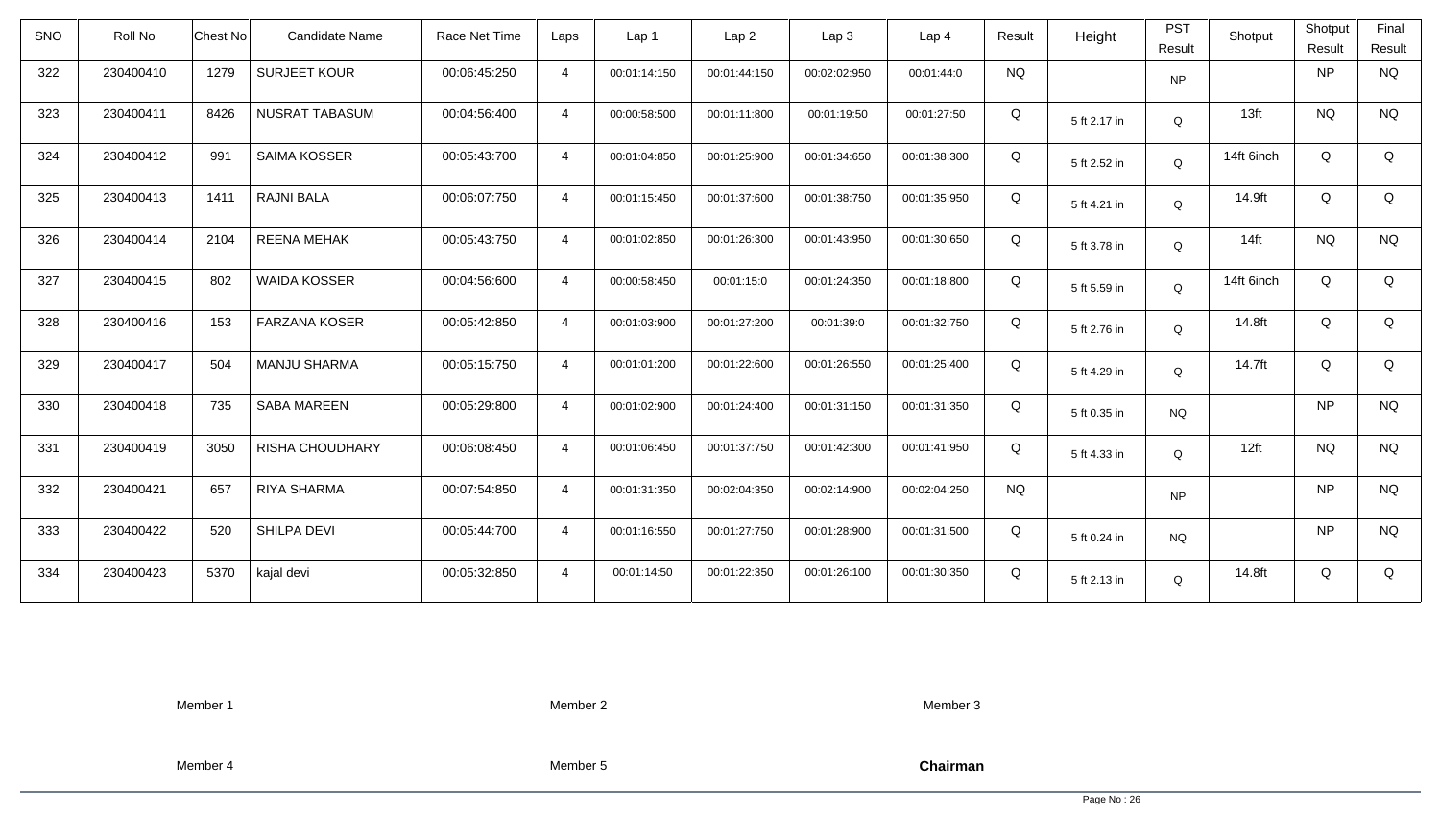| SNO | Roll No   | <b>Chest No</b> | <b>Candidate Name</b>   | Race Net Time | Laps           | Lap <sub>1</sub> | Lap <sub>2</sub> | Lap3         | Lap <sub>4</sub> | Result    | Height        | <b>PST</b><br>Result | Shotput    | Shotput<br>Result | Final<br>Result |
|-----|-----------|-----------------|-------------------------|---------------|----------------|------------------|------------------|--------------|------------------|-----------|---------------|----------------------|------------|-------------------|-----------------|
| 335 | 230400424 | 478             | <b>SALEEMAT BIBI</b>    | 00:05:05:100  | $\overline{4}$ | 00:01:02:350     | 00:01:23:750     | 00:01:19:800 | 00:01:19:200     | Q         | 5 ft 2.52 in  | Q                    | 13ft       | <b>NQ</b>         | <b>NQ</b>       |
| 336 | 230400425 | 882             | SUNAKSHI SASAN          | 00:07:10:300  | $\overline{4}$ | 00:01:22:850     | 00:01:54:700     | 00:01:56:0   | 00:01:56:750     | <b>NQ</b> |               | <b>NP</b>            |            | <b>NP</b>         | <b>NQ</b>       |
| 337 | 230400426 | 2242            | ARCHANA CHOUDHARY       | 00:05:06:0    | $\overline{4}$ | 00:01:02:500     | 00:01:16:350     | 00:01:25:650 | 00:01:21:500     | Q         | 5 ft 5.28 in  | Q                    | 14.8ft     | Q                 | Q               |
| 338 | 230400427 | 1487            | SAKSHI CHANDAN          | 00:04:59:300  | $\overline{4}$ | 00:01:06:400     | 00:01:15:800     | 00:01:22:800 | 00:01:14:300     | Q         | 5 ft 2.64 in  | Q                    | $14$ ft    | <b>NQ</b>         | <b>NQ</b>       |
| 339 | 230400428 | 901             | ifret naz               | 00:05:05:550  | $\overline{4}$ | 00:01:04:400     | 00:01:19:150     | 00:01:21:650 | 00:01:20:350     | Q         | 5 ft 2.83 in  | Q                    | 14ft 6inch | Q                 | Q               |
| 340 | 230400430 | 1331            | SANJANA DEVI            | 00:05:58:200  | $\overline{4}$ | 00:01:11:250     | 00:01:29:100     | 00:01:36:700 | 00:01:41:150     | Q         | 4 ft 10.94 in | <b>NQ</b>            |            | <b>NP</b>         | <b>NQ</b>       |
| 341 | 230400431 | 1248            | SHEETAL DEVI            | 00:06:33:50   | $\overline{4}$ | 00:01:10:200     | 00:01:48:650     | 00:01:48:500 | 00:01:45:700     | <b>NQ</b> |               | <b>NP</b>            |            | <b>NP</b>         | <b>NQ</b>       |
| 342 | 230400433 | 5497            | <b>NASREEN AKHTER</b>   | 00:05:04:800  | 4              | 00:01:08:350     | 00:01:16:50      | 00:01:20:800 | 00:01:19:600     | Q         | 5 ft 4.25 in  | Q                    | 14ft 6inch | Q                 | Q               |
| 343 | 230400434 | 1110            | PRIYA SHARMA            | 00:05:55:100  | $\overline{4}$ | 00:01:19:550     | 00:01:32:650     | 00:01:31:900 | 00:01:31:0       | Q         | 5 ft 3.23 in  | Q                    | 14.8ft     | Q                 | Q               |
| 344 | 230400437 | 748             | <b>SALMA NAZER</b>      | 00:05:30:300  | $\overline{4}$ | 00:01:04:100     | 00:01:24:700     | 00:01:34:550 | 00:01:26:950     | Q         | 5 ft 4.57 in  | Q                    | 14ft 6inch | Q                 | Q               |
| 345 | 230400438 | 6167            | <b>MONIKA CHOUDHARY</b> | 00:05:15:650  | $\overline{4}$ | 00:01:02:550     | 00:01:15:600     | 00:01:26:350 | 00:01:31:150     | Q         | 5 ft 2.83 in  | Q                    | 14.8ft     | Q                 | Q               |
| 346 | 230400439 | 378             | noshali devi            | 00:05:56:350  | $\overline{4}$ | 00:01:18:50      | 00:01:26:850     | 00:01:38:550 | 00:01:32:900     | Q         | 5 ft 1.26 in  | <b>NQ</b>            |            | <b>NP</b>         | <b>NQ</b>       |
| 347 | 230400442 | 1712            | kamni devi              | 00:05:58:950  | $\overline{4}$ | 00:01:14:400     | 00:01:34:500     | 00:01:35:700 | 00:01:34:350     | Q         | 5 ft 2.91 in  | Q                    | $14$ ft    | <b>NQ</b>         | <b>NQ</b>       |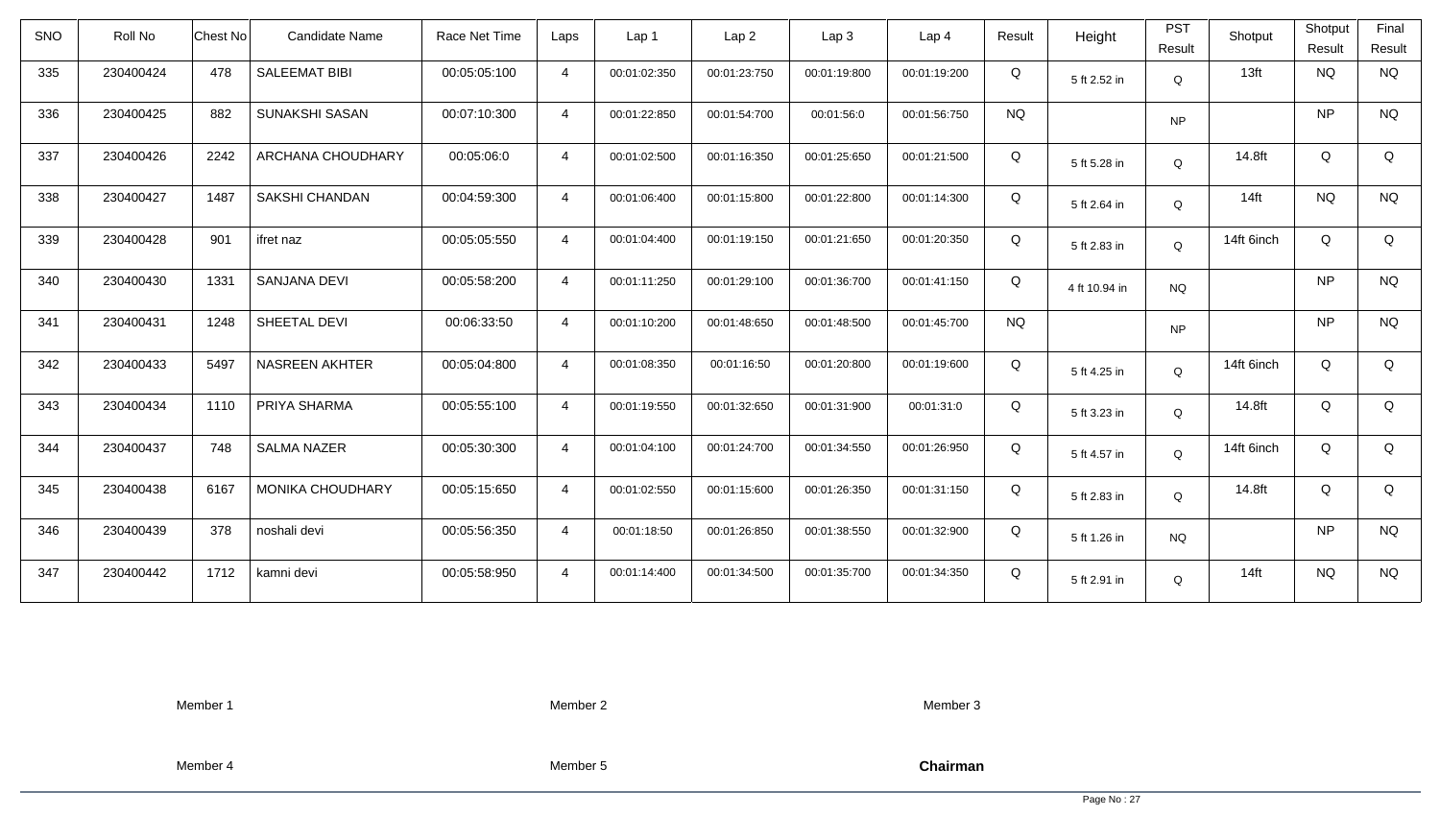| <b>SNO</b> | Roll No   | <b>Chest No</b> | <b>Candidate Name</b> | Race Net Time | Laps           | Lap 1        | Lap <sub>2</sub> | Lap3         | Lap <sub>4</sub> | Result    | Height       | <b>PST</b><br>Result | Shotput    | Shotput<br>Result | Final<br>Result |
|------------|-----------|-----------------|-----------------------|---------------|----------------|--------------|------------------|--------------|------------------|-----------|--------------|----------------------|------------|-------------------|-----------------|
| 348        | 230400443 | 3956            | Sonia bala            | 00:04:05:500  | $\mathbf{3}$   | 00:01:08:600 | 00:01:27:450     | 00:01:29:450 | 00:00:00         | <b>NQ</b> |              | <b>NP</b>            |            | <b>NP</b>         | <b>NQ</b>       |
| 349        | 230400444 | 1419            | ZABIDA KOUSER         | 00:05:01:300  | $\overline{4}$ | 00:01:03:500 | 00:01:20:900     | 00:01:22:450 | 00:01:14:450     | Q         | 5 ft 3.07 in | Q                    | 14ft 6inch | Q                 | Q               |
| 350        | 230400445 | 4208            | noreen kouser         | 00:05:54:600  | $\overline{4}$ | 00:01:05:500 | 00:01:24:850     | 00:01:39:700 | 00:01:44:550     | Q         | 5 ft 3.35 in | Q                    | 14ft 6inch | Q                 | Q               |
| 351        | 230400446 | 640             | SAKSHI SADHYAL        | 00:04:58:450  | $\overline{4}$ | 00:01:05:250 | 00:01:16:350     | 00:01:15:250 | 00:01:21:600     | Q         | 5 ft 3.78 in | Q                    | $14$ ft    | <b>NQ</b>         | <b>NQ</b>       |
| 352        | 230400447 | 759             | Anuradha              | 00:05:58:600  | $\overline{4}$ | 00:01:13:900 | 00:01:26:500     | 00:01:41:950 | 00:01:36:250     | Q         | 5 ft 0.43 in | <b>NQ</b>            |            | <b>NP</b>         | <b>NQ</b>       |
| 353        | 230400448 | 687             | Izha Asma             | 00:05:50:200  | $\overline{4}$ | 00:01:08:950 | 00:01:32:100     | 00:01:33:800 | 00:01:35:350     | Q         | 5 ft 1.18 in | <b>NQ</b>            |            | <b>NP</b>         | <b>NQ</b>       |
| 354        | 230400449 | 1018            | Shallu Devi           | 00:05:52:100  | $\overline{4}$ | 00:01:04:850 | 00:01:27:250     | 00:01:39:50  | 00:01:40:950     | Q         | 5 ft 2.95 in | Q                    | $14$ ft    | <b>NQ</b>         | <b>NQ</b>       |
| 355        | 230400450 | 2021            | shawani thakur        | 00:05:59:200  | $\overline{4}$ | 00:01:12:800 | 00:01:28:400     | 00:01:34:650 | 00:01:43:350     | Q         | 5 ft 2.91 in | Q                    | 14ft 6inch | Q                 | Q               |
| 356        | 230400451 | 608             | gulshan kumari        | 00:05:26:550  | $\overline{4}$ | 00:01:07:650 | 00:01:21:350     | 00:01:28:150 | 00:01:29:400     | Q         | 5 ft 4.76 in | Q                    | 14ft 6inch | Q                 | Q               |
| 357        | 230400452 | 8245            | sunita devi           | 00:05:32:150  | $\overline{4}$ | 00:01:08:250 | 00:01:27:950     | 00:01:28:250 | 00:01:27:700     | Q         | 5 ft 6.89 in | Q                    | 14.7ft     | Q                 | Q               |
| 358        | 230400459 | 7120            | <b>AVINASH KAUR</b>   | 00:05:47:600  | $\overline{4}$ | 00:01:14:950 | 00:01:33:350     | 00:01:28:950 | 00:01:30:350     | Q         | 5 ft 2.05 in | Q                    | $14.1$ ft  | <b>NQ</b>         | <b>NQ</b>       |
| 359        | 230400460 | 5301            | <b>SUNAINA DEVI</b>   | 00:06:03:300  | $\overline{4}$ | 00:01:02:650 | 00:01:40:550     | 00:01:37:300 | 00:01:42:800     | Q         | 5 ft 2.01 in | Q                    | 14ft 6inch | Q                 | Q               |
| 360        | 230400463 | 1296            | <b>SONAM HEER</b>     | 00:05:57:650  | $\overline{4}$ | 00:01:18:900 | 00:01:34:400     | 00:01:31:300 | 00:01:33:50      | Q         | 5 ft 2.24 in | Q                    | $14$ ft    | <b>NQ</b>         | <b>NQ</b>       |

Member 2

Member 3

Member 4

Member 5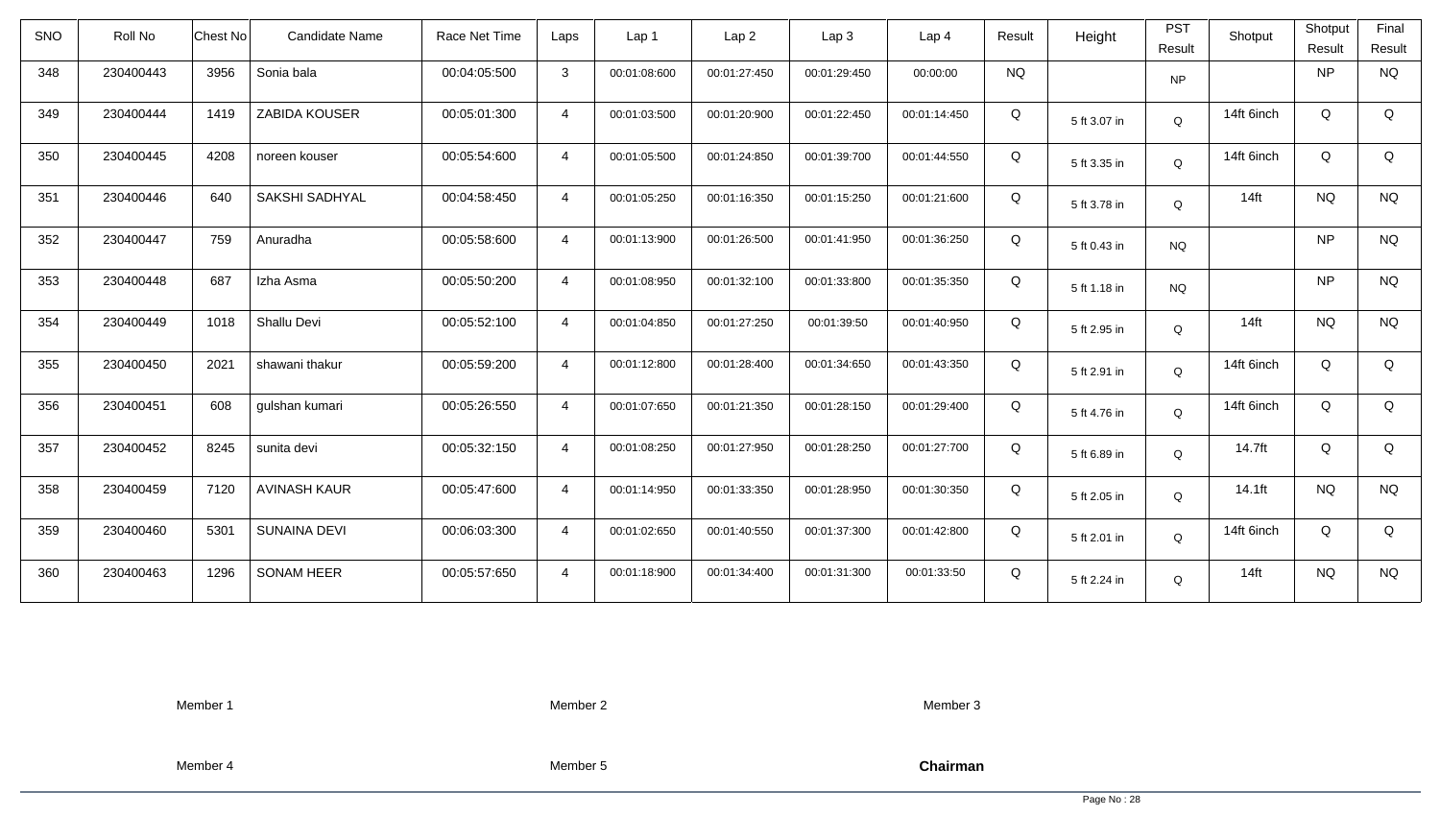| <b>SNO</b> | Roll No   | Chest No<br><b>Candidate Name</b> | Race Net Time | Laps           | Lap 1        | Lap <sub>2</sub> | Lap3         | Lap <sub>4</sub> | Result    | Height       | <b>PST</b><br>Result | Shotput    | Shotput<br>Result | Final<br>Result |
|------------|-----------|-----------------------------------|---------------|----------------|--------------|------------------|--------------|------------------|-----------|--------------|----------------------|------------|-------------------|-----------------|
| 361        | 230400464 | 3048<br>POOJA DEVI                | 00:05:34:350  | $\overline{4}$ | 00:01:15:700 | 00:01:26:50      | 00:01:28:500 | 00:01:24:100     | Q         | 5 ft 4.25 in | Q                    | $14$ ft    | <b>NQ</b>         | <b>NQ</b>       |
| 362        | 230400465 | 1196<br><b>TARIA BEGUM</b>        | 00:04:48:750  | $\overline{4}$ | 00:01:03:900 | 00:01:10:900     | 00:01:16:100 | 00:01:17:850     | Q         | 5 ft 4.06 in | Q                    | 14ft 6inch | Q                 | Q               |
| 363        | 230400466 | <b>ASRAT BEE</b><br>1189          | 00:04:47:900  | $\overline{4}$ | 00:01:04:300 | 00:01:15:350     | 00:01:19:500 | 00:01:08:750     | Q         | 5 ft 6.5 in  | Q                    | 14.8ft     | Q                 | Q               |
| 364        | 230400467 | 866<br>shaheen akhter             | 00:05:46:500  | $\overline{4}$ | 00:01:05:150 | 00:01:32:850     | 00:01:33:250 | 00:01:35:250     | Q         | 5 ft 1.3 in  | <b>NQ</b>            |            | <b>NP</b>         | <b>NQ</b>       |
| 365        | 230400468 | 8466<br>SHEVANI SHARMA            | 00:04:53:900  | $\overline{4}$ | 00:01:07:600 | 00:01:11:200     | 00:01:15:0   | 00:01:20:100     | Q         | 5 ft 3.23 in | Q                    | 14ft 6inch | Q                 | Q               |
| 366        | 230400469 | 1007<br><b>DIKSHA SHARMA</b>      | 00:05:18:950  | $\overline{4}$ | 00:01:09:600 | 00:01:20:700     | 00:01:22:550 | 00:01:26:100     | Q         | 5 ft 3.86 in | Q                    | 14ft 6inch | Q                 | Q               |
| 367        | 230400471 | 4056<br>PREETI SHARMA             | 00:04:48:750  | $\overline{4}$ | 00:00:51:950 | 00:01:11:450     | 00:01:26:50  | 00:01:19:300     | Q         | 5 ft 2.56 in | Q                    | 14.8ft     | Q                 | Q               |
| 368        | 230400472 | 5217<br><b>SAKSHI DUTTA</b>       | 00:05:06:400  | $\overline{4}$ | 00:01:06:950 | 00:01:18:500     | 00:01:20:350 | 00:01:20:600     | Q         | 5 ft 2.99 in | Q                    | 14ft 6inch | Q                 | Q               |
| 369        | 230400473 | <b>SHEVANI</b><br>207             | 00:06:01:350  | $\overline{4}$ | 00:01:12:450 | 00:01:34:900     | 00:01:36:950 | 00:01:37:50      | Q         | 5 ft 3.15 in | Q                    | 14ft 6inch | Q                 | Q               |
| 370        | 230400474 | 269<br><b>BANDANA SHARMA</b>      | 00:06:46:750  | $\overline{4}$ | 00:01:15:100 | 00:01:46:400     | 00:01:56:600 | 00:01:48:650     | <b>NQ</b> |              | <b>NP</b>            |            | <b>NP</b>         | <b>NQ</b>       |
| 371        | 230400475 | 1134<br>nisha devi                | 00:06:10:700  | $\overline{4}$ | 00:01:15:200 | 00:01:39:400     | 00:01:40:550 | 00:01:35:550     | Q         | 5 ft 1.26 in | <b>NQ</b>            |            | <b>NP</b>         | <b>NQ</b>       |
| 372        | 230400478 | <b>GURPREET KOUR</b><br>462       | 00:05:08:400  | $\overline{4}$ | 00:01:11:100 | 00:01:17:150     | 00:01:19:900 | 00:01:20:250     | Q         | 5 ft 3.07 in | Q                    | 14.2ft     | <b>NQ</b>         | <b>NQ</b>       |
| 373        | 230400479 | 4238<br>PREETI DEVI               | 00:06:27:450  | $\overline{4}$ | 00:01:18:950 | 00:01:36:100     | 00:01:40:400 | 00:01:52:0       | Q         | 5 ft 2.4 in  | Q                    | $14$ ft    | <b>NQ</b>         | <b>NQ</b>       |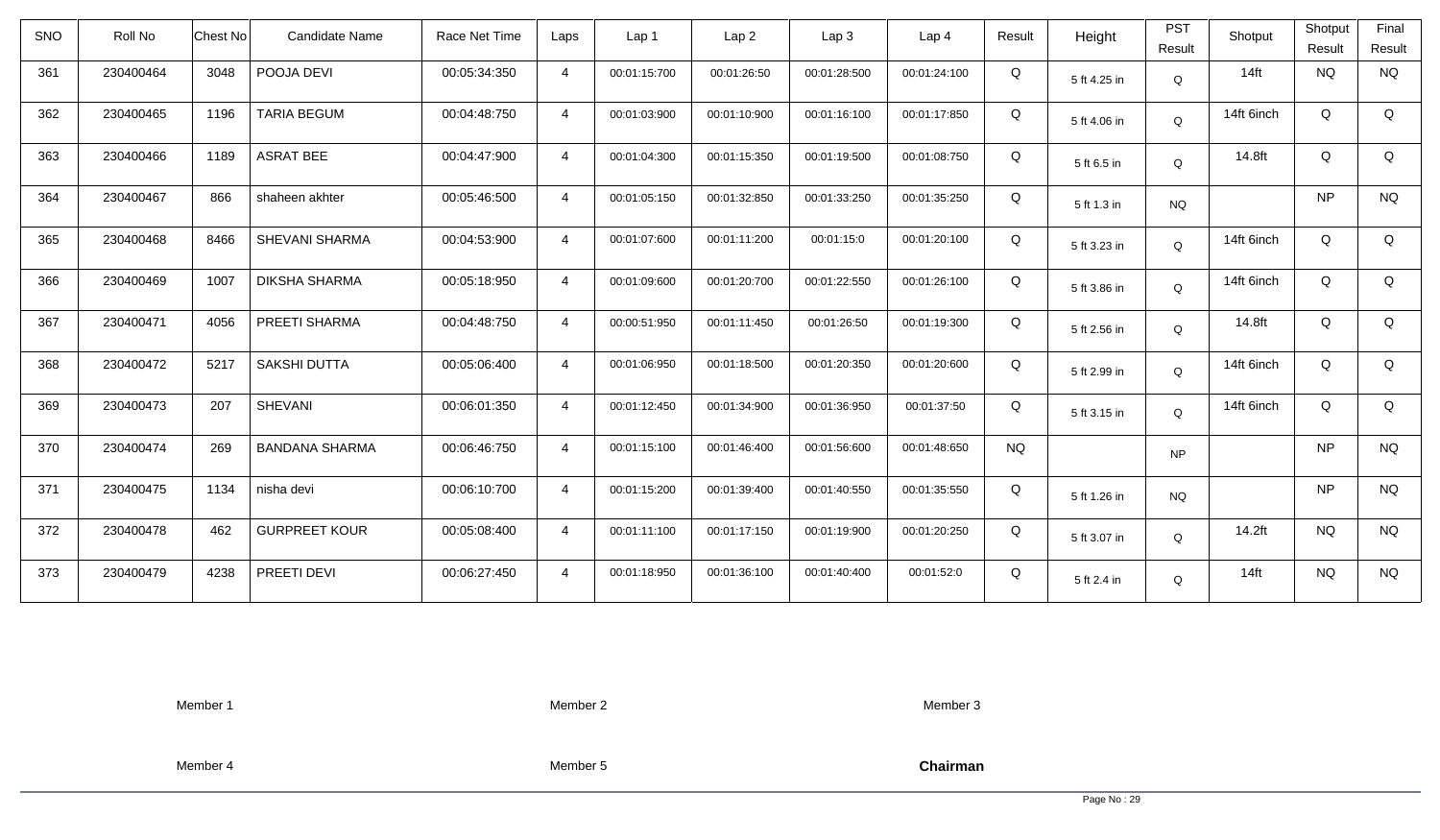| <b>SNO</b> | Roll No   | Candidate Name<br>Chest No   | Race Net Time | Laps           | Lap <sub>1</sub> | Lap2         | Lap 3        | Lap <sub>4</sub> | Result    | Height       | <b>PST</b><br>Result | Shotput    | Shotput<br>Result | Final<br>Result |
|------------|-----------|------------------------------|---------------|----------------|------------------|--------------|--------------|------------------|-----------|--------------|----------------------|------------|-------------------|-----------------|
| 374        | 230400480 | 1304<br><b>SUNAINA DOGRA</b> | 00:06:00:900  | $\overline{4}$ | 00:01:05:800     | 00:01:31:500 | 00:01:40:750 | 00:01:42:850     | Q         | 5 ft 2.01 in | Q                    | 14.6ft     | Q                 | Q               |
| 375        | 230400482 | 5201<br>sofia firdous        | 00:06:03:0    | $\overline{4}$ | 00:01:04:750     | 00:01:32:50  | 00:01:40:450 | 00:01:45:750     | Q         | 5 ft 3.31 in | Q                    | 10ft       | <b>NQ</b>         | <b>NQ</b>       |
| 376        | 230400483 | 990<br>tahira kouser         | 00:05:13:950  | $\overline{4}$ | 00:01:08:650     | 00:01:25:350 | 00:01:25:50  | 00:01:14:900     | Q         | 5 ft 2.09 in | Q                    | 14.8ft     | Q                 | Q               |
| 377        | 230400484 | 3052<br>PRIYA CHOUDHARY      | 00:06:36:50   | $\overline{4}$ | 00:01:03:350     | 00:01:43:200 | 00:01:50:150 | 00:01:59:350     | <b>NQ</b> |              | <b>NP</b>            |            | NP                | <b>NQ</b>       |
| 378        | 230400486 | 287<br><b>SUMAN BALA</b>     | 00:05:10:950  | $\overline{4}$ | 00:01:08:250     | 00:01:20:50  | 00:01:17:100 | 00:01:25:550     | Q         | 5 ft 0.71 in | <b>NQ</b>            |            | <b>NP</b>         | <b>NQ</b>       |
| 379        | 230400487 | PRIYANKA KUMARI<br>1188      | 00:07:48:200  | $\overline{4}$ | 00:01:29:100     | 00:02:10:150 | 00:02:22:800 | 00:01:46:150     | <b>NQ</b> |              | <b>NP</b>            |            | NP                | <b>NQ</b>       |
| 380        | 230400488 | 896<br>PANKAJ SHARMA         | 00:01:34:100  | $\mathbf{1}$   | 00:01:34:100     | 00:00:00     | 00:00:00     | 00:00:00         | <b>NQ</b> |              | <b>NP</b>            |            | NP                | <b>NQ</b>       |
| 381        | 230400489 | 2858<br><b>KAJAL SHARMA</b>  | 00:06:16:600  | $\overline{4}$ | 00:01:09:850     | 00:01:36:750 | 00:01:50:200 | 00:01:39:800     | Q         | 5 ft 2.05 in | Q                    | 9ft        | <b>NQ</b>         | <b>NQ</b>       |
| 382        | 230400490 | PRIYA DEVI<br>651            | 00:05:23:250  | $\overline{4}$ | 00:01:10:250     | 00:01:20:850 | 00:01:20:900 | 00:01:31:250     | Q         | 5 ft 1.34 in | <b>NQ</b>            |            | NP                | <b>NQ</b>       |
| 383        | 230400491 | 815<br>arti devi             | 00:05:19:0    | $\overline{4}$ | 00:01:10:650     | 00:01:24:300 | 00:01:20:550 | 00:01:23:500     | Q         | 5 ft 2.6 in  | Q                    | $14$ ft    | <b>NQ</b>         | <b>NQ</b>       |
| 384        | 230400492 | <b>SAIBA KABIR</b><br>1347   | 00:05:09:100  | $\overline{4}$ | 00:01:06:350     | 00:01:15:150 | 00:01:23:850 | 00:01:23:750     | Q         | 5 ft 3.86 in | Q                    | 14.7ft     | Q                 | Q               |
| 385        | 230400493 | 370<br><b>SONIA SHARMA</b>   | 00:05:57:900  | $\overline{4}$ | 00:01:15:100     | 00:01:31:50  | 00:01:34:900 | 00:01:36:850     | Q         | 5 ft 1.18 in | <b>NQ</b>            |            | NP                | <b>NQ</b>       |
| 386        | 230400494 | 598<br><b>BALA RANI</b>      | 00:05:27:800  | $\overline{4}$ | 00:01:02:350     | 00:01:24:800 | 00:01:28:700 | 00:01:31:950     | Q         | 5 ft 3.35 in | Q                    | 14ft 6inch | Q                 | Q               |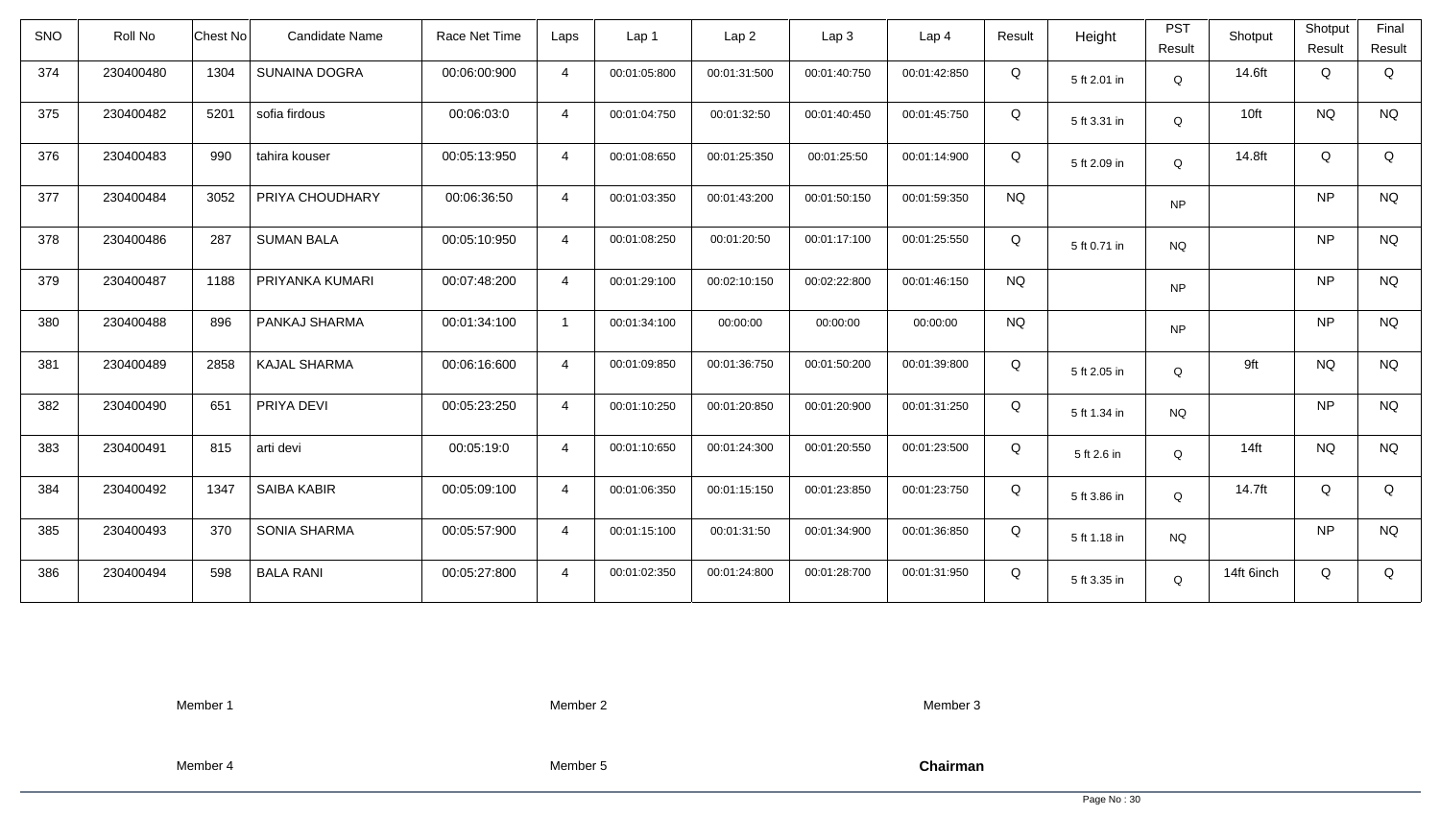| <b>SNO</b> | Roll No   | Candidate Name<br>Chest No    | Race Net Time | Laps           | Lap 1        | Lap <sub>2</sub> | Lap3         | Lap <sub>4</sub> | Result | Height        | <b>PST</b><br>Result | Shotput    | Shotput<br>Result | Final<br>Result |
|------------|-----------|-------------------------------|---------------|----------------|--------------|------------------|--------------|------------------|--------|---------------|----------------------|------------|-------------------|-----------------|
| 387        | 230400495 | 453<br>sonali sharma          | 00:05:22:250  | $\overline{4}$ | 00:01:10:950 | 00:01:24:550     | 00:01:27:550 | 00:01:19:200     | Q      | 5 ft 3.58 in  | Q                    | $14$ ft    | <b>NQ</b>         | <b>NQ</b>       |
| 388        | 230400496 | SHIVANGI SHARMA<br>1802       | 00:05:05:50   | $\overline{4}$ | 00:01:08:300 | 00:01:17:300     | 00:01:20:900 | 00:01:18:550     | Q      | 5 ft 3.7 in   | Q                    | 14.8ft     | Q                 | Q               |
| 389        | 230400497 | <b>NASREEN AKHTER</b><br>1461 | 00:06:07:350  | $\overline{4}$ | 00:01:13:950 | 00:01:36:750     | 00:01:44:500 | 00:01:32:150     | Q      | 4 ft 10.9 in  | <b>NQ</b>            |            | <b>NP</b>         | <b>NQ</b>       |
| 390        | 230400498 | 1057<br><b>MEENAKSHI CHIB</b> | 00:05:04:950  | $\overline{4}$ | 00:01:00:700 | 00:01:14:200     | 00:01:21:600 | 00:01:28:450     | Q      | 4 ft 10.82 in | <b>NQ</b>            |            | <b>NP</b>         | <b>NQ</b>       |
| 391        | 230400502 | sunita kumari<br>1207         | 00:06:19:250  | $\overline{4}$ | 00:01:14:50  | 00:01:32:850     | 00:01:44:400 | 00:01:47:950     | Q      | 5 ft 4.02 in  | Q                    | 14ft 6inch | Q                 | Q               |
| 392        | 230400503 | Neha Chib<br>1268             | 00:05:33:700  | $\overline{4}$ | 00:01:08:250 | 00:01:21:350     | 00:01:29:300 | 00:01:34:800     | Q      | 5 ft 5.59 in  | $\mathsf Q$          | 14.7ft     | Q                 | Q               |
| 393        | 230400504 | 5055<br>PRIYA SHARMA          | 00:05:46:100  | $\overline{4}$ | 00:01:16:0   | 00:01:30:450     | 00:01:28:250 | 00:01:31:400     | Q      | 5 ft 1.34 in  | <b>NQ</b>            |            | <b>NP</b>         | <b>NQ</b>       |
| 394        | 230400505 | <b>NEHA DEVI</b><br>642       | 00:05:57:900  | $\overline{4}$ | 00:01:03:300 | 00:01:38:250     | 00:01:45:800 | 00:01:30:550     | Q      | 5 ft 8.54 in  | Q                    | 14ft 6inch | Q                 | Q               |
| 395        | 230400506 | 172<br>Nancy sharma           | 00:05:23:850  | $\overline{4}$ | 00:01:09:150 | 00:01:20:750     | 00:01:25:400 | 00:01:28:550     | Q      | 5 ft 2.4 in   | $\mathsf Q$          | $14$ ft    | <b>NQ</b>         | <b>NQ</b>       |
| 396        | 230400507 | 3121<br>VANDHNA Sudan         | 00:05:15:150  | $\overline{4}$ | 00:01:02:650 | 00:01:20:600     | 00:01:21:200 | 00:01:30:700     | Q      | 5 ft 1.34 in  | <b>NQ</b>            |            | <b>NP</b>         | <b>NQ</b>       |
| 397        | 230400508 | 2979<br>Poonam devi           | 00:06:04:600  | $\overline{4}$ | 00:01:04:550 | 00:01:36:0       | 00:01:44:350 | 00:01:39:700     | Q      | 5 ft 2.44 in  | Q                    | 9ft        | <b>NQ</b>         | <b>NQ</b>       |
| 398        | 230400509 | PRIYA DEVI<br>984             | 00:05:06:100  | $\overline{4}$ | 00:01:11:800 | 00:01:19:100     | 00:01:20:500 | 00:01:14:700     | Q      | 5 ft 0.55 in  | <b>NQ</b>            |            | <b>NP</b>         | <b>NQ</b>       |
| 399        | 230400510 | 3808<br><b>MALIKA NAZMEEN</b> | 00:05:29:550  | $\overline{4}$ | 00:01:05:900 | 00:01:24:550     | 00:01:30:500 | 00:01:28:600     | Q      | 5 ft 4.33 in  | Q                    | 14.8ft     | Q                 | Q               |

Member 2

Member 3

Member 4

Member 5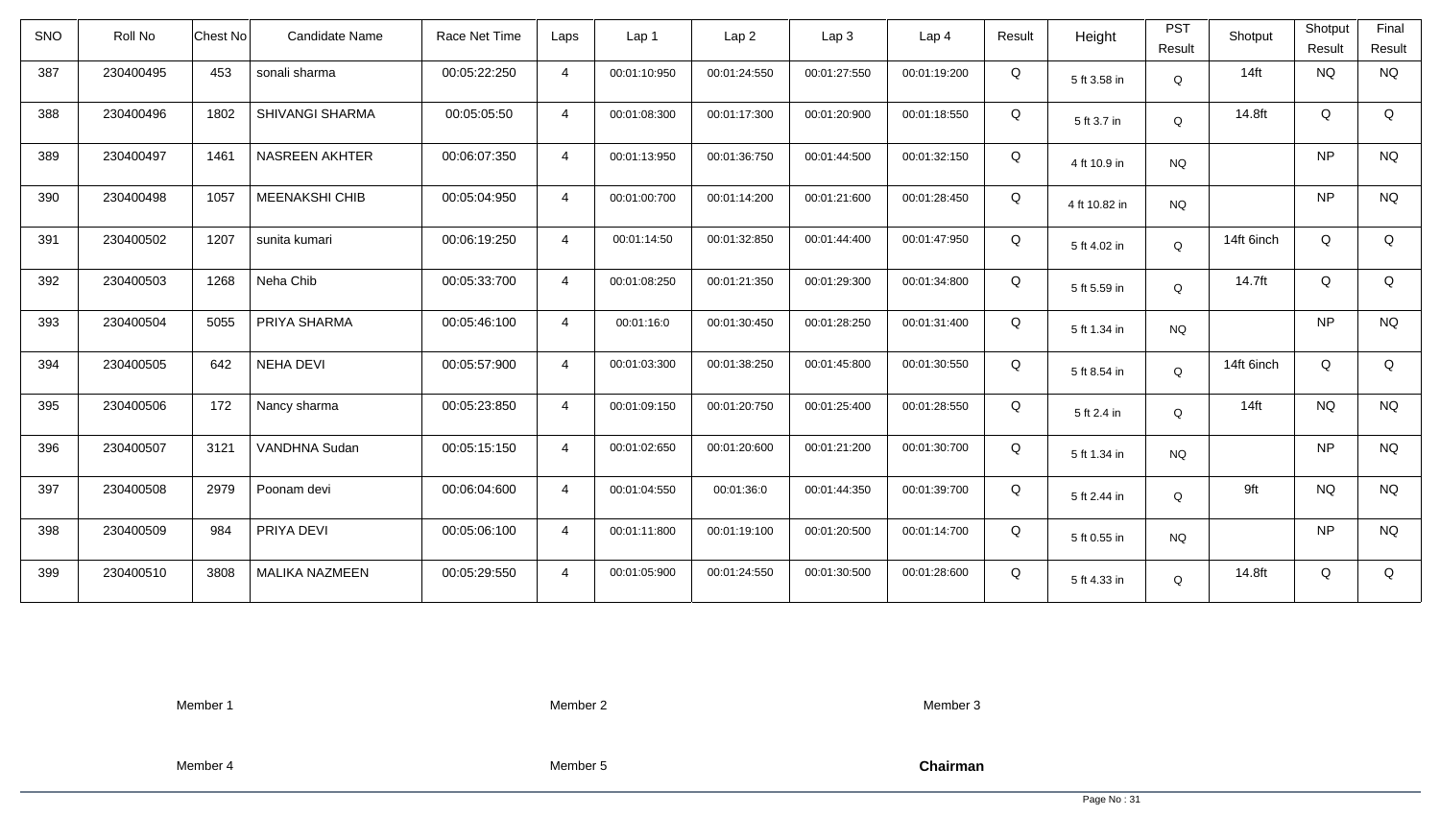| <b>SNO</b> | Roll No   | <b>Chest No</b> | <b>Candidate Name</b>   | Race Net Time | Laps           | Lap 1        | Lap <sub>2</sub> | Lap3         | Lap 4        | Result    | Height       | <b>PST</b><br>Result | Shotput    | Shotput<br>Result | Final<br>Result |
|------------|-----------|-----------------|-------------------------|---------------|----------------|--------------|------------------|--------------|--------------|-----------|--------------|----------------------|------------|-------------------|-----------------|
| 400        | 230400511 | 5665            | <b>SONALI KUMARI</b>    | 00:06:48:250  | $\overline{4}$ | 00:01:19:300 | 00:01:49:550     | 00:01:54:650 | 00:01:44:750 | <b>NQ</b> |              | <b>NP</b>            |            | <b>NP</b>         | <b>NQ</b>       |
| 401        | 230400515 | 398             | <b>PARMJIT KOUR</b>     | 00:05:43:450  | $\overline{4}$ | 00:01:05:900 | 00:01:28:550     | 00:01:35:50  | 00:01:33:950 | Q         | 5 ft 5.71 in | Q                    | 14ft 6inch | Q                 | Q               |
| 402        | 230400516 | 495             | <b>SANGAM SHARMA</b>    | 00:05:15:450  | $\overline{4}$ | 00:01:07:200 | 00:01:20:800     | 00:01:24:650 | 00:01:22:800 | Q         | 5 ft 3.39 in | Q                    | 14ft 6inch | Q                 | Q               |
| 403        | 230400517 | 324             | ANU SHARMA              | 00:05:01:0    | $\overline{4}$ | 00:01:07:150 | 00:01:16:150     | 00:01:18:750 | 00:01:18:950 | Q         | 5 ft 0 in    | <b>NQ</b>            |            | <b>NP</b>         | <b>NQ</b>       |
| 404        | 230400519 | 1068            | <b>SAKSHI SHARMA</b>    | 00:04:38:50   | $\overline{4}$ | 00:00:56:500 | 00:01:09:50      | 00:01:16:600 | 00:01:15:900 | Q         | 5 ft 1.69 in | NQ                   |            | <b>NP</b>         | <b>NQ</b>       |
| 405        | 230400520 | 2127            | ANU DEVI                | 00:06:00:150  | $\overline{4}$ | 00:01:11:450 | 00:01:32:500     | 00:01:30:50  | 00:01:46:150 | Q         | 5 ft 0 in    | NQ.                  |            | <b>NP</b>         | <b>NQ</b>       |
| 406        | 230400521 | 3035            | SHALLU DEVI             | 00:06:15:200  | $\overline{4}$ | 00:01:15:900 | 00:01:42:0       | 00:01:39:450 | 00:01:37:850 | Q         | 5 ft 2.76 in | Q                    | 14ft 6inch | Q                 | Q               |
| 407        | 230400522 | 2438            | <b>SHABNUM KOUSER</b>   | 00:05:21:750  | $\overline{4}$ | 00:01:01:650 | 00:01:26:950     | 00:01:28:500 | 00:01:24:650 | Q         | 5 ft 2.05 in | Q                    | 14.8ft     | Q                 | Q               |
| 408        | 230400523 | 488             | SHEWALI DEVI            | 00:05:36:550  | $\overline{4}$ | 00:01:00:400 | 00:01:22:850     | 00:01:35:700 | 00:01:37:600 | Q         | 5 ft 2.6 in  | $\mathsf Q$          | 14ft 6inch | Q                 | Q               |
| 409        | 230400524 | 5063            | <b>ROBINA KOSSER</b>    | 00:05:24:700  | $\overline{4}$ | 00:01:10:350 | 00:01:19:750     | 00:01:24:450 | 00:01:30:150 | Q         | 5 ft 3.27 in | Q                    | $14$ ft    | <b>NQ</b>         | <b>NQ</b>       |
| 410        | 230400527 | 9277            | nidhi sharma            | 00:05:15:550  | $\overline{4}$ | 00:01:07:800 | 00:01:20:100     | 00:01:22:350 | 00:01:25:300 | Q         | 5 ft 3.9 in  | Q                    | 14.7ft     | Q                 | Q               |
| 411        | 230400529 | 1236            | <b>MAMTA KUMARI</b>     | 00:05:24:550  | $\overline{4}$ | 00:01:16:500 | 00:01:21:450     | 00:01:24:800 | 00:01:21:800 | Q         | 5 ft 2.28 in | Q                    | 14.8ft     | Q                 | Q               |
| 412        | 230400530 | 3900            | <b>AMRITA CHOUDHARY</b> | 00:06:25:800  | $\overline{4}$ | 00:01:09:600 | 00:01:42:50      | 00:01:51:0   | 00:01:43:150 | Q         | 5 ft 4.61 in | Q                    | 14.8ft     | Q                 | Q               |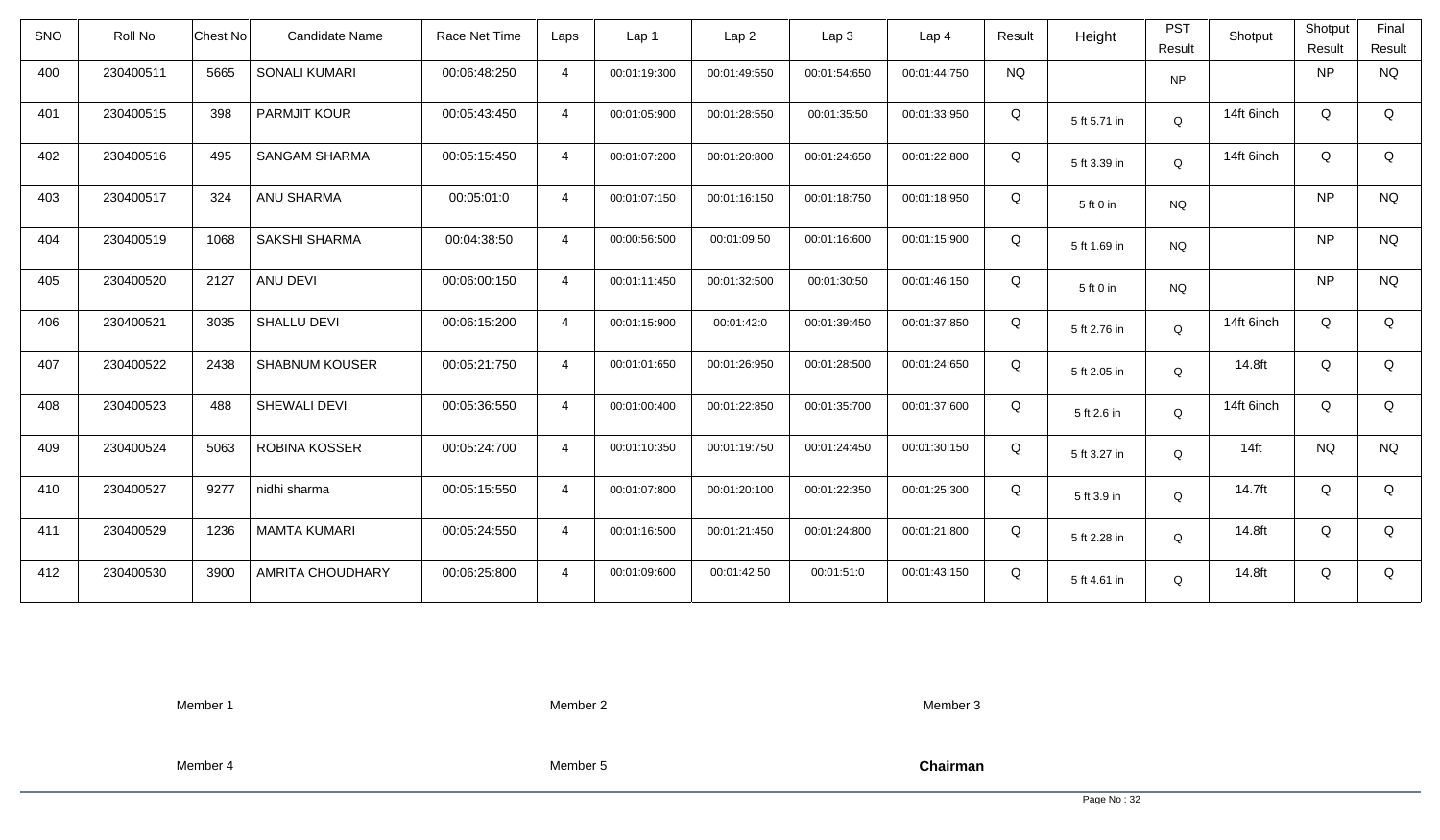| <b>SNO</b> | Roll No   | <b>Chest No</b> | Candidate Name       | Race Net Time | Laps           | Lap 1        | Lap <sub>2</sub> | Lap3         | Lap <sub>4</sub> | Result    | Height       | <b>PST</b><br>Result | Shotput    | Shotput<br>Result | Final<br>Result |
|------------|-----------|-----------------|----------------------|---------------|----------------|--------------|------------------|--------------|------------------|-----------|--------------|----------------------|------------|-------------------|-----------------|
| 413        | 230400531 | 1335            | SHILPA DEVI          | 00:04:38:400  | $\overline{4}$ | 00:00:59:350 | 00:01:09:200     | 00:01:11:300 | 00:01:18:550     | Q         | 5 ft 2.13 in | Q                    | 14.8ft     | Q                 | Q               |
| 414        | 230400532 | 3673            | <b>MANPREET KOUR</b> | 00:04:55:800  | $\overline{4}$ | 00:01:00:0   | 00:01:13:450     | 00:01:19:500 | 00:01:22:850     | Q         | 5 ft 2.24 in | Q                    | 14ft 6inch | Q                 | Q               |
| 415        | 230400533 | 314             | <b>SAROJ BALA</b>    | 00:06:30:200  | $\overline{4}$ | 00:01:19:200 | 00:01:42:50      | 00:01:45:550 | 00:01:43:400     | <b>NQ</b> |              | <b>NP</b>            |            | <b>NP</b>         | <b>NQ</b>       |
| 416        | 230400538 | 1056            | deepti sharma        | 00:05:58:600  | $\overline{4}$ | 00:01:04:50  | 00:01:29:600     | 00:01:42:300 | 00:01:42:650     | Q         | 5 ft 2.2 in  | Q                    | 14.8ft     | Q                 | Q               |
| 417        | 230400539 | 3230            | Drishti Kumari       | 00:06:10:450  | $\overline{4}$ | 00:01:05:450 | 00:01:25:800     | 00:01:47:700 | 00:01:51:500     | Q         | 5 ft 2.05 in | Q                    | 14.9ft     | Q                 | Q               |
| 418        | 230400542 | 7110            | RAKSANA KOSER        | 00:06:03:600  | $\overline{4}$ | 00:01:10:650 | 00:01:37:650     | 00:01:38:0   | 00:01:37:300     | Q         | 5 ft 2.2 in  | Q                    | 14ft 6inch | Q                 | Q               |
| 419        | 230400543 | 1219            | <b>IRAM NAZ</b>      | 00:05:32:700  | $\overline{4}$ | 00:01:06:500 | 00:01:25:750     | 00:01:28:800 | 00:01:31:650     | Q         | 5 ft 5.35 in | Q                    | 14ft 6inch | Q                 | Q               |
| 420        | 230400545 | 7494            | SMIKSHA SHARMA       | 00:06:04:750  | $\overline{4}$ | 00:01:20:750 | 00:01:34:550     | 00:01:37:350 | 00:01:32:100     | Q         | 5 ft 2.64 in | Q                    | 14ft 6inch | Q                 | Q               |
| 421        | 230400547 | 6823            | <b>ALFA BANO</b>     | 00:05:18:200  | $\overline{4}$ | 00:01:03:250 | 00:01:22:750     | 00:01:24:800 | 00:01:27:400     | Q         | 5 ft 3.11 in | Q                    | 14.8ft     | Q                 | Q               |
| 422        | 230400548 | 1375            | Priya DEvi           | 00:04:54:250  | $\overline{4}$ | 00:01:07:200 | 00:01:06:800     | 00:01:12:600 | 00:01:27:650     | Q         | 5 ft 5.08 in | Q                    | 14ft 6inch | Q                 | Q               |
| 423        | 230400549 | 246             | RAHILA KOSSER        | 00:05:48:0    | $\overline{4}$ | 00:01:19:850 | 00:01:33:50      | 00:01:30:800 | 00:01:24:300     | Q         | 5 ft 5.28 in | Q                    | 14.7ft     | Q                 | Q               |
| 424        | 230400551 | 550             | <b>DIKSHA BALI</b>   | 00:06:30:150  | $\overline{4}$ | 00:01:15:900 | 00:01:37:250     | 00:01:50:450 | 00:01:46:550     | <b>NQ</b> |              | <b>NP</b>            |            | <b>NP</b>         | <b>NQ</b>       |
| 425        | 230400553 | 1437            | <b>ISHA RANI</b>     | 00:04:51:900  | $\overline{4}$ | 00:01:00:200 | 00:01:12:650     | 00:01:18:650 | 00:01:20:400     | Q         | 5 ft 2.13 in | Q                    | 14ft 6inch | Q                 | Q               |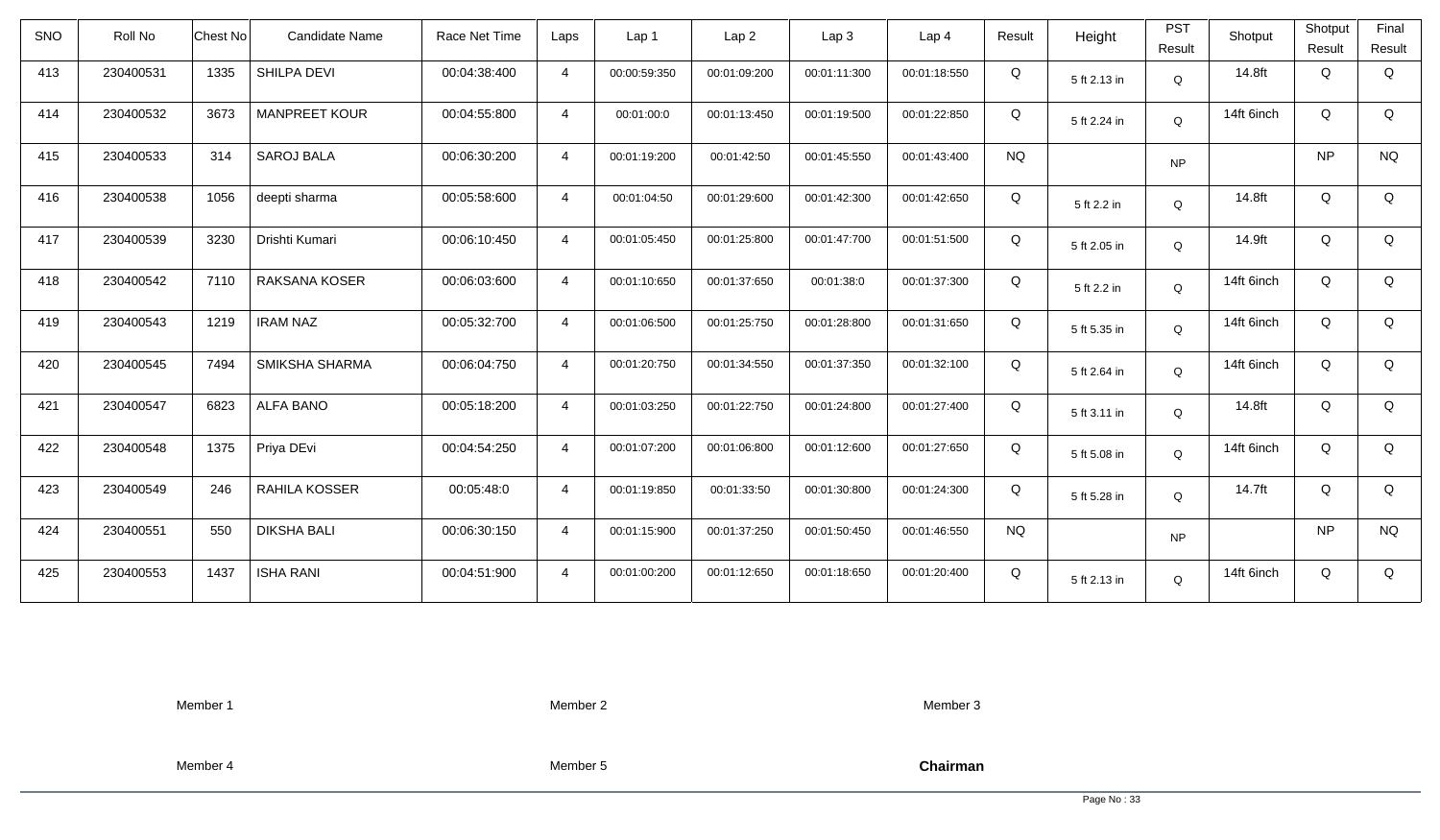| <b>SNO</b> | Roll No   | <b>Chest No</b> | Candidate Name      | Race Net Time | Laps           | Lap <sub>1</sub> | Lap <sub>2</sub> | Lap <sub>3</sub> | Lap <sub>4</sub> | Result    | Height        | <b>PST</b><br>Result | Shotput    | Shotput<br>Result | Final<br>Result |
|------------|-----------|-----------------|---------------------|---------------|----------------|------------------|------------------|------------------|------------------|-----------|---------------|----------------------|------------|-------------------|-----------------|
| 426        | 230400554 | 1449            | SABHYA RANI         | 00:06:31:500  | $\overline{4}$ | 00:01:12:50      | 00:01:41:600     | 00:01:50:250     | 00:01:47:600     | <b>NQ</b> |               | <b>NP</b>            |            | <b>NP</b>         | <b>NQ</b>       |
| 427        | 230400559 | 426             | NISHA CHOUDHARY     | 00:06:36:550  | $\overline{4}$ | 00:01:16:550     | 00:01:45:450     | 00:01:52:350     | 00:01:42:200     | <b>NQ</b> |               | <b>NP</b>            |            | <b>NP</b>         | <b>NQ</b>       |
| 428        | 230400560 | 300             | Rehia sharma        | 00:05:02:350  | $\overline{4}$ | 00:01:07:800     | 00:01:17:300     | 00:01:15:0       | 00:01:22:250     | Q         | 5 ft 1.1 in   | <b>NQ</b>            |            | <b>NP</b>         | <b>NQ</b>       |
| 429        | 230400561 | 5568            | <b>NEHA SHARMA</b>  | 00:05:07:50   | $\overline{4}$ | 00:01:01:800     | 00:01:19:850     | 00:01:24:600     | 00:01:20:800     | Q         | 5 ft 2.2 in   | Q                    | 14ft 6inch | Q                 | Q               |
| 430        | 230400562 | 909             | usha devi           | 00:05:35:750  | $\overline{4}$ | 00:01:13:0       | 00:01:25:400     | 00:01:28:700     | 00:01:28:650     | Q         | 5 ft 0.67 in  | <b>NQ</b>            |            | <b>NP</b>         | <b>NQ</b>       |
| 431        | 230400563 | 2440            | PRIYA SHARMA        | 00:05:25:250  | $\overline{4}$ | 00:01:11:550     | 00:01:24:850     | 00:01:25:650     | 00:01:23:200     | Q         | 5 ft 0.91 in  | <b>NQ</b>            |            | <b>NP</b>         | <b>NQ</b>       |
| 432        | 230400567 | 1369            | <b>RIFAT KOSAR</b>  | 00:05:08:850  | $\overline{4}$ | 00:00:57:950     | 00:01:20:400     | 00:01:25:250     | 00:01:25:250     | Q         | 5 ft 2.13 in  | Q                    | 14.8ft     | Q                 | Q               |
| 433        | 230400570 | 1153            | <b>NANCY SHARMA</b> | 00:05:10:200  | $\overline{4}$ | 00:01:02:450     | 00:01:21:250     | 00:01:19:700     | 00:01:26:800     | Q         | 5 ft 5.98 in  | Q                    | 14.8ft     | Q                 | Q               |
| 434        | 230400571 | 942             | POOJA DEVI          | 00:07:16:450  | $\overline{4}$ | 00:01:21:750     | 00:01:53:100     | 00:02:03:450     | 00:01:58:150     | <b>NQ</b> |               | <b>NP</b>            |            | <b>NP</b>         | <b>NQ</b>       |
| 435        | 230400572 | 425             | safoora khanam      | 00:05:06:550  | $\overline{4}$ | 00:01:04:700     | 00:01:15:200     | 00:01:22:700     | 00:01:23:950     | Q         | 5 ft 3.35 in  | Q                    | 9ft        | <b>NQ</b>         | <b>NQ</b>       |
| 436        | 230400573 | 4196            | <b>ANJALI DEVI</b>  | 00:05:53:350  | $\overline{4}$ | 00:01:10:750     | 00:01:31:300     | 00:01:37:200     | 00:01:34:100     | Q         | 5 ft 4.69 in  | Q                    | 14.7ft     | Q                 | Q               |
| 437        | 230400574 | 640             | <b>MONIKA DEVI</b>  | 00:06:25:800  | $\overline{4}$ | 00:01:11:650     | 00:01:41:500     | 00:01:46:50      | 00:01:46:600     | Q         | 4 ft 11.25 in | <b>NQ</b>            |            | <b>NP</b>         | <b>NQ</b>       |
| 438        | 230400575 | 1484            | RAJNI BALA          | 00:05:37:300  | $\overline{4}$ | 00:01:07:100     | 00:01:29:200     | 00:01:29:700     | 00:01:31:300     | Q         | 5 ft 2.4 in   | Q                    | 14.9ft     | Q                 | Q               |

Member 2

Member 3

Member 4

Member 5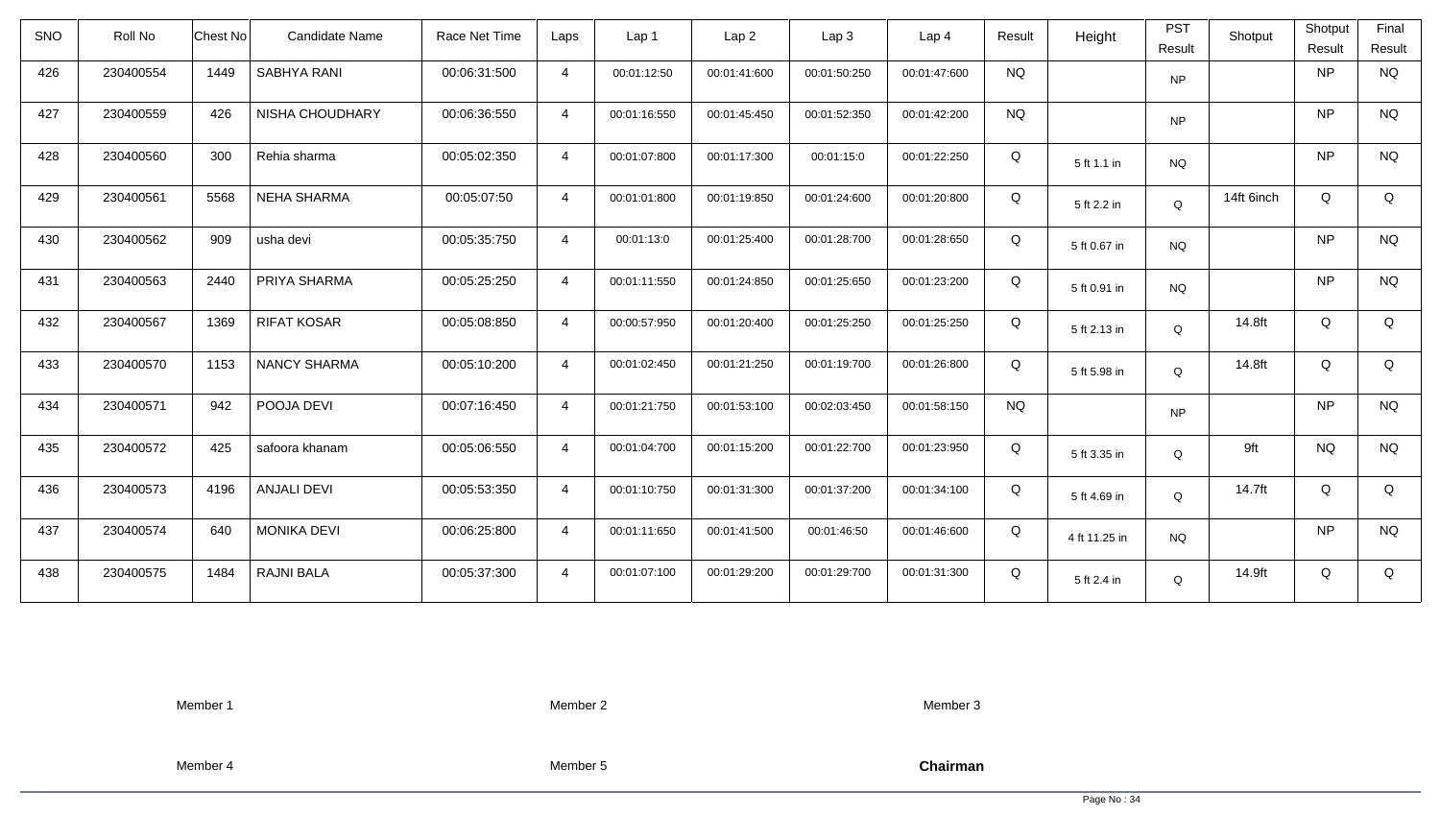| <b>SNO</b> | Roll No   | <b>Chest No</b> | Candidate Name          | Race Net Time | Laps           | Lap 1        | Lap <sub>2</sub> | Lap3         | Lap 4        | Result    | Height        | <b>PST</b><br>Result | Shotput    | Shotput<br>Result | Final<br>Result |
|------------|-----------|-----------------|-------------------------|---------------|----------------|--------------|------------------|--------------|--------------|-----------|---------------|----------------------|------------|-------------------|-----------------|
| 439        | 230400576 | 876             | SHILPA DEVI             | 00:05:21:750  | $\overline{4}$ | 00:01:03:650 | 00:01:23:400     | 00:01:28:450 | 00:01:26:250 | Q         | 4 ft 11.69 in | <b>NQ</b>            |            | <b>NP</b>         | <b>NQ</b>       |
| 440        | 230400578 | 3710            | <b>RUKSANA KOUSER</b>   | 00:05:36:750  | $\overline{4}$ | 00:01:08:950 | 00:01:29:850     | 00:01:31:0   | 00:01:26:950 | Q         | 5 ft 1.3 in   | <b>NQ</b>            |            | <b>NP</b>         | <b>NQ</b>       |
| 441        | 230400580 | 826             | <b>REKHA DEVI</b>       | 00:05:03:800  | $\overline{4}$ | 00:00:58:350 | 00:01:20:250     | 00:01:25:150 | 00:01:20:50  | Q         | 5 ft 1.57 in  | <b>NQ</b>            |            | <b>NP</b>         | <b>NQ</b>       |
| 442        | 230400581 | 680             | Rabhia Mirza            | 00:05:41:650  | $\overline{4}$ | 00:01:16:0   | 00:01:30:700     | 00:01:26:800 | 00:01:28:150 | Q         | 5 ft 2.2 in   | Q                    | $14$ ft    | <b>NQ</b>         | <b>NQ</b>       |
| 443        | 230400584 | 1224            | SAKSHI SHARMA           | 00:05:10:600  | $\overline{4}$ | 00:00:59:250 | 00:01:20:650     | 00:01:26:200 | 00:01:24:500 | Q         | 5 ft 2.83 in  | Q                    | 14.8ft     | Q                 | Q               |
| 444        | 230400585 | 5631            | jyoti bala              | 00:06:31:0    | $\overline{4}$ | 00:01:02:700 | 00:01:44:400     | 00:01:45:100 | 00:01:58:800 | <b>NQ</b> |               | <b>NP</b>            |            | <b>NP</b>         | <b>NQ</b>       |
| 445        | 230400588 | 917             | Robia Kouser            | 00:05:46:800  | $\overline{4}$ | 00:01:03:150 | 00:01:27:650     | 00:01:32:150 | 00:01:43:850 | Q         | 5 ft 2.83 in  | Q                    | 14ft 6inch | Q                 | Q               |
| 446        | 230400589 | 3019            | POOJA RANI              | 00:06:22:450  | $\overline{4}$ | 00:01:00:450 | 00:01:41:400     | 00:01:47:350 | 00:01:53:250 | Q         | 5 ft 2.2 in   | Q                    | 14.9ft     | Q                 | Q               |
| 447        | 230400590 | 9343            | SAFEENA KOUSER          | 00:05:07:650  | $\overline{4}$ | 00:01:02:400 | 00:01:21:400     | 00:01:24:550 | 00:01:19:300 | Q         | 5 ft 2.44 in  | Q                    | 14ft 6inch | Q                 | Q               |
| 448        | 230400591 | 215             | <b>SAIMA AKHTER</b>     | 00:06:29:650  | $\overline{4}$ | 00:01:08:750 | 00:01:41:350     | 00:01:47:900 | 00:01:51:650 | Q         | 5 ft 2.36 in  | Q                    | 9ft        | <b>NQ</b>         | <b>NQ</b>       |
| 449        | 230400593 | 6121            | <b>SONIA BALA</b>       | 00:06:20:700  | $\overline{4}$ | 00:01:10:350 | 00:01:39:350     | 00:01:46:300 | 00:01:44:700 | Q         | 5 ft 4.02 in  | Q                    | 14.8ft     | Q                 | Q               |
| 450        | 230400594 | 3187            | Rakhi Devi              | 00:05:50:900  | $\overline{4}$ | 00:01:05:150 | 00:01:36:50      | 00:01:39:350 | 00:01:30:350 | Q         | 5 ft 0.55 in  | <b>NQ</b>            |            | <b>NP</b>         | <b>NQ</b>       |
| 451        | 230400595 | 1102            | <b>DIKSHA CHOUDHARY</b> | 00:07:33:400  | $\overline{4}$ | 00:01:21:500 | 00:02:10:600     | 00:02:06:700 | 00:01:54:600 | <b>NQ</b> |               | <b>NP</b>            |            | <b>NP</b>         | <b>NQ</b>       |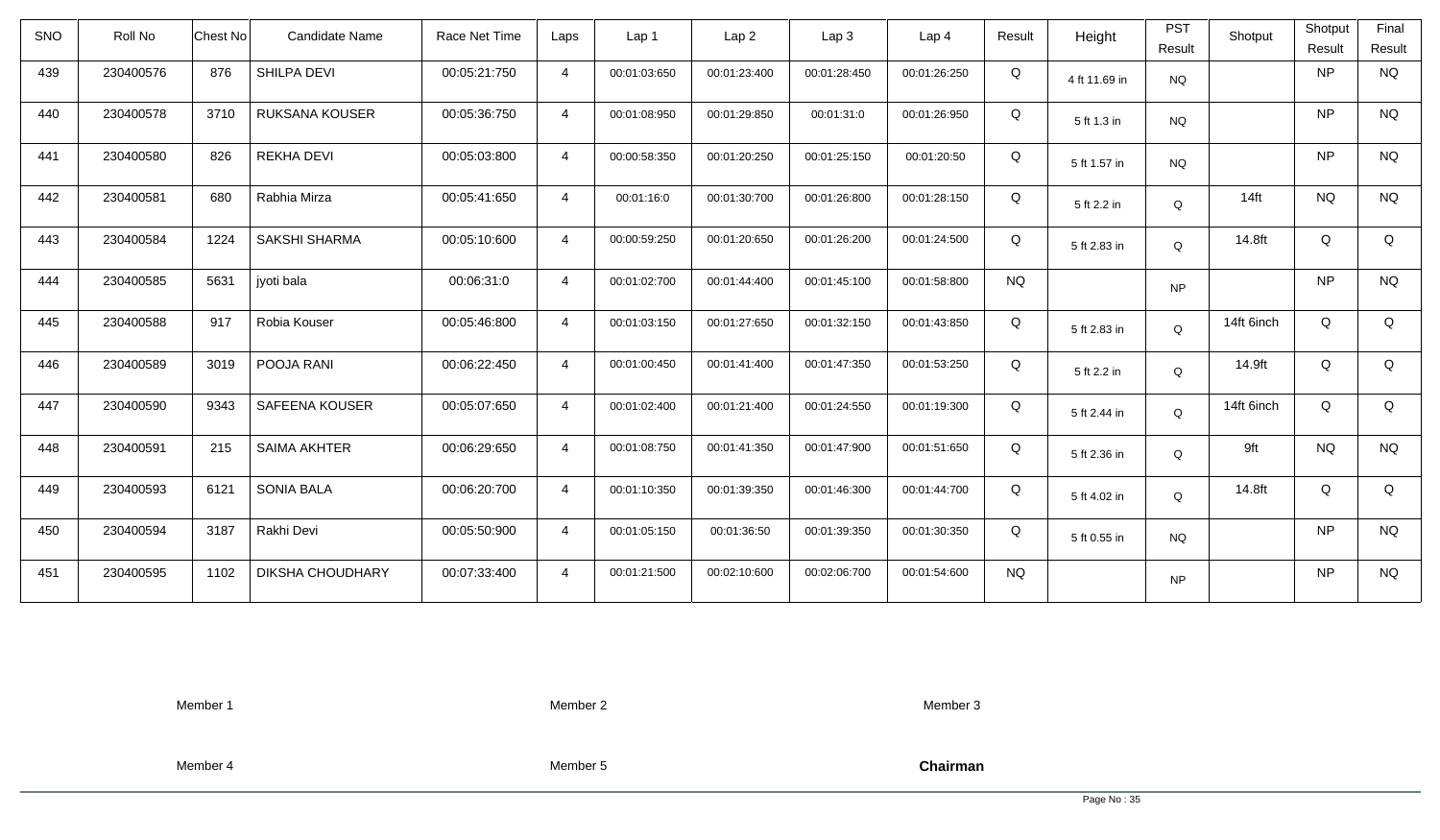| <b>SNO</b> | Roll No   | <b>Chest No</b> | <b>Candidate Name</b>  | Race Net Time | Laps           | Lap 1        | Lap <sub>2</sub> | Lap3         | Lap <sub>4</sub> | Result | Height       | <b>PST</b><br>Result | Shotput    | Shotput<br>Result | Final<br>Result |
|------------|-----------|-----------------|------------------------|---------------|----------------|--------------|------------------|--------------|------------------|--------|--------------|----------------------|------------|-------------------|-----------------|
| 452        | 230400596 | 3470            | <b>KIRAN DEVI</b>      | 00:05:38:650  | $\overline{4}$ | 00:01:08:200 | 00:01:28:650     | 00:01:32:800 | 00:01:29:0       | Q      | 5 ft 1.42 in | <b>NQ</b>            |            | <b>NP</b>         | <b>NQ</b>       |
| 453        | 230400599 | 5839            | SAPNA DEVI             | 00:04:52:800  | $\overline{4}$ | 00:00:54:600 | 00:01:11:100     | 00:01:22:50  | 00:01:25:50      | Q      | 5 ft 4.53 in | Q                    | 14ft 6inch | Q                 | Q               |
| 454        | 230400600 | 5361            | kajal sharma           | 00:05:13:600  | $\overline{4}$ | 00:01:08:950 | 00:01:19:150     | 00:01:20:550 | 00:01:24:950     | Q      | 5 ft 1.5 in  | <b>NQ</b>            |            | <b>NP</b>         | <b>NQ</b>       |
| 455        | 230400604 | 1090            | <b>KAJAL SHARMA</b>    | 00:06:25:50   | $\overline{4}$ | 00:01:24:400 | 00:01:38:600     | 00:01:45:500 | 00:01:36:550     | Q      | 5 ft 5.67 in | Q                    | 10ft       | <b>NQ</b>         | <b>NQ</b>       |
| 456        | 230400605 | 1136            | <b>WASIA PERVAIZ</b>   | 00:05:05:600  | $\overline{4}$ | 00:01:00:150 | 00:01:15:800     | 00:01:20:550 | 00:01:29:100     | Q      | 5 ft 3.86 in | Q                    | 14.7ft     | Q                 | Q               |
| 457        | 230400606 | 1332            | <b>SUJATA SOOD</b>     | 00:05:11:250  | $\overline{4}$ | 00:00:58:450 | 00:01:16:750     | 00:01:24:0   | 00:01:32:50      | Q      | 5 ft 3.78 in | $\mathsf Q$          | 14.9ft     | Q                 | Q               |
| 458        | 230400607 | 1161            | <b>TAIRA KOSAR</b>     | 00:05:18:650  | $\overline{4}$ | 00:01:10:100 | 00:01:24:700     | 00:01:23:750 | 00:01:20:100     | Q      | 5 ft 2.32 in | Q                    | $14$ ft    | <b>NQ</b>         | <b>NQ</b>       |
| 459        | 230400608 | 6863            | <b>SAKSHI SHARMA</b>   | 00:05:41:100  | $\overline{4}$ | 00:01:08:950 | 00:01:24:800     | 00:01:33:550 | 00:01:33:800     | Q      | 5 ft 3.19 in | Q                    | 14ft 6inch | Q                 | Q               |
| 460        | 230400609 | 1256            | <b>MENAKSHI SHARMA</b> | 00:05:54:600  | $\overline{4}$ | 00:01:10:350 | 00:01:31:900     | 00:01:36:750 | 00:01:35:600     | Q      | 5 ft 4.41 in | $\mathsf Q$          | 14.7ft     | Q                 | Q               |
| 461        | 230400610 | 621             | <b>SHAHEENA AKHTER</b> | 00:05:55:350  | $\overline{4}$ | 00:01:07:850 | 00:01:36:750     | 00:01:35:200 | 00:01:35:550     | Q      | 5 ft 5.67 in | Q                    | 14.8ft     | Q                 | Q               |
| 462        | 230400611 | 614             | PALVI SHARMA           | 00:05:54:0    | $\overline{4}$ | 00:01:14:700 | 00:01:32:350     | 00:01:36:0   | 00:01:30:950     | Q      | 5 ft 6.42 in | Q                    | 14ft 6inch | Q                 | Q               |
| 463        | 230400612 | 229             | <b>MONIKA RAJPUT</b>   | 00:04:54:800  | $\overline{4}$ | 00:00:59:600 | 00:01:13:700     | 00:01:21:150 | 00:01:20:350     | Q      | 5 ft 2.13 in | Q                    | 14ft 6inch | Q                 | Q               |
| 464        | 230400613 | 201             | <b>VITIKA SHARMA</b>   | 00:05:30:200  | $\overline{4}$ | 00:01:05:750 | 00:01:34:450     | 00:01:25:600 | 00:01:24:400     | Q      | 5 ft 2.2 in  | Q                    | 14ft 6inch | Q                 | Q               |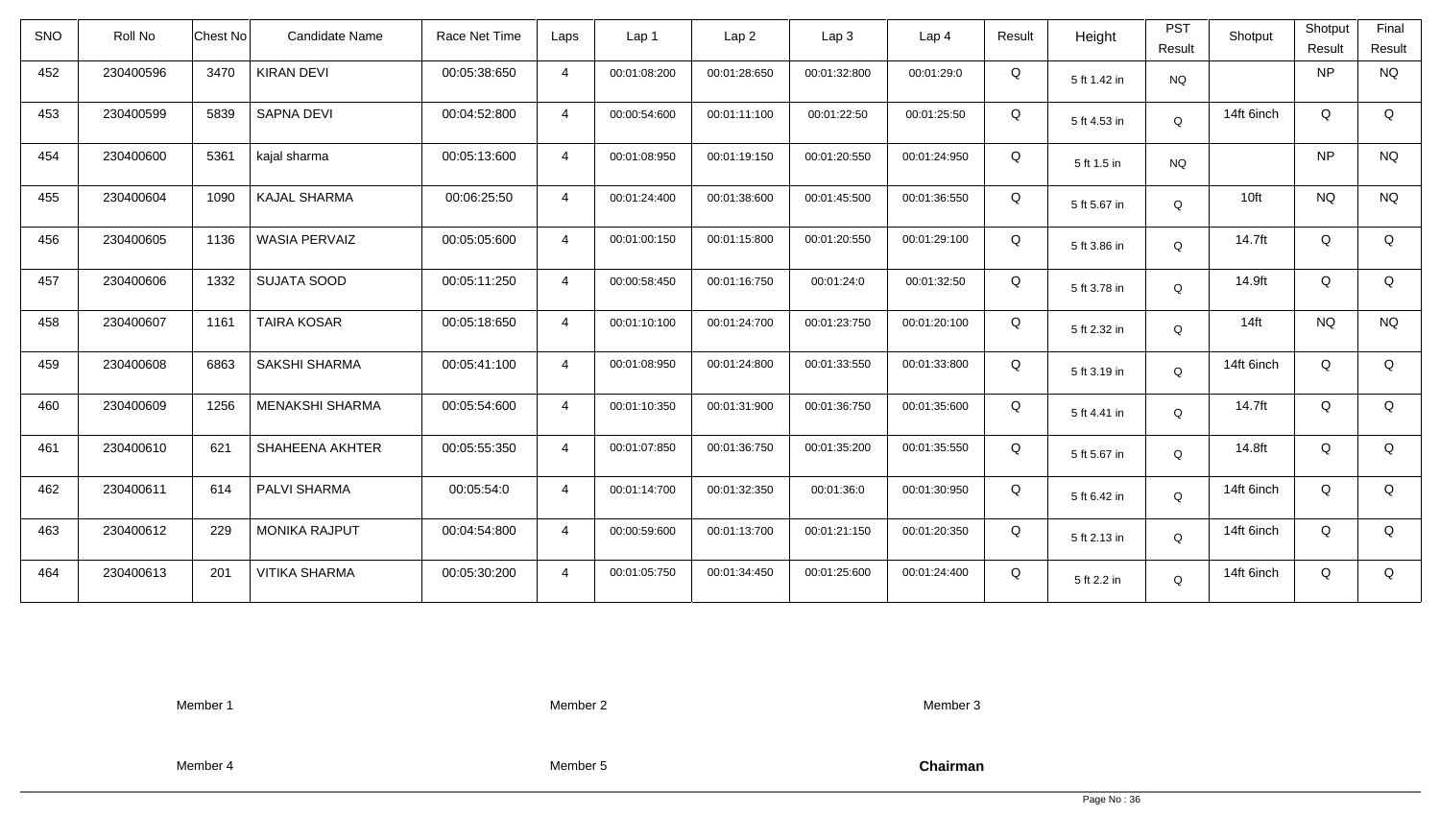| <b>SNO</b> | Roll No   | Chest No<br><b>Candidate Name</b> | Race Net Time | Laps           | Lap 1        | Lap <sub>2</sub> | Lap3         | Lap <sub>4</sub> | Result | Height       | <b>PST</b><br>Result | Shotput    | Shotput<br>Result | Final<br>Result |
|------------|-----------|-----------------------------------|---------------|----------------|--------------|------------------|--------------|------------------|--------|--------------|----------------------|------------|-------------------|-----------------|
| 465        | 230400614 | 208<br><b>SIMRAN DEVI</b>         | 00:05:02:850  | $\overline{4}$ | 00:00:56:150 | 00:01:17:300     | 00:01:20:450 | 00:01:28:950     | Q      | 5 ft 0.79 in | <b>NQ</b>            |            | NP                | <b>NQ</b>       |
| 466        | 230400615 | chahat rajput<br>543              | 00:06:17:700  | $\overline{4}$ | 00:01:09:550 | 00:01:32:750     | 00:01:48:50  | 00:01:47:350     | Q      | 5 ft 3.19 in | Q                    | $14$ ft    | <b>NQ</b>         | <b>NQ</b>       |
| 467        | 230400616 | <b>MAMTA BHAGAT</b><br>2113       | 00:06:23:150  | $\overline{4}$ | 00:01:15:850 | 00:01:48:900     | 00:01:37:500 | 00:01:40:900     | Q      | 5 ft 0.55 in | <b>NQ</b>            |            | <b>NP</b>         | <b>NQ</b>       |
| 468        | 230400617 | 875<br>PRIYANKA DEVI              | 00:05:33:700  | $\overline{4}$ | 00:01:06:750 | 00:01:22:450     | 00:01:30:900 | 00:01:33:600     | Q      | 5 ft 3.15 in | Q                    | 14ft 6inch | Q                 | Q               |
| 469        | 230400621 | 373<br>RUKHSANA KOUSER            | 00:05:32:900  | $\overline{4}$ | 00:01:04:600 | 00:01:21:600     | 00:01:33:300 | 00:01:33:400     | Q      | 5 ft 4.17 in | Q                    | 14ft 6inch | Q                 | Q               |
| 470        | 230400622 | 4142<br><b>NEHA SHARMA</b>        | 00:04:49:50   | $\overline{4}$ | 00:01:06:600 | 00:01:15:700     | 00:01:17:500 | 00:01:09:250     | Q      | 5 ft 1.38 in | <b>NQ</b>            |            | <b>NP</b>         | <b>NQ</b>       |
| 471        | 230400624 | 668<br>ASSIA TABASSAM             | 00:05:27:350  | $\overline{4}$ | 00:01:01:600 | 00:01:20:450     | 00:01:28:500 | 00:01:36:800     | Q      | 5 ft 3.7 in  | Q                    | $14$ ft    | <b>NQ</b>         | <b>NQ</b>       |
| 472        | 230400626 | 1209<br>PRIYA SHARMA              | 00:06:01:300  | $\overline{4}$ | 00:01:20:950 | 00:01:29:50      | 00:01:35:200 | 00:01:36:100     | Q      | 5 ft 2.2 in  | Q                    | 13ft       | <b>NQ</b>         | <b>NQ</b>       |
| 473        | 230400627 | 1148<br>LOVEJOT KOUR              | 00:06:18:900  | $\overline{4}$ | 00:01:12:900 | 00:01:32:150     | 00:01:41:0   | 00:01:52:850     | Q      | 5 ft 2.24 in | Q                    | 14ft 6inch | Q                 | Q               |
| 474        | 230400628 | 8435<br><b>HIMANI SHARMA</b>      | 00:05:17:650  | $\overline{4}$ | 00:01:05:0   | 00:01:19:900     | 00:01:27:100 | 00:01:25:650     | Q      | 5 ft 2.6 in  | Q                    | $14$ ft    | <b>NQ</b>         | <b>NQ</b>       |
| 475        | 230400629 | 912<br>Tahira basheer             | 00:05:35:150  | $\overline{4}$ | 00:01:13:150 | 00:01:26:700     | 00:01:28:800 | 00:01:26:500     | Q      | 5 ft 6.61 in | Q                    | 14.8ft     | Q                 | Q               |
| 476        | 230400630 | <b>MANPREET KOUR</b><br>2374      | 00:05:43:450  | $\overline{4}$ | 00:01:15:850 | 00:01:30:100     | 00:01:30:600 | 00:01:26:900     | Q      | 5 ft 2.36 in | Q                    | 14.7ft     | Q                 | Q               |
| 477        | 230400633 | 526<br>Surti sharma               | 00:05:26:750  | $\overline{4}$ | 00:01:06:950 | 00:01:21:750     | 00:01:27:300 | 00:01:30:750     | Q      | 5 ft 0.08 in | <b>NQ</b>            |            | NP                | <b>NQ</b>       |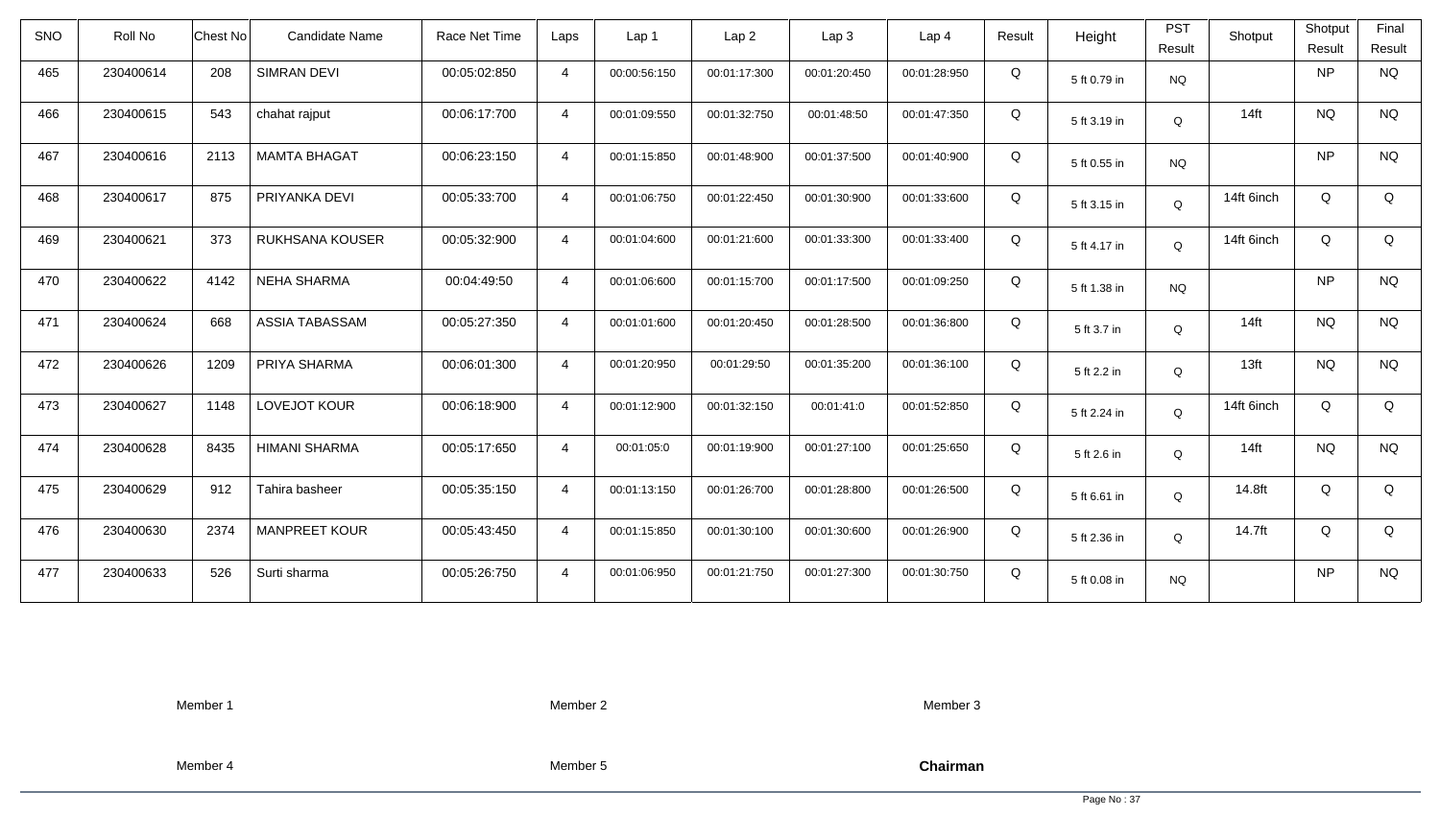| <b>SNO</b> | Roll No   | <b>Chest No</b> | <b>Candidate Name</b> | Race Net Time | Laps           | Lap <sub>1</sub> | Lap <sub>2</sub> | Lap <sub>3</sub> | Lap <sub>4</sub> | Result | Height       | <b>PST</b><br>Result | Shotput          | Shotput<br>Result | Final<br>Result |
|------------|-----------|-----------------|-----------------------|---------------|----------------|------------------|------------------|------------------|------------------|--------|--------------|----------------------|------------------|-------------------|-----------------|
| 478        | 230400634 | 519             | FARKHANA JABEEN       | 00:05:11:200  | $\overline{4}$ | 00:00:59:500     | 00:01:20:700     | 00:01:23:500     | 00:01:27:500     | Q      | 5 ft 2.95 in | Q                    | 14.9ft           | Q                 | Q               |
| 479        | 230400636 | 947             | NISHA DEVI            | 00:05:30:350  | $\overline{4}$ | 00:01:03:600     | 00:01:25:250     | 00:01:28:500     | 00:01:33:0       | Q      | 5 ft 4.09 in | Q                    | 14.8ft           | Q                 | Q               |
| 480        | 230400637 | 1308            | <b>FAIZA PARVEEN</b>  | 00:05:23:0    | $\overline{4}$ | 00:01:07:0       | 00:01:21:700     | 00:01:24:350     | 00:01:29:950     | Q      | 5 ft 3.39 in | Q                    | 14.8ft           | Q                 | Q               |
| 481        | 230400639 | 1158            | <b>PRINTY SHARMA</b>  | 00:05:18:450  | $\overline{4}$ | 00:01:02:400     | 00:01:20:700     | 00:01:25:800     | 00:01:29:550     | Q      | 5 ft 4.13 in | Q                    | 14ft 6inch       | Q                 | Q               |
| 482        | 230400643 | 1088            | <b>BARSHA DEVI</b>    | 00:05:26:450  | $\overline{4}$ | 00:01:00:750     | 00:01:20:550     | 00:01:33:750     | 00:01:31:400     | Q      | 5 ft 1.34 in | <b>NQ</b>            |                  | <b>NP</b>         | <b>NQ</b>       |
| 483        | 230400644 | 3640            | RAMTA DEVI            | 00:05:44:150  | 4              | 00:01:03:800     | 00:01:24:900     | 00:01:37:600     | 00:01:37:850     | Q      | 5 ft 1.34 in | <b>NQ</b>            |                  | <b>NP</b>         | <b>NQ</b>       |
| 484        | 230400646 | 1079            | <b>MEHNAZ AKTHER</b>  | 00:05:40:800  | $\overline{4}$ | 00:01:05:600     | 00:01:24:150     | 00:01:31:150     | 00:01:39:900     | Q      | 5 ft 2.87 in | Q                    | $14$ ft          | <b>NQ</b>         | <b>NQ</b>       |
| 485        | 230400648 | 490             | PAYAL CHOUDHARY       | 00:05:00:0    | $\overline{4}$ | 00:01:02:700     | 00:01:15:950     | 00:01:21:450     | 00:01:19:900     | Q      | 5 ft 3.82 in | Q                    | 13 <sub>ft</sub> | <b>NQ</b>         | <b>NQ</b>       |
| 486        | 230400651 | 1388            | sorta devi            | 00:05:25:800  | $\overline{4}$ | 00:01:13:100     | 00:01:23:100     | 00:01:24:850     | 00:01:24:750     | Q      | 5 ft 5.71 in | $\mathsf Q$          | 14.9ft           | Q                 | Q               |
| 487        | 230400652 | 1726            | <b>SAKSHI SHARMA</b>  | 00:05:42:100  | $\overline{4}$ | 00:01:17:900     | 00:01:30:500     | 00:01:30:550     | 00:01:23:150     | Q      | 5 ft 4.37 in | Q                    | 14.8ft           | Q                 | Q               |
| 488        | 230400653 | 594             | PALAK SHARMA          | 00:06:22:50   | 4              | 00:01:14:50      | 00:01:37:550     | 00:01:45:400     | 00:01:45:50      | Q      | 5 ft 5.63 in | Q                    | 14.8ft           | Q                 | Q               |
| 489        | 230400654 | 494             | PRIYANKA RAJPUT       | 00:05:11:500  | $\overline{4}$ | 00:01:04:100     | 00:01:20:0       | 00:01:23:800     | 00:01:23:600     | Q      | 5 ft 0 in    | <b>NQ</b>            |                  | <b>NP</b>         | <b>NQ</b>       |
| 490        | 230400655 | 5552            | RABIA KOSSER          | 00:05:17:250  | $\overline{4}$ | 00:01:10:400     | 00:01:24:250     | 00:01:27:600     | 00:01:15:0       | Q      | 5 ft 1.65 in | <b>NQ</b>            |                  | <b>NP</b>         | <b>NQ</b>       |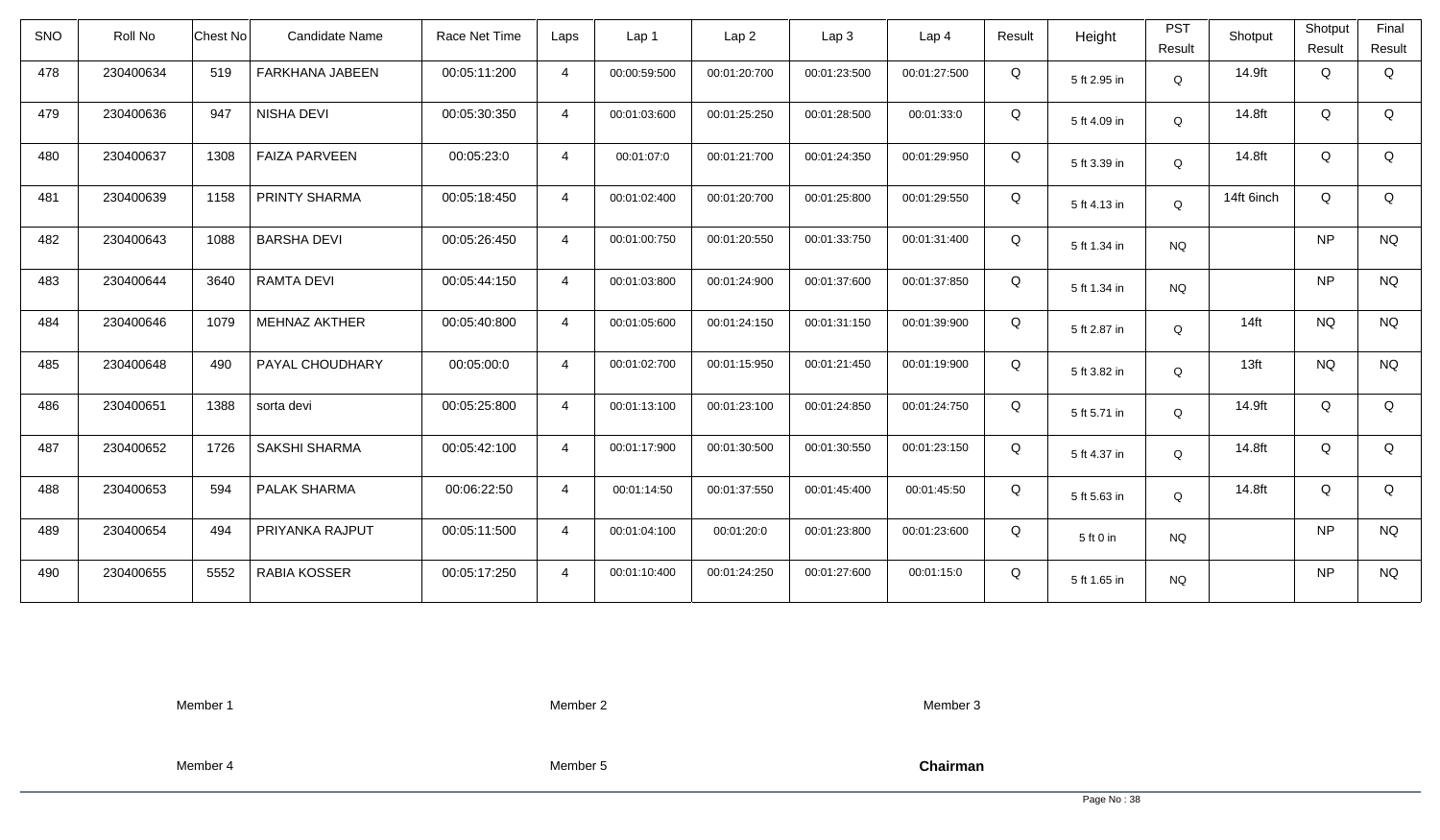| <b>SNO</b> | Roll No   | Chest No | Candidate Name      | Race Net Time | Laps           | Lap 1        | Lap <sub>2</sub> | Lap3         | Lap <sub>4</sub> | Result    | Height        | <b>PST</b><br>Result | Shotput    | Shotput<br>Result | Final<br>Result |
|------------|-----------|----------|---------------------|---------------|----------------|--------------|------------------|--------------|------------------|-----------|---------------|----------------------|------------|-------------------|-----------------|
| 491        | 230400656 | 1151     | KHALIDA PARVEEN     | 00:06:38:150  | $\overline{4}$ | 00:01:17:50  | 00:01:49:650     | 00:01:49:950 | 00:01:41:500     | <b>NQ</b> |               | <b>NP</b>            |            | <b>NP</b>         | <b>NQ</b>       |
| 492        | 230400657 | 285      | <b>GITU DEVI</b>    | 00:06:30:500  | $\overline{4}$ | 00:01:14:650 | 00:01:41:750     | 00:01:47:400 | 00:01:46:700     | <b>NQ</b> |               | <b>NP</b>            |            | <b>NP</b>         | <b>NQ</b>       |
| 493        | 230400659 | 8461     | RAZIA KOUSER        | 00:06:20:750  | $\overline{4}$ | 00:01:09:150 | 00:01:33:300     | 00:01:47:800 | 00:01:50:500     | Q         | 5 ft 0.91 in  | <b>NQ</b>            |            | <b>NP</b>         | <b>NQ</b>       |
| 494        | 230400660 | 841      | SONIA KOONSER       | 00:06:38:550  | $\overline{4}$ | 00:01:21:800 | 00:01:43:350     | 00:01:43:50  | 00:01:50:350     | <b>NQ</b> |               | <b>NP</b>            |            | <b>NP</b>         | <b>NQ</b>       |
| 495        | 230400661 | 845      | PRIYA DEVI          | 00:05:38:0    | $\overline{4}$ | 00:01:13:450 | 00:01:25:150     | 00:01:29:0   | 00:01:30:400     | Q         | 5 ft 2.52 in  | Q                    | 14.8ft     | Q                 | Q               |
| 496        | 230400662 | 1281     | <b>SAROJ BALA</b>   | 00:06:04:250  | $\overline{4}$ | 00:01:12:250 | 00:01:34:600     | 00:01:40:750 | 00:01:36:650     | Q         | 5 ft 3.19 in  | $\mathsf Q$          | $14$ ft    | <b>NQ</b>         | <b>NQ</b>       |
| 497        | 230400663 | 5276     | <b>ARTI DEVI</b>    | 00:06:07:400  | $\overline{4}$ | 00:01:18:600 | 00:01:35:100     | 00:01:32:500 | 00:01:41:200     | Q         | 5 ft 2.24 in  | Q                    | 14.1ft     | <b>NQ</b>         | <b>NQ</b>       |
| 498        | 230400664 | 671      | shaziya banO        | 00:04:56:300  | $\overline{4}$ | 00:01:02:400 | 00:01:13:800     | 00:01:17:300 | 00:01:22:800     | Q         | 5 ft 0.55 in  | <b>NQ</b>            |            | <b>NP</b>         | <b>NQ</b>       |
| 499        | 230400666 | 1036     | <b>NAZIYA BANO</b>  | 00:04:57:50   | $\overline{4}$ | 00:01:05:700 | 00:01:16:350     | 00:01:18:550 | 00:01:16:450     | Q         | 5 ft 2.17 in  | $\mathsf Q$          | 14.9ft     | Q                 | Q               |
| 500        | 230400668 | 4386     | PRYANKA VEER SYAL   | 00:05:28:300  | $\overline{4}$ | 00:01:03:750 | 00:01:21:850     | 00:01:31:0   | 00:01:31:700     | Q         | 4 ft 11.13 in | NQ.                  |            | <b>NP</b>         | <b>NQ</b>       |
| 501        | 230400669 | 900      | <b>ANJLI SHARMA</b> | 00:05:21:100  | $\overline{4}$ | 00:01:06:850 | 00:01:19:100     | 00:01:26:500 | 00:01:28:650     | Q         | 5 ft 2.83 in  | Q                    | 14ft 6inch | Q                 | Q               |
| 502        | 230400671 | 659      | PARVEEN KOUSER      | 00:05:57:950  | $\overline{4}$ | 00:01:07:650 | 00:01:33:150     | 00:01:45:500 | 00:01:31:650     | Q         | 5 ft 5.04 in  | $\mathsf Q$          | 14.8ft     | Q                 | Q               |
| 503        | 230400672 | 2155     | FARHANA ANJUM       | 00:05:38:250  | $\overline{4}$ | 00:01:07:600 | 00:01:23:650     | 00:01:34:700 | 00:01:32:300     | Q         | 5 ft 2.6 in   | Q                    | 14.9ft     | Q                 | Q               |

Member 2

Member 3

Member 4

Member 5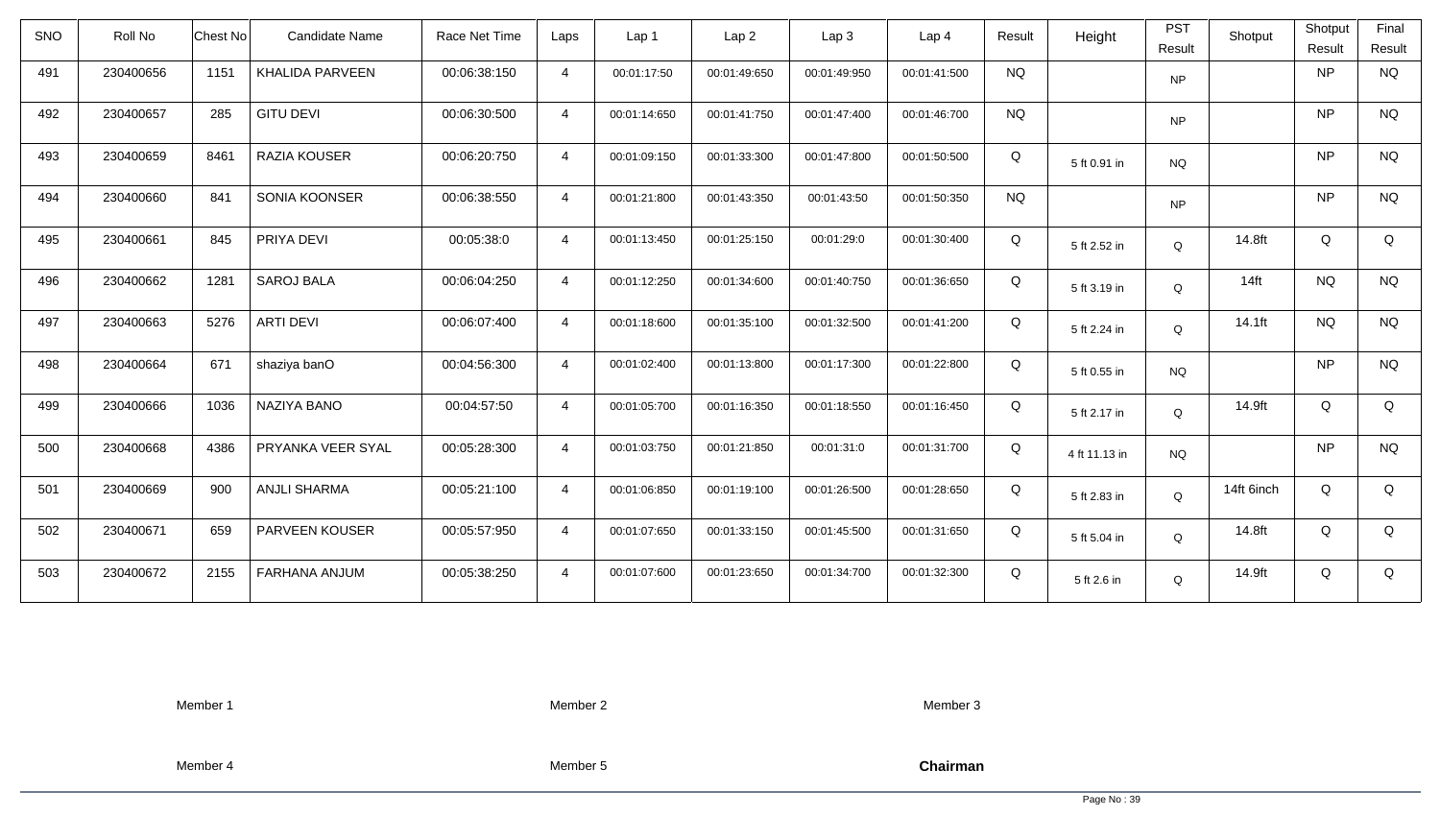| <b>SNO</b> | Roll No   | <b>Chest No</b> | Candidate Name           | Race Net Time | Laps           | Lap 1        | Lap <sub>2</sub> | Lap <sub>3</sub> | Lap <sub>4</sub> | Result    | Height        | <b>PST</b><br>Result | Shotput    | Shotput<br>Result | Final<br>Result |
|------------|-----------|-----------------|--------------------------|---------------|----------------|--------------|------------------|------------------|------------------|-----------|---------------|----------------------|------------|-------------------|-----------------|
| 504        | 230400673 | 1501            | <b>SHIVANI CHOUDHARY</b> | 00:05:13:750  | $\overline{4}$ | 00:01:06:350 | 00:01:21:600     | 00:01:23:550     | 00:01:22:250     | Q         | 5 ft 5.16 in  | Q                    | 14.9ft     | Q                 | Q               |
| 505        | 230400675 | 1478            | <b>NAZMEEN KOUSER</b>    | 00:07:00:600  | $\overline{4}$ | 00:01:16:100 | 00:01:45:800     | 00:02:04:100     | 00:01:54:600     | <b>NQ</b> |               | <b>NP</b>            |            | <b>NP</b>         | <b>NQ</b>       |
| 506        | 230400676 | 1194            | ashu devi                | 00:06:16:600  | $\overline{4}$ | 00:01:09:400 | 00:01:43:350     | 00:01:48:550     | 00:01:35:300     | Q         | 5 ft 2.44 in  | Q                    | 14.8ft     | Q                 | Q               |
| 507        | 230400677 | 6206            | <b>KAJAL DEVI</b>        | 00:05:43:800  | $\overline{4}$ | 00:01:07:500 | 00:01:28:300     | 00:01:37:200     | 00:01:30:800     | Q         | 5 ft 5.24 in  | Q                    | 14ft 6inch | Q                 | Q               |
| 508        | 230400678 | 947             | <b>NEHA RANI</b>         | 00:05:15:300  | $\overline{4}$ | 00:01:02:150 | 00:01:17:350     | 00:01:29:300     | 00:01:26:500     | Q         | 5 ft 3.15 in  | Q                    | 16ft 6inch | Q                 | Q               |
| 509        | 230400679 | 810             | baljeet kour             | 00:07:04:500  | $\overline{4}$ | 00:01:25:300 | 00:01:50:400     | 00:01:53:150     | 00:01:55:650     | <b>NQ</b> |               | <b>NP</b>            |            | <b>NP</b>         | <b>NQ</b>       |
| 510        | 230400680 | 584             | <b>KOMAL CHOUDHary</b>   | 00:05:08:400  | $\overline{4}$ | 00:01:06:450 | 00:01:19:550     | 00:01:21:50      | 00:01:21:350     | Q         | 5 ft 2.2 in   | Q                    | 14ft 6inch | Q                 | Q               |
| 511        | 230400681 | 889             | <b>NANCY SHARMA</b>      | 00:05:20:400  | $\overline{4}$ | 00:01:06:950 | 00:01:20:800     | 00:01:25:350     | 00:01:27:300     | Q         | 5 ft 2.68 in  | Q                    | 14ft 6inch | Q                 | Q               |
| 512        | 230400683 | 5832            | <b>SHAHIDA PARVEEN</b>   | 00:05:30:650  | $\overline{4}$ | 00:01:07:50  | 00:01:24:350     | 00:01:30:300     | 00:01:28:950     | Q         | 5 ft 2.99 in  | $\Omega$             | 9ft        | <b>NQ</b>         | <b>NQ</b>       |
| 513        | 230400684 | 1155            | arti thakur              | 00:05:02:800  | $\overline{4}$ | 00:01:01:50  | 00:01:18:350     | 00:01:21:900     | 00:01:21:500     | Q         | 5 ft 2.24 in  | Q                    | 14.8ft     | Q                 | Q               |
| 514        | 230400685 | 1252            | PARMITA DEVI             | 00:05:01:850  | $\overline{4}$ | 00:01:09:200 | 00:01:18:400     | 00:01:18:600     | 00:01:15:650     | Q         | 5 ft 2.2 in   | Q                    | $14$ ft    | <b>NQ</b>         | <b>NQ</b>       |
| 515        | 230400686 | 738             | <b>CHETNA BHARTI</b>     | 00:05:34:100  | $\overline{4}$ | 00:01:10:100 | 00:01:31:900     | 00:01:25:650     | 00:01:26:450     | Q         | 4 ft 10.58 in | <b>NQ</b>            |            | <b>NP</b>         | <b>NQ</b>       |
| 516        | 230400687 | 210             | <b>SHABNAM AKHTER</b>    | 00:05:38:100  | $\overline{4}$ | 00:01:10:50  | 00:01:27:50      | 00:01:26:650     | 00:01:34:350     | Q         | 5 ft 5.51 in  | Q                    | 14ft 6inch | Q                 | Q               |

Member 2

Member 3

Member 4

Member 5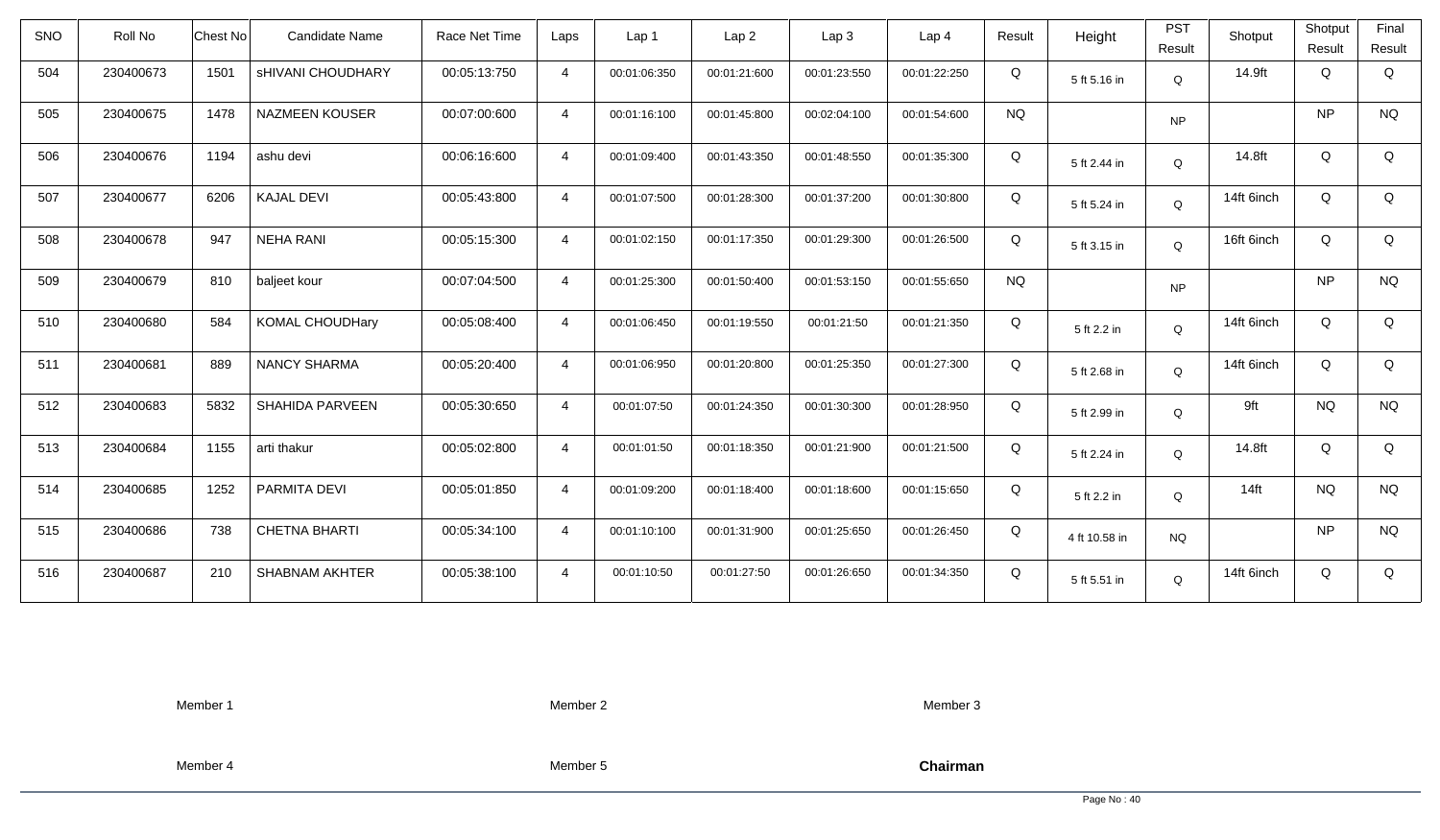| <b>SNO</b> | Roll No   | <b>Chest No</b> | Candidate Name        | Race Net Time | Laps           | Lap <sub>1</sub> | Lap <sub>2</sub> | Lap <sub>3</sub> | Lap <sub>4</sub> | Result | Height        | <b>PST</b><br>Result | Shotput          | Shotput<br>Result | Final<br>Result |
|------------|-----------|-----------------|-----------------------|---------------|----------------|------------------|------------------|------------------|------------------|--------|---------------|----------------------|------------------|-------------------|-----------------|
| 517        | 230400689 | 8285            | isha sharma           | 00:05:51:400  | $\overline{4}$ | 00:01:10:550     | 00:01:35:400     | 00:01:41:0       | 00:01:24:450     | Q      | 5 ft 2.95 in  | Q                    | 14.9ft           | Q                 | Q               |
| 518        | 230400690 | 813             | mansi sharma          | 00:05:58:200  | $\overline{4}$ | 00:01:13:350     | 00:01:29:550     | 00:01:38:0       | 00:01:37:300     | Q      | 5 ft 5.35 in  | Q                    | 14.9ft           | Q                 | Q               |
| 519        | 230400692 | 1485            | <b>SUMAN LATA</b>     | 00:05:45:200  | $\overline{4}$ | 00:01:12:0       | 00:01:26:150     | 00:01:30:950     | 00:01:36:100     | Q      | 5 ft 5.28 in  | Q                    | 14.7ft           | Q                 | Q               |
| 520        | 230400693 | 842             | Anjali devi           | 00:05:25:400  | $\overline{4}$ | 00:01:05:650     | 00:01:27:0       | 00:01:29:400     | 00:01:23:350     | Q      | 5 ft 2.01 in  | Q                    | 14ft 6inch       | Q                 | Q               |
| 521        | 230400696 | 399             | <b>SALMA KOUSAR</b>   | 00:04:46:850  | $\overline{4}$ | 00:00:57:50      | 00:01:14:300     | 00:01:18:0       | 00:01:17:500     | Q      | 5 ft 2.56 in  | Q                    | 14ft 6inch       | Q                 | Q               |
| 522        | 230400697 | 5489            | <b>SHANEEZ AKHTER</b> | 00:05:17:300  | $\overline{4}$ | 00:01:05:700     | 00:01:19:700     | 00:01:24:550     | 00:01:27:350     | Q      | 5 ft 2.4 in   | Q                    | 14ft 6inch       | Q                 | Q               |
| 523        | 230400698 | 1171            | Diksha Sharma         | 00:05:10:250  | $\overline{4}$ | 00:01:11:950     | 00:01:23:900     | 00:01:23:700     | 00:01:10:700     | Q      | 5 ft 4.25 in  | Q                    | 13 <sub>ft</sub> | <b>NQ</b>         | <b>NQ</b>       |
| 524        | 230400699 | 857             | KALPNA CHOUDHARY      | 00:04:40:50   | $\overline{4}$ | 00:01:01:550     | 00:01:09:950     | 00:01:14:600     | 00:01:13:950     | Q      | 5 ft 2.17 in  | Q                    | 14.8ft           | Q                 | Q               |
| 525        | 230400700 | 951             | SAYELA KOSSER         | 00:04:38:450  | $\overline{a}$ | 00:00:56:950     | 00:01:13:150     | 00:01:16:50      | 00:01:12:300     | Q      | 5 ft 4.25 in  | Q                    | 14.7ft           | Q                 | Q               |
| 526        | 230400701 | 840             | PRIYA KUMARI          | 00:06:26:500  | $\overline{4}$ | 00:01:09:200     | 00:01:46:350     | 00:01:48:150     | 00:01:42:800     | Q      | 5 ft 4.8 in   | Q                    | 9ft              | <b>NQ</b>         | <b>NQ</b>       |
| 527        | 230400702 | 2311            | <b>SUNITA SHARMA</b>  | 00:05:31:350  | $\overline{4}$ | 00:01:14:950     | 00:01:24:0       | 00:01:27:600     | 00:01:24:800     | Q      | 5 ft 4.61 in  | Q                    | 14ft 6inch       | Q                 | Q               |
| 528        | 230400703 | 5300            | RANJU DEVI            | 00:05:35:850  | $\overline{4}$ | 00:01:11:50      | 00:01:23:0       | 00:01:27:500     | 00:01:34:300     | Q      | 5 ft 4.09 in  | Q                    | 14.7ft           | Q                 | Q               |
| 529        | 230400704 | 218             | POONAM DEVI           | 00:05:22:100  | $\overline{4}$ | 00:01:00:950     | 00:01:24:300     | 00:01:29:150     | 00:01:27:700     | Q      | 4 ft 11.41 in | <b>NQ</b>            |                  | NP                | <b>NQ</b>       |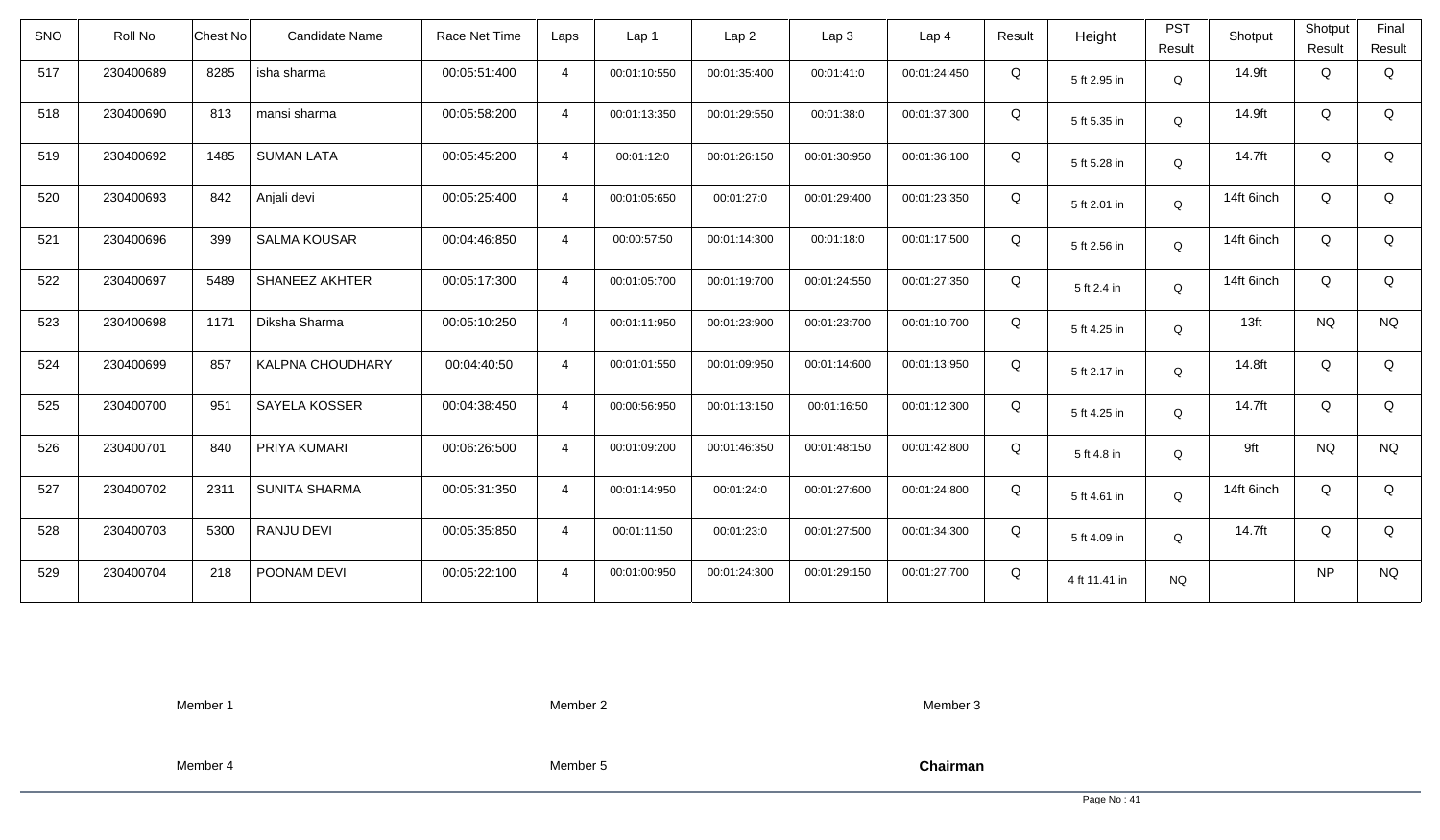| <b>SNO</b> | Roll No   | <b>Chest No</b> | Candidate Name        | Race Net Time | Laps           | Lap 1        | Lap <sub>2</sub> | Lap <sub>3</sub> | Lap <sub>4</sub> | Result    | Height        | <b>PST</b><br>Result | Shotput    | Shotput<br>Result | Final<br>Result |
|------------|-----------|-----------------|-----------------------|---------------|----------------|--------------|------------------|------------------|------------------|-----------|---------------|----------------------|------------|-------------------|-----------------|
| 530        | 230400705 | 1270            | Kajal Sharma          | 00:07:02:900  | $\overline{4}$ | 00:01:18:400 | 00:01:50:750     | 00:01:54:300     | 00:01:59:450     | <b>NQ</b> |               | <b>NP</b>            |            | <b>NP</b>         | <b>NQ</b>       |
| 531        | 230400708 | 3801            | Suriya kosser         | 00:05:46:500  | $\overline{4}$ | 00:01:04:700 | 00:01:29:500     | 00:01:34:800     | 00:01:37:500     | Q         | 4 ft 11.21 in | <b>NQ</b>            |            | <b>NP</b>         | <b>NQ</b>       |
| 532        | 230400709 | 465             | Deepka Dogra          | 00:06:32:0    | $\overline{4}$ | 00:01:12:250 | 00:01:43:700     | 00:01:43:950     | 00:01:52:100     | <b>NQ</b> |               | <b>NP</b>            |            | <b>NP</b>         | <b>NQ</b>       |
| 533        | 230400711 | 630             | Rubina kouser         | 00:05:34:0    | $\overline{4}$ | 00:01:12:750 | 00:01:29:300     | 00:01:27:600     | 00:01:24:350     | Q         | 5 ft 4.61 in  | $\Omega$             | 14.9ft     | Q                 | Q               |
| 534        | 230400713 | 2235            | kajal heer            | 00:06:42:0    | $\overline{4}$ | 00:01:22:650 | 00:01:53:50      | 00:01:50:850     | 00:01:35:450     | <b>NQ</b> |               | NP                   |            | <b>NP</b>         | <b>NQ</b>       |
| 535        | 230400722 | 3372            | Shamali Devi          | 00:05:38:150  | $\overline{4}$ | 00:01:09:100 | 00:01:26:750     | 00:01:31:800     | 00:01:30:500     | Q         | 5 ft 4.13 in  | Q                    | $14$ ft    | <b>NQ</b>         | <b>NQ</b>       |
| 536        | 230400726 | 295             | <b>SALIMA KHATOON</b> | 00:05:01:900  | $\overline{4}$ | 00:00:58:600 | 00:01:16:50      | 00:01:23:700     | 00:01:23:550     | Q         | 5 ft 4.09 in  | Q                    | 14ft 6inch | Q                 | Q               |
| 537        | 230400727 | 235             | SAFEENA KOUSER        | 00:05:58:800  | $\overline{4}$ | 00:01:09:550 | 00:01:27:0       | 00:01:38:50      | 00:01:44:200     | Q         | 5 ft 2.99 in  | Q                    | 14.9ft     | Q                 | Q               |
| 538        | 230400728 | 440             | lovely sharma         | 00:05:11:500  | $\overline{4}$ | 00:01:04:450 | 00:01:19:350     | 00:01:21:150     | 00:01:26:550     | Q         | 5 ft 2.05 in  | Q                    | $11$ ft    | <b>NQ</b>         | <b>NQ</b>       |
| 539        | 230400729 | 1126            | SHAZIA KOSSER         | 00:05:05:250  | $\overline{4}$ | 00:00:55:600 | 00:01:16:750     | 00:01:28:500     | 00:01:24:400     | Q         | 5 ft 2.05 in  | Q                    | 14.9ft     | Q                 | Q               |
| 540        | 230400730 | 4477            | Nazmeen koSser        | 00:05:42:300  | $\overline{4}$ | 00:01:09:50  | 00:01:28:150     | 00:01:30:350     | 00:01:34:750     | Q         | 5 ft 2.05 in  | Q                    | 14.8ft     | Q                 | Q               |
| 541        | 230400732 | 3829            | <b>NISHA SHARMA</b>   | 00:05:38:50   | $\overline{4}$ | 00:01:07:450 | 00:01:25:600     | 00:01:33:350     | 00:01:31:650     | Q         | 4 ft 10.35 in | <b>NQ</b>            |            | <b>NP</b>         | <b>NQ</b>       |
| 542        | 230400733 | 593             | <b>BINDU SHARMA</b>   | 00:05:43:500  | $\overline{4}$ | 00:01:10:700 | 00:01:32:100     | 00:01:32:700     | 00:01:28:0       | Q         | 5 ft 0.08 in  | <b>NQ</b>            |            | <b>NP</b>         | <b>NQ</b>       |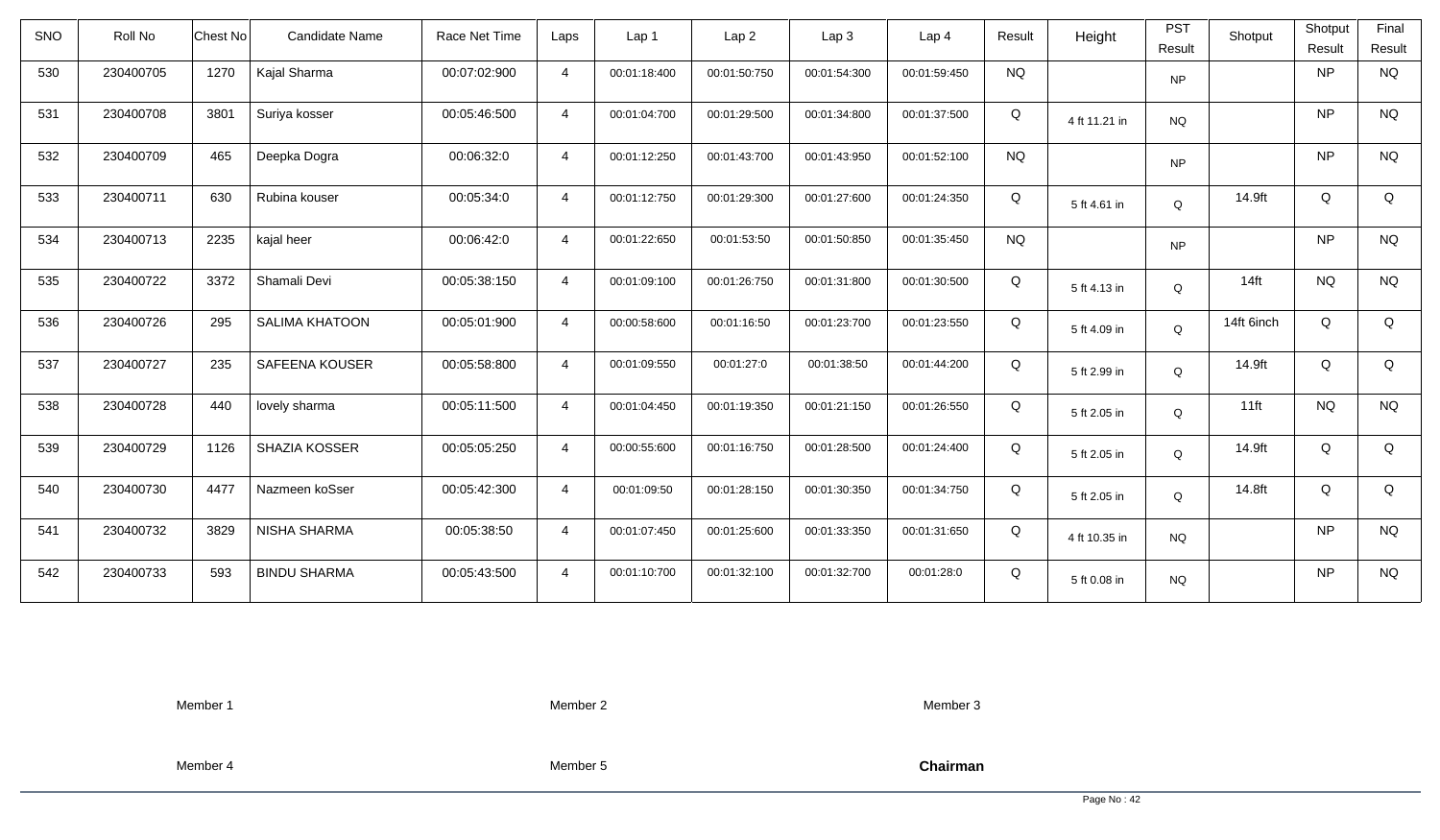| <b>SNO</b> | Roll No   | <b>Chest No</b> | <b>Candidate Name</b>  | Race Net Time | Laps           | Lap 1        | Lap <sub>2</sub> | Lap3         | Lap 4        | Result    | Height       | <b>PST</b><br>Result | Shotput          | Shotput<br>Result | Final<br>Result |
|------------|-----------|-----------------|------------------------|---------------|----------------|--------------|------------------|--------------|--------------|-----------|--------------|----------------------|------------------|-------------------|-----------------|
| 543        | 230400734 | 3216            | <b>RIMPY CHOUDHARY</b> | 00:07:04:0    | $\overline{4}$ | 00:01:26:550 | 00:01:52:550     | 00:01:51:300 | 00:01:53:600 | <b>NQ</b> |              | <b>NP</b>            |                  | <b>NP</b>         | <b>NQ</b>       |
| 544        | 230400735 | 1144            | <b>ARFANA KOUSER</b>   | 00:06:17:100  | $\overline{4}$ | 00:01:12:700 | 00:01:34:0       | 00:01:45:900 | 00:01:44:500 | Q         | 5 ft 1.18 in | <b>NQ</b>            |                  | <b>NP</b>         | <b>NQ</b>       |
| 545        | 230400738 | 867             | <b>SHAZIA KOSSER</b>   | 00:06:35:350  | $\overline{4}$ | 00:01:14:400 | 00:01:44:400     | 00:01:55:900 | 00:01:40:650 | <b>NQ</b> |              | <b>NP</b>            |                  | <b>NP</b>         | <b>NQ</b>       |
| 546        | 230400739 | 1109            | sobia kouser           | 00:05:32:750  | $\overline{4}$ | 00:01:07:500 | 00:01:25:600     | 00:01:30:50  | 00:01:29:600 | Q         | 5 ft 8.19 in | Q                    | 14ft 6inch       | Q                 | Q               |
| 547        | 230400740 | 3731            | <b>SUNALI SHARMA</b>   | 00:05:29:850  | $\overline{4}$ | 00:01:02:250 | 00:01:22:800     | 00:01:33:200 | 00:01:31:600 | Q         | 5 ft 0.79 in | NQ                   |                  | <b>NP</b>         | <b>NQ</b>       |
| 548        | 230400742 | 1808            | <b>MANSI LAMGHE</b>    | 00:06:50:300  | $\overline{4}$ | 00:01:09:850 | 00:01:48:650     | 00:01:54:500 | 00:01:57:300 | <b>NQ</b> |              | <b>NP</b>            |                  | <b>NP</b>         | <b>NQ</b>       |
| 549        | 230400745 | 697             | <b>NASREEN AKHTER</b>  | 00:04:47:50   | $\overline{4}$ | 00:01:06:300 | 00:01:09:700     | 00:01:14:650 | 00:01:16:400 | Q         | 5 ft 3.07 in | Q                    | 14 <sub>ft</sub> | <b>NQ</b>         | <b>NQ</b>       |
| 550        | 230400746 | 670             | <b>SHIVANI THAKR</b>   | 00:05:55:800  | $\overline{4}$ | 00:01:12:850 | 00:01:29:150     | 00:01:35:750 | 00:01:38:50  | Q         | 5 ft 6.22 in | Q                    | 14.9ft           | Q                 | Q               |
| 551        | 230400747 | 974             | <b>PALVI RAINA</b>     | 00:05:53:650  | $\overline{4}$ | 00:01:11:700 | 00:01:31:850     | 00:01:34:900 | 00:01:35:200 | Q         | 5 ft 1.38 in | <b>NQ</b>            |                  | <b>NP</b>         | <b>NQ</b>       |
| 552        | 230400749 | 292             | <b>KAJAL DEVI</b>      | 00:05:54:950  | $\overline{4}$ | 00:01:12:500 | 00:01:27:50      | 00:01:35:450 | 00:01:39:950 | Q         | 5 ft 5.16 in | Q                    | 14.8ft           | Q                 | Q               |
| 553        | 230400755 | 141             | RUKHSANA KOSER         | 00:06:17:700  | $\overline{4}$ | 00:01:19:0   | 00:01:34:100     | 00:01:41:600 | 00:01:43:0   | Q         | 5 ft 5.16 in | Q                    | 14ft 6inch       | Q                 | Q               |
| 554        | 230400756 | 1014            | <b>ASHU SHARMA</b>     | 00:06:08:300  | $\overline{4}$ | 00:01:07:450 | 00:01:34:450     | 00:01:42:350 | 00:01:44:50  | Q         | 5 ft 2.87 in | Q                    | $14$ ft          | <b>NQ</b>         | <b>NQ</b>       |
| 555        | 230400758 | 2281            | <b>HEMANSHI SHARMA</b> | 00:05:23:250  | $\overline{4}$ | 00:01:05:850 | 00:01:27:900     | 00:01:28:800 | 00:01:20:700 | Q         | 5 ft 5.31 in | Q                    | 14ft 6inch       | Q                 | Q               |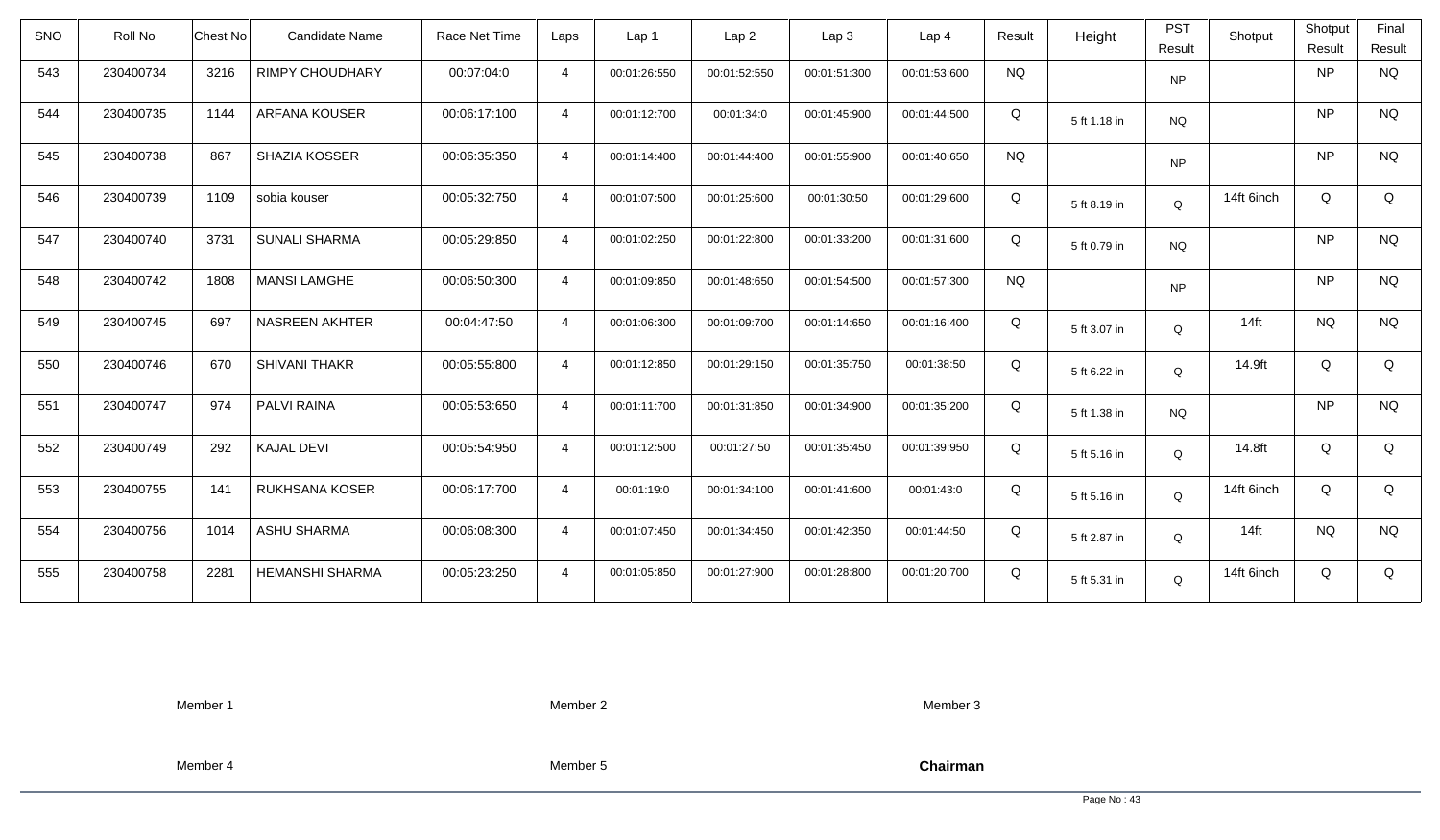| SNO | Roll No   | <b>Chest No</b> | <b>Candidate Name</b>   | Race Net Time | Laps           | Lap 1        | Lap <sub>2</sub> | Lap3         | Lap <sub>4</sub> | Result    | Height       | <b>PST</b><br>Result | Shotput          | Shotput<br>Result | Final<br>Result |
|-----|-----------|-----------------|-------------------------|---------------|----------------|--------------|------------------|--------------|------------------|-----------|--------------|----------------------|------------------|-------------------|-----------------|
| 556 | 230400759 | 1157            | SHEETAL KUMARI          | 00:06:34:300  | $\overline{4}$ | 00:01:20:550 | 00:01:23:50      | 00:01:58:550 | 00:01:52:150     | <b>NQ</b> |              | NP                   |                  | <b>NP</b>         | <b>NQ</b>       |
| 557 | 230400760 | 771             | shamim begum            | 00:05:06:850  | $\overline{4}$ | 00:01:01:900 | 00:01:22:350     | 00:01:19:600 | 00:01:23:0       | Q         | 5 ft 1.02 in | <b>NQ</b>            |                  | <b>NP</b>         | <b>NQ</b>       |
| 558 | 230400764 | 939             | nusrat kouser           | 00:05:27:0    | $\overline{4}$ | 00:01:00:600 | 00:01:19:550     | 00:01:30:150 | 00:01:36:700     | Q         | 5 ft 6.18 in | Q                    | $11$ ft          | <b>NQ</b>         | <b>NQ</b>       |
| 559 | 230400769 | 6349            | NASEEM BEGUM            | 00:04:57:750  | $\overline{4}$ | 00:01:02:200 | 00:01:13:500     | 00:01:18:100 | 00:01:23:950     | Q         | 5 ft 0.94 in | <b>NQ</b>            |                  | <b>NP</b>         | <b>NQ</b>       |
| 560 | 230400771 | 4253            | SUMIKSHA DEVI           | 00:05:05:300  | $\overline{4}$ | 00:01:07:650 | 00:01:14:800     | 00:01:20:750 | 00:01:22:100     | Q         | 5 ft 0.94 in | <b>NQ</b>            |                  | <b>NP</b>         | <b>NQ</b>       |
| 561 | 230400774 | 1103            | <b>IRM NAZ TABASSUM</b> | 00:04:49:500  | $\overline{4}$ | 00:01:00:450 | 00:01:14:200     | 00:01:18:50  | 00:01:16:800     | Q         | 5 ft 2.44 in | Q                    | 14.6ft           | Q                 | Q               |
| 562 | 230400775 | 1058            | RADHA SHARMA            | 00:04:58:800  | $\overline{4}$ | 00:00:53:800 | 00:01:22:400     | 00:01:25:50  | 00:01:17:550     | Q         | 5 ft 1.46 in | <b>NQ</b>            |                  | <b>NP</b>         | <b>NQ</b>       |
| 563 | 230400776 | 1120            | ZAHEEN AKHTER           | 00:05:33:900  | $\overline{4}$ | 00:01:13:750 | 00:01:26:700     | 00:01:30:600 | 00:01:22:850     | Q         | 5 ft 2.05 in | Q                    | 14ft 6inch       | Q                 | Q               |
| 564 | 230400777 | 887             | <b>MAMTA DEVI</b>       | 00:05:07:50   | $\overline{4}$ | 00:01:03:700 | 00:01:15:850     | 00:01:23:400 | 00:01:24:100     | Q         | 5 ft 2.05 in | $\mathsf Q$          | 14.7ft           | Q                 | Q               |
| 565 | 230400779 | 954             | <b>SHABNAM KOSSER</b>   | 00:04:46:550  | $\overline{4}$ | 00:01:04:300 | 00:01:11:450     | 00:01:12:600 | 00:01:18:200     | Q         | 5 ft 2.8 in  | Q                    | 13 <sub>ft</sub> | <b>NQ</b>         | <b>NQ</b>       |
| 566 | 230400780 | 392             | nazia Kouser            | 00:05:14:550  | $\overline{4}$ | 00:01:01:50  | 00:01:18:900     | 00:01:30:300 | 00:01:24:300     | Q         | 5 ft 2.83 in | Q                    | 14ft 6inch       | Q                 | Q               |
| 567 | 230400782 | 904             | <b>JYOTI DEVI</b>       | 00:04:54:800  | $\overline{4}$ | 00:01:01:850 | 00:01:17:250     | 00:01:16:350 | 00:01:19:350     | Q         | 5 ft 2.83 in | $\mathsf Q$          | 14ft 6inch       | Q                 | Q               |
| 568 | 230400783 | 133             | <b>ANJALI SHARMA</b>    | 00:05:13:650  | $\overline{4}$ | 00:00:58:950 | 00:01:21:50      | 00:01:22:500 | 00:01:31:150     | Q         | 5 ft 3.98 in | Q                    | 14.9ft           | Q                 | Q               |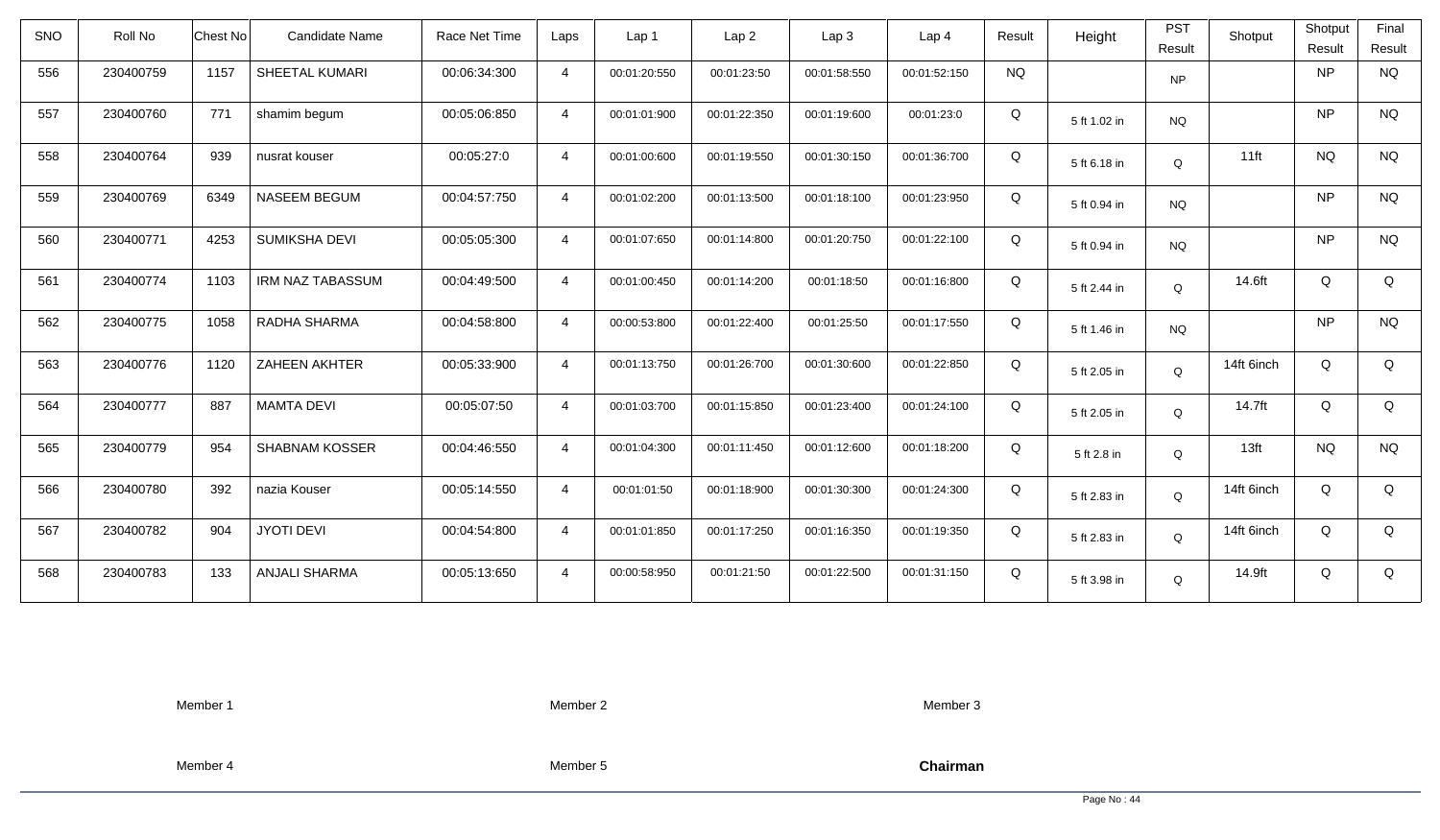| Roll No   |      | Candidate Name        | Race Net Time   | Laps           | Lap 1        | Lap <sub>2</sub> | Lap <sub>3</sub> | Lap <sub>4</sub> | Result    | Height       | <b>PST</b><br>Result | Shotput    | Shotput<br>Result | Final<br>Result |
|-----------|------|-----------------------|-----------------|----------------|--------------|------------------|------------------|------------------|-----------|--------------|----------------------|------------|-------------------|-----------------|
| 230400784 | 758  | <b>ANISHA DEVI</b>    | 00:06:00:450    | $\overline{4}$ | 00:01:17:550 | 00:01:33:50      | 00:01:37:650     | 00:01:32:200     | Q         | 5 ft 2.09 in | Q                    | 14.8ft     | Q                 | Q               |
| 230400789 | 641  | Shahira kosser        | 00:05:48:150    | $\overline{4}$ | 00:01:05:150 | 00:01:28:200     | 00:01:25:400     | 00:01:49:400     | Q         | 5 ft 2.2 in  | Q                    | $14$ ft    | <b>NQ</b>         | <b>NQ</b>       |
| 230400795 | 5386 | <b>JYOTI SHARMA</b>   | 00:06:24:0      | $\overline{4}$ | 00:01:21:300 | 00:01:41:100     | 00:01:44:0       | 00:01:37:600     | Q         | 5 ft 2.05 in | Q                    | 14.8ft     | Q                 | Q               |
| 230400796 | 7482 | NAZIA ANJUM           | 00:05:56:150    | $\overline{4}$ | 00:01:13:700 | 00:01:36:750     | 00:01:35:50      | 00:01:30:650     | Q         | 5 ft 5.59 in | Q                    | 14.7ft     | Q                 | Q               |
| 230400797 | 616  | kajal sharma          | 00:06:44:300    | $\overline{4}$ | 00:01:18:300 | 00:01:39:450     | 00:01:50:400     | 00:01:56:150     | <b>NQ</b> |              | <b>NP</b>            |            | <b>NP</b>         | <b>NQ</b>       |
| 230400799 | 1058 | <b>ISHA KUMARI</b>    | 00:05:14:700    | $\overline{4}$ | 00:01:01:300 | 00:01:20:50      | 00:01:28:900     | 00:01:24:450     | Q         | 5 ft 2.28 in | Q                    | 14.9ft     | Q                 | Q               |
| 230400802 | 849  | <b>NEHA RANI</b>      | 00:06:05:0      | $\overline{4}$ | 00:01:11:300 | 00:01:33:400     | 00:01:44:900     | 00:01:35:400     | Q         | 5 ft 6.06 in | Q                    | 14ft 6inch | Q                 | Q               |
| 230400803 | 1023 | <b>GEETA SAMYAL</b>   | 00:06:57:550    | 4              | 00:01:22:0   | 00:01:50:450     | 00:01:56:50      | 00:01:49:50      | <b>NQ</b> |              | <b>NP</b>            |            | <b>NP</b>         | <b>NQ</b>       |
| 231100015 | 9112 | shabnam akhter        | 00:04:57:0      | $\overline{4}$ | 00:00:57:800 | 00:01:13:900     | 00:01:22:800     | 00:01:22:500     | Q         | 5 ft 5.75 in | $\mathsf Q$          | 14.8ft     | Q                 | Q               |
| 231100637 | 853  | <b>SAKASHI THAKUR</b> | 00:06:07:250    | $\overline{4}$ | 00:01:11:950 | 00:01:38:50      | 00:01:40:250     | 00:01:37:0       | Q         | 5 ft 2.48 in | Q                    | $14$ ft    | <b>NQ</b>         | <b>NQ</b>       |
| 231100698 | 1057 | PREETIKA DEVI         | 00:05:01:950    | $\overline{4}$ | 00:01:03:950 | 00:01:16:250     | 00:01:24:450     | 00:01:17:300     | Q         | 5 ft 3.58 in | Q                    | $14$ ft    | <b>NQ</b>         | <b>NQ</b>       |
| 231100700 | 272  | NISHA DEVI            | 00:05:02:100    | $\overline{4}$ | 00:01:05:350 | 00:01:19:450     | 00:01:19:550     | 00:01:17:750     | Q         | 5 ft 2.24 in | Q                    | $14$ ft    | <b>NQ</b>         | <b>NQ</b>       |
| 231100725 | 261  | KALPANA KUMARI        | 00:04:53:600    | $\overline{4}$ | 00:01:05:50  | 00:01:15:450     | 00:01:19:550     | 00:01:13:550     | Q         | 5 ft 2.83 in | Q                    | 14.1ft     | <b>NQ</b>         | <b>NQ</b>       |
|           |      |                       | <b>Chest No</b> |                |              |                  |                  |                  |           |              |                      |            |                   |                 |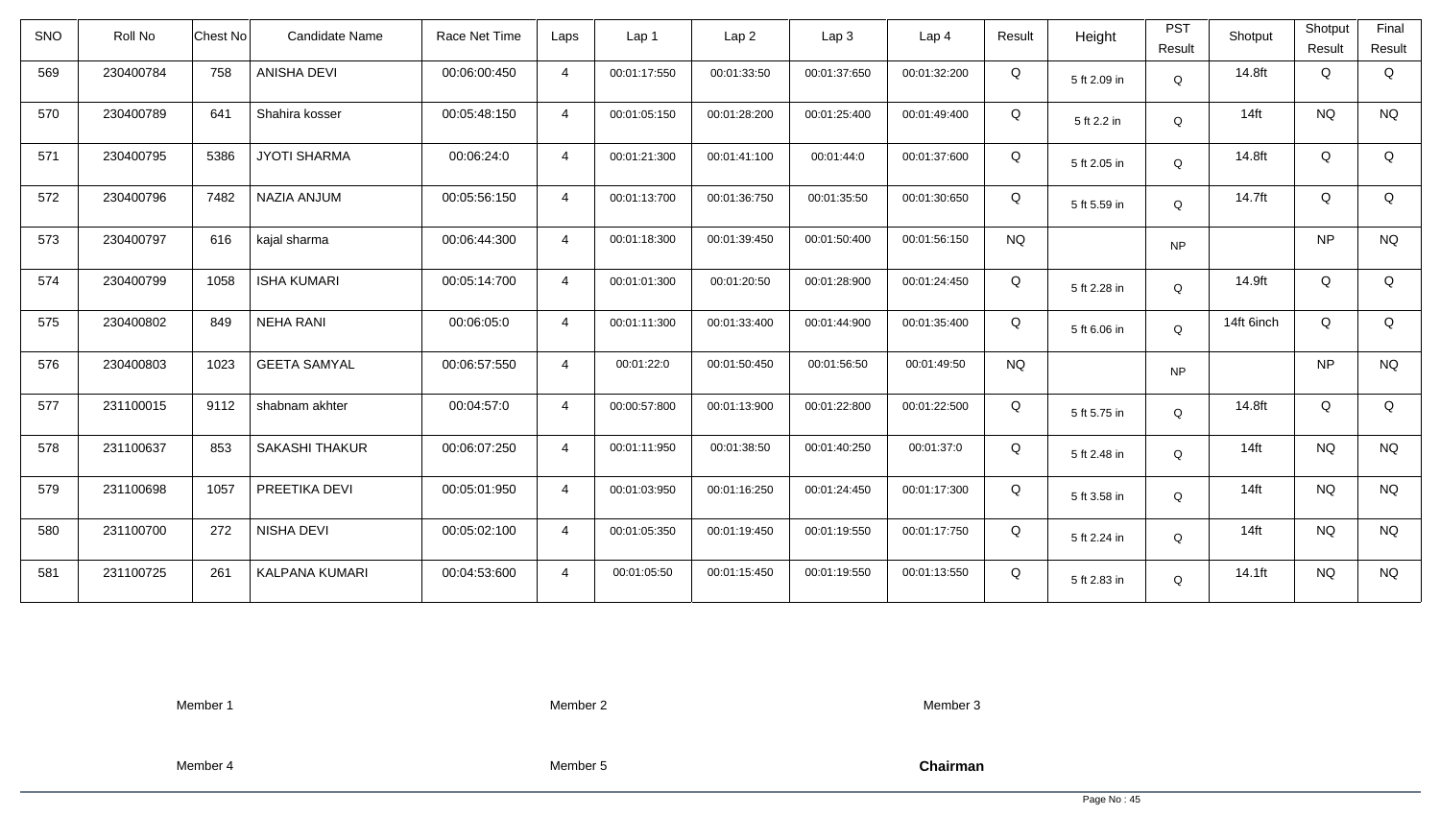| <b>SNO</b> | Roll No   | Chest No | Candidate Name      | Race Net Time | Laps           | Lap 1        | Lap <sub>2</sub> | Lap3         | Lap <sub>4</sub> | Result    | Height       | <b>PST</b><br>Result | Shotput | Shotput<br>Result | Final<br>Result |
|------------|-----------|----------|---------------------|---------------|----------------|--------------|------------------|--------------|------------------|-----------|--------------|----------------------|---------|-------------------|-----------------|
| 582        | 231100736 | 6620     | <b>ANITA DEVI</b>   | 00:07:07:800  | $\overline{4}$ | 00:01:14:800 | 00:02:03:300     | 00:02:02:950 | 00:01:46:750     | <b>NQ</b> |              | <b>NP</b>            |         | <b>NP</b>         | <b>NQ</b>       |
| 583        | 231100739 | 347      | Manu kumari         | 00:05:30:150  | $\overline{4}$ | 00:01:09:600 | 00:01:22:150     | 00:01:27:800 | 00:01:30:600     | Q         | 5 ft 2.68 in | Q                    | 14.8ft  | Q                 | Q               |
| 584        | 231100746 | 2488     | SHALOO DEVI         | 00:05:11:850  | $\overline{4}$ | 00:01:07:700 | 00:01:20:650     | 00:01:23:500 | 00:01:20:0       | Q         | 5 ft 0.08 in | <b>NQ</b>            |         | <b>NP</b>         | <b>NQ</b>       |
| 585        | 231100749 | 262      | <b>SHALLU BALA</b>  | 00:05:04:300  | $\overline{4}$ | 00:01:06:650 | 00:01:15:900     | 00:01:23:350 | 00:01:18:400     | Q         | 5 ft 3.27 in | Q                    | 14.9ft  | Q                 | Q               |
| 586        | 231100750 | 861      | Sumiksha Manhas     | 00:05:14:400  | $\overline{4}$ | 00:01:04:50  | 00:01:17:950     | 00:01:26:150 | 00:01:26:250     | Q         | 5 ft 2.01 in | Q                    | $14$ ft | <b>NQ</b>         | <b>NQ</b>       |
| 587        | 231100754 | 577      | shafya banoo        | 00:05:51:50   | $\overline{4}$ | 00:01:16:650 | 00:01:31:0       | 00:01:38:950 | 00:01:24:450     | Q         | 5 ft 3.15 in | $\mathsf Q$          | $14$ ft | <b>NQ</b>         | <b>NQ</b>       |
| 588        | 231100761 | 971      | Sonum Devi          | 00:05:36:350  | $\overline{4}$ | 00:01:03:400 | 00:01:25:200     | 00:01:34:700 | 00:01:33:50      | Q         | 5 ft 2.2 in  | Q                    | 14.9ft  | Q                 | Q               |
| 589        | 231300090 | 1271     | <b>KESANG PALMO</b> | 00:05:10:250  | $\overline{4}$ | 00:01:06:150 | 00:01:23:900     | 00:01:26:50  | 00:01:14:150     | Q         | 5 ft 3.15 in | Q                    | 14.6ft  | Q                 | Q               |
| 590        | 231300311 | 1633     | <b>SHAKTI DEVI</b>  | 00:06:50:200  | $\overline{4}$ | 00:01:19:500 | 00:01:50:600     | 00:01:51:400 | 00:01:48:700     | <b>NQ</b> |              | <b>NP</b>            |         | <b>NP</b>         | <b>NQ</b>       |
| 591        | 231300317 | 601      | <b>KOMAL DEVI</b>   | 00:05:50:650  | $\overline{4}$ | 00:01:02:650 | 00:01:25:800     | 00:01:41:550 | 00:01:40:650     | Q         | 5 ft 2.32 in | Q                    | 14.9ft  | Q                 | Q               |
| 592        | 231600002 | 990      | POOJA DEVI          | 00:05:19:250  | $\overline{4}$ | 00:01:02:50  | 00:01:23:0       | 00:01:22:750 | 00:01:31:450     | Q         | 5 ft 0.87 in | <b>NQ</b>            |         | <b>NP</b>         | <b>NQ</b>       |
| 593        | 231600003 | 8495     | Kajal rakwal        | 00:06:24:350  | $\overline{4}$ | 00:01:14:550 | 00:01:35:550     | 00:01:49:400 | 00:01:44:850     | Q         | 5 ft 9.65 in | Q                    | 14.8ft  | Q                 | Q               |
| 594        | 231600006 | 382      | Monika devi         | 00:05:51:350  | $\overline{4}$ | 00:01:12:250 | 00:01:25:100     | 00:01:30:700 | 00:01:43:300     | Q         | 5 ft 3.78 in | Q                    | 14.9ft  | Q                 | Q               |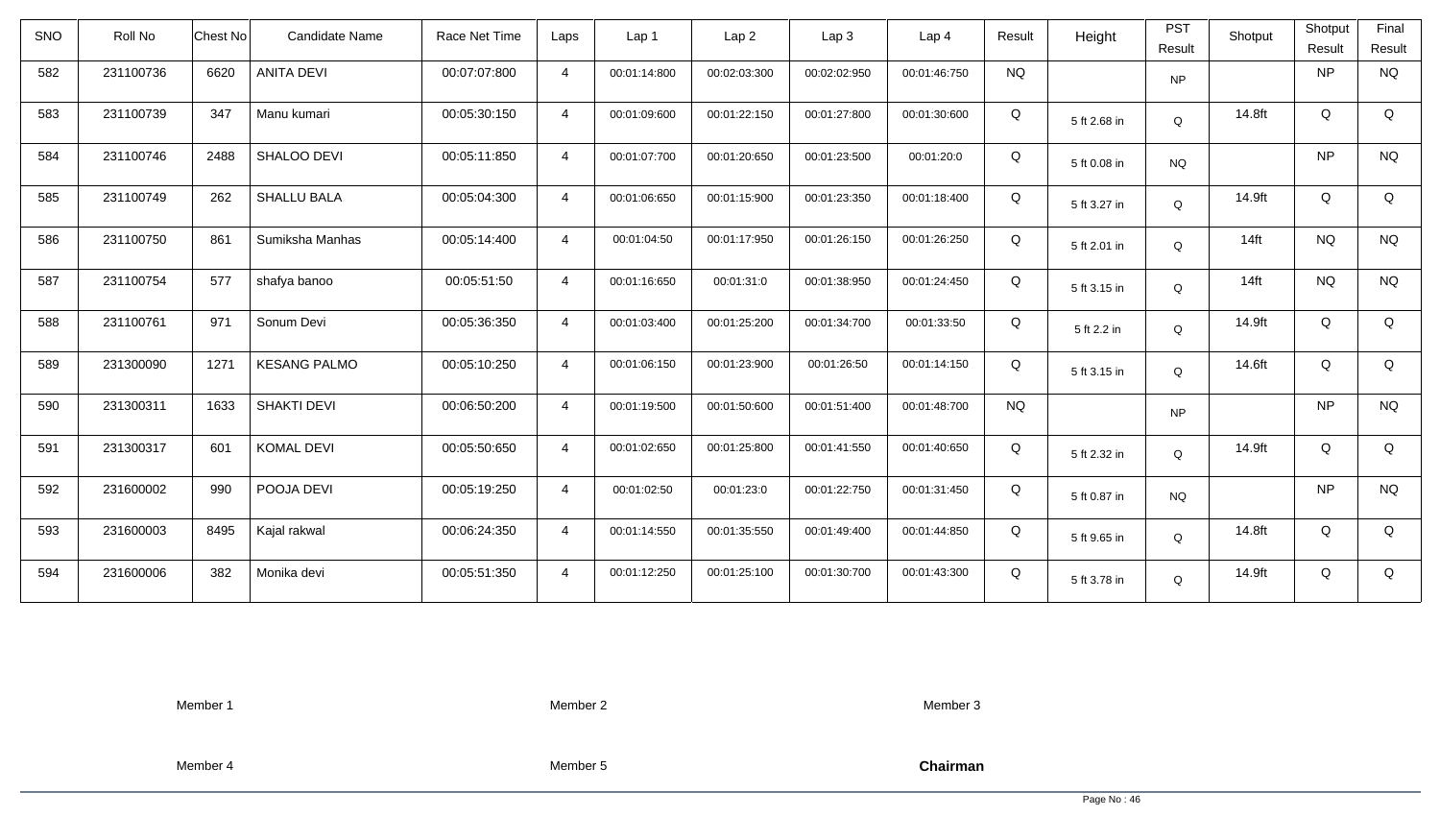| SNO | Roll No   | <b>Chest No</b> | <b>Candidate Name</b> | Race Net Time | Laps           | Lap 1        | Lap <sub>2</sub> | Lap3         | Lap <sub>4</sub> | Result    | Height       | <b>PST</b><br>Result | Shotput | Shotput<br>Result | Final<br>Result |
|-----|-----------|-----------------|-----------------------|---------------|----------------|--------------|------------------|--------------|------------------|-----------|--------------|----------------------|---------|-------------------|-----------------|
| 595 | 231600007 | 3010            | Sonum thakur          | 00:04:42:800  | $\overline{4}$ | 00:01:04:850 | 00:01:10:400     | 00:01:12:700 | 00:01:14:850     | Q         | 5 ft 3.11 in | Q                    | 14.6ft  | Q                 | Q               |
| 596 | 231600009 | 2059            | Sapna Devi            | 00:05:05:650  | $\overline{4}$ | 00:01:08:700 | 00:01:19:150     | 00:01:20:100 | 00:01:17:700     | Q         | 5 ft 3.82 in | Q                    | 14.9ft  | Q                 | Q               |
| 597 | 231600010 | 803             | <b>SEEMA DEVI</b>     | 00:05:40:250  | $\overline{4}$ | 00:01:09:750 | 00:01:29:800     | 00:01:30:650 | 00:01:30:50      | Q         | 5 ft 6.06 in | Q                    | 14.9ft  | Q                 | Q               |
| 598 | 231600011 | 5400            | <b>GUL PERY</b>       | 00:05:12:250  | $\overline{4}$ | 00:01:05:0   | 00:01:21:200     | 00:01:26:100 | 00:01:19:950     | Q         | 5 ft 4.92 in | Q                    | 14.7ft  | Q                 | Q               |
| 599 | 231600012 | 272             | <b>KULSUM BANO</b>    | 00:05:57:150  | $\overline{4}$ | 00:01:12:750 | 00:01:37:750     | 00:01:32:700 | 00:01:33:950     | Q         | 5 ft 1.26 in | <b>NQ</b>            |         | <b>NP</b>         | <b>NQ</b>       |
| 600 | 231600015 | 862             | Ruksana bano          | 00:05:56:750  | $\overline{4}$ | 00:01:05:600 | 00:01:30:600     | 00:01:36:800 | 00:01:43:750     | Q         | 5 ft 2.36 in | Q                    | $14$ ft | <b>NQ</b>         | <b>NQ</b>       |
| 601 | 231600018 | 8591            | Anchal panotra        | 00:06:45:300  | $\overline{4}$ | 00:01:19:800 | 00:01:44:300     | 00:01:51:50  | 00:01:50:150     | <b>NQ</b> |              | <b>NP</b>            |         | <b>NP</b>         | <b>NQ</b>       |
| 602 | 231600020 | 619             | Nisha devi            | 00:05:46:800  | $\overline{4}$ | 00:01:05:850 | 00:01:29:550     | 00:01:37:550 | 00:01:33:850     | Q         | 5 ft 0.35 in | <b>NQ</b>            |         | <b>NP</b>         | <b>NQ</b>       |
| 603 | 231600021 | 420             | <b>MEENAKSHI DEVI</b> | 00:06:17:700  | $\overline{4}$ | 00:01:13:800 | 00:01:36:400     | 00:01:46:850 | 00:01:40:650     | Q         | 5 ft 1.02 in | NQ                   |         | <b>NP</b>         | <b>NQ</b>       |
| 604 | 231600023 | 8805            | SAIMA IQBAL           | 00:05:05:550  | $\overline{4}$ | 00:01:14:850 | 00:01:18:900     | 00:01:18:600 | 00:01:13:200     | Q         | 5 ft 1.1 in  | <b>NQ</b>            |         | <b>NP</b>         | <b>NQ</b>       |
| 605 | 231600024 | 357             | REECHA GOURIA         | 00:05:38:950  | $\overline{4}$ | 00:01:05:250 | 00:01:27:400     | 00:01:32:700 | 00:01:33:600     | Q         | 5 ft 2.2 in  | Q                    | 14.8ft  | Q                 | Q               |
| 606 | 231600025 | 980             | SHILPA DEVI           | 00:04:45:800  | $\overline{4}$ | 00:01:03:100 | 00:01:13:500     | 00:01:13:950 | 00:01:15:250     | Q         | 5 ft 0 in    | <b>NQ</b>            |         | <b>NP</b>         | <b>NQ</b>       |
| 607 | 231600026 | 1292            | RAHINA BANO           | 00:05:17:750  | $\overline{4}$ | 00:01:03:350 | 00:01:24:400     | 00:01:28:800 | 00:01:21:200     | Q         | 5 ft 8.15 in | Q                    | 14.9ft  | Q                 | Q               |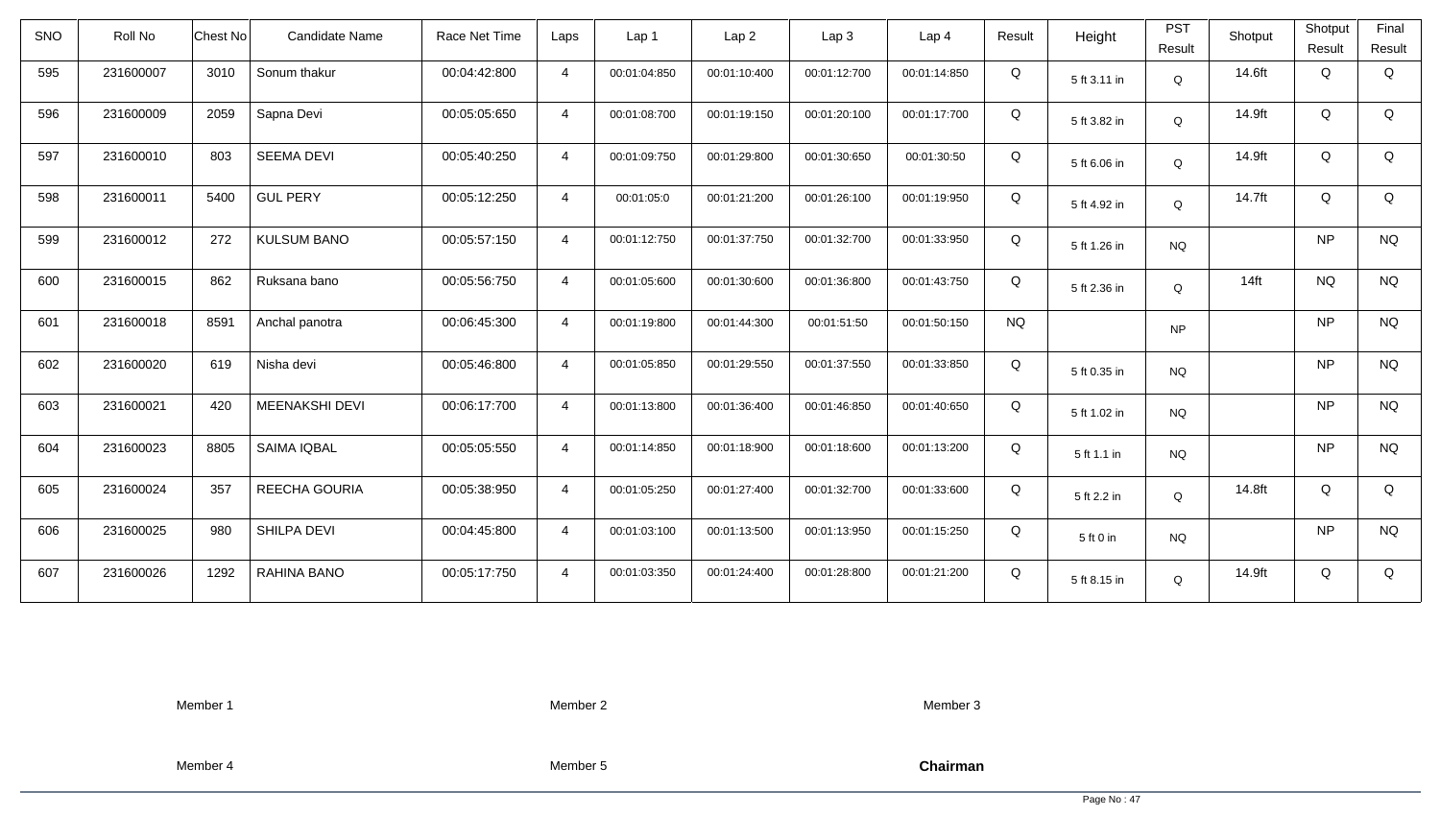| <b>SNO</b> | Roll No   | Candidate Name<br>Chest No | Race Net Time | Laps           | Lap 1        | Lap <sub>2</sub> | Lap3         | Lap <sub>4</sub> | Result    | Height        | <b>PST</b><br>Result | Shotput | Shotput<br>Result | Final<br>Result |
|------------|-----------|----------------------------|---------------|----------------|--------------|------------------|--------------|------------------|-----------|---------------|----------------------|---------|-------------------|-----------------|
| 608        | 231600027 | 9221<br>ansoya devi        | 00:04:49:300  | $\overline{4}$ | 00:01:02:950 | 00:01:13:950     | 00:01:17:250 | 00:01:15:150     | Q         | 5 ft 2.99 in  | $\mathsf Q$          | 14.7ft  | Q                 | Q               |
| 609        | 231600031 | 1206<br>raheena akhter     | 00:05:35:800  | $\overline{4}$ | 00:01:08:400 | 00:01:23:100     | 00:01:35:400 | 00:01:28:900     | Q         | 5 ft 4.37 in  | Q                    | 14.9ft  | Q                 | Q               |
| 610        | 231600032 | 174<br>POOJA DEVI          | 00:04:31:350  | $\overline{4}$ | 00:00:56:400 | 00:01:09:700     | 00:01:12:400 | 00:01:12:850     | Q         | 5 ft 1.18 in  | <b>NQ</b>            |         | <b>NP</b>         | <b>NQ</b>       |
| 611        | 231600033 | 1053<br>shahida perveen    | 00:05:45:700  | $\overline{4}$ | 00:01:08:300 | 00:01:28:50      | 00:01:32:600 | 00:01:36:750     | Q         | 5 ft 0.71 in  | <b>NQ</b>            |         | <b>NP</b>         | <b>NQ</b>       |
| 612        | 231600034 | NIRJA DEVI<br>4328         | 00:06:02:950  | $\overline{4}$ | 00:01:10:950 | 00:01:40:600     | 00:01:35:450 | 00:01:35:950     | Q         | 5 ft 4.02 in  | Q                    | $14$ ft | NQ                | <b>NQ</b>       |
| 613        | 231600035 | SANDIYA DEVI<br>1366       | 00:05:05:950  | $\overline{4}$ | 00:01:03:300 | 00:01:17:500     | 00:01:23:100 | 00:01:22:50      | Q         | 5 ft 2.83 in  | Q                    | 14.8ft  | Q                 | Q               |
| 614        | 231600036 | 1143<br>SABHA JAVAID       | 00:05:35:300  | $\overline{4}$ | 00:01:07:200 | 00:01:25:700     | 00:01:29:0   | 00:01:33:400     | Q         | 4 ft 10.27 in | <b>NQ</b>            |         | <b>NP</b>         | <b>NQ</b>       |
| 615        | 231600037 | 900<br><b>MUMTA DEVI</b>   | 00:05:16:950  | $\overline{4}$ | 00:01:12:450 | 00:01:20:400     | 00:01:23:700 | 00:01:20:400     | Q         | 5 ft 2.32 in  | Q                    | 14.9ft  | Q                 | Q               |
| 616        | 231600038 | 4222<br><b>REENU DEVI</b>  | 00:05:08:250  | $\overline{4}$ | 00:01:09:950 | 00:01:21:100     | 00:01:20:150 | 00:01:17:50      | Q         | 5 ft 2.32 in  | Q                    | 14.8ft  | Q                 | Q               |
| 617        | 231600040 | 1240<br>SONIKA DEVI        | 00:05:04:450  | $\overline{4}$ | 00:01:03:850 | 00:01:19:450     | 00:01:20:700 | 00:01:20:450     | Q         | 5 ft 2.8 in   | Q                    | 14.9ft  | Q                 | Q               |
| 618        | 231600041 | Filmu Devi<br>1051         | 00:05:50:550  | $\overline{4}$ | 00:01:10:0   | 00:01:31:450     | 00:01:32:700 | 00:01:36:400     | Q         | 5 ft 2.13 in  | Q                    | 14.7ft  | Q                 | Q               |
| 619        | 231600042 | 3478<br>Humeera akhter     | 00:05:31:550  | $\overline{4}$ | 00:01:11:450 | 00:01:25:700     | 00:01:28:100 | 00:01:26:300     | Q         | 5 ft 2.4 in   | Q                    | 14.8ft  | Q                 | Q               |
| 620        | 231600044 | 1238<br>RUKHSANA BANO      | 00:06:35:400  | $\overline{4}$ | 00:01:14:300 | 00:01:38:800     | 00:01:52:650 | 00:01:49:650     | <b>NQ</b> |               | <b>NP</b>            |         | <b>NP</b>         | <b>NQ</b>       |

Member 2

Member 3

Member 4

Member 5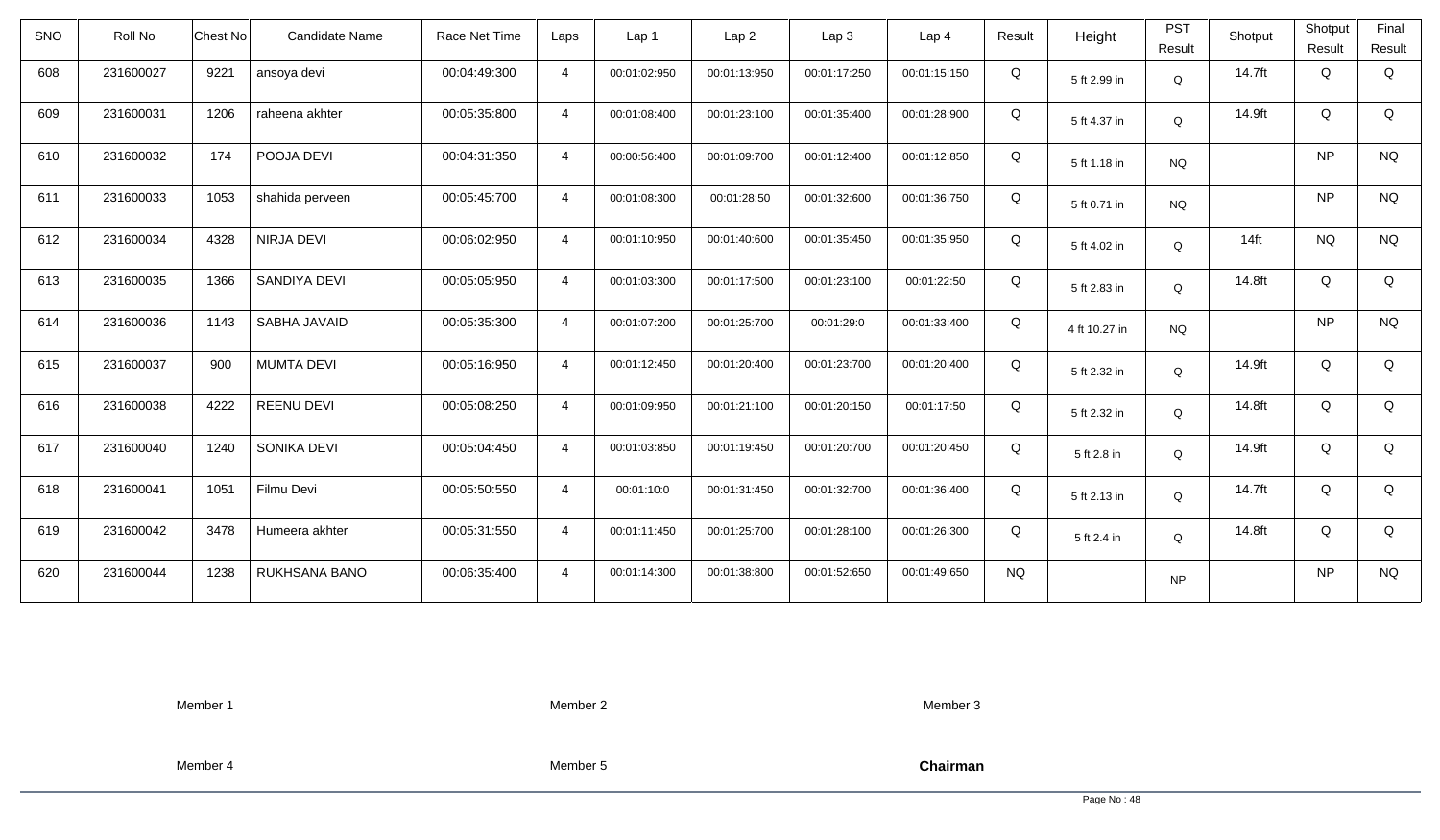| SNO | Roll No   | <b>Chest No</b> | <b>Candidate Name</b>     | Race Net Time | Laps           | Lap <sub>1</sub> | Lap2         | Lap3         | Lap <sub>4</sub> | Result    | Height       | <b>PST</b> | Shotput    | Shotput   | Final     |
|-----|-----------|-----------------|---------------------------|---------------|----------------|------------------|--------------|--------------|------------------|-----------|--------------|------------|------------|-----------|-----------|
|     |           |                 |                           |               |                |                  |              |              |                  |           |              | Result     |            | Result    | Result    |
| 621 | 231600045 | 5364            | <b>SUREETA DEVI</b>       | 00:04:57:350  | $\overline{4}$ | 00:01:06:50      | 00:01:16:450 | 00:01:15:400 | 00:01:19:450     | Q         | 5 ft 3.46 in | Q          | 14.8ft     | Q         | Q         |
| 622 | 231600046 | 3806            | <b>SHAKTI THAKUR</b>      | 00:06:09:50   | $\overline{4}$ | 00:01:23:200     | 00:01:35:250 | 00:01:31:250 | 00:01:39:350     | Q         | 5 ft 2.48 in | Q          | 14ft 6inch | Q         | Q         |
| 623 | 231600048 | 2628            | PUMMY DEVI                | 00:06:13:400  | $\overline{4}$ | 00:00:57:0       | 00:01:48:750 | 00:01:39:100 | 00:01:48:550     | Q         | 5 ft 2.6 in  | Q          | 14ft 6inch | Q         | Q         |
| 624 | 231600050 | 2433            | <b>SAPNA DEVI</b>         | 00:06:28:150  | $\overline{4}$ | 00:01:11:450     | 00:01:39:800 | 00:01:51:750 | 00:01:45:150     | Q         | 5 ft 2.95 in | Q          | 14ft 6inch | Q         | Q         |
| 625 | 231600051 | 9005            | <b>REWA DEVI</b>          | 00:04:46:400  | $\overline{4}$ | 00:01:05:900     | 00:01:11:650 | 00:01:12:550 | 00:01:16:300     | Q         | 5 ft 3.58 in | Q          | 14.9ft     | Q         | Q         |
| 626 | 231600053 | 215             | SAHIBA BANOO              | 00:06:34:350  | $\overline{4}$ | 00:01:10:950     | 00:01:44:850 | 00:01:52:0   | 00:01:46:550     | <b>NQ</b> |              | <b>NP</b>  |            | <b>NP</b> | <b>NQ</b> |
| 627 | 231600054 | 767             | Pritti devi               | 00:05:17:450  | $\overline{4}$ | 00:01:12:350     | 00:01:19:250 | 00:01:24:50  | 00:01:21:800     | Q         | 5 ft 4.29 in | Q          | 14.8ft     | Q         | Q         |
| 628 | 231600055 | 248             | Usha devi                 | 00:05:50:700  | 4              | 00:01:10:900     | 00:01:32:300 | 00:01:33:650 | 00:01:33:850     | Q         | 5 ft 3.54 in | Q          | 14.8ft     | Q         | Q         |
| 629 | 231600058 | 1172            | <b>SHAZIA KOUNSAR</b>     | 00:06:02:600  | $\overline{4}$ | 00:01:11:850     | 00:01:27:500 | 00:01:41:0   | 00:01:42:250     | Q         | 5 ft 3.03 in | Q          | 14ft 6inch | Q         | Q         |
| 630 | 231600060 | 1379            | AABEDA BANO               | 00:05:35:700  | $\overline{4}$ | 00:01:12:950     | 00:01:27:400 | 00:01:29:200 | 00:01:26:150     | Q         | 5 ft 3.07 in | Q          | 14.7ft     | Q         | Q         |
| 631 | 231600063 | 776             | <b>BINDU RANI SOMBRYA</b> | 00:06:05:0    | $\overline{4}$ | 00:01:12:350     | 00:01:42:200 | 00:01:34:500 | 00:01:35:950     | Q         | 5 ft 8.11 in | Q          | 14ft 6inch | Q         | Q         |
| 632 | 231600064 | 645             | SHABINA KOUSER            | 00:05:52:100  | $\overline{4}$ | 00:01:11:950     | 00:01:39:350 | 00:01:33:450 | 00:01:27:350     | Q         | 5 ft 2.4 in  | Q          | 14.7ft     | Q         | Q         |
| 633 | 231600065 | 1183            | SHILPA DEVI               | 00:05:49:650  | $\overline{4}$ | 00:01:13:750     | 00:01:31:500 | 00:01:29:600 | 00:01:34:800     | Q         | 5 ft 2.87 in | Q          | 14.8ft     | Q         | Q         |

Member 2

Member 3

Member 4

Member 5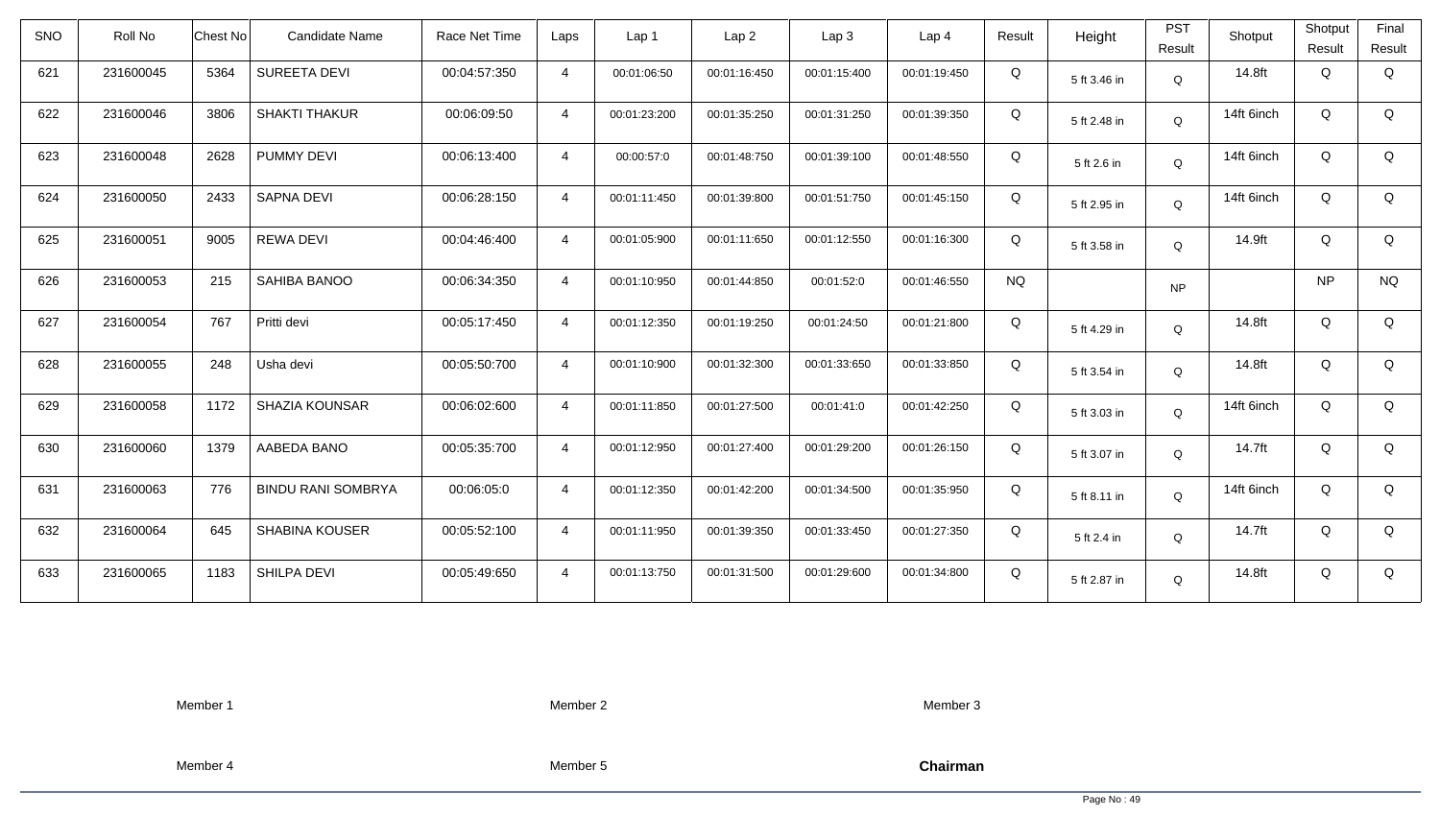| <b>SNO</b> | Roll No   | Candidate Name<br>Chest No | Race Net Time | Laps           | Lap <sub>1</sub> | Lap2         | Lap 3        | Lap <sub>4</sub> | Result    | Height       | <b>PST</b><br>Result | Shotput | Shotput<br>Result | Final<br>Result |
|------------|-----------|----------------------------|---------------|----------------|------------------|--------------|--------------|------------------|-----------|--------------|----------------------|---------|-------------------|-----------------|
|            |           |                            |               |                |                  |              |              |                  |           |              |                      |         |                   |                 |
| 634        | 231600067 | 982<br>meenakshi rajput    | 00:07:23:950  | $\overline{4}$ | 00:01:22:950     | 00:02:02:850 | 00:02:01:200 | 00:01:56:950     | <b>NQ</b> |              | <b>NP</b>            |         | NP                | <b>NQ</b>       |
| 635        | 231600069 | PINKA DEVI<br>812          | 00:06:13:150  | $\overline{4}$ | 00:01:20:50      | 00:01:31:850 | 00:01:40:950 | 00:01:40:300     | Q         | 5 ft 2.13 in | Q                    | 14.8ft  | Q                 | Q               |
| 636        | 231600070 | makha devi<br>4211         | 00:05:33:0    | $\overline{4}$ | 00:01:19:250     | 00:01:26:650 | 00:01:23:200 | 00:01:23:900     | Q         | 5 ft 0.59 in | <b>NQ</b>            |         | <b>NP</b>         | <b>NQ</b>       |
| 637        | 231600072 | 5074<br>RINU DEVI          | 00:05:28:500  | $\overline{4}$ | 00:01:09:500     | 00:01:25:950 | 00:01:25:550 | 00:01:27:500     | Q         | 5 ft 0.63 in | <b>NQ</b>            |         | <b>NP</b>         | <b>NQ</b>       |
| 638        | 231600073 | <b>KAJAL DEVI</b><br>2840  | 00:05:08:800  | $\overline{4}$ | 00:01:02:600     | 00:01:17:750 | 00:01:26:500 | 00:01:21:950     | Q         | 5 ft 5.98 in | Q                    | 14.9ft  | Q                 | Q               |
| 639        | 231600074 | 1260<br>POOJA DEVI BALI    | 00:05:09:350  | $\overline{4}$ | 00:01:06:400     | 00:01:18:100 | 00:01:21:550 | 00:01:23:300     | Q         | 5 ft 1.54 in | <b>NQ</b>            |         | <b>NP</b>         | <b>NQ</b>       |
| 640        | 231600077 | 2662<br>ANOKHA DEVI BALI   | 00:06:02:800  | $\overline{4}$ | 00:01:05:900     | 00:01:33:100 | 00:01:40:500 | 00:01:43:300     | Q         | 5 ft 4.49 in | Q                    | 14.9ft  | Q                 | Q               |
| 641        | 231600083 | <b>ASHU DEVI</b><br>1326   | 00:04:41:150  | $\overline{4}$ | 00:01:02:650     | 00:01:12:300 | 00:01:13:250 | 00:01:12:950     | Q         | 5 ft 3.19 in | Q                    | 14.9ft  | Q                 | Q               |
| 642        | 231600084 | rinu devi<br>5611          | 00:05:08:950  | $\overline{4}$ | 00:01:03:650     | 00:01:19:250 | 00:01:23:200 | 00:01:22:850     | Q         | 5 ft 4.09 in | Q                    | 14.8ft  | Q                 | Q               |
| 643        | 231600085 | 1143<br><b>RINU RANI</b>   | 00:05:05:150  | $\overline{4}$ | 00:01:05:350     | 00:01:21:50  | 00:01:19:550 | 00:01:19:200     | Q         | 5 ft 5.35 in | Q                    | 14.8ft  | Q                 | Q               |
| 644        | 231600086 | 1356<br>RUBEENA BANO       | 00:04:37:300  | $\overline{4}$ | 00:01:02:450     | 00:01:07:250 | 00:01:10:750 | 00:01:16:850     | Q         | 5 ft 3.43 in | Q                    | 14.6ft  | Q                 | Q               |
| 645        | 231600087 | <b>VARSHA DEVI</b><br>533  | 00:05:49:150  | $\overline{4}$ | 00:01:08:700     | 00:01:29:900 | 00:01:35:50  | 00:01:35:500     | Q         | 5 ft 4.45 in | Q                    | 14.8ft  | Q                 | Q               |
| 646        | 231600088 | 958<br>SHAKEELA BANOO      | 00:05:27:50   | $\overline{4}$ | 00:01:11:50      | 00:01:24:300 | 00:01:27:750 | 00:01:23:950     | Q         | 5 ft 2.8 in  | Q                    | 14.9ft  | Q                 | Q               |

Member 2

Member 3

Member 4

Member 5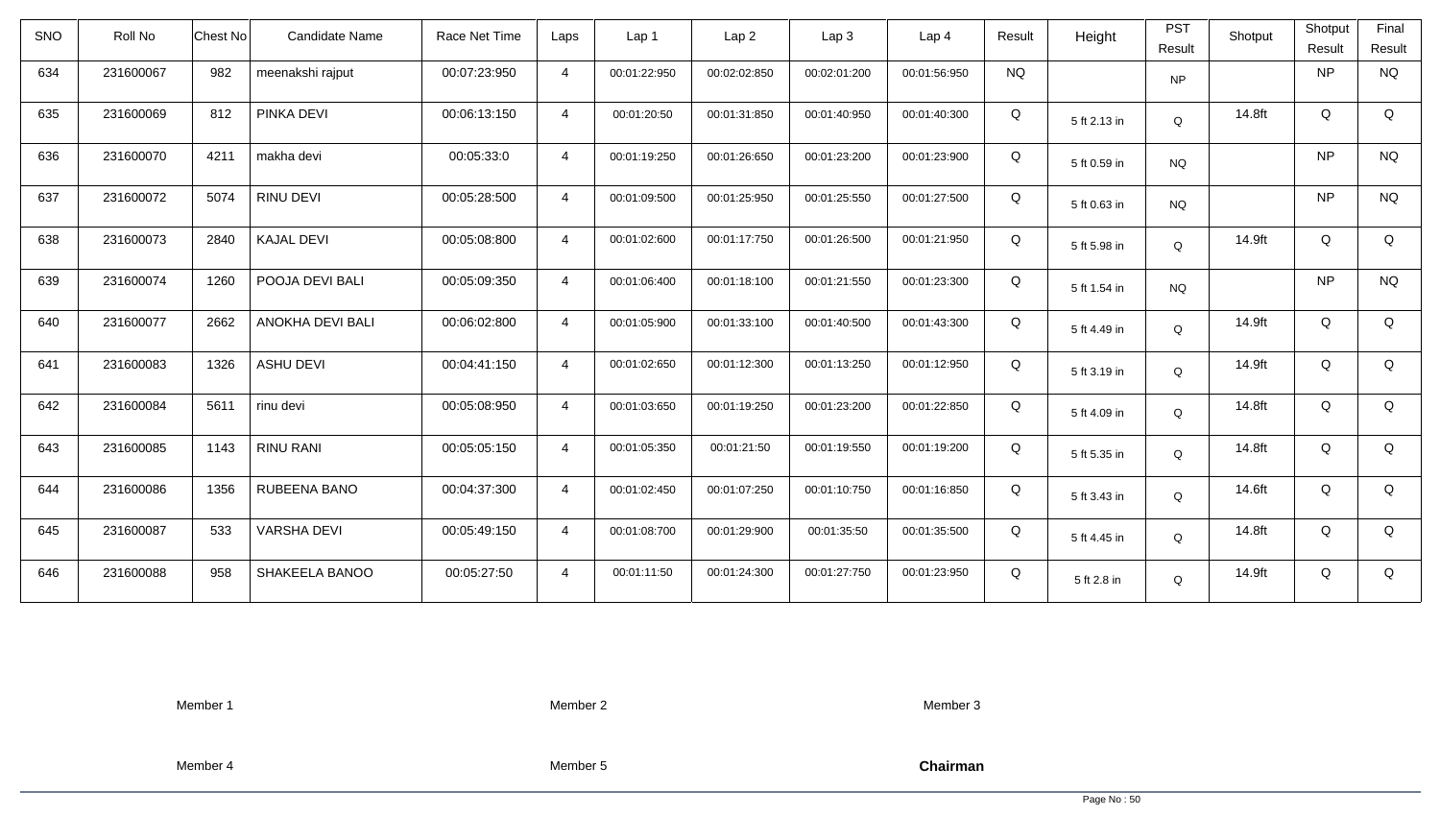| <b>SNO</b> | Roll No   | <b>Chest No</b> | Candidate Name          | Race Net Time | Laps           | Lap 1        | Lap <sub>2</sub> | Lap <sub>3</sub> | Lap <sub>4</sub> | Result | Height       | <b>PST</b><br>Result | Shotput          | Shotput<br>Result | Final<br>Result |
|------------|-----------|-----------------|-------------------------|---------------|----------------|--------------|------------------|------------------|------------------|--------|--------------|----------------------|------------------|-------------------|-----------------|
| 647        | 231600091 | 4384            | sunita devi             | 00:06:07:200  | $\overline{4}$ | 00:01:07:950 | 00:01:30:900     | 00:01:39:850     | 00:01:48:500     | Q      | 5 ft 3.15 in | Q                    | 14.8ft           | Q                 | Q               |
| 648        | 231600092 | 9664            | PAYAL DEVI              | 00:05:06:150  | $\overline{4}$ | 00:00:59:850 | 00:01:18:450     | 00:01:26:400     | 00:01:21:450     | Q      | 5 ft 2.99 in | Q                    | 13 <sub>ft</sub> | <b>NQ</b>         | <b>NQ</b>       |
| 649        | 231600093 | 191             | <b>KIRAN SONI</b>       | 00:05:11:650  | $\overline{4}$ | 00:01:12:0   | 00:01:18:900     | 00:01:23:250     | 00:01:17:500     | Q      | 5 ft 2.99 in | Q                    | 14.8ft           | Q                 | Q               |
| 650        | 231600094 | 3022            | <b>KAJAL GOSWAMI</b>    | 00:05:19:400  | $\overline{4}$ | 00:01:12:600 | 00:01:27:450     | 00:01:23:950     | 00:01:15:400     | Q      | 5 ft 7.4 in  | Q                    | 14.8ft           | Q                 | Q               |
| 651        | 231600097 | 893             | SONIKA DEVI             | 00:05:24:600  | $\overline{4}$ | 00:01:06:0   | 00:01:26:750     | 00:01:25:200     | 00:01:26:650     | Q      | 5 ft 2.13 in | Q                    | 12ft             | <b>NQ</b>         | <b>NQ</b>       |
| 652        | 231600098 | 2769            | PRIYA DEVI              | 00:05:24:250  | $\overline{4}$ | 00:01:06:100 | 00:01:20:600     | 00:01:28:50      | 00:01:29:500     | Q      | 5 ft 5.16 in | Q                    | 14.7ft           | Q                 | Q               |
| 653        | 231600100 | 2064            | <b>RHONI SINGH CHIB</b> | 00:06:06:150  | $\overline{4}$ | 00:01:06:0   | 00:01:35:550     | 00:01:46:550     | 00:01:38:50      | Q      | 5 ft 3.86 in | Q                    | 14ft 6inch       | Q                 | Q               |
| 654        | 231600101 | 3155            | AFREENA KOOSER          | 00:05:21:550  | $\overline{4}$ | 00:01:04:200 | 00:01:25:700     | 00:01:32:500     | 00:01:19:150     | Q      | 5 ft 2.72 in | Q                    | 16.7ft           | Q                 | Q               |
| 655        | 231600102 | 952             | meenka devi             | 00:05:04:600  | $\overline{4}$ | 00:01:00:0   | 00:01:14:800     | 00:01:24:50      | 00:01:25:750     | Q      | 5 ft 2.17 in | Q                    | 14ft 6inch       | Q                 | Q               |
| 656        | 231600104 | 9148            | shameema banoo          | 00:05:19:250  | $\overline{4}$ | 00:01:02:450 | 00:01:23:0       | 00:01:25:900     | 00:01:27:900     | Q      | 5 ft 5.71 in | Q                    | 12ft             | <b>NQ</b>         | <b>NQ</b>       |
| 657        | 231600105 | 3236            | rekha devi              | 00:05:05:700  | $\overline{4}$ | 00:01:02:300 | 00:01:17:250     | 00:01:22:400     | 00:01:23:750     | Q      | 5 ft 2.13 in | Q                    | 14.8ft           | Q                 | Q               |
| 658        | 231600107 | 9003            | <b>RAJNI KUMARI</b>     | 00:05:20:650  | $\overline{4}$ | 00:01:11:900 | 00:01:17:600     | 00:01:23:400     | 00:01:27:750     | Q      | 5 ft 3.78 in | Q                    | 14.8ft           | Q                 | Q               |
| 659        | 231600108 | 1215            | manooja devi            | 00:04:50:250  | $\overline{4}$ | 00:00:57:700 | 00:01:19:850     | 00:01:13:50      | 00:01:19:650     | Q      | 5 ft 0.39 in | <b>NQ</b>            |                  | <b>NP</b>         | <b>NQ</b>       |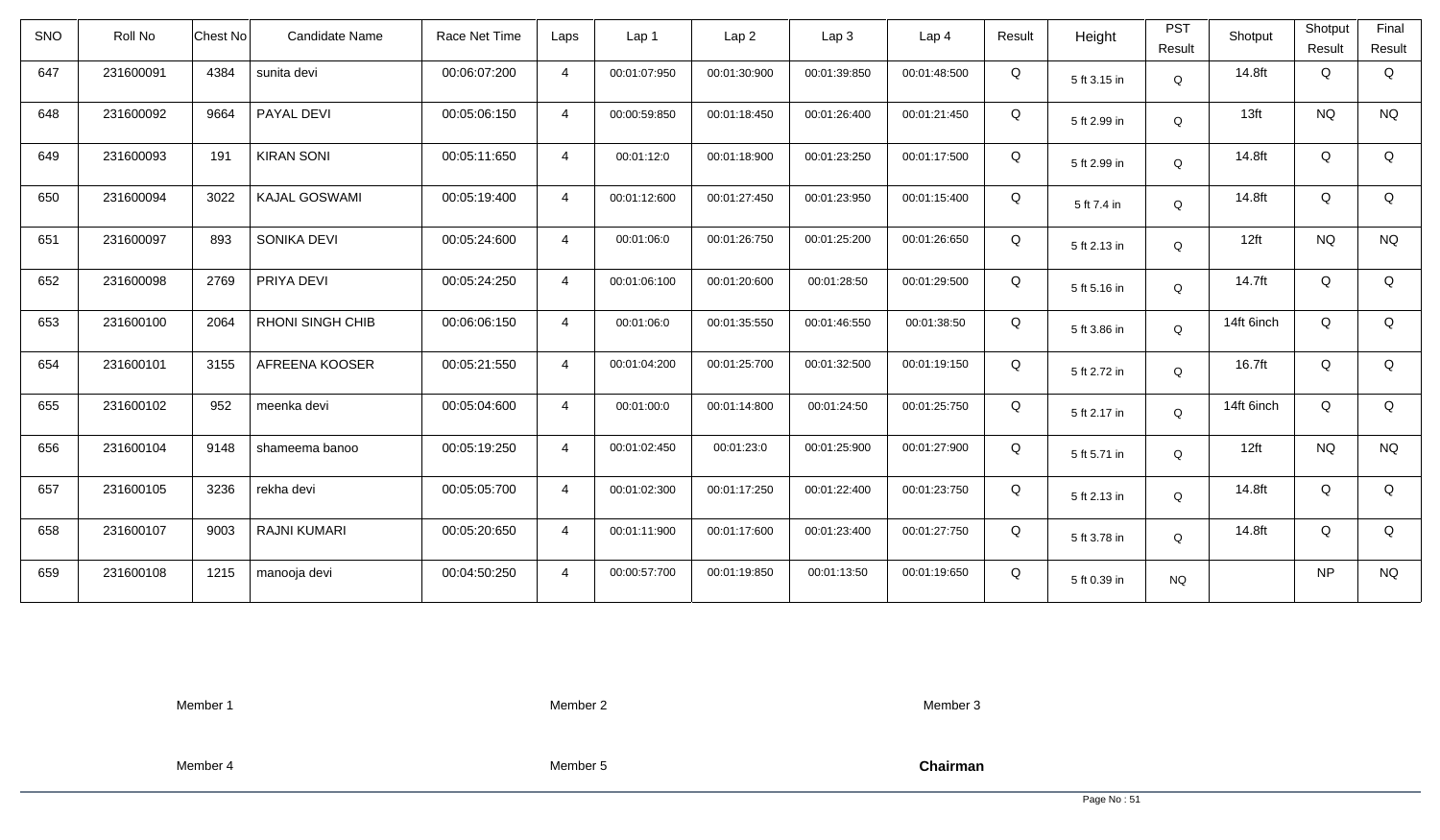| <b>SNO</b> | Roll No   | <b>Chest No</b> | Candidate Name       | Race Net Time | Laps           | Lap <sub>1</sub> | Lap <sub>2</sub> | Lap <sub>3</sub> | Lap <sub>4</sub> | Result | Height       | <b>PST</b><br>Result | Shotput    | Shotput<br>Result | Final<br>Result |
|------------|-----------|-----------------|----------------------|---------------|----------------|------------------|------------------|------------------|------------------|--------|--------------|----------------------|------------|-------------------|-----------------|
| 660        | 231600112 | 244             | <b>REVA DEVI</b>     | 00:05:14:950  | $\overline{4}$ | 00:01:07:900     | 00:01:20:800     | 00:01:23:550     | 00:01:22:700     | Q      | 5 ft 4.25 in | Q                    | 14.8ft     | Q                 | Q               |
| 661        | 231600113 | 2342            | shilpa devi          | 00:05:24:750  | $\overline{4}$ | 00:01:07:200     | 00:01:22:900     | 00:01:27:100     | 00:01:27:550     | Q      | 5 ft 1.22 in | <b>NQ</b>            |            | <b>NP</b>         | <b>NQ</b>       |
| 662        | 231600116 | 674             | <b>NEHA DEVI</b>     | 00:05:22:500  | $\overline{4}$ | 00:01:07:350     | 00:01:24:950     | 00:01:27:950     | 00:01:22:250     | Q      | 5 ft 1.02 in | <b>NQ</b>            |            | <b>NP</b>         | <b>NQ</b>       |
| 663        | 231600117 | 867             | anu devi             | 00:06:15:50   | $\overline{4}$ | 00:01:02:950     | 00:01:29:0       | 00:01:49:850     | 00:01:53:250     | Q      | 5 ft 5.98 in | Q                    | 14ft 6inch | Q                 | Q               |
| 664        | 231600119 | 1392            | <b>SUNITA DEVI</b>   | 00:05:11:750  | $\overline{4}$ | 00:01:10:700     | 00:01:17:750     | 00:01:25:400     | 00:01:17:900     | Q      | 5 ft 6.14 in | Q                    | 14.9ft     | Q                 | Q               |
| 665        | 231600120 | 1397            | <b>KRISHMA Devi</b>  | 00:05:13:350  | $\overline{4}$ | 00:01:00:400     | 00:01:17:550     | 00:01:25:450     | 00:01:29:950     | Q      | 5 ft 5.31 in | Q                    | 14.9ft     | Q                 | Q               |
| 666        | 231600121 | 2287            | <b>LAKSHANA DEVI</b> | 00:06:01:600  | $\overline{4}$ | 00:01:13:50      | 00:01:32:550     | 00:01:36:450     | 00:01:39:550     | Q      | 5 ft 2.01 in | Q                    | 14.8ft     | Q                 | Q               |
| 667        | 231600123 | 825             | RUKHSANA KOUSER      | 00:05:45:350  | $\overline{4}$ | 00:01:13:300     | 00:01:24:0       | 00:01:31:900     | 00:01:36:150     | Q      | 5 ft 3.94 in | Q                    | 14ft 6inch | Q                 | Q               |
| 668        | 231600125 | 2499            | neena devui          | 00:05:28:50   | $\overline{a}$ | 00:01:08:450     | 00:01:26:950     | 00:01:25:250     | 00:01:27:400     | Q      | 5 ft 1.1 in  | <b>NQ</b>            |            | <b>NP</b>         | <b>NQ</b>       |
| 669        | 231600126 | 2961            | SANDHYA DEVI         | 00:05:03:350  | $\overline{4}$ | 00:01:06:350     | 00:01:16:150     | 00:01:19:900     | 00:01:20:950     | Q      | 5 ft 3.58 in | Q                    | 14.9ft     | Q                 | Q               |
| 670        | 231600127 | 1186            | jyoti devi           | 00:05:37:50   | $\overline{4}$ | 00:01:12:250     | 00:01:25:0       | 00:01:28:0       | 00:01:31:800     | Q      | 5 ft 3.23 in | Q                    | 14.7ft     | Q                 | Q               |
| 671        | 231600128 | 1420            | sunita devi          | 00:05:42:50   | $\overline{4}$ | 00:01:08:900     | 00:01:25:650     | 00:01:31:300     | 00:01:36:200     | Q      | 5 ft 6.38 in | Q                    | 14.8ft     | Q                 | Q               |
| 672        | 231600129 | 3484            | <b>KANTA DEVI</b>    | 00:06:04:250  | $\overline{4}$ | 00:01:14:800     | 00:01:33:500     | 00:01:36:450     | 00:01:39:500     | Q      | 5 ft 4.61 in | Q                    | 14ft 6inch | Q                 | Q               |

Member 2

Member 3

Member 4

Member 5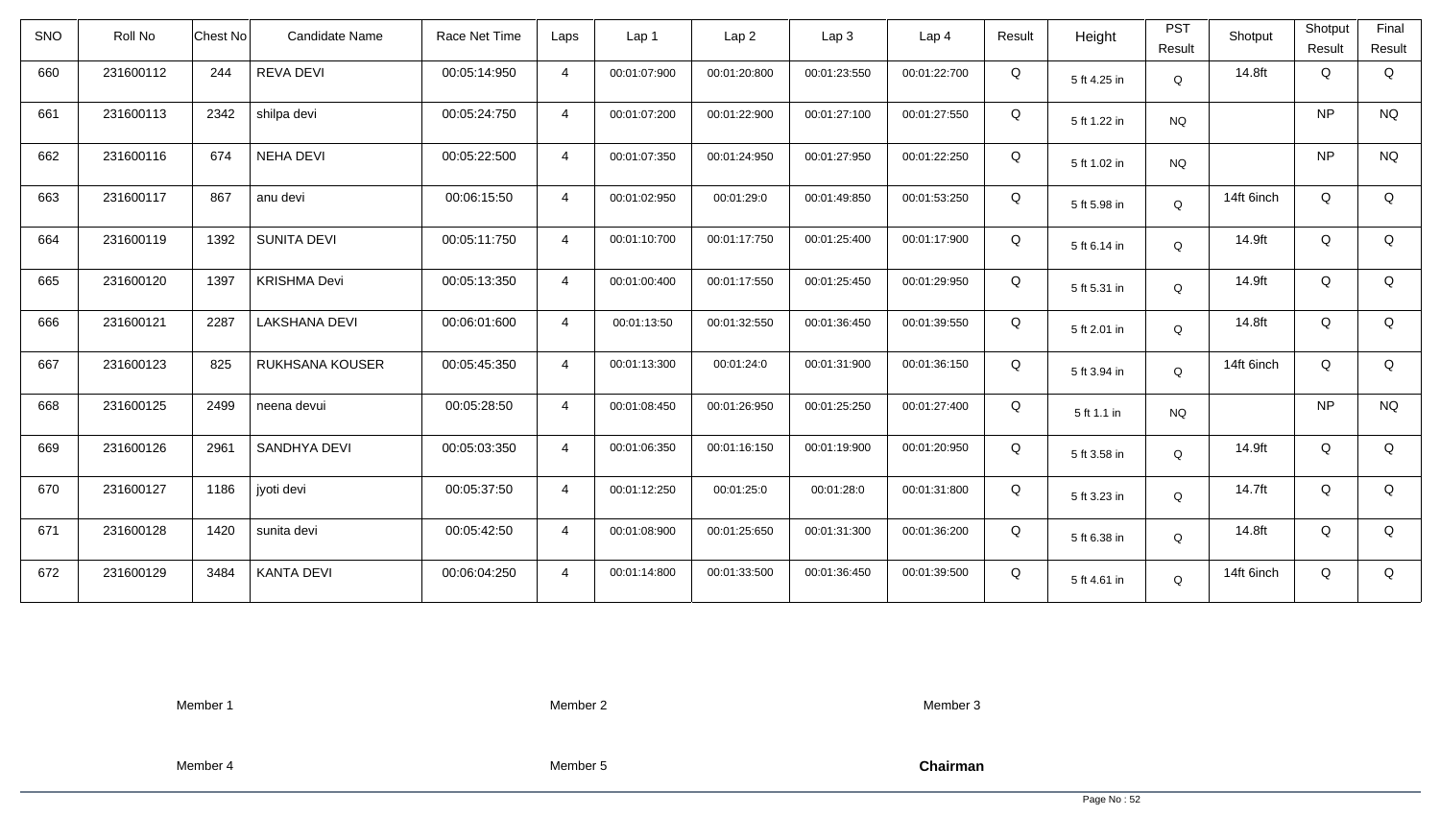| <b>SNO</b> | Roll No   | <b>Chest No</b> | Candidate Name      | Race Net Time | Laps           | Lap 1        | Lap <sub>2</sub> | Lap <sub>3</sub> | Lap <sub>4</sub> | Result    | Height       | <b>PST</b><br>Result | Shotput    | Shotput<br>Result | Final<br>Result |
|------------|-----------|-----------------|---------------------|---------------|----------------|--------------|------------------|------------------|------------------|-----------|--------------|----------------------|------------|-------------------|-----------------|
| 673        | 231600130 | 482             | binu devi           | 00:05:02:450  | $\overline{4}$ | 00:00:58:850 | 00:01:11:950     | 00:01:26:800     | 00:01:24:850     | Q         | 5 ft 2.52 in | Q                    | 14.7ft     | Q                 | Q               |
| 674        | 231600132 | 568             | NAZIA CHOUDHARY     | 00:07:01:650  | $\overline{4}$ | 00:01:26:300 | 00:01:51:550     | 00:01:49:0       | 00:01:54:800     | <b>NQ</b> |              | <b>NP</b>            |            | <b>NP</b>         | <b>NQ</b>       |
| 675        | 231600134 | 2415            | RADHIKA DEVI        | 00:05:37:50   | $\overline{4}$ | 00:01:15:750 | 00:01:28:0       | 00:01:29:100     | 00:01:24:200     | Q         | 5 ft 0.91 in | <b>NQ</b>            |            | <b>NP</b>         | <b>NQ</b>       |
| 676        | 231600135 | 278             | PretTy Devi katoch  | 00:05:09:700  | $\overline{4}$ | 00:01:10:50  | 00:01:19:900     | 00:01:19:700     | 00:01:20:50      | Q         | 5 ft 5.98 in | Q                    | 14ft 6inch | Q                 | Q               |
| 677        | 231600136 | 393             | <b>URMALLA DEVI</b> | 00:05:06:400  | $\overline{4}$ | 00:01:01:50  | 00:01:19:550     | 00:01:22:800     | 00:01:23:0       | Q         | 5 ft 2.68 in | Q                    | 14.8ft     | Q                 | Q               |
| 678        | 231600138 | 4388            | sHIVANI mANHAS      | 00:05:59:50   | $\overline{4}$ | 00:01:15:300 | 00:01:28:400     | 00:01:37:150     | 00:01:38:200     | Q         | 5 ft 2.05 in | Q                    | 14ft 6inch | Q                 | Q               |
| 679        | 231600140 | 269             | Shabina akhter      | 00:05:26:400  | $\overline{4}$ | 00:00:56:650 | 00:01:22:350     | 00:01:25:550     | 00:01:41:850     | Q         | 5 ft 1.73 in | <b>NQ</b>            |            | <b>NP</b>         | $\rm N\rm Q$    |
| 680        | 231600141 | 2953            | <b>IRFA BANO</b>    | 00:05:45:200  | $\overline{4}$ | 00:01:11:100 | 00:01:31:350     | 00:01:31:250     | 00:01:31:500     | Q         | 5 ft 2.83 in | Q                    | 9ft        | <b>NQ</b>         | <b>NQ</b>       |
| 681        | 231600142 | 223             | <b>SUYMIRA BANO</b> | 00:04:59:300  | $\overline{4}$ | 00:01:03:200 | 00:01:20:500     | 00:01:15:450     | 00:01:20:150     | Q         | 5 ft 2.05 in | Q                    | 14.8ft     | Q                 | Q               |
| 682        | 231600145 | 1231            | shamem bano         | 00:05:15:500  | $\overline{4}$ | 00:01:07:300 | 00:01:21:300     | 00:01:22:650     | 00:01:24:250     | Q         | 5 ft 3.5 in  | Q                    | $11$ ft    | <b>NQ</b>         | <b>NQ</b>       |
| 683        | 231600149 | 274             | ansoya devi         | 00:05:23:450  | $\overline{4}$ | 00:01:08:800 | 00:01:22:0       | 00:01:24:50      | 00:01:28:600     | Q         | 5 ft 5.04 in | Q                    | 14ft 6inch | Q                 | Q               |
| 684        | 231600150 | 1149            | anita devi          | 00:05:24:200  | $\overline{4}$ | 00:01:09:500 | 00:01:24:300     | 00:01:23:900     | 00:01:26:500     | Q         | 5 ft 3.39 in | Q                    | 14ft 6inch | Q                 | Q               |
| 685        | 231600152 | 1289            | Pummy devi          | 00:05:46:450  | $\overline{4}$ | 00:01:10:200 | 00:01:25:300     | 00:01:29:950     | 00:01:41:0       | Q         | 5 ft 5.59 in | Q                    | 14.7ft     | Q                 | Q               |

Member 2

Member 3

Member 4

Member 5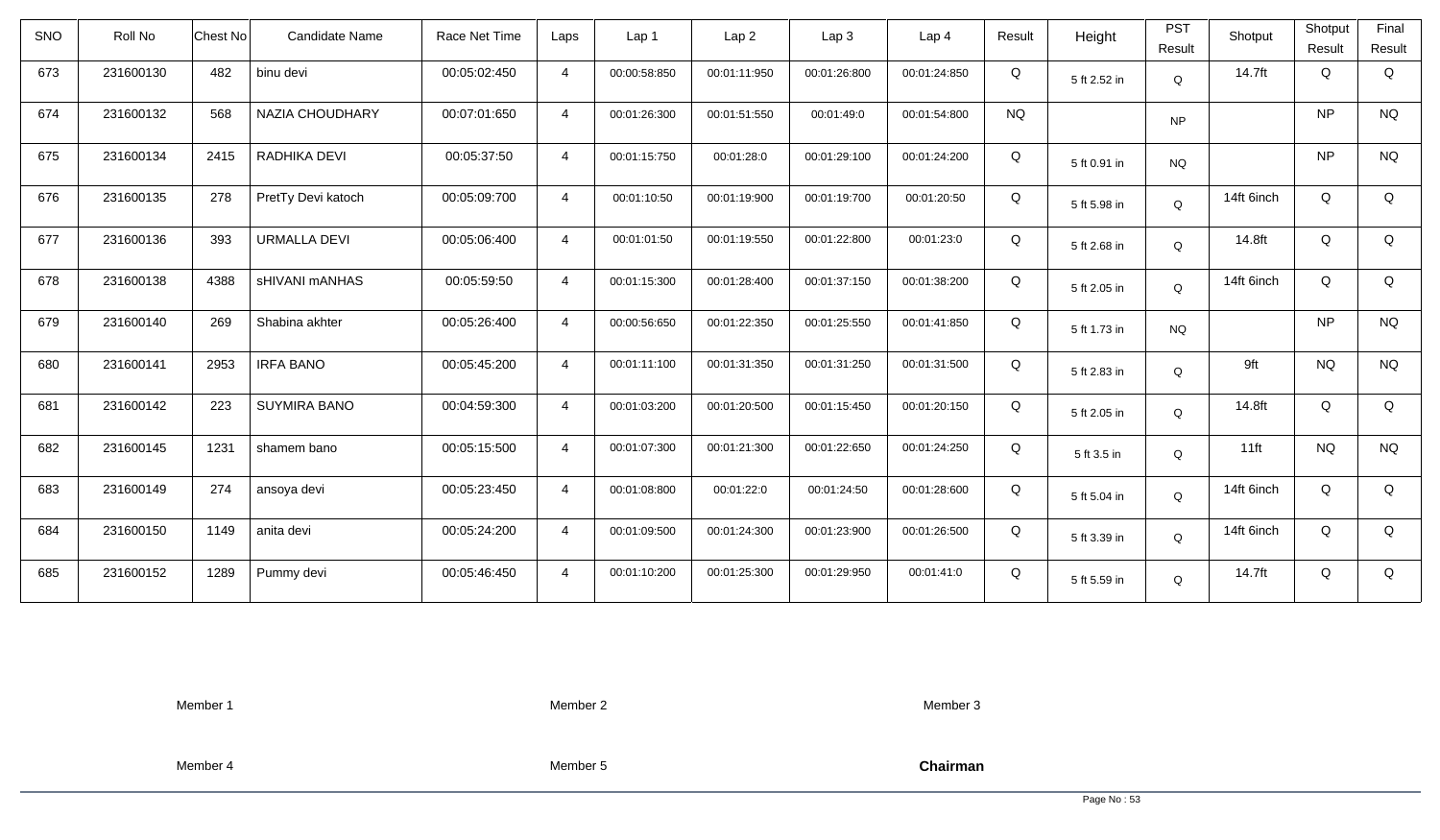| <b>SNO</b> | Roll No   | Chest No | Candidate Name       | Race Net Time | Laps           | Lap 1        | Lap <sub>2</sub> | Lap3         | Lap <sub>4</sub> | Result    | Height        | <b>PST</b><br>Result | Shotput    | Shotput<br>Result | Final<br>Result |
|------------|-----------|----------|----------------------|---------------|----------------|--------------|------------------|--------------|------------------|-----------|---------------|----------------------|------------|-------------------|-----------------|
| 686        | 231600153 | 5325     | ANJU DEVI            | 00:06:02:750  | $\overline{4}$ | 00:01:21:650 | 00:01:34:950     | 00:01:35:450 | 00:01:30:700     | Q         | 4 ft 11.13 in | <b>NQ</b>            |            | <b>NP</b>         | <b>NQ</b>       |
| 687        | 231600154 | 1178     | Rukhsana akhtar      | 00:05:12:850  | $\overline{4}$ | 00:01:06:700 | 00:01:24:50      | 00:01:26:0   | 00:01:16:100     | Q         | 5 ft 3.31 in  | Q                    | 14.9ft     | Q                 | Q               |
| 688        | 231600156 | 5869     | <b>SUMIA AKHTER</b>  | 00:05:18:850  | $\overline{4}$ | 00:01:03:350 | 00:01:22:350     | 00:01:26:900 | 00:01:26:250     | Q         | 4 ft 10.66 in | <b>NQ</b>            |            | <b>NP</b>         | <b>NQ</b>       |
| 689        | 231600157 | 1093     | SHAHISTA AKHTER      | 00:06:00:850  | $\overline{4}$ | 00:01:16:600 | 00:01:47:50      | 00:01:39:0   | 00:01:18:200     | Q         | 5 ft 4.57 in  | $\mathsf Q$          | 14.9ft     | Q                 | Q               |
| 690        | 231600158 | 394      | SAFINA PERVEEN       | 00:06:38:0    | $\overline{4}$ | 00:01:10:100 | 00:01:47:600     | 00:01:50:300 | 00:01:50:0       | <b>NQ</b> |               | <b>NP</b>            |            | <b>NP</b>         | <b>NQ</b>       |
| 691        | 231600160 | 987      | <b>MUSRAT BANO</b>   | 00:03:37:300  | $\mathbf{3}$   | 00:01:00:850 | 00:01:14:550     | 00:01:21:900 | 00:00:00         | <b>NQ</b> |               | <b>NP</b>            |            | <b>NP</b>         | <b>NQ</b>       |
| 692        | 231600161 | 3727     | NISHA DEVI           | 00:06:04:400  | $\overline{4}$ | 00:01:07:500 | 00:01:35:700     | 00:01:46:250 | 00:01:34:950     | Q         | 5 ft 2.17 in  | Q                    | 14ft 6inch | Q                 | Q               |
| 693        | 231600162 | 607      | <b>WASEEM AKHTAR</b> | 00:06:03:50   | $\overline{4}$ | 00:01:09:450 | 00:01:37:450     | 00:01:39:450 | 00:01:36:700     | Q         | 5 ft 2.05 in  | Q                    | 14.7ft     | Q                 | Q               |
| 694        | 231600164 | 1285     | Kalashu Devi         | 00:05:48:400  | $\overline{4}$ | 00:01:09:450 | 00:01:27:400     | 00:01:32:800 | 00:01:38:750     | Q         | 5 ft 6.06 in  | Q                    | 14.8ft     | Q                 | Q               |
| 695        | 231600166 | 1069     | <b>NAINA DEVI</b>    | 00:04:26:50   | $\overline{4}$ | 00:00:51:550 | 00:01:06:350     | 00:01:12:350 | 00:01:15:800     | Q         | 5 ft 3.46 in  | Q                    | 15ft 4inch | Q                 | Q               |
| 696        | 231600167 | 5213     | <b>TANU DEVI</b>     | 00:05:17:750  | $\overline{4}$ | 00:01:04:250 | 00:01:22:150     | 00:01:25:300 | 00:01:26:50      | Q         | 5 ft 5.94 in  | Q                    | 14ft 6inch | Q                 | Q               |
| 697        | 231600169 | 9260     | <b>ANJANA DEVI</b>   | 00:04:58:450  | $\overline{4}$ | 00:01:09:350 | 00:01:15:200     | 00:01:27:100 | 00:01:06:800     | Q         | 4 ft 10.9 in  | <b>NQ</b>            |            | <b>NP</b>         | <b>NQ</b>       |
| 698        | 231600170 | 965      | Champa devi          | 00:05:43:700  | $\overline{4}$ | 00:01:09:650 | 00:01:28:500     | 00:01:33:500 | 00:01:32:50      | Q         | 5 ft 7.09 in  | Q                    | 14.6ft     | Q                 | Q               |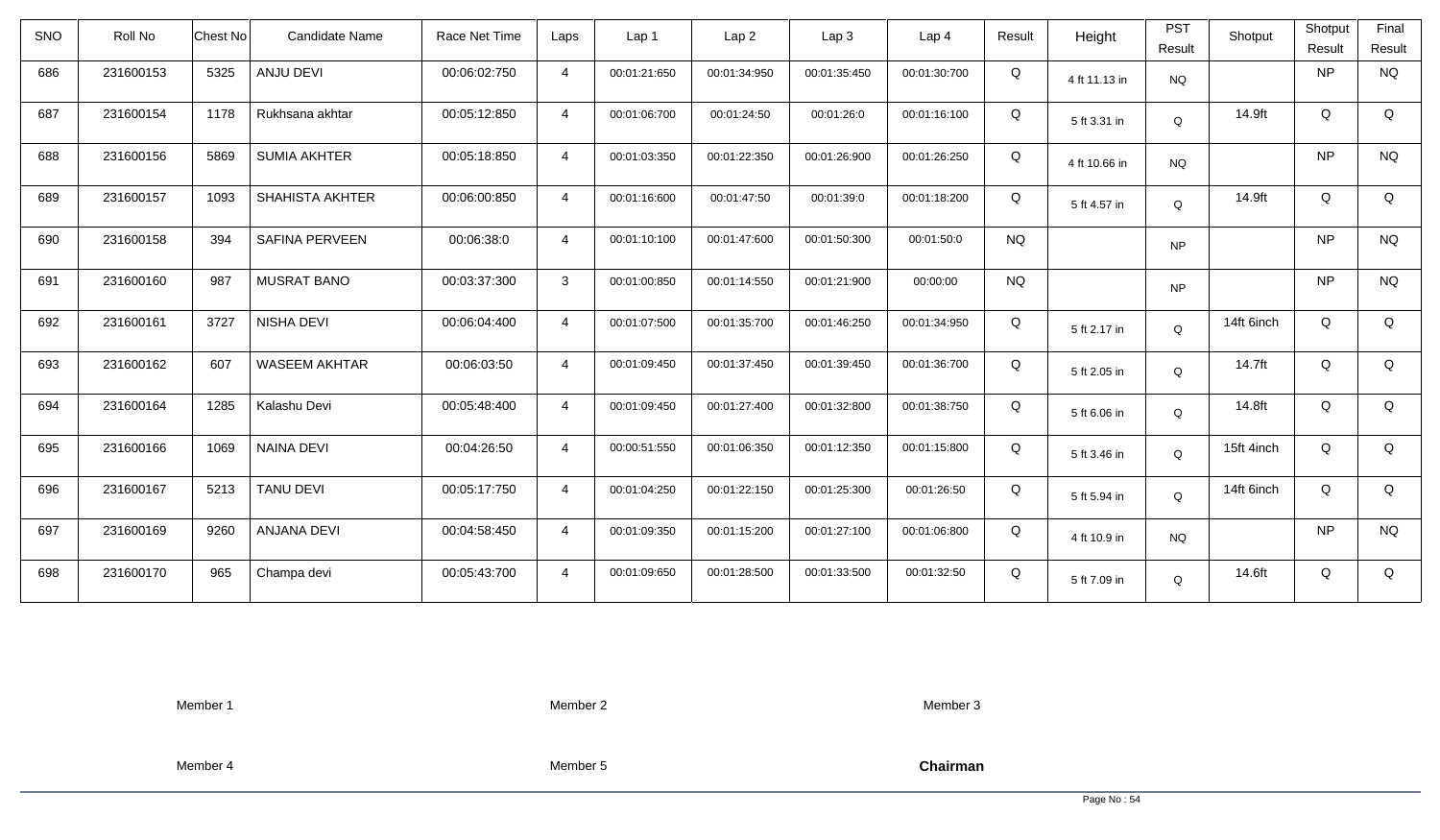| <b>SNO</b> | Roll No   | Chest No | Candidate Name       | Race Net Time | Laps           | Lap 1        | Lap <sub>2</sub> | Lap3         | Lap <sub>4</sub> | Result | Height        | <b>PST</b><br>Result | Shotput    | Shotput<br>Result | Final<br>Result |
|------------|-----------|----------|----------------------|---------------|----------------|--------------|------------------|--------------|------------------|--------|---------------|----------------------|------------|-------------------|-----------------|
| 699        | 231600174 | 880      | kajal devi           | 00:05:11:200  | $\overline{4}$ | 00:00:57:850 | 00:01:16:100     | 00:01:29:250 | 00:01:28:0       | Q      | 5 ft 6.22 in  | $\mathsf Q$          | 14.8ft     | Q                 | Q               |
| 700        | 231600178 | 213      | POOJA DEVI           | 00:04:55:850  | $\overline{4}$ | 00:01:02:0   | 00:01:14:650     | 00:01:19:50  | 00:01:20:150     | Q      | 5 ft 2.17 in  | Q                    | 14.7ft     | Q                 | Q               |
| 701        | 231600179 | 2532     | <b>RIFTA BANO</b>    | 00:05:33:850  | $\overline{4}$ | 00:01:05:50  | 00:01:22:750     | 00:01:26:900 | 00:01:39:150     | Q      | 5 ft 0.55 in  | <b>NQ</b>            |            | <b>NP</b>         | <b>NQ</b>       |
| 702        | 231600181 | 855      | NISHU DEVI           | 00:05:01:850  | $\overline{4}$ | 00:01:01:450 | 00:01:20:550     | 00:01:19:450 | 00:01:20:400     | Q      | 4 ft 11.57 in | <b>NQ</b>            |            | <b>NP</b>         | <b>NQ</b>       |
| 703        | 231600183 | 1045     | rabia kooser         | 00:05:20:450  | $\overline{4}$ | 00:01:03:650 | 00:01:22:450     | 00:01:30:150 | 00:01:24:200     | Q      | 5 ft 0.63 in  | <b>NQ</b>            |            | <b>NP</b>         | <b>NQ</b>       |
| 704        | 231600184 | 1385     | SHEETAL BHUTIYAL     | 00:04:51:350  | $\overline{4}$ | 00:01:06:300 | 00:01:13:900     | 00:01:13:650 | 00:01:17:500     | Q      | 5 ft 3.86 in  | Q                    | 14.9ft     | Q                 | Q               |
| 705        | 231600185 | 824      | Manika devi          | 00:05:12:0    | $\overline{4}$ | 00:01:12:300 | 00:01:21:450     | 00:01:20:550 | 00:01:17:700     | Q      | 5 ft 2.72 in  | Q                    | 14.8ft     | Q                 | Q               |
| 706        | 231600188 | 580      | NOWREENA BANO        | 00:04:47:350  | $\overline{4}$ | 00:00:57:400 | 00:01:12:850     | 00:01:19:200 | 00:01:17:900     | Q      | 5 ft 3.74 in  | Q                    | 14ft 6inch | Q                 | Q               |
| 707        | 231600190 | 884      | Santosh devi         | 00:05:51:650  | $\overline{4}$ | 00:01:14:200 | 00:01:31:200     | 00:01:32:500 | 00:01:33:750     | Q      | 4 ft 11.8 in  | <b>NQ</b>            |            | <b>NP</b>         | <b>NQ</b>       |
| 708        | 231600192 | 1460     | sanjana bhagaT       | 00:05:16:100  | $\overline{4}$ | 00:01:09:300 | 00:01:19:800     | 00:01:19:350 | 00:01:27:650     | Q      | 5 ft 3.86 in  | Q                    | 14ft 6inch | Q                 | Q               |
| 709        | 231600193 | 1188     | Surayia devi         | 00:06:20:100  | $\overline{4}$ | 00:01:10:200 | 00:01:28:500     | 00:01:45:600 | 00:01:55:800     | Q      | 5 ft 5.08 in  | Q                    | 14ft 6inch | Q                 | Q               |
| 710        | 231600194 | 846      | <b>ABIDA PARVEEN</b> | 00:05:50:600  | $\overline{4}$ | 00:00:59:550 | 00:01:26:850     | 00:01:44:850 | 00:01:39:350     | Q      | 5 ft 4.17 in  | Q                    | $14$ ft    | <b>NQ</b>         | <b>NQ</b>       |
| 711        | 231600196 | 903      | <b>RAJNI DEVI</b>    | 00:05:01:250  | $\overline{4}$ | 00:01:00:850 | 00:01:14:200     | 00:01:21:350 | 00:01:24:850     | Q      | 5 ft 5 in     | Q                    | 14.8ft     | Q                 | Q               |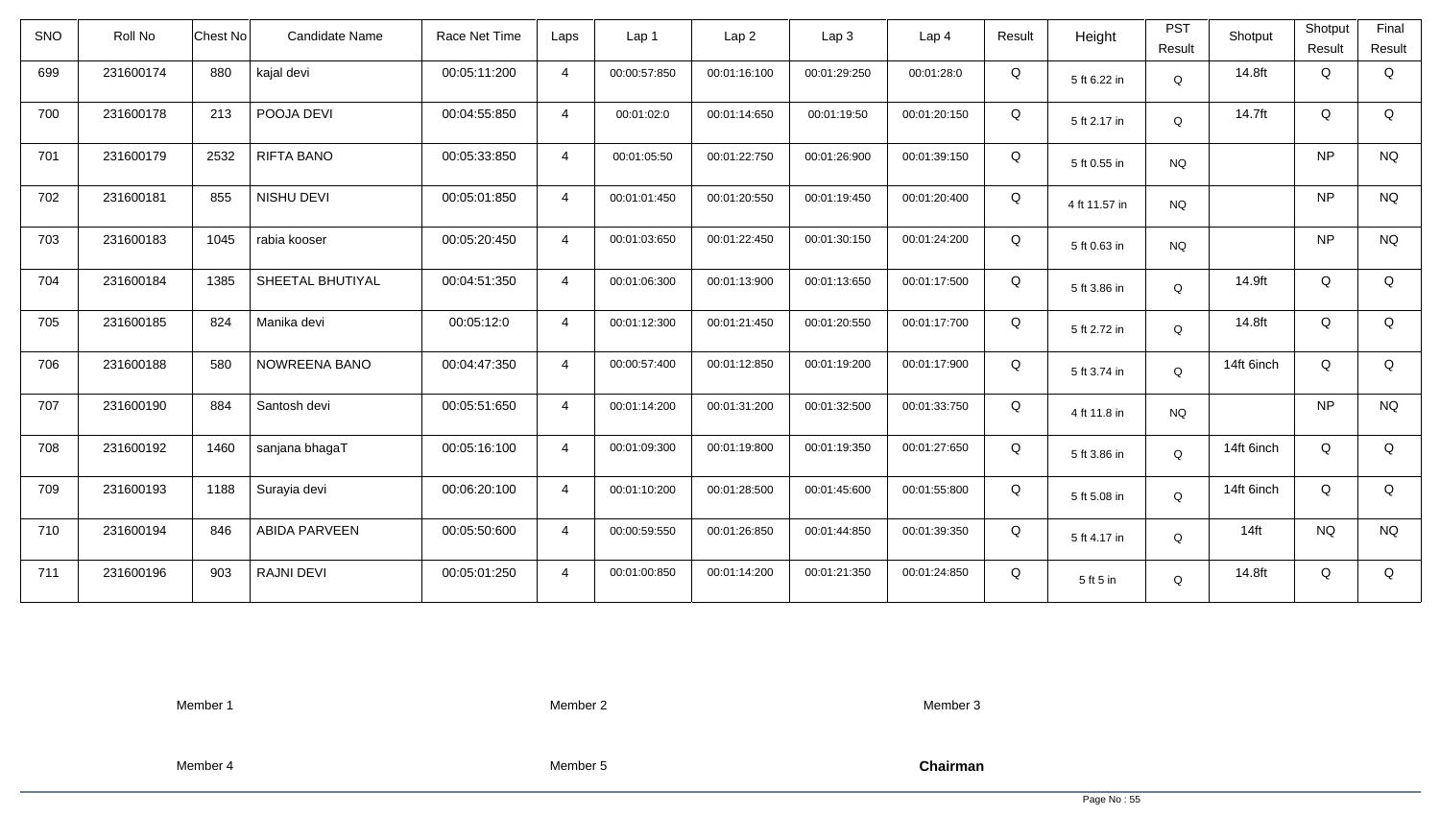| <b>SNO</b> | Roll No   | <b>Chest No</b> | Candidate Name        | Race Net Time | Laps           | Lap 1        | Lap <sub>2</sub> | Lap <sub>3</sub> | Lap <sub>4</sub> | Result    | Height       | <b>PST</b><br>Result | Shotput    | Shotput<br>Result | Final<br>Result |
|------------|-----------|-----------------|-----------------------|---------------|----------------|--------------|------------------|------------------|------------------|-----------|--------------|----------------------|------------|-------------------|-----------------|
| 712        | 231600197 | 346             | Menu priya            | 00:05:20:650  | $\overline{4}$ | 00:01:14:150 | 00:01:26:900     | 00:01:18:900     | 00:01:20:700     | Q         | 5 ft 0.71 in | <b>NQ</b>            |            | <b>NP</b>         | <b>NQ</b>       |
| 713        | 231600200 | 999             | ZAHIDA BANO           | 00:05:16:300  | $\overline{4}$ | 00:01:05:0   | 00:01:25:200     | 00:01:23:500     | 00:01:22:600     | Q         | 5 ft 0.83 in | <b>NQ</b>            |            | <b>NP</b>         | <b>NQ</b>       |
| 714        | 231600201 | 875             | arti devi             | 00:05:24:350  | $\overline{4}$ | 00:01:02:450 | 00:01:22:500     | 00:01:29:750     | 00:01:29:650     | Q         | 5 ft 3.62 in | Q                    | 14.8ft     | Q                 | Q               |
| 715        | 231600202 | 159             | POOJA DEVI            | 00:05:49:200  | $\overline{4}$ | 00:01:03:650 | 00:01:28:0       | 00:01:40:450     | 00:01:37:100     | Q         | 5 ft 3.86 in | Q                    | 15ft 7inch | Q                 | Q               |
| 716        | 231600207 | 1017            | RANJANA DEVI          | 00:05:10:100  | $\overline{4}$ | 00:01:04:550 | 00:01:22:600     | 00:01:21:800     | 00:01:21:150     | Q         | 5 ft 4.02 in | Q                    | 14.9ft     | Q                 | Q               |
| 717        | 231600220 | 374             | <b>CHAMPA DEVI</b>    | 00:05:41:600  | $\overline{4}$ | 00:01:07:150 | 00:01:31:0       | 00:01:30:50      | 00:01:33:400     | Q         | 5 ft 2.24 in | Q                    | 14ft 6inch | Q                 | Q               |
| 718        | 231700002 | 1276            | <b>RIYA DOGRA</b>     | 00:06:26:450  | $\overline{4}$ | 00:01:15:400 | 00:01:43:0       | 00:01:44:50      | 00:01:44:0       | Q         | 5 ft 2.68 in | Q                    | 14.8ft     | Q                 | Q               |
| 719        | 231700003 | 781             | bhawani devi          | 00:05:18:50   | $\overline{4}$ | 00:01:09:150 | 00:01:26:300     | 00:01:27:300     | 00:01:15:300     | Q         | 5 ft 4.09 in | Q                    | 14.8ft     | Q                 | Q               |
| 720        | 231700004 | 1333            | NEHA kumari           | 00:05:42:250  | $\overline{4}$ | 00:01:17:500 | 00:01:26:850     | 00:01:30:650     | 00:01:27:250     | Q         | 5 ft 4.06 in | Q                    | $14$ ft    | <b>NQ</b>         | <b>NQ</b>       |
| 721        | 231700006 | 464             | anu devi              | 00:05:33:150  | $\overline{4}$ | 00:01:13:350 | 00:01:23:550     | 00:01:28:850     | 00:01:27:400     | Q         | 5 ft 5.04 in | Q                    | 14.8ft     | Q                 | Q               |
| 722        | 231700007 | 1214            | Gurpreet kour         | 00:06:39:950  | $\overline{4}$ | 00:01:23:200 | 00:01:42:100     | 00:01:48:400     | 00:01:46:250     | <b>NQ</b> |              | NP                   |            | <b>NP</b>         | <b>NQ</b>       |
| 723        | 231700008 | 2166            | SaNta devi            | 00:05:44:900  | $\overline{4}$ | 00:01:14:650 | 00:01:27:300     | 00:01:32:100     | 00:01:30:850     | Q         | 5 ft 2.17 in | Q                    | $14$ ft    | <b>NQ</b>         | <b>NQ</b>       |
| 724        | 231700009 | 1104            | <b>Dilshad Akhter</b> | 00:06:14:300  | $\overline{4}$ | 00:01:16:150 | 00:01:40:850     | 00:01:41:500     | 00:01:35:800     | Q         | 5 ft 3.15 in | Q                    | 14.8ft     | Q                 | Q               |

Member 2

Member 3

Member 4

Member 5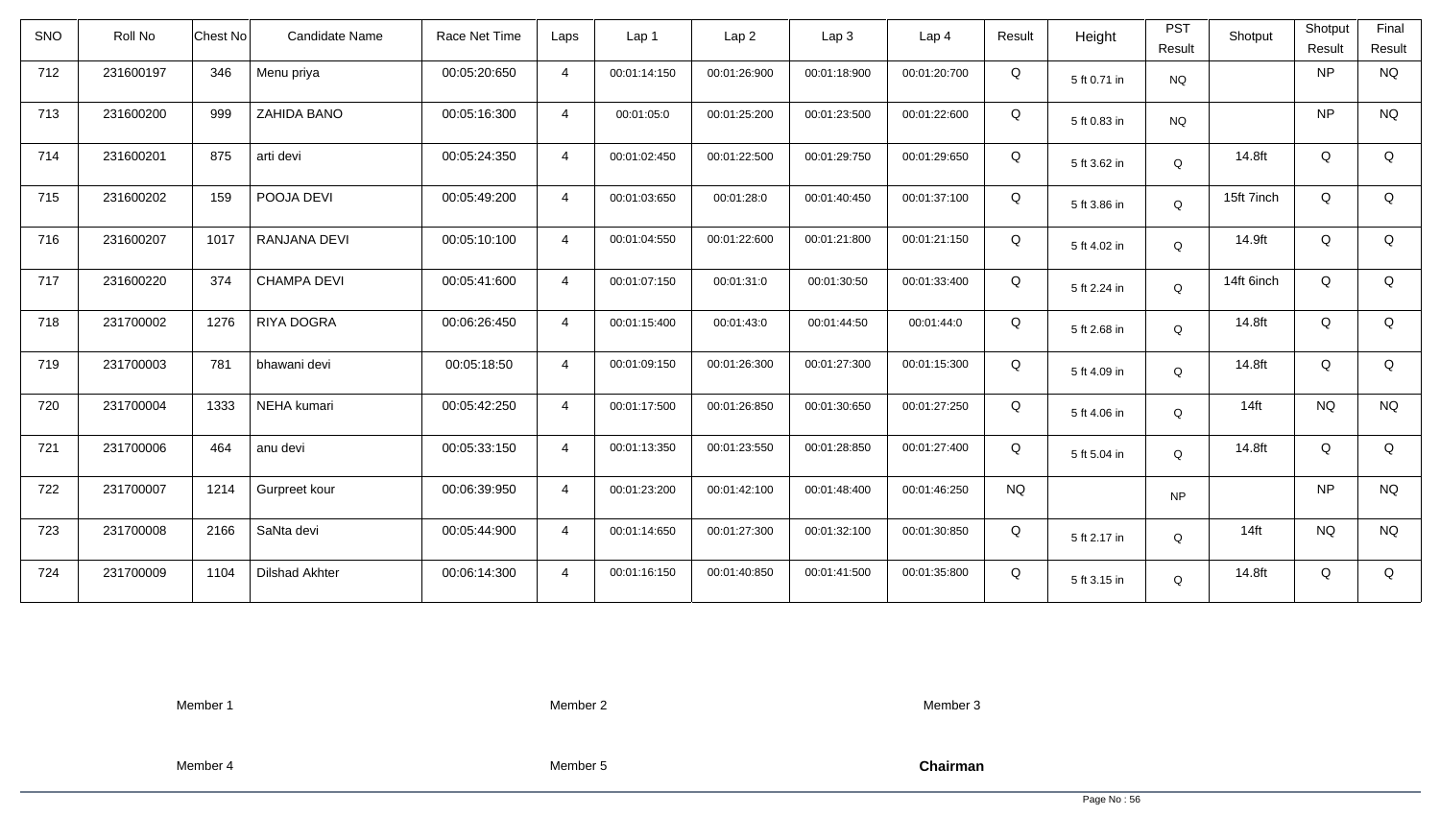| <b>SNO</b> | Roll No   | Candidate Name<br>Chest No   | Race Net Time | Laps           | Lap <sub>1</sub> | Lap2         | Lap 3        | Lap <sub>4</sub> | Result    | Height       | <b>PST</b> | Shotput | Shotput   | Final     |
|------------|-----------|------------------------------|---------------|----------------|------------------|--------------|--------------|------------------|-----------|--------------|------------|---------|-----------|-----------|
|            |           |                              |               |                |                  |              |              |                  |           |              | Result     |         | Result    | Result    |
| 725        | 231700010 | 1257<br>Shaheen akhter       | 00:05:49:700  | $\overline{4}$ | 00:01:12:100     | 00:01:28:750 | 00:01:39:250 | 00:01:29:600     | Q         | 5 ft 4.13 in | Q          | 14.8ft  | Q         | Q         |
| 726        | 231700011 | 1099<br>tasleema banoo       | 00:04:36:200  | $\overline{4}$ | 00:01:05:50      | 00:01:10:900 | 00:01:11:450 | 00:01:08:800     | Q         | 5 ft 2.4 in  | Q          | 14.7ft  | Q         | Q         |
| 727        | 231700012 | 968<br>nazia bibi            | 00:04:53:550  | $\overline{4}$ | 00:00:59:350     | 00:01:15:100 | 00:01:21:100 | 00:01:18:0       | Q         | 5 ft 1.5 in  | <b>NQ</b>  |         | <b>NP</b> | <b>NQ</b> |
| 728        | 231700013 | 303<br>Hukam dai             | 00:05:25:250  | $\overline{4}$ | 00:01:05:700     | 00:01:21:850 | 00:01:30:200 | 00:01:27:500     | Q         | 5 ft 1.69 in | <b>NQ</b>  |         | <b>NP</b> | <b>NQ</b> |
| 729        | 231700015 | 905<br>mamta devi            | 00:05:00:0    | $\overline{4}$ | 00:01:08:0       | 00:01:17:200 | 00:01:19:700 | 00:01:15:100     | Q         | 5 ft 0.59 in | <b>NQ</b>  |         | <b>NP</b> | <b>NQ</b> |
| 730        | 231700018 | 1128<br>Preeti thakur        | 00:05:07:750  | $\overline{4}$ | 00:01:06:700     | 00:01:23:750 | 00:01:22:700 | 00:01:14:600     | Q         | 5 ft 1.73 in | <b>NQ</b>  |         | <b>NP</b> | <b>NQ</b> |
| 731        | 231700019 | 9391<br><b>BEENA DEVI</b>    | 00:04:41:400  | $\overline{4}$ | 00:00:56:450     | 00:01:13:800 | 00:01:16:150 | 00:01:15:0       | Q         | 5 ft 2.56 in | Q          | 14.7ft  | Q         | Q         |
| 732        | 231700024 | Shahida bano<br>404          | 00:04:52:900  | $\overline{4}$ | 00:01:03:800     | 00:01:11:700 | 00:01:16:200 | 00:01:21:200     | Q         | 5 ft 4.84 in | Q          | 14.8ft  | Q         | Q         |
| 733        | 231700026 | shahya devi<br>3110          | 00:04:47:800  | $\overline{4}$ | 00:01:02:250     | 00:01:13:300 | 00:01:16:350 | 00:01:15:900     | Q         | 5 ft 4.09 in | Q          | 14.9ft  | Q         | Q         |
| 734        | 231700029 | 516<br>PRIYA SHARMA          | 00:06:36:700  | $\overline{4}$ | 00:01:19:700     | 00:01:42:750 | 00:01:50:600 | 00:01:43:650     | <b>NQ</b> |              | <b>NP</b>  |         | <b>NP</b> | <b>NQ</b> |
| 735        | 231700030 | 3220<br><b>BARSHA DEVI</b>   | 00:05:08:450  | $\overline{4}$ | 00:01:14:200     | 00:01:18:800 | 00:01:18:800 | 00:01:16:650     | Q         | 5 ft 3.39 in | Q          | 14.7ft  | Q         | Q         |
| 736        | 231700031 | 3201<br><b>BANDHANA DEVI</b> | 00:05:31:950  | $\overline{4}$ | 00:01:13:100     | 00:01:28:400 | 00:01:26:950 | 00:01:23:500     | Q         | 5 ft 4.8 in  | Q          | 14.8ft  | Q         | Q         |
| 737        | 231700036 | 978<br>SHINU DEVI            | 00:05:00:850  | $\overline{4}$ | 00:01:03:900     | 00:01:22:850 | 00:01:19:700 | 00:01:14:400     | Q         | 5 ft 2.6 in  | Q          | 14.8ft  | Q         | Q         |

Member 2

Member 3

Member 4

Member 5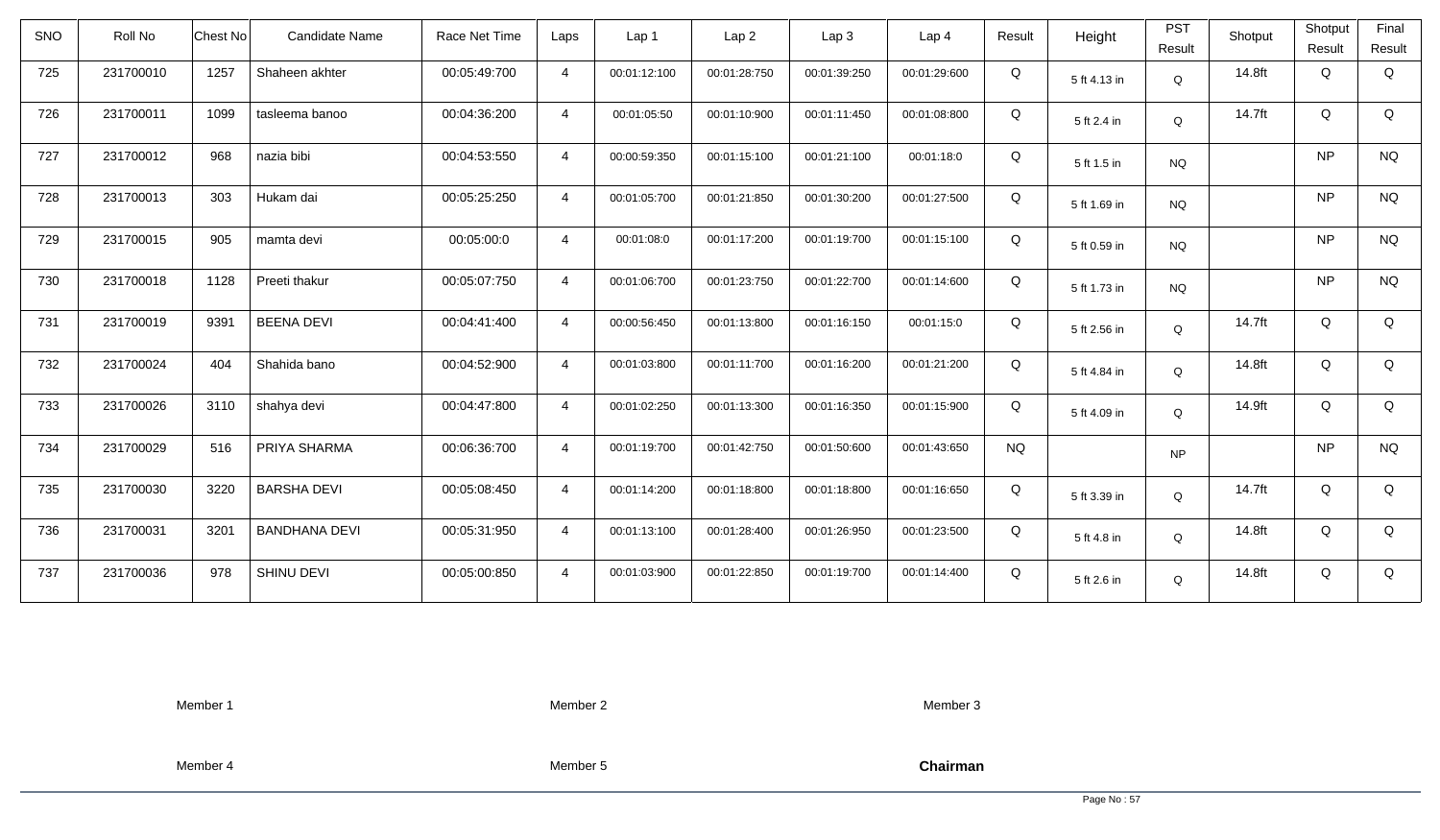| SNO | Roll No   | Chest No | <b>Candidate Name</b> | Race Net Time | Laps           | Lap 1        | Lap2         | Lap3         | Lap <sub>4</sub> | Result | Height       | <b>PST</b><br>Result | Shotput | Shotput<br>Result | Final<br>Result |
|-----|-----------|----------|-----------------------|---------------|----------------|--------------|--------------|--------------|------------------|--------|--------------|----------------------|---------|-------------------|-----------------|
| 738 | 231700037 | 535      | manmeet kour          | 00:04:47:400  | $\overline{4}$ | 00:01:00:950 | 00:01:12:200 | 00:01:19:600 | 00:01:14:650     | Q      | 5 ft 2.99 in | Q                    | 14.9ft  | Q                 | Q               |
| 739 | 231700038 | 597      | rinku devi            | 00:05:17:600  | $\overline{4}$ | 00:01:05:800 | 00:01:18:200 | 00:01:26:400 | 00:01:27:200     | Q      | 5 ft 1.61 in | <b>NQ</b>            |         | <b>NP</b>         | <b>NQ</b>       |
| 740 | 231700039 | 2985     | <b>MANAKSHI DEVI</b>  | 00:05:15:700  | $\overline{4}$ | 00:01:05:0   | 00:01:26:0   | 00:01:25:500 | 00:01:19:200     | Q      | 5 ft 5.35 in | Q                    | 14.9ft  | Q                 | Q               |
| 741 | 231700040 | 1328     | NEETA devi            | 00:04:57:400  | $\overline{4}$ | 00:01:02:850 | 00:01:13:450 | 00:01:19:50  | 00:01:22:50      | Q      | 5 ft 1.34 in | <b>NQ</b>            |         | <b>NP</b>         | <b>NQ</b>       |
| 742 | 231700041 | 1306     | <b>MUMTAZ AKHTER</b>  | 00:04:58:350  | $\overline{4}$ | 00:01:02:400 | 00:01:19:850 | 00:01:18:850 | 00:01:17:250     | Q      | 5 ft 2.68 in | Q                    | 14.8ft  | Q                 | Q               |
| 743 | 231700043 | 528      | <b>SANTOSH Kumari</b> | 00:05:33:250  | $\overline{4}$ | 00:01:04:250 | 00:01:29:0   | 00:01:36:0   | 00:01:24:0       | Q      | 5 ft 0.94 in | <b>NQ</b>            |         | <b>NP</b>         | <b>NQ</b>       |
| 744 | 231700045 | 284      | sapna DEVI            | 00:04:47:850  | $\overline{4}$ | 00:01:01:100 | 00:01:10:250 | 00:01:16:700 | 00:01:19:800     | Q      | 5 ft 2.24 in | Q                    | 14.7ft  | Q                 | Q               |
| 745 | 231700048 | 928      | RAZIA BEGUM           | 00:04:31:150  | $\overline{4}$ | 00:00:57:250 | 00:01:12:300 | 00:01:12:800 | 00:01:08:800     | Q      | 5 ft 0.43 in | <b>NQ</b>            |         | <b>NP</b>         | <b>NQ</b>       |
| 746 | 231700049 | 2687     | <b>RUBIYA BEGUM</b>   | 00:04:29:700  | $\overline{4}$ | 00:00:53:900 | 00:01:11:650 | 00:01:12:100 | 00:01:12:50      | Q      | 5 ft 1.18 in | NQ.                  |         | <b>NP</b>         | <b>NQ</b>       |
| 747 | 231700050 | 1305     | SALEEMA JOHN          | 00:06:18:750  | $\overline{4}$ | 00:01:10:300 | 00:01:31:500 | 00:01:48:650 | 00:01:48:300     | Q      | 5 ft 0.79 in | NQ                   |         | <b>NP</b>         | <b>NQ</b>       |
| 748 | 231700053 | 592      | <b>RIYA MANHAS</b>    | 00:04:54:700  | $\overline{4}$ | 00:01:05:100 | 00:01:16:650 | 00:01:17:650 | 00:01:15:300     | Q      | 5 ft 2.36 in | Q                    | 14.8ft  | Q                 | Q               |
| 749 | 231700054 | 1024     | Manesha devi          | 00:05:08:300  | $\overline{4}$ | 00:01:09:100 | 00:01:18:800 | 00:01:18:350 | 00:01:22:50      | Q      | 5 ft 2.01 in | $\mathsf Q$          | 14.7ft  | Q                 | Q               |
| 750 | 231700055 | 699      | Arti devi             | 00:05:03:950  | $\overline{4}$ | 00:01:07:200 | 00:01:17:0   | 00:01:19:750 | 00:01:20:0       | Q      | 5 ft 2.05 in | Q                    | 14.7ft  | Q                 | Q               |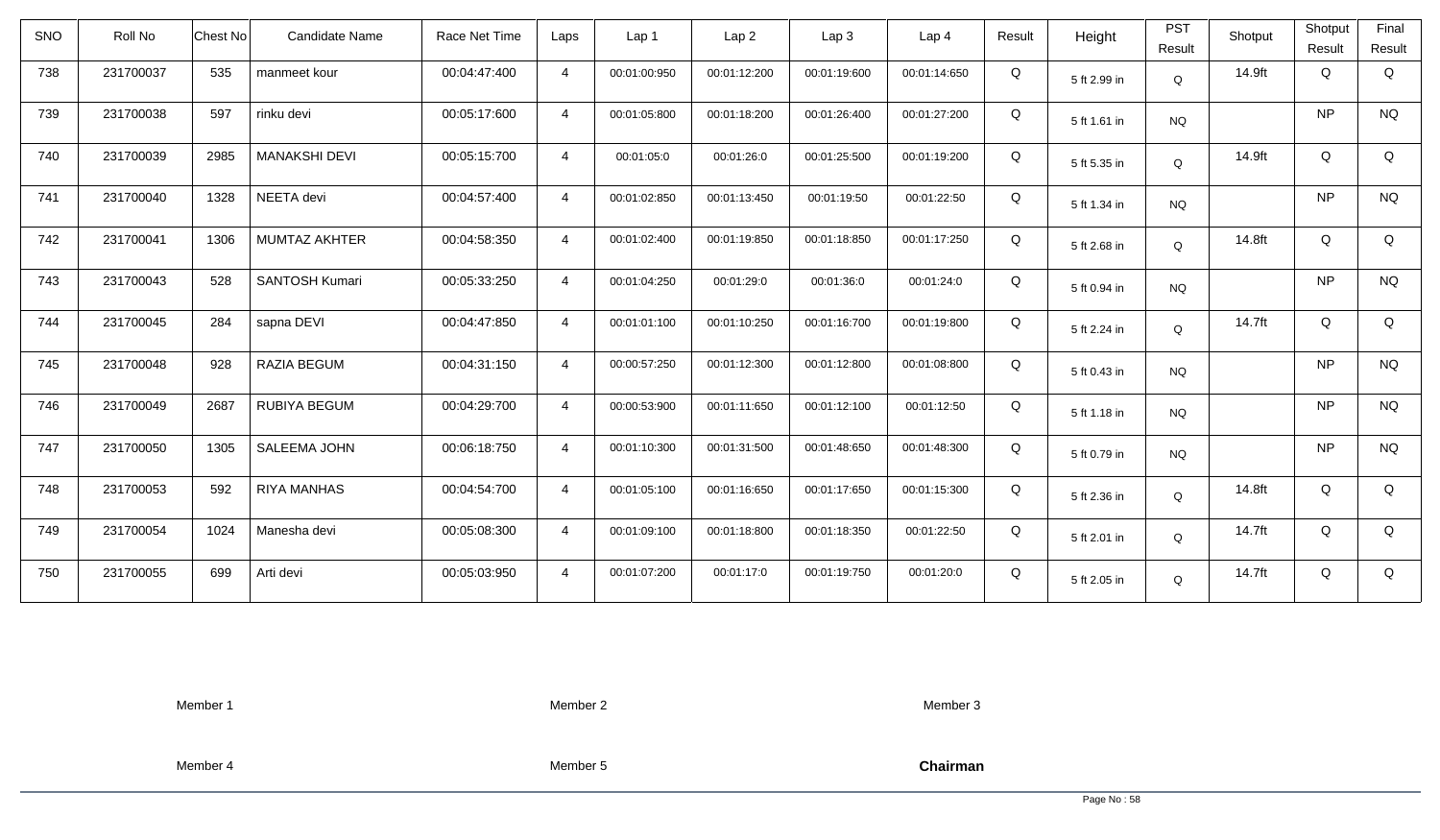| SNO | Roll No   | Chest No | <b>Candidate Name</b> | Race Net Time | Laps           | Lap <sub>1</sub> | Lap <sub>2</sub> | Lap 3        | Lap <sub>4</sub> | Result    | Height        | <b>PST</b><br>Result | Shotput    | Shotput<br>Result | Final<br>Result |
|-----|-----------|----------|-----------------------|---------------|----------------|------------------|------------------|--------------|------------------|-----------|---------------|----------------------|------------|-------------------|-----------------|
| 751 | 231700056 | 2548     | <b>MONICKA</b>        | 00:05:41:500  | $\overline{4}$ | 00:01:13:900     | 00:01:24:700     | 00:01:28:350 | 00:01:34:550     | Q         | 5 ft 2.56 in  | Q                    | 14.8ft     | Q                 | Q               |
| 752 | 231700057 | 1175     | <b>DEEPU KUMARI</b>   | 00:05:41:300  | $\overline{4}$ | 00:01:02:800     | 00:01:28:350     | 00:01:37:150 | 00:01:33:0       | Q         | 5 ft 4.96 in  | Q                    | 14.9ft     | Q                 | Q               |
| 753 | 231700058 | 390      | POOJA DEVI            | 00:05:22:400  | $\overline{4}$ | 00:01:03:300     | 00:01:21:350     | 00:01:28:50  | 00:01:29:700     | Q         | 5 ft 3.5 in   | Q                    | 14ft 6inch | Q                 | Q               |
| 754 | 231700059 | 9250     | <b>RIMPY DEVI</b>     | 00:05:38:850  | $\overline{4}$ | 00:01:04:700     | 00:01:21:750     | 00:01:34:700 | 00:01:37:700     | Q         | 5 ft 1.65 in  | <b>NQ</b>            |            | <b>NP</b>         | <b>NQ</b>       |
| 755 | 231700060 | 664      | <b>SONALI RAJPUT</b>  | 00:06:36:350  | $\overline{4}$ | 00:01:16:100     | 00:01:44:250     | 00:01:51:400 | 00:01:44:600     | <b>NQ</b> |               | <b>NP</b>            |            | <b>NP</b>         | <b>NQ</b>       |
| 756 | 231700061 | 1119     | MEhak jandyal         | 00:05:00:900  | 3              | 00:01:15:450     | 00:01:52:200     | 00:01:53:250 | 00:00:00         | <b>NQ</b> |               | <b>NP</b>            |            | <b>NP</b>         | <b>NQ</b>       |
| 757 | 231700063 | 6049     | MUMTAZ BEGUM          | 00:05:56:50   | $\overline{4}$ | 00:01:11:750     | 00:01:37:650     | 00:01:37:600 | 00:01:29:50      | Q         | 5 ft 2.68 in  | Q                    | 14.8ft     | Q                 | Q               |
| 758 | 231700064 | 1233     | PRINKA DEVI           | 00:05:55:850  | $\overline{4}$ | 00:01:10:500     | 00:01:32:600     | 00:01:35:850 | 00:01:36:900     | Q         | 5 ft 3.35 in  | Q                    | 14.9ft     | Q                 | Q               |
| 759 | 231700065 | 1749     | taniya thakur         | 00:05:42:300  | $\overline{4}$ | 00:01:08:750     | 00:01:31:950     | 00:01:30:600 | 00:01:31:0       | Q         | 4 ft 11.92 in | <b>NQ</b>            |            | <b>NP</b>         | <b>NQ</b>       |
| 760 | 231700066 | 8499     | POOJA DEVI            | 00:05:16:300  | $\overline{4}$ | 00:01:02:850     | 00:01:24:50      | 00:01:27:100 | 00:01:22:300     | Q         | 5 ft 3.5 in   | Q                    | 14.7ft     | Q                 | Q               |
| 761 | 231700067 | 860      | <b>JASVINDER KOUR</b> | 00:04:36:0    | $\overline{4}$ | 00:00:57:50      | 00:01:09:350     | 00:01:12:450 | 00:01:17:150     | Q         | 5 ft 3.78 in  | Q                    | 14.8ft     | Q                 | Q               |
| 762 | 231700068 | 2073     | Abida tabsum          | 00:05:24:550  | $\overline{4}$ | 00:01:07:450     | 00:01:21:550     | 00:01:29:300 | 00:01:26:250     | Q         | 4 ft 10.54 in | <b>NQ</b>            |            | <b>NP</b>         | <b>NQ</b>       |
| 763 | 231700069 | 364      | ZAHIDA BIBI           | 00:05:02:400  | $\overline{4}$ | 00:01:02:850     | 00:01:18:950     | 00:01:20:300 | 00:01:20:300     | Q         | 5 ft 3.5 in   | Q                    | 14ft 6inch | Q                 | Q               |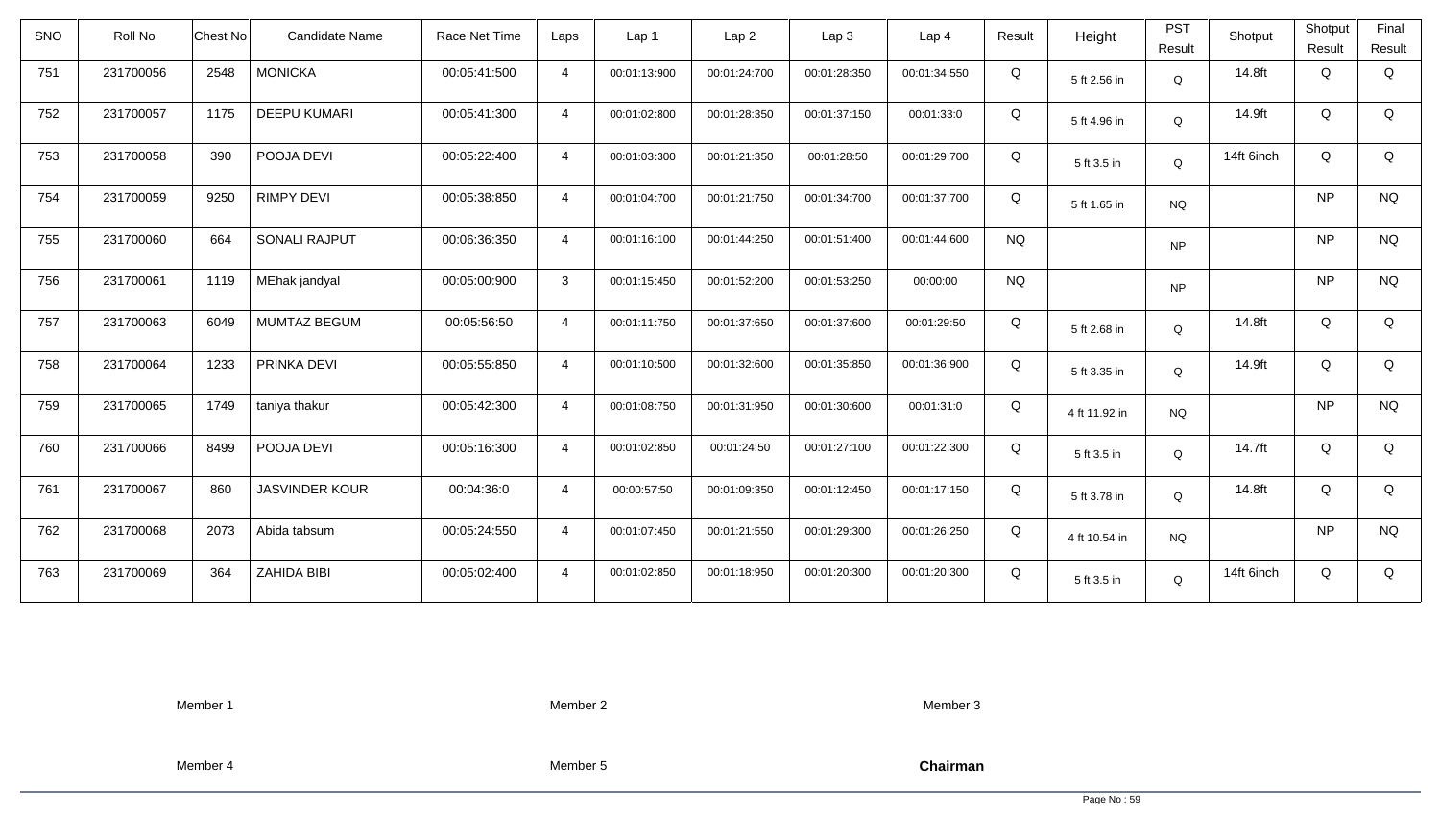| SNO | Roll No   | <b>Chest No</b> | Candidate Name       | Race Net Time | Laps           | Lap 1        | Lap <sub>2</sub> | Lap <sub>3</sub> | Lap <sub>4</sub> | Result    | Height       | <b>PST</b><br>Result | Shotput    | Shotput<br>Result | Final<br>Result |
|-----|-----------|-----------------|----------------------|---------------|----------------|--------------|------------------|------------------|------------------|-----------|--------------|----------------------|------------|-------------------|-----------------|
| 764 | 231700070 | 389             | PALVI SHARMA         | 00:05:39:850  | $\overline{4}$ | 00:01:08:800 | 00:01:28:750     | 00:01:33:700     | 00:01:28:600     | Q         | 5 ft 2.13 in | Q                    | 14.8ft     | Q                 | Q               |
| 765 | 231700071 | 9621            | kajal devi           | 00:04:47:750  | $\overline{4}$ | 00:01:09:800 | 00:01:13:800     | 00:01:12:0       | 00:01:12:150     | Q         | 5 ft 2.32 in | Q                    | 14ft 6inch | Q                 | Q               |
| 766 | 231700072 | 388             | gulshana akhter      | 00:04:47:650  | $\overline{4}$ | 00:01:07:500 | 00:01:14:200     | 00:01:12:350     | 00:01:13:600     | Q         | 5 ft 2.09 in | Q                    | 14.9ft     | Q                 | Q               |
| 767 | 231700074 | 2422            | <b>SUSHMA DEVI</b>   | 00:05:40:350  | $\overline{4}$ | 00:01:08:550 | 00:01:28:850     | 00:01:34:300     | 00:01:28:650     | Q         | 5 ft 2.05 in | Q                    | 14.9ft     | Q                 | Q               |
| 768 | 231700075 | 375             | NEETA DEVI           | 00:04:49:550  | $\overline{4}$ | 00:01:06:700 | 00:01:13:150     | 00:01:13:750     | 00:01:15:950     | Q         | 5 ft 2.8 in  | Q                    | $14$ ft    | <b>NQ</b>         | <b>NQ</b>       |
| 769 | 231700076 | 733             | Monika devi          | 00:04:40:650  | $\overline{4}$ | 00:01:00:550 | 00:01:08:650     | 00:01:13:50      | 00:01:18:400     | Q         | 5 ft 5.47 in | Q                    | 14.8ft     | Q                 | Q               |
| 770 | 231700077 | 1281            | Priksha jandyal      | 00:04:59:400  | $\mathbf{3}$   | 00:01:15:750 | 00:01:52:0       | 00:01:51:650     | 00:00:00         | <b>NQ</b> |              | <b>NP</b>            |            | NP                | <b>NQ</b>       |
| 771 | 231700078 | 1317            | Shiwani jaral        | 00:05:21:300  | $\overline{4}$ | 00:01:04:600 | 00:01:22:800     | 00:01:30:250     | 00:01:23:650     | Q         | 5 ft 6.85 in | Q                    | 14.9ft     | Q                 | Q               |
| 772 | 231700079 | 5673            | neha rani            | 00:04:46:950  | $\overline{4}$ | 00:00:58:900 | 00:01:13:100     | 00:01:21:100     | 00:01:13:850     | Q         | 5 ft 3.03 in | Q                    | 14.8ft     | Q                 | Q               |
| 773 | 231700080 | 1225            | Bimbla devi          | 00:04:50:400  | $\overline{4}$ | 00:00:54:700 | 00:01:14:200     | 00:01:22:700     | 00:01:18:800     | Q         | 5 ft 2.17 in | Q                    | 14.8ft     | Q                 | Q               |
| 774 | 231700081 | 779             | sonali slathia       | 00:07:33:200  | $\overline{4}$ | 00:01:31:200 | 00:02:03:550     | 00:02:01:300     | 00:01:57:150     | <b>NQ</b> |              | <b>NP</b>            |            | <b>NP</b>         | <b>NQ</b>       |
| 775 | 231700082 | 682             | <b>BAREERA BANOO</b> | 00:05:00:350  | $\overline{4}$ | 00:01:04:500 | 00:01:15:350     | 00:01:20:500     | 00:01:20:0       | Q         | 5 ft 0.08 in | <b>NQ</b>            |            | <b>NP</b>         | <b>NQ</b>       |
| 776 | 231700083 | 1479            | kulsoom banoo        | 00:05:20:700  | $\overline{4}$ | 00:01:11:100 | 00:01:22:450     | 00:01:23:400     | 00:01:23:750     | Q         | 5 ft 0.24 in | <b>NQ</b>            |            | NP                | <b>NQ</b>       |

Member 2

Member 3

Member 4

Member 5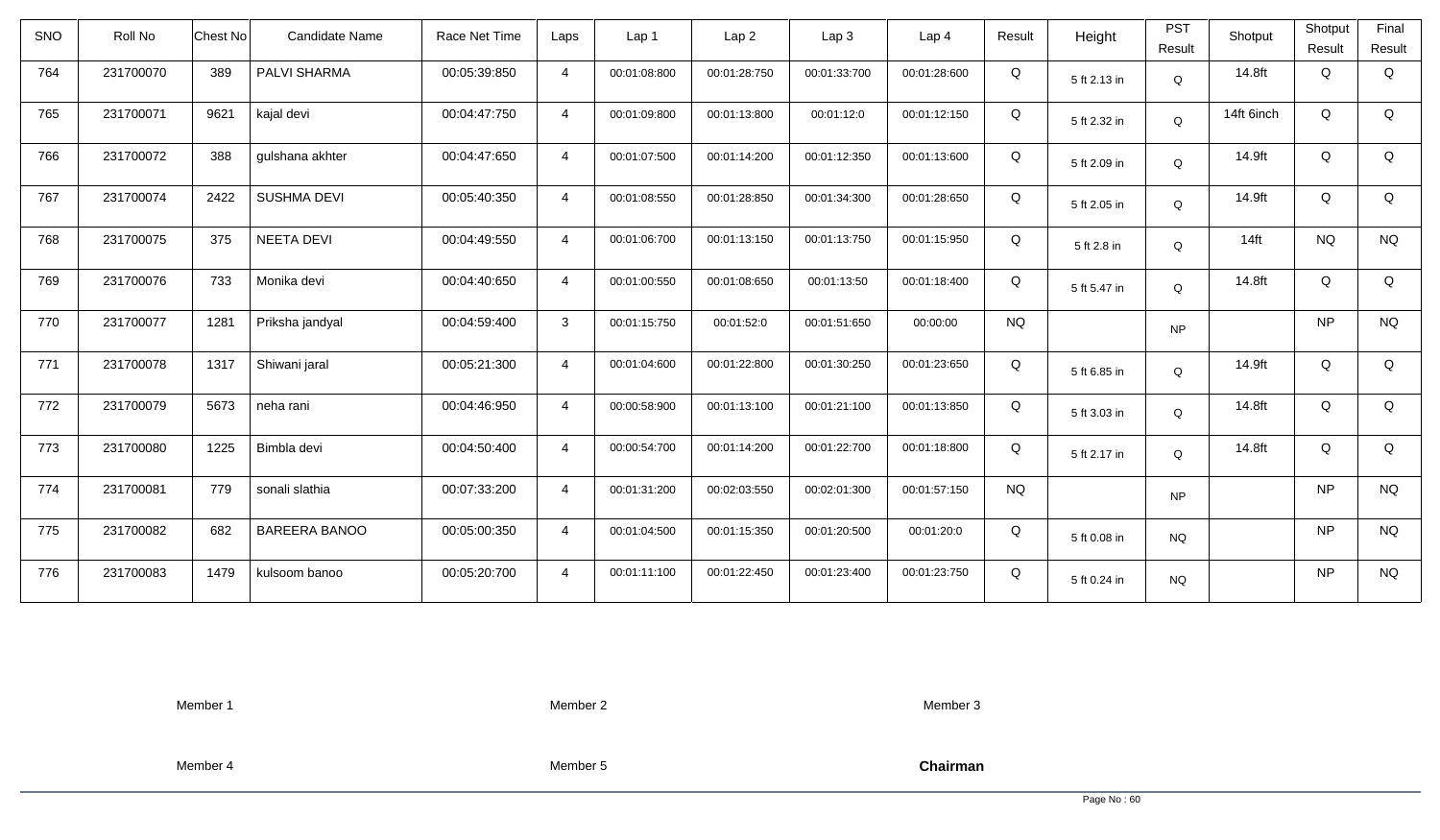| <b>SNO</b> | Roll No   | Chest No | Candidate Name       | Race Net Time | Laps           | Lap 1        | Lap <sub>2</sub> | Lap3         | Lap 4        | Result    | Height        | <b>PST</b><br>Result | Shotput | Shotput<br>Result | Final<br>Result |
|------------|-----------|----------|----------------------|---------------|----------------|--------------|------------------|--------------|--------------|-----------|---------------|----------------------|---------|-------------------|-----------------|
| 777        | 231700085 | 1176     | <b>NISHA BHARTI</b>  | 00:05:20:950  | $\overline{4}$ | 00:01:03:300 | 00:01:21:0       | 00:01:27:800 | 00:01:28:850 | Q         | 5 ft 0.51 in  | <b>NQ</b>            |         | <b>NP</b>         | <b>NQ</b>       |
| 778        | 231700086 | 1045     | Lalita devi          | 00:05:27:700  | $\overline{4}$ | 00:01:11:100 | 00:01:22:400     | 00:01:29:250 | 00:01:24:950 | Q         | 5 ft 2.2 in   | Q                    | $14$ ft | <b>NQ</b>         | <b>NQ</b>       |
| 779        | 231700087 | 9295     | Anjana devi          | 00:05:19:0    | $\overline{4}$ | 00:01:09:50  | 00:01:23:750     | 00:01:26:800 | 00:01:19:400 | Q         | 5 ft 2.91 in  | Q                    | $14$ ft | <b>NQ</b>         | <b>NQ</b>       |
| 780        | 231700088 | 9602     | PARUL DEYOL          | 00:07:15:300  | $\overline{4}$ | 00:01:30:300 | 00:01:54:950     | 00:01:58:50  | 00:01:52:0   | <b>NQ</b> |               | <b>NP</b>            |         | <b>NP</b>         | <b>NQ</b>       |
| 781        | 231700089 | 439      | Metali Abrol         | 00:05:02:200  | 3              | 00:01:12:900 | 00:01:44:550     | 00:02:04:750 | 00:00:00     | <b>NQ</b> |               | <b>NP</b>            |         | <b>NP</b>         | <b>NQ</b>       |
| 782        | 231700091 | 1215     | <b>NUSRAT JAAN</b>   | 00:05:34:150  | $\overline{4}$ | 00:01:05:650 | 00:01:24:400     | 00:01:33:300 | 00:01:30:800 | Q         | 5 ft 5 in     | $\mathsf Q$          | 14.8ft  | Q                 | Q               |
| 783        | 231700092 | 905      | <b>HARPREET KOUR</b> | 00:05:42:200  | $\overline{4}$ | 00:01:20:800 | 00:01:29:150     | 00:01:32:750 | 00:01:19:500 | Q         | 5 ft 4.72 in  | Q                    | 14.8ft  | Q                 | Q               |
| 784        | 231700093 | 1113     | <b>MANISHA DEVI</b>  | 00:05:09:950  | $\overline{4}$ | 00:01:06:550 | 00:01:22:500     | 00:01:22:350 | 00:01:18:550 | Q         | 4 ft 11.29 in | <b>NQ</b>            |         | <b>NP</b>         | <b>NQ</b>       |
| 785        | 231700094 | 1249     | kaishiv devi         | 00:05:30:200  | $\overline{4}$ | 00:01:10:500 | 00:01:23:750     | 00:01:27:850 | 00:01:28:100 | Q         | 5 ft 2.76 in  | $\mathsf Q$          | $14$ ft | <b>NQ</b>         | <b>NQ</b>       |
| 786        | 231700095 | 1129     | <b>SAPNA DEVI</b>    | 00:06:13:50   | $\overline{4}$ | 00:01:18:50  | 00:01:38:950     | 00:01:39:600 | 00:01:36:450 | Q         | 5 ft 3.27 in  | Q                    | $14$ ft | <b>NQ</b>         | <b>NQ</b>       |
| 787        | 231700097 | 1400     | KHALDA PARVEEN       | 00:04:51:350  | $\overline{4}$ | 00:00:59:350 | 00:01:12:0       | 00:01:16:700 | 00:01:23:300 | Q         | 5 ft 3.31 in  | Q                    | 14.7ft  | Q                 | Q               |
| 788        | 231700098 | 809      | Ravita devi          | 00:04:55:100  | $\overline{4}$ | 00:01:10:300 | 00:01:18:100     | 00:01:16:300 | 00:01:10:400 | Q         | 5 ft 3.27 in  | Q                    | $14$ ft | <b>NQ</b>         | <b>NQ</b>       |
| 789        | 231700099 | 5814     | NAZMEEN BANOO        | 00:04:54:250  | $\overline{4}$ | 00:01:08:200 | 00:01:17:550     | 00:01:16:450 | 00:01:12:50  | Q         | 5 ft 2.4 in   | Q                    | $14$ ft | <b>NQ</b>         | <b>NQ</b>       |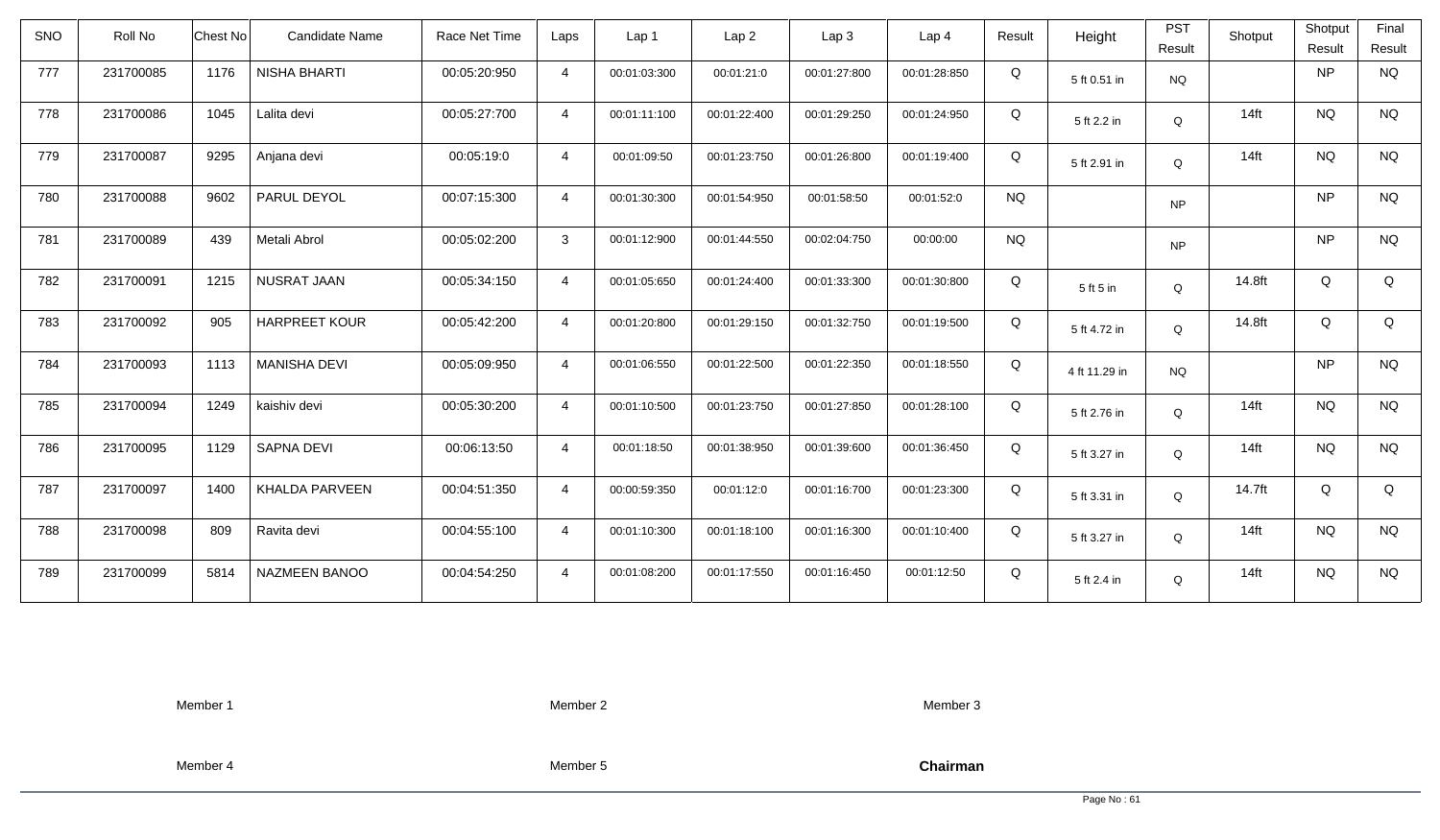| <b>SNO</b> | Roll No   | <b>Chest No</b> | Candidate Name        | Race Net Time | Laps           | Lap 1        | Lap <sub>2</sub> | Lap3         | Lap <sub>4</sub> | Result | Height        | <b>PST</b><br>Result | Shotput    | Shotput<br>Result | Final<br>Result |
|------------|-----------|-----------------|-----------------------|---------------|----------------|--------------|------------------|--------------|------------------|--------|---------------|----------------------|------------|-------------------|-----------------|
| 790        | 231700100 | 230             | Shivali devi          | 00:05:43:750  | $\overline{4}$ | 00:01:10:50  | 00:01:27:950     | 00:01:32:500 | 00:01:33:250     | Q      | 5 ft 2.24 in  | $\mathsf Q$          | 14ft 8inch | Q                 | Q               |
| 791        | 231700101 | 8480            | Sunaina rajput        | 00:05:41:200  | $\overline{4}$ | 00:01:09:450 | 00:01:31:650     | 00:01:35:700 | 00:01:24:400     | Q      | 5 ft 3.19 in  | Q                    | 14.8ft     | Q                 | Q               |
| 792        | 231700102 | 2597            | Palvi devi            | 00:05:11:200  | $\overline{4}$ | 00:01:05:450 | 00:01:17:100     | 00:01:23:150 | 00:01:25:500     | Q      | 5 ft 4.61 in  | Q                    | 14.8ft     | Q                 | Q               |
| 793        | 231700104 | 3565            | Minakshi Devi         | 00:05:42:150  | $\overline{4}$ | 00:01:01:950 | 00:01:29:150     | 00:01:35:200 | 00:01:35:850     | Q      | 5 ft 2.13 in  | Q                    | 14.8ft     | Q                 | Q               |
| 794        | 231700105 | 956             | Seema rani            | 00:05:47:0    | $\overline{4}$ | 00:01:11:800 | 00:01:28:50      | 00:01:36:0   | 00:01:31:150     | Q      | 5 ft 3.86 in  | Q                    | 14.9ft     | Q                 | Q               |
| 795        | 231700106 | 1666            | Surbhi Rajput         | 00:05:18:950  | $\overline{4}$ | 00:01:15:300 | 00:01:22:800     | 00:01:19:850 | 00:01:21:0       | Q      | 5 ft 2.64 in  | Q                    | 14.9ft     | Q                 | Q               |
| 796        | 231700108 | 320             | Bandana devi          | 00:05:07:500  | $\overline{4}$ | 00:01:05:350 | 00:01:18:100     | 00:01:21:850 | 00:01:22:200     | Q      | 5 ft 3.11 in  | Q                    | 14.9ft     | Q                 | Q               |
| 797        | 231700109 | 1247            | <b>ISHA DEVI</b>      | 00:05:55:550  | $\overline{4}$ | 00:01:08:750 | 00:01:35:700     | 00:01:35:150 | 00:01:35:950     | Q      | 5 ft 2.05 in  | Q                    | 14.8ft     | Q                 | Q               |
| 798        | 231700110 | 4132            | NEETU DEVI            | 00:05:21:700  | $\overline{4}$ | 00:01:13:100 | 00:01:18:400     | 00:01:20:500 | 00:01:29:700     | Q      | 5 ft 1.57 in  | <b>NQ</b>            |            | <b>NP</b>         | <b>NQ</b>       |
| 799        | 231700112 | 5390            | SHABNAM AKHTER        | 00:05:41:0    | $\overline{4}$ | 00:01:06:150 | 00:01:27:500     | 00:01:34:350 | 00:01:33:0       | Q      | 5 ft 4.57 in  | Q                    | 14.9ft     | Q                 | Q               |
| 800        | 231700115 | 2121            | <b>MANISHA SHARMA</b> | 00:06:06:500  | $\overline{4}$ | 00:01:10:600 | 00:01:36:750     | 00:01:35:450 | 00:01:43:700     | Q      | 4 ft 11.57 in | <b>NQ</b>            |            | <b>NP</b>         | <b>NQ</b>       |
| 801        | 231700116 | 549             | <b>KAMLESH DEVI</b>   | 00:05:06:250  | $\overline{4}$ | 00:01:04:300 | 00:01:18:800     | 00:01:23:700 | 00:01:19:450     | Q      | 5 ft 0.75 in  | <b>NQ</b>            |            | <b>NP</b>         | <b>NQ</b>       |
| 802        | 231700117 | 820             | Sadhroo Devi          | 00:05:19:300  | $\overline{4}$ | 00:01:12:0   | 00:01:20:450     | 00:01:21:700 | 00:01:25:150     | Q      | 5 ft 3.07 in  | Q                    | 14.8ft     | Q                 | Q               |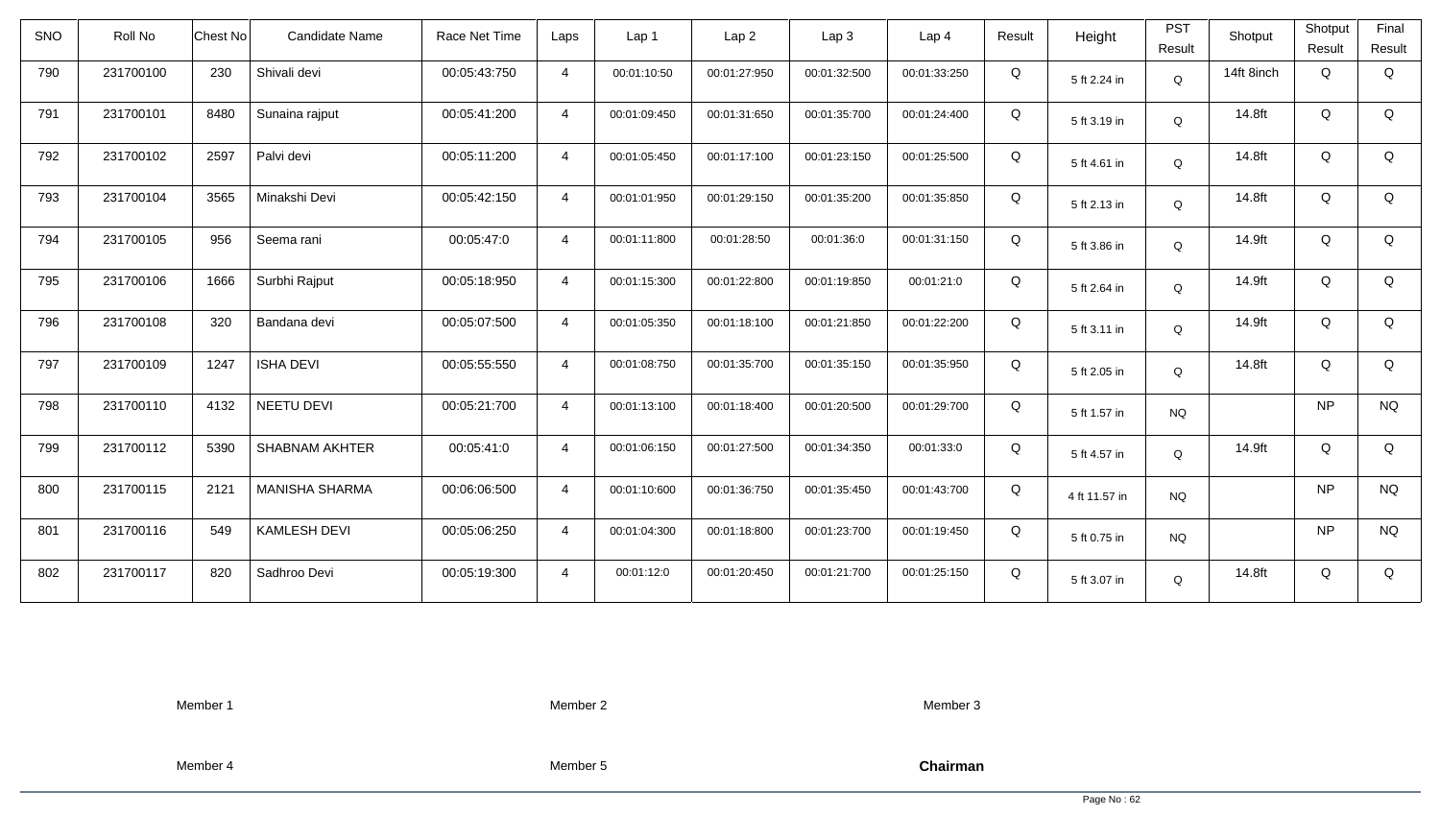| <b>SNO</b> | Roll No   | Chest No | Candidate Name       | Race Net Time | Laps           | Lap 1        | Lap <sub>2</sub> | Lap3         | Lap <sub>4</sub> | Result    | Height        | <b>PST</b><br>Result | Shotput    | Shotput<br>Result | Final<br>Result |
|------------|-----------|----------|----------------------|---------------|----------------|--------------|------------------|--------------|------------------|-----------|---------------|----------------------|------------|-------------------|-----------------|
| 803        | 231700119 | 5072     | <b>SONALI BHARTI</b> | 00:06:01:550  | $\overline{4}$ | 00:01:18:700 | 00:01:32:300     | 00:01:36:900 | 00:01:33:650     | Q         | 5 ft 3.74 in  | Q                    | $14$ ft    | <b>NQ</b>         | <b>NQ</b>       |
| 804        | 231700120 | 400      | Afrooz Banoo         | 00:05:13:100  | $\overline{4}$ | 00:01:02:450 | 00:01:23:450     | 00:01:23:850 | 00:01:23:350     | Q         | 5 ft 3.35 in  | Q                    | 14.8ft     | Q                 | Q               |
| 805        | 231700122 | 1291     | <b>NASREEN BIBI</b>  | 00:05:17:250  | $\overline{4}$ | 00:01:05:500 | 00:01:22:900     | 00:01:25:200 | 00:01:23:650     | Q         | 5 ft 2.2 in   | Q                    | 14.8ft     | Q                 | Q               |
| 806        | 231700125 | 898      | <b>KAJAL DEVI</b>    | 00:05:05:850  | $\overline{4}$ | 00:01:04:400 | 00:01:17:350     | 00:01:22:350 | 00:01:21:750     | Q         | 5 ft 0.51 in  | <b>NQ</b>            |            | <b>NP</b>         | <b>NQ</b>       |
| 807        | 231700126 | 5235     | Nazia Akhter         | 00:05:59:650  | $\overline{4}$ | 00:01:09:100 | 00:01:35:850     | 00:01:36:50  | 00:01:38:650     | Q         | 5 ft 1.42 in  | <b>NQ</b>            |            | <b>NP</b>         | <b>NQ</b>       |
| 808        | 231700127 | 1181     | POOJA DEVI           | 00:05:02:650  | $\overline{4}$ | 00:01:01:50  | 00:01:19:800     | 00:01:18:0   | 00:01:23:800     | Q         | 4 ft 10.23 in | <b>NQ</b>            |            | <b>NP</b>         | <b>NQ</b>       |
| 809        | 231700128 | 922      | Shabana Begum        | 00:06:17:100  | $\overline{4}$ | 00:01:13:950 | 00:01:40:700     | 00:01:43:950 | 00:01:38:500     | Q         | 5 ft 2.91 in  | Q                    | $14$ ft    | <b>NQ</b>         | <b>NQ</b>       |
| 810        | 231700129 | 2434     | ANJU DEVI            | 00:05:20:600  | $\overline{4}$ | 00:01:11:250 | 00:01:21:800     | 00:01:24:350 | 00:01:23:200     | Q         | 5 ft 2.95 in  | Q                    | 14ft 6inch | Q                 | Q               |
| 811        | 231700130 | 112      | RAVITA devi          | 00:05:04:200  | $\overline{4}$ | 00:01:07:350 | 00:01:18:0       | 00:01:21:650 | 00:01:17:200     | Q         | 5 ft 0.98 in  | <b>NQ</b>            |            | <b>NP</b>         | <b>NQ</b>       |
| 812        | 231700131 | 1093     | Razia Begum          | 00:06:24:500  | $\overline{4}$ | 00:01:12:900 | 00:01:43:800     | 00:01:41:200 | 00:01:46:600     | Q         | 5 ft 4.53 in  | Q                    | $14$ ft    | <b>NQ</b>         | <b>NQ</b>       |
| 813        | 231700132 | 3307     | SHAREENA BANOO       | 00:05:41:350  | $\overline{4}$ | 00:01:01:300 | 00:01:25:850     | 00:01:33:150 | 00:01:41:50      | Q         | 5 ft 2.64 in  | Q                    | $14$ ft    | <b>NQ</b>         | <b>NQ</b>       |
| 814        | 231700133 | 277      | shaina akhter        | 00:06:07:150  | $\overline{4}$ | 00:01:13:100 | 00:01:36:400     | 00:01:40:850 | 00:01:36:800     | Q         | 5 ft 3.94 in  | Q                    | 14.7ft     | Q                 | Q               |
| 815        | 231700135 | 437      | Meenakashi Bharti    | 00:05:30:850  | $\mathbf{3}$   | 00:01:13:700 | 00:01:58:500     | 00:02:18:650 | 00:00:00         | <b>NQ</b> |               | <b>NP</b>            |            | <b>NP</b>         | <b>NQ</b>       |

Member 2

Member 3

Member 4

Member 5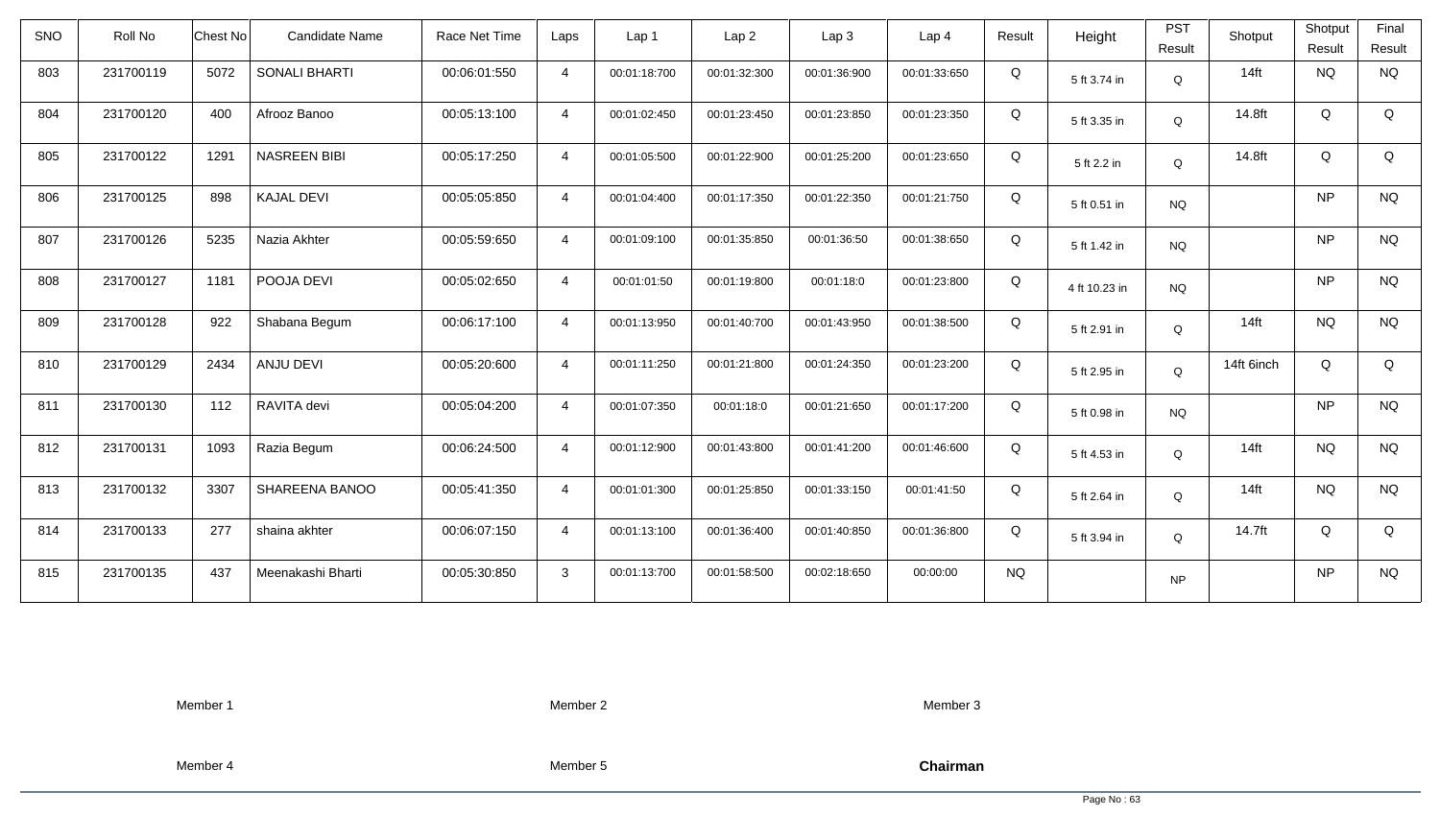| <b>SNO</b> | Roll No   | <b>Chest No</b> | Candidate Name        | Race Net Time | Laps           | Lap 1        | Lap <sub>2</sub> | Lap <sub>3</sub> | Lap <sub>4</sub> | Result    | Height        | <b>PST</b><br>Result | Shotput    | Shotput<br>Result | Final<br>Result |
|------------|-----------|-----------------|-----------------------|---------------|----------------|--------------|------------------|------------------|------------------|-----------|---------------|----------------------|------------|-------------------|-----------------|
| 816        | 231700139 | 1230            | Nancy Sharma          | 00:05:40:900  | $\overline{4}$ | 00:01:11:50  | 00:01:23:850     | 00:01:28:600     | 00:01:37:400     | Q         | 5 ft 0.16 in  | <b>NQ</b>            |            | <b>NP</b>         | <b>NQ</b>       |
| 817        | 231700140 | 289             | <b>TRIPTA DEVI</b>    | 00:07:24:650  | $\overline{4}$ | 00:01:33:250 | 00:01:54:300     | 00:02:01:400     | 00:01:55:700     | <b>NQ</b> |               | <b>NP</b>            |            | <b>NP</b>         | <b>NQ</b>       |
| 818        | 231700141 | 1108            | <b>BUMIKA DEVI</b>    | 00:05:38:800  | $\overline{4}$ | 00:01:02:400 | 00:01:25:100     | 00:01:34:500     | 00:01:36:800     | Q         | 5 ft 5.43 in  | Q                    | 14.9ft     | Q                 | Q               |
| 819        | 231700143 | 696             | <b>VArSHA DEVI</b>    | 00:05:24:250  | $\overline{4}$ | 00:01:03:350 | 00:01:25:900     | 00:01:30:50      | 00:01:24:950     | Q         | 5 ft 4.65 in  | Q                    | 14.8ft     | Q                 | Q               |
| 820        | 231700145 | 1229            | DILSHAD BANOO         | 00:04:58:900  | $\overline{4}$ | 00:00:59:650 | 00:01:17:400     | 00:01:18:850     | 00:01:23:0       | Q         | 5 ft 3.78 in  | Q                    | 14.9ft     | Q                 | Q               |
| 821        | 231700146 | 3742            | Nadia akhter          | 00:06:16:850  | $\overline{4}$ | 00:01:15:300 | 00:01:37:700     | 00:01:42:0       | 00:01:41:850     | Q         | 5 ft 3.58 in  | Q                    | $14$ ft    | <b>NQ</b>         | <b>NQ</b>       |
| 822        | 231700147 | 1198            | Maneeka devi          | 00:05:21:300  | $\overline{4}$ | 00:01:09:100 | 00:01:22:100     | 00:01:23:250     | 00:01:26:850     | Q         | 5 ft 0.51 in  | <b>NQ</b>            |            | <b>NP</b>         | <b>NQ</b>       |
| 823        | 231700148 | 5114            | <b>RUKHASAR BIBI</b>  | 00:05:16:150  | $\overline{4}$ | 00:01:02:400 | 00:01:22:950     | 00:01:26:700     | 00:01:24:100     | Q         | 5 ft 1.14 in  | <b>NQ</b>            |            | <b>NP</b>         | <b>NQ</b>       |
| 824        | 231700149 | 948             | SHEETAL               | 00:05:39:900  | $\overline{4}$ | 00:01:14:450 | 00:01:27:150     | 00:01:30:300     | 00:01:28:0       | Q         | 4 ft 11.02 in | <b>NQ</b>            |            | <b>NP</b>         | <b>NQ</b>       |
| 825        | 231700150 | 9129            | <b>JYOTI DEVI</b>     | 00:04:48:150  | $\overline{4}$ | 00:01:12:200 | 00:01:16:400     | 00:01:11:0       | 00:01:08:550     | Q         | 5 ft 5.12 in  | Q                    | 14ft 6inch | Q                 | Q               |
| 826        | 231700151 | 9632            | SONIA DEVI            | 00:06:53:400  | $\overline{4}$ | 00:01:11:400 | 00:01:48:100     | 00:02:02:150     | 00:01:51:750     | <b>NQ</b> |               | <b>NP</b>            |            | <b>NP</b>         | <b>NQ</b>       |
| 827        | 231700152 | 5805            | <b>SHIVANI THAKUR</b> | 00:04:30:600  | $\overline{4}$ | 00:01:10:300 | 00:01:11:450     | 00:01:08:950     | 00:00:59:900     | Q         | 5 ft 2.76 in  | Q                    | 14.8ft     | Q                 | Q               |
| 828        | 231700154 | 227             | SAPNA DEVI            | 00:05:29:700  | $\overline{4}$ | 00:00:58:700 | 00:01:22:500     | 00:01:33:150     | 00:01:35:350     | Q         | 5 ft 6.81 in  | Q                    | 14ft 6inch | Q                 | Q               |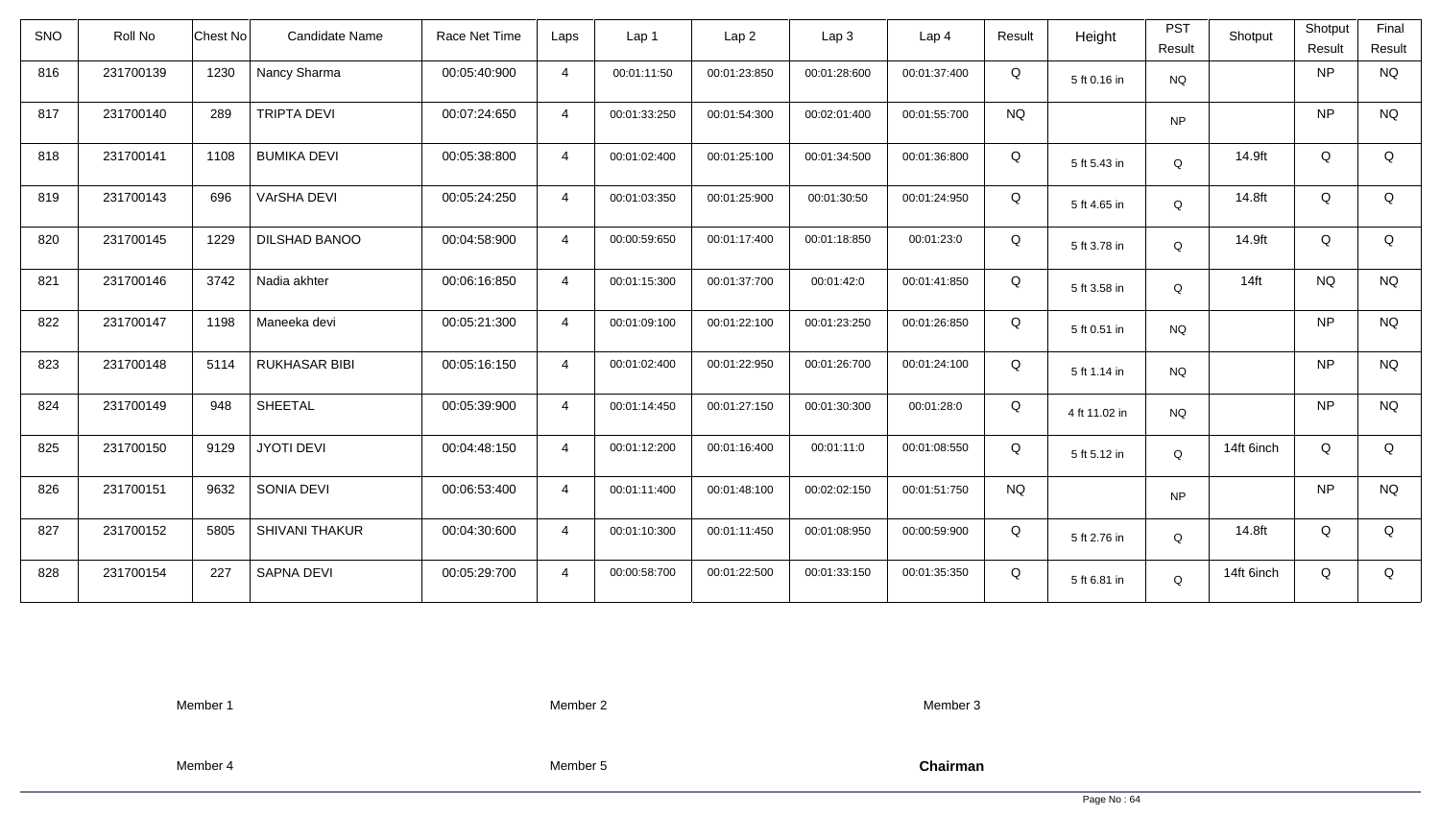| <b>SNO</b> | Roll No   | <b>Chest No</b> | Candidate Name      | Race Net Time | Laps           | Lap 1        | Lap <sub>2</sub> | Lap <sub>3</sub> | Lap <sub>4</sub> | Result    | Height       | <b>PST</b><br>Result | Shotput    | Shotput<br>Result | Final<br>Result |
|------------|-----------|-----------------|---------------------|---------------|----------------|--------------|------------------|------------------|------------------|-----------|--------------|----------------------|------------|-------------------|-----------------|
| 829        | 231700155 | 2481            | <b>ULFIT BIBI</b>   | 00:05:36:950  | $\overline{4}$ | 00:01:14:150 | 00:01:30:800     | 00:01:28:850     | 00:01:23:150     | Q         | 5 ft 6.18 in | Q                    | 14.9ft     | Q                 | Q               |
| 830        | 231700157 | 1355            | Sunaina devi        | 00:05:07:750  | $\overline{4}$ | 00:01:04:650 | 00:01:15:400     | 00:01:20:750     | 00:01:26:950     | Q         | 5 ft 6.3 in  | Q                    | 14.8ft     | Q                 | Q               |
| 831        | 231700158 | 913             | Anamika Rajput      | 00:05:42:550  | $\overline{4}$ | 00:01:05:550 | 00:01:22:750     | 00:01:40:700     | 00:01:33:550     | Q         | 5 ft 3.46 in | Q                    | 14ft 6inch | Q                 | Q               |
| 832        | 231700160 | 1243            | <b>RINKU DEVI</b>   | 00:05:27:50   | $\overline{4}$ | 00:01:11:450 | 00:01:27:200     | 00:01:25:150     | 00:01:23:250     | Q         | 5 ft 5.43 in | Q                    | 14.9ft     | Q                 | Q               |
| 833        | 231700161 | 8848            | <b>IRSHAD BIBI</b>  | 00:05:52:250  | $\overline{4}$ | 00:01:10:650 | 00:01:29:0       | 00:01:35:800     | 00:01:36:800     | Q         | 5 ft 3.07 in | Q                    | 14.9ft     | Q                 | Q               |
| 834        | 231700162 | 1255            | SHAKEELA BEGAM      | 00:05:29:100  | $\overline{4}$ | 00:01:03:600 | 00:01:24:450     | 00:01:30:450     | 00:01:30:600     | Q         | 5 ft 2.4 in  | Q                    | 14.8ft     | Q                 | Q               |
| 835        | 231700163 | 805             | Preeti sharma       | 00:06:33:750  | $\overline{4}$ | 00:01:11:50  | 00:01:34:800     | 00:01:54:450     | 00:01:53:450     | <b>NQ</b> |              | <b>NP</b>            |            | <b>NP</b>         | <b>NQ</b>       |
| 836        | 231700165 | 5440            | ANJU DEVI           | 00:05:32:600  | $\overline{4}$ | 00:01:13:800 | 00:01:24:200     | 00:01:28:450     | 00:01:26:150     | Q         | 5 ft 0.16 in | <b>NQ</b>            |            | <b>NP</b>         | <b>NQ</b>       |
| 837        | 231700166 | 322             | <b>SONIA SHARMA</b> | 00:05:24:800  | $\overline{4}$ | 00:01:08:600 | 00:01:27:450     | 00:01:26:500     | 00:01:22:250     | Q         | 5 ft 2.36 in | Q                    | 14.8ft     | Q                 | Q               |
| 838        | 231700167 | 283             | <b>ANJANA DEVI</b>  | 00:06:30:450  | $\overline{4}$ | 00:01:15:750 | 00:01:37:600     | 00:01:48:350     | 00:01:48:750     | <b>NQ</b> |              | <b>NP</b>            |            | <b>NP</b>         | <b>NQ</b>       |
| 839        | 231700168 | 583             | Khalda Begum        | 00:05:19:150  | $\overline{4}$ | 00:01:11:450 | 00:01:21:0       | 00:01:26:500     | 00:01:20:200     | Q         | 5 ft 2.24 in | Q                    | 14.9ft     | Q                 | Q               |
| 840        | 231700169 | 1213            | MEHMUDAH BANOO      | 00:05:08:550  | $\overline{4}$ | 00:01:01:500 | 00:01:18:100     | 00:01:20:100     | 00:01:28:850     | Q         | 5 ft 1.38 in | <b>NQ</b>            |            | <b>NP</b>         | <b>NQ</b>       |
| 841        | 231700170 | 896             | riya sharma         | 00:05:52:350  | $\overline{4}$ | 00:01:10:150 | 00:01:33:600     | 00:01:34:800     | 00:01:33:800     | Q         | 5 ft 2.91 in | Q                    | 14ft 6inch | Q                 | Q               |

Member 2

Member 3

Member 4

Member 5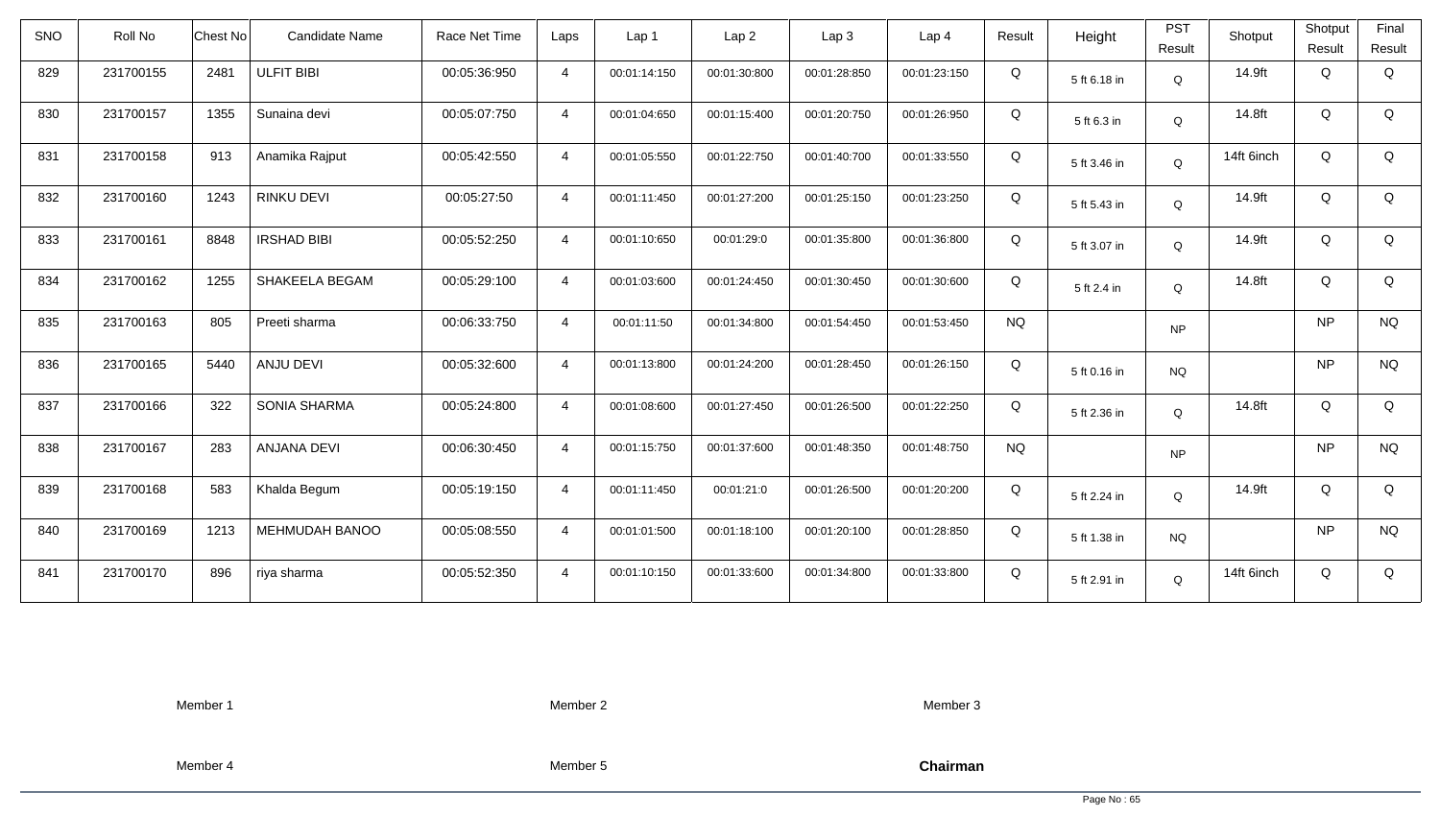| <b>SNO</b> | Roll No   | Chest No | Candidate Name       | Race Net Time | Laps           | Lap 1        | Lap <sub>2</sub> | Lap3         | Lap 4        | Result    | Height        | <b>PST</b><br>Result | Shotput    | Shotput<br>Result | Final<br>Result |
|------------|-----------|----------|----------------------|---------------|----------------|--------------|------------------|--------------|--------------|-----------|---------------|----------------------|------------|-------------------|-----------------|
| 842        | 231700172 | 5020     | RADHIKA DEVI         | 00:05:22:950  | $\overline{4}$ | 00:01:08:200 | 00:01:21:100     | 00:01:26:900 | 00:01:26:750 | Q         | 5 ft 4.76 in  | Q                    | $14$ ft    | <b>NQ</b>         | <b>NQ</b>       |
| 843        | 231700173 | 2249     | KOMAL DEVI           | 00:04:57:500  | 3              | 00:01:17:800 | 00:01:42:200     | 00:01:57:500 | 00:00:00     | <b>NQ</b> |               | <b>NP</b>            |            | <b>NP</b>         | <b>NQ</b>       |
| 844        | 231700174 | 114      | SHALLU DEVI          | 00:05:39:800  | $\overline{4}$ | 00:01:13:0   | 00:01:24:100     | 00:01:31:100 | 00:01:31:600 | Q         | 5 ft 1.38 in  | <b>NQ</b>            |            | <b>NP</b>         | <b>NQ</b>       |
| 845        | 231700175 | 830      | <b>ARTI DEVI</b>     | 00:05:01:500  | $\overline{4}$ | 00:01:10:650 | 00:01:16:750     | 00:01:22:100 | 00:01:12:0   | Q         | 5 ft 3.15 in  | Q                    | 14.8ft     | Q                 | Q               |
| 846        | 231700176 | 3469     | POOJA DEVI           | 00:04:55:650  | $\overline{4}$ | 00:01:08:600 | 00:01:14:200     | 00:01:19:650 | 00:01:13:200 | Q         | 5 ft 2.56 in  | Q                    | 14.9ft     | Q                 | Q               |
| 847        | 231700178 | 1083     | <b>AYUSHI RAJPUT</b> | 00:06:22:400  | $\overline{4}$ | 00:01:28:600 | 00:01:37:250     | 00:01:38:750 | 00:01:37:800 | Q         | 5 ft 1.65 in  | <b>NQ</b>            |            | <b>NP</b>         | <b>NQ</b>       |
| 848        | 231700179 | 1234     | SHAKEELA BIBI        | 00:05:04:700  | $\overline{4}$ | 00:01:09:400 | 00:01:17:850     | 00:01:21:550 | 00:01:15:900 | Q         | 4 ft 11.92 in | <b>NQ</b>            |            | <b>NP</b>         | <b>NQ</b>       |
| 849        | 231700180 | 919      | <b>FARZANA BIBI</b>  | 00:05:12:200  | $\overline{4}$ | 00:01:07:950 | 00:01:21:300     | 00:01:21:950 | 00:01:21:0   | Q         | 5 ft 2.48 in  | Q                    | 14ft 6inch | Q                 | Q               |
| 850        | 231700181 | 834      | RAFIA KOUSAR         | 00:05:10:550  | $\overline{4}$ | 00:01:07:800 | 00:01:20:450     | 00:01:25:0   | 00:01:17:300 | Q         | 5 ft 1.65 in  | <b>NQ</b>            |            | <b>NP</b>         | <b>NQ</b>       |
| 851        | 231700184 | 1224     | AMBICA PANDOH        | 00:07:26:350  | $\overline{4}$ | 00:01:14:950 | 00:02:10:550     | 00:02:04:600 | 00:01:56:250 | <b>NQ</b> |               | <b>NP</b>            |            | <b>NP</b>         | <b>NQ</b>       |
| 852        | 231700185 | 1036     | NISHA DEVI           | 00:05:34:600  | $\overline{4}$ | 00:01:01:450 | 00:01:20:550     | 00:01:33:150 | 00:01:39:450 | Q         | 5 ft 1.18 in  | <b>NQ</b>            |            | <b>NP</b>         | <b>NQ</b>       |
| 853        | 231700186 | 3851     | <b>ANJALI DEVI</b>   | 00:05:30:200  | $\overline{4}$ | 00:01:07:600 | 00:01:25:250     | 00:01:29:850 | 00:01:27:500 | Q         | 5 ft 3.23 in  | Q                    | 14.8ft     | Q                 | Q               |
| 854        | 231700187 | 253      | RAFEEQA RANI         | 00:05:29:400  | $\overline{4}$ | 00:01:06:550 | 00:01:28:350     | 00:01:29:550 | 00:01:24:950 | Q         | 5 ft 4.72 in  | Q                    | 14.9ft     | Q                 | Q               |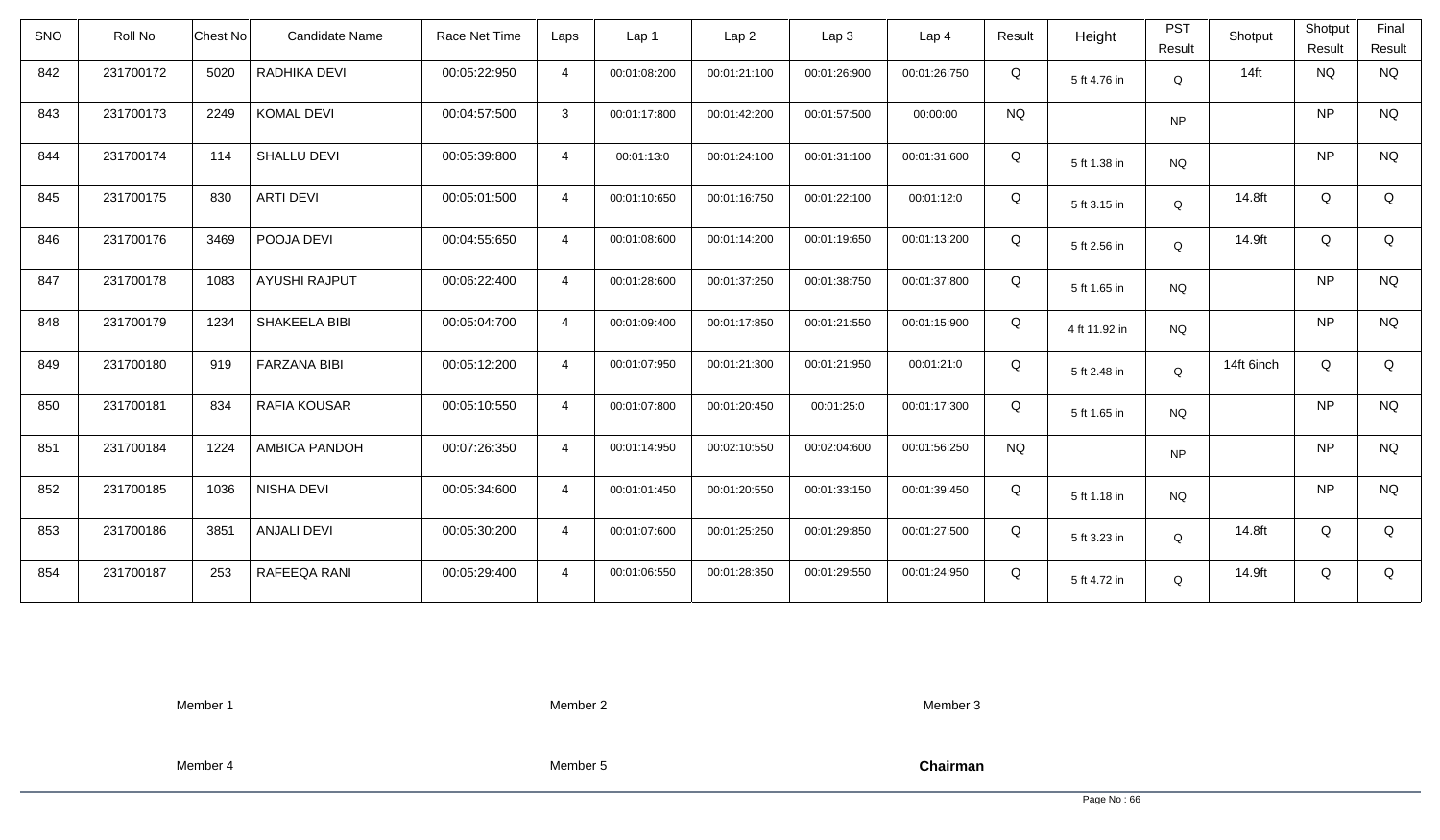| <b>SNO</b> | Roll No   | <b>Chest No</b> | Candidate Name       | Race Net Time | Laps           | Lap <sub>1</sub> | Lap <sub>2</sub> | Lap <sub>3</sub> | Lap <sub>4</sub> | Result    | Height        | <b>PST</b><br>Result | Shotput    | Shotput<br>Result | Final<br>Result |
|------------|-----------|-----------------|----------------------|---------------|----------------|------------------|------------------|------------------|------------------|-----------|---------------|----------------------|------------|-------------------|-----------------|
| 855        | 231700188 | 1008            | ZAHIDA               | 00:05:14:800  | $\overline{4}$ | 00:01:00:750     | 00:01:21:400     | 00:01:26:450     | 00:01:26:200     | Q         | 5 ft 2.01 in  | Q                    | 14ft 6inch | Q                 | Q               |
| 856        | 231700189 | 1843            | <b>SHALLU KUMARI</b> | 00:05:58:450  | $\overline{4}$ | 00:01:06:250     | 00:01:40:0       | 00:01:35:750     | 00:01:36:450     | Q         | 5 ft 0.2 in   | <b>NQ</b>            |            | <b>NP</b>         | <b>NQ</b>       |
| 857        | 231700190 | 1277            | ARCHANA KUMARI       | 00:05:45:400  | $\overline{4}$ | 00:01:01:900     | 00:01:28:0       | 00:01:34:100     | 00:01:41:400     | Q         | 5 ft 2.28 in  | Q                    | 14.6ft     | Q                 | Q               |
| 858        | 231700192 | 9024            | NISHA DEVI           | 00:06:05:500  | $\overline{4}$ | 00:01:19:0       | 00:01:30:500     | 00:01:35:100     | 00:01:40:900     | Q         | 4 ft 11.45 in | <b>NQ</b>            |            | <b>NP</b>         | <b>NQ</b>       |
| 859        | 231700193 | 312             | <b>LALITA DEVI</b>   | 00:05:04:550  | $\overline{4}$ | 00:00:57:150     | 00:01:22:100     | 00:01:18:750     | 00:01:26:550     | Q         | 5 ft 2.91 in  | Q                    | 14ft 6inch | Q                 | Q               |
| 860        | 231700194 | 1399            | meetu thakur         | 00:06:24:250  | $\overline{4}$ | 00:01:11:950     | 00:01:35:100     | 00:01:46:650     | 00:01:50:550     | Q         | 5 ft 2.68 in  | Q                    | 14ft 6inch | Q                 | Q               |
| 861        | 231700195 | 431             | <b>HEENA DEVI</b>    | 00:06:15:0    | $\overline{4}$ | 00:01:28:400     | 00:01:37:100     | 00:01:38:550     | 00:01:30:950     | Q         | 5 ft 1.65 in  | <b>NQ</b>            |            | <b>NP</b>         | <b>NQ</b>       |
| 862        | 231700196 | 1011            | SHABIA BIBI          | 00:05:12:800  | $\overline{4}$ | 00:01:04:400     | 00:01:14:200     | 00:01:25:250     | 00:01:28:950     | Q         | 5 ft 1.77 in  | <b>NQ</b>            |            | <b>NP</b>         | <b>NQ</b>       |
| 863        | 231700197 | 1045            | POOJA DEVI           | 00:04:49:450  | $\overline{4}$ | 00:00:55:400     | 00:01:14:50      | 00:01:18:600     | 00:01:21:400     | Q         | 5 ft 5.91 in  | Q                    | 14ft 6inch | Q                 | Q               |
| 864        | 231700198 | 3737            | Poonam devi          | 00:06:50:450  | $\overline{4}$ | 00:01:20:950     | 00:01:43:550     | 00:01:52:850     | 00:01:53:100     | <b>NQ</b> |               | <b>NP</b>            |            | NP                | <b>NQ</b>       |
| 865        | 231700199 | 789             | Shipali Rajput       | 00:05:12:550  | $\overline{4}$ | 00:01:05:700     | 00:01:20:550     | 00:01:24:950     | 00:01:21:350     | Q         | 5 ft 3.46 in  | Q                    | 12ft       | <b>NQ</b>         | <b>NQ</b>       |
| 866        | 231700202 | 9635            | SURISHTA dEVI        | 00:05:00:500  | $\overline{4}$ | 00:00:59:900     | 00:01:14:250     | 00:01:22:550     | 00:01:23:800     | Q         | 5 ft 0.16 in  | <b>NQ</b>            |            | <b>NP</b>         | <b>NQ</b>       |
| 867        | 231700204 | 1737            | vishali devi         | 00:06:18:100  | $\overline{4}$ | 00:01:16:400     | 00:01:37:900     | 00:01:42:850     | 00:01:40:950     | Q         | 5 ft 1.65 in  | <b>NQ</b>            |            | NP                | <b>NQ</b>       |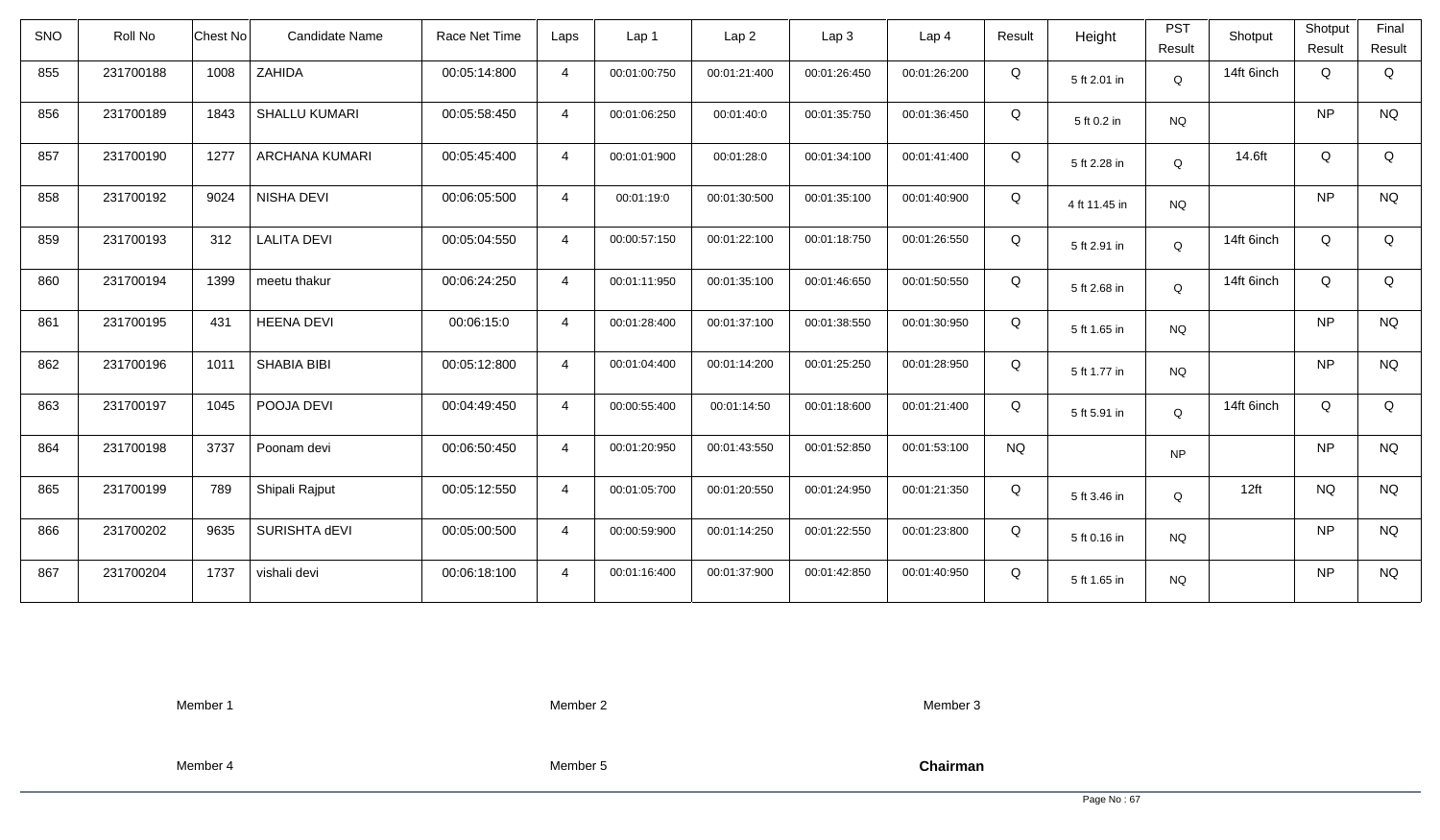| <b>SNO</b> | Roll No   | <b>Chest No</b> | <b>Candidate Name</b>  | Race Net Time | Laps           | Lap <sub>1</sub> | Lap <sub>2</sub> | Lap <sub>3</sub> | Lap <sub>4</sub> | Result | Height        | <b>PST</b><br>Result | Shotput    | Shotput<br>Result | Final<br>Result |
|------------|-----------|-----------------|------------------------|---------------|----------------|------------------|------------------|------------------|------------------|--------|---------------|----------------------|------------|-------------------|-----------------|
| 868        | 231700205 | 123             | Rekha Devi             | 00:04:56:600  | $\overline{4}$ | 00:01:03:200     | 00:01:16:350     | 00:01:19:150     | 00:01:17:900     | Q      | 5 ft 2.09 in  | $\mathsf Q$          | 14ft 6inch | Q                 | Q               |
| 869        | 231700206 | 1052            | DARSHANA DEVI          | 00:05:08:300  | $\overline{4}$ | 00:01:07:800     | 00:01:19:0       | 00:01:19:800     | 00:01:21:700     | Q      | 5 ft 2.24 in  | Q                    | $14$ ft    | <b>NQ</b>         | <b>NQ</b>       |
| 870        | 231700207 | 2129            | <b>SALMA AKHTER</b>    | 00:05:29:950  | $\overline{4}$ | 00:01:05:950     | 00:01:24:50      | 00:01:32:150     | 00:01:27:800     | Q      | 5 ft 5.08 in  | Q                    | 14.8ft     | Q                 | Q               |
| 871        | 231700208 | 4309            | <b>SHAMSHAD AKHTER</b> | 00:06:00:200  | $\overline{4}$ | 00:01:07:300     | 00:01:33:0       | 00:01:40:650     | 00:01:39:250     | Q      | 5 ft 4.09 in  | Q                    | 14ft 6inch | Q                 | Q               |
| 872        | 231700209 | 874             | SONIA SHARMA           | 00:05:52:800  | $\overline{4}$ | 00:01:18:50      | 00:01:29:650     | 00:01:32:900     | 00:01:32:200     | Q      | 5 ft 6.69 in  | Q                    | 14.9ft     | Q                 | Q               |
| 873        | 231700212 | 628             | <b>ASHA DEVI</b>       | 00:06:09:950  | $\overline{4}$ | 00:01:09:450     | 00:01:31:450     | 00:01:47:150     | 00:01:41:900     | Q      | 5 ft 0.04 in  | <b>NQ</b>            |            | <b>NP</b>         | <b>NQ</b>       |
| 874        | 231700214 | 1711            | <b>SHAMEEM AKHTAR</b>  | 00:05:09:350  | $\overline{4}$ | 00:01:09:50      | 00:01:19:900     | 00:01:21:300     | 00:01:19:100     | Q      | 5 ft 2.2 in   | Q                    | $14$ ft    | <b>NQ</b>         | <b>NQ</b>       |
| 875        | 231700216 | 5972            | KHALIDA BANOO          | 00:05:04:900  | $\overline{4}$ | 00:01:02:100     | 00:01:15:350     | 00:01:26:200     | 00:01:21:250     | Q      | 5 ft 2.01 in  | Q                    | 14.7ft     | Q                 | Q               |
| 876        | 231700217 | 1311            | Afroz akhter mir       | 00:05:34:950  | $\overline{4}$ | 00:01:02:850     | 00:01:25:550     | 00:01:33:200     | 00:01:33:350     | Q      | 5 ft 2.83 in  | Q                    | 12ft       | <b>NQ</b>         | <b>NQ</b>       |
| 877        | 231700218 | 3999            | <b>ZULPHAN BANOO</b>   | 00:05:19:900  | $\overline{4}$ | 00:01:08:950     | 00:01:20:550     | 00:01:17:800     | 00:01:32:600     | Q      | 4 ft 11.69 in | <b>NQ</b>            |            | <b>NP</b>         | <b>NQ</b>       |
| 878        | 231700219 | 1028            | <b>KAJAL DEVI</b>      | 00:05:26:400  | 4              | 00:01:18:300     | 00:01:27:950     | 00:01:24:0       | 00:01:16:150     | Q      | 5 ft 4.25 in  | Q                    | 14.8ft     | Q                 | Q               |
| 879        | 231700221 | 1289            | <b>KAJAL DEVI</b>      | 00:05:54:450  | $\overline{4}$ | 00:01:13:50      | 00:01:31:200     | 00:01:34:150     | 00:01:36:50      | Q      | 5 ft 3.27 in  | Q                    | 14.9ft     | Q                 | Q               |
| 880        | 231700224 | 924             | <b>NEELAM KUMARI</b>   | 00:04:56:0    | $\overline{4}$ | 00:01:08:400     | 00:01:17:300     | 00:01:17:0       | 00:01:13:300     | Q      | 5 ft 2.6 in   | Q                    | 14.7ft     | Q                 | Q               |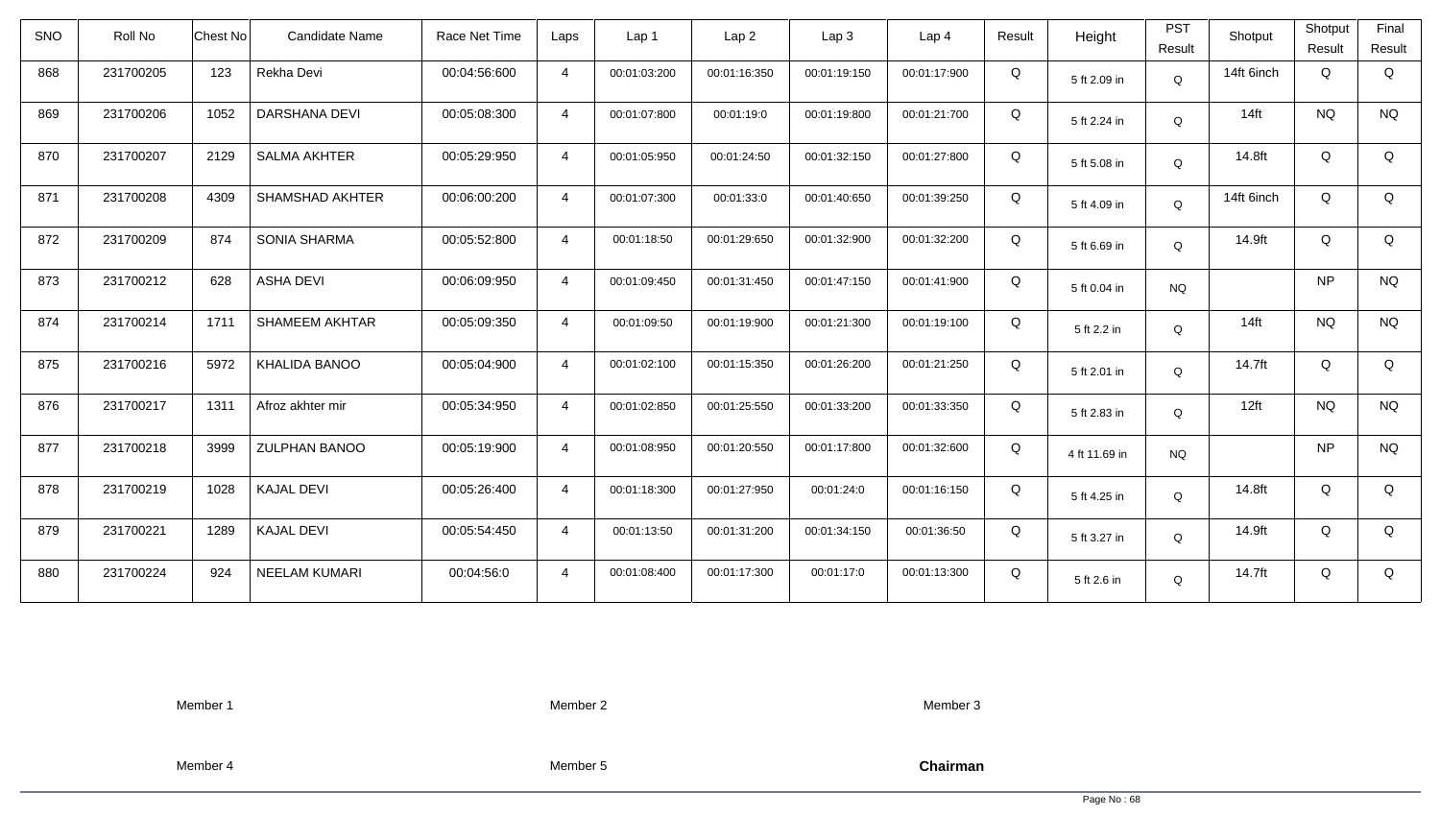| <b>SNO</b> | Roll No   | Chest No | Candidate Name          | Race Net Time | Laps           | Lap 1        | Lap <sub>2</sub> | Lap <sub>3</sub> | Lap <sub>4</sub> | Result    | Height       | <b>PST</b><br>Result | Shotput    | Shotput<br>Result | Final<br>Result |
|------------|-----------|----------|-------------------------|---------------|----------------|--------------|------------------|------------------|------------------|-----------|--------------|----------------------|------------|-------------------|-----------------|
| 881        | 231700225 | 6769     | <b>AKSHAY KUMARI</b>    | 00:04:59:200  | $\overline{4}$ | 00:01:03:600 | 00:01:15:950     | 00:01:19:450     | 00:01:20:200     | Q         | 5 ft 1.26 in | <b>NQ</b>            |            | <b>NP</b>         | <b>NQ</b>       |
| 882        | 231700232 | 288      | SHIVALLI DEVI           | 00:05:35:650  | $\overline{4}$ | 00:01:09:0   | 00:01:28:650     | 00:01:30:650     | 00:01:27:350     | Q         | 5 ft 2.56 in | Q                    | 14.8ft     | Q                 | Q               |
| 883        | 231700233 | 3674     | lovely sharma           | 00:07:03:950  | $\overline{4}$ | 00:01:25:50  | 00:01:42:0       | 00:01:50:600     | 00:02:06:300     | <b>NQ</b> |              | <b>NP</b>            |            | <b>NP</b>         | <b>NQ</b>       |
| 884        | 231700242 | 8348     | toshi devi              | 00:05:08:350  | $\overline{4}$ | 00:01:00:400 | 00:01:21:400     | 00:01:23:600     | 00:01:22:950     | Q         | 5 ft 2.01 in | Q                    | 14ft 6inch | Q                 | Q               |
| 885        | 231700243 | 972      | <b>KUSUM LATA</b>       | 00:05:04:950  | $\overline{4}$ | 00:01:05:300 | 00:01:19:400     | 00:01:25:400     | 00:01:14:850     | Q         | 5 ft 2.8 in  | Q                    | 14.8ft     | Q                 | Q               |
| 886        | 231700244 | 190      | baby devi               | 00:06:05:300  | $\overline{4}$ | 00:01:05:500 | 00:01:38:650     | 00:01:42:450     | 00:01:38:700     | Q         | 5 ft 2.44 in | Q                    | $14$ ft    | <b>NQ</b>         | <b>NQ</b>       |
| 887        | 231700245 | 2418     | <b>MEENAKSHI THAKUR</b> | 00:06:19:300  | $\overline{4}$ | 00:01:10:850 | 00:01:36:800     | 00:01:45:300     | 00:01:46:350     | Q         | 5 ft 3.31 in | Q                    | $14$ ft    | <b>NQ</b>         | <b>NQ</b>       |
| 888        | 231700246 | 8274     | <b>SAKSHI DEVI</b>      | 00:06:58:900  | $\overline{4}$ | 00:01:21:300 | 00:01:53:450     | 00:01:56:850     | 00:01:47:300     | <b>NQ</b> |              | <b>NP</b>            |            | <b>NP</b>         | <b>NQ</b>       |
| 889        | 231700247 | 750      | Isha dogra              | 00:05:29:350  | $\overline{4}$ | 00:01:05:950 | 00:01:26:700     | 00:01:33:100     | 00:01:23:600     | Q         | 5 ft 2.32 in | Q                    | 14.1ft     | <b>NQ</b>         | <b>NQ</b>       |
| 890        | 231700248 | 8542     | <b>NANCY WAZIR</b>      | 00:05:52:450  | $\overline{4}$ | 00:01:10:550 | 00:01:28:500     | 00:01:39:300     | 00:01:34:100     | Q         | 5 ft 3.98 in | Q                    | 14ft 6inch | Q                 | Q               |
| 891        | 231700252 | 949      | laxami devi             | 00:05:35:450  | $\overline{4}$ | 00:01:12:200 | 00:01:26:0       | 00:01:28:50      | 00:01:29:200     | Q         | 5 ft 2.6 in  | Q                    | 14ft 6inch | Q                 | Q               |
| 892        | 231700253 | 3249     | <b>NEELAM DEVI</b>      | 00:04:32:0    | $\overline{4}$ | 00:00:55:700 | 00:01:08:900     | 00:01:15:750     | 00:01:11:650     | Q         | 5 ft 0.28 in | <b>NQ</b>            |            | <b>NP</b>         | <b>NQ</b>       |
| 893        | 231700254 | 277      | <b>TRIPTA DEVI</b>      | 00:04:53:900  | $\overline{4}$ | 00:01:02:650 | 00:01:12:500     | 00:01:16:100     | 00:01:22:650     | Q         | 5 ft 2.32 in | Q                    | $14$ ft    | <b>NQ</b>         | <b>NQ</b>       |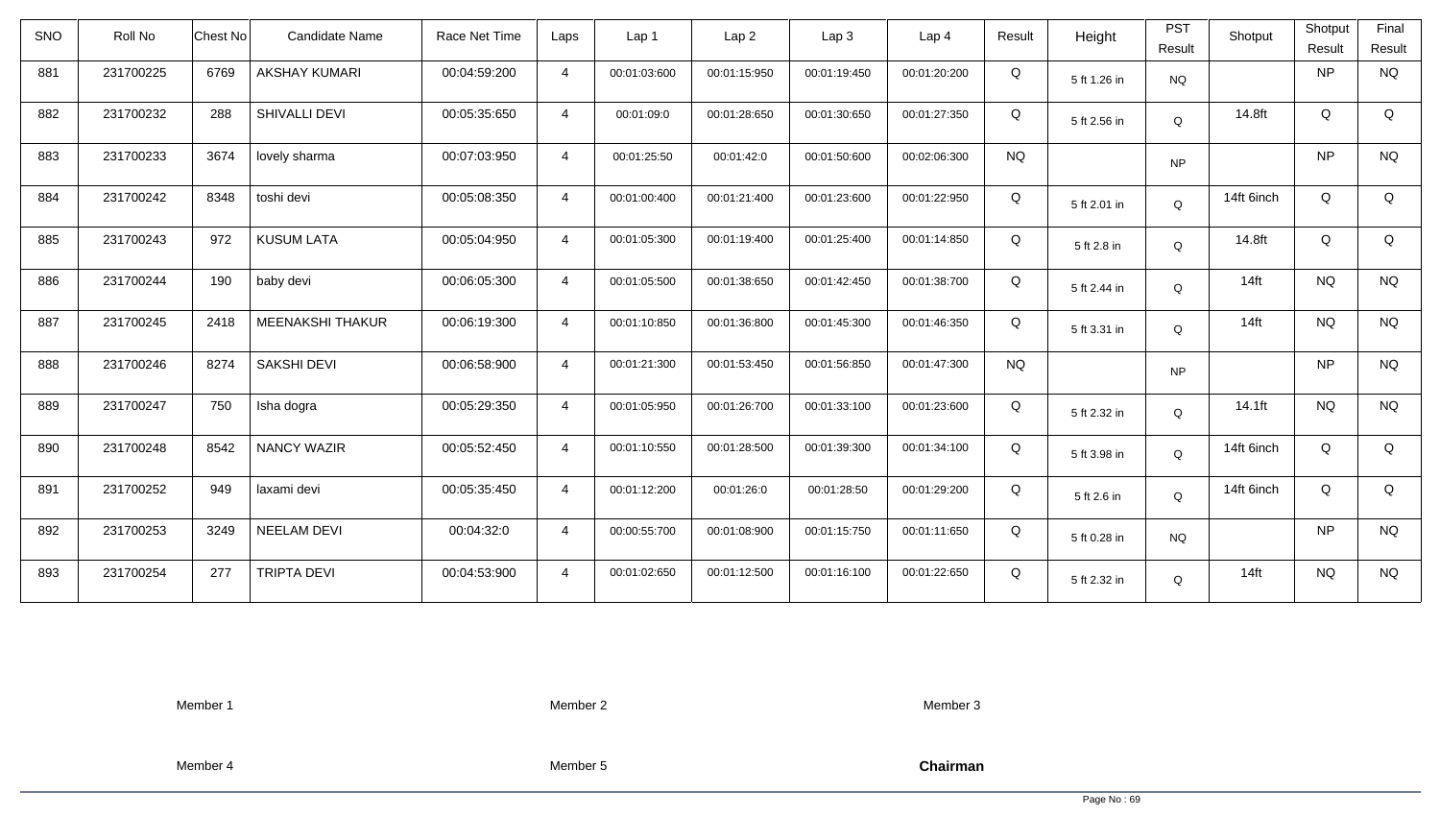| <b>SNO</b> | Roll No   | Chest No | Candidate Name      | Race Net Time | Laps           | Lap 1        | Lap <sub>2</sub> | Lap <sub>3</sub> | Lap <sub>4</sub> | Result    | Height        | <b>PST</b><br>Result | Shotput    | Shotput<br>Result | Final<br>Result |
|------------|-----------|----------|---------------------|---------------|----------------|--------------|------------------|------------------|------------------|-----------|---------------|----------------------|------------|-------------------|-----------------|
| 894        | 231700256 | 79       | <b>SUMA DEVI</b>    | 00:04:58:50   | $\overline{4}$ | 00:01:02:300 | 00:01:14:550     | 00:01:17:900     | 00:01:23:300     | Q         | 5 ft 1.42 in  | <b>NQ</b>            |            | <b>NP</b>         | <b>NQ</b>       |
| 895        | 231700257 | 188      | <b>JOSHI DEVI</b>   | 00:05:12:900  | $\overline{4}$ | 00:01:03:900 | 00:01:17:300     | 00:01:30:850     | 00:01:20:850     | Q         | 5 ft 4.49 in  | $\mathsf Q$          | 14ft 6inch | Q                 | Q               |
| 896        | 231700258 | 1039     | <b>REVA DEVI</b>    | 00:05:36:350  | $\overline{4}$ | 00:01:11:550 | 00:01:26:100     | 00:01:26:650     | 00:01:32:50      | Q         | 5 ft 2.87 in  | Q                    | 14.8ft     | Q                 | Q               |
| 897        | 231700259 | 5108     | <b>SHAKTI DEVI</b>  | 00:06:55:100  | $\overline{4}$ | 00:01:06:550 | 00:01:53:850     | 00:02:02:0       | 00:01:52:700     | <b>NQ</b> |               | <b>NP</b>            |            | <b>NP</b>         | <b>NQ</b>       |
| 898        | 231700261 | 9175     | <b>VASHALI DEVI</b> | 00:05:13:550  | $\overline{4}$ | 00:00:58:350 | 00:01:17:150     | 00:01:19:500     | 00:01:38:550     | Q         | 5 ft 3.23 in  | Q                    | 14ft 6inch | Q                 | Q               |
| 899        | 231700262 | 2932     | NISHU DEVI          | 00:05:04:200  | $\overline{4}$ | 00:01:12:950 | 00:01:16:650     | 00:01:17:200     | 00:01:17:400     | Q         | 5 ft 3.94 in  | Q                    | 14.7ft     | Q                 | Q               |
| 900        | 231700265 | 1435     | SHARDHA DEVI        | 00:05:56:300  | $\overline{4}$ | 00:01:13:400 | 00:01:31:200     | 00:01:36:850     | 00:01:34:850     | Q         | 5 ft 4.57 in  | Q                    | 14ft 6inch | Q                 | Q               |
| 901        | 231700266 | 1003     | <b>RUBBY DEVI</b>   | 00:05:22:500  | $\overline{4}$ | 00:01:07:650 | 00:01:25:50      | 00:01:27:150     | 00:01:22:650     | Q         | 5 ft 0.55 in  | <b>NQ</b>            |            | <b>NP</b>         | <b>NQ</b>       |
| 902        | 231700267 | 169      | <b>NEKHA DEVI</b>   | 00:06:46:300  | $\overline{4}$ | 00:01:14:850 | 00:01:43:100     | 00:01:56:950     | 00:01:51:400     | <b>NQ</b> |               | <b>NP</b>            |            | <b>NP</b>         | <b>NQ</b>       |
| 903        | 231700271 | 821      | <b>KAJAL SHARMA</b> | 00:05:11:350  | $\overline{4}$ | 00:01:08:100 | 00:01:18:250     | 00:01:23:850     | 00:01:21:150     | Q         | 5 ft 1.34 in  | <b>NQ</b>            |            | <b>NP</b>         | <b>NQ</b>       |
| 904        | 231700273 | 297      | RUKSANA KOUSAR      | 00:05:41:300  | $\overline{4}$ | 00:01:13:400 | 00:01:28:0       | 00:01:30:700     | 00:01:29:200     | Q         | 4 ft 11.33 in | <b>NQ</b>            |            | <b>NP</b>         | <b>NQ</b>       |
| 905        | 231700275 | 345      | sapna devi          | 00:06:24:150  | $\overline{4}$ | 00:01:16:200 | 00:01:40:450     | 00:01:48:200     | 00:01:39:300     | Q         | 5 ft 2.8 in   | Q                    | 14ft 6inch | Q                 | Q               |
| 906        | 231700276 | 2107     | <b>NASIM AKHTER</b> | 00:05:57:500  | $\overline{4}$ | 00:01:10:150 | 00:01:31:600     | 00:01:36:700     | 00:01:39:50      | Q         | 4 ft 10.11 in | <b>NQ</b>            |            | <b>NP</b>         | <b>NQ</b>       |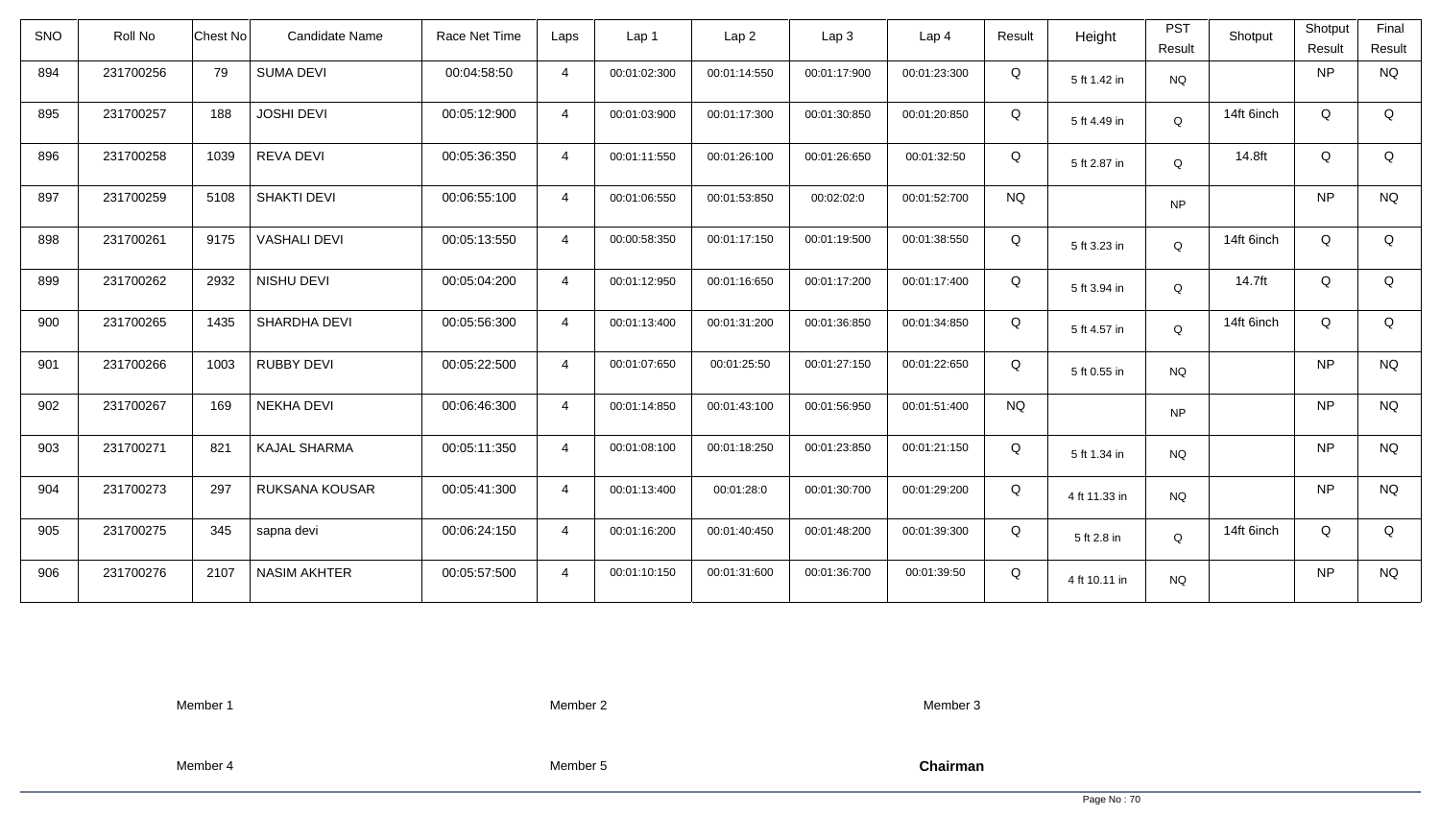| SNO | Roll No   | Candidate Name<br>Chest No   | Race Net Time | Laps           | Lap <sub>1</sub> | Lap2         | Lap 3        | Lap <sub>4</sub> | Result    | Height       | <b>PST</b><br>Result | Shotput    | Shotput<br>Result | Final<br>Result |
|-----|-----------|------------------------------|---------------|----------------|------------------|--------------|--------------|------------------|-----------|--------------|----------------------|------------|-------------------|-----------------|
| 907 | 231700277 | 796<br>dilshad akhter        | 00:06:39:800  | $\overline{4}$ | 00:01:13:700     | 00:01:44:500 | 00:01:50:450 | 00:01:51:150     | <b>NQ</b> |              | <b>NP</b>            |            | NP                | <b>NQ</b>       |
| 908 | 231700279 | <b>ADITIKA SALMAT</b><br>865 | 00:04:47:300  | $\overline{4}$ | 00:00:58:900     | 00:01:12:350 | 00:01:19:250 | 00:01:16:800     | Q         | 5 ft 5.12 in | Q                    | 14.8ft     | Q                 | Q               |
| 909 | 231700280 | 1359<br>Vidhi magotra        | 00:05:49:150  | $\overline{4}$ | 00:01:09:250     | 00:01:29:0   | 00:01:39:200 | 00:01:31:700     | Q         | 5 ft 1.57 in | <b>NQ</b>            |            | NP                | <b>NQ</b>       |
| 910 | 231700281 | 1151<br><b>KANU PRIYA</b>    | 00:07:52:200  | $\overline{4}$ | 00:01:23:0       | 00:02:09:900 | 00:02:15:300 | 00:02:04:0       | <b>NQ</b> |              | <b>NP</b>            |            | NP                | <b>NQ</b>       |
| 911 | 231700282 | PREETI THAKUR<br>1167        | 00:06:14:650  | $\overline{4}$ | 00:01:10:650     | 00:01:33:850 | 00:01:37:300 | 00:01:52:850     | Q         | 5 ft 3.86 in | Q                    | $14$ ft    | <b>NQ</b>         | <b>NQ</b>       |
| 912 | 231700285 | 9022<br>Santosh devi         | 00:04:55:0    | $\overline{4}$ | 00:00:54:450     | 00:01:12:700 | 00:01:23:700 | 00:01:24:150     | Q         | 5 ft 0.98 in | <b>NQ</b>            |            | NP                | <b>NQ</b>       |
| 913 | 231700286 | 1250<br>Parveen AKhter       | 00:06:26:600  | $\overline{4}$ | 00:01:12:800     | 00:01:44:850 | 00:01:47:250 | 00:01:41:700     | Q         | 5 ft 4.29 in | Q                    | $14$ ft    | <b>NQ</b>         | <b>NQ</b>       |
| 914 | 231700288 | 9105<br>Anu radha            | 00:06:04:50   | $\overline{4}$ | 00:01:12:700     | 00:01:36:0   | 00:01:39:650 | 00:01:35:700     | Q         | 5 ft 2.09 in | Q                    | 14ft 6inch | Q                 | Q               |
| 915 | 231700289 | 1523<br>NASSRINA BEGUM       | 00:05:41:300  | $\overline{4}$ | 00:01:09:550     | 00:01:29:700 | 00:01:24:600 | 00:01:37:450     | Q         | 5 ft 4.96 in | Q                    | 14.8ft     | Q                 | Q               |
| 916 | 231700290 | 1154<br>Priya sharma         | 00:06:03:150  | $\overline{4}$ | 00:01:10:700     | 00:01:33:700 | 00:01:39:350 | 00:01:39:400     | Q         | 5 ft 3.15 in | Q                    | 14.7ft     | Q                 | Q               |
| 917 | 231700291 | 292<br>darshana devi         | 00:06:18:850  | $\overline{4}$ | 00:01:07:450     | 00:01:33:950 | 00:01:43:700 | 00:01:53:750     | Q         | 5 ft 1.18 in | <b>NQ</b>            |            | NP                | <b>NQ</b>       |
| 918 | 231700294 | <b>DILRAJ KOUR</b><br>1266   | 00:06:53:200  | $\overline{4}$ | 00:01:22:800     | 00:01:47:500 | 00:01:53:550 | 00:01:49:350     | <b>NQ</b> |              | <b>NP</b>            |            | <b>NP</b>         | <b>NQ</b>       |
| 919 | 231700297 | 9066<br><b>GUDDI DEVI</b>    | 00:05:10:450  | $\overline{4}$ | 00:01:06:100     | 00:01:20:0   | 00:01:20:600 | 00:01:23:750     | Q         | 5 ft 1.34 in | <b>NQ</b>            |            | NP                | <b>NQ</b>       |

Member 2

Member 3

Member 4

Member 5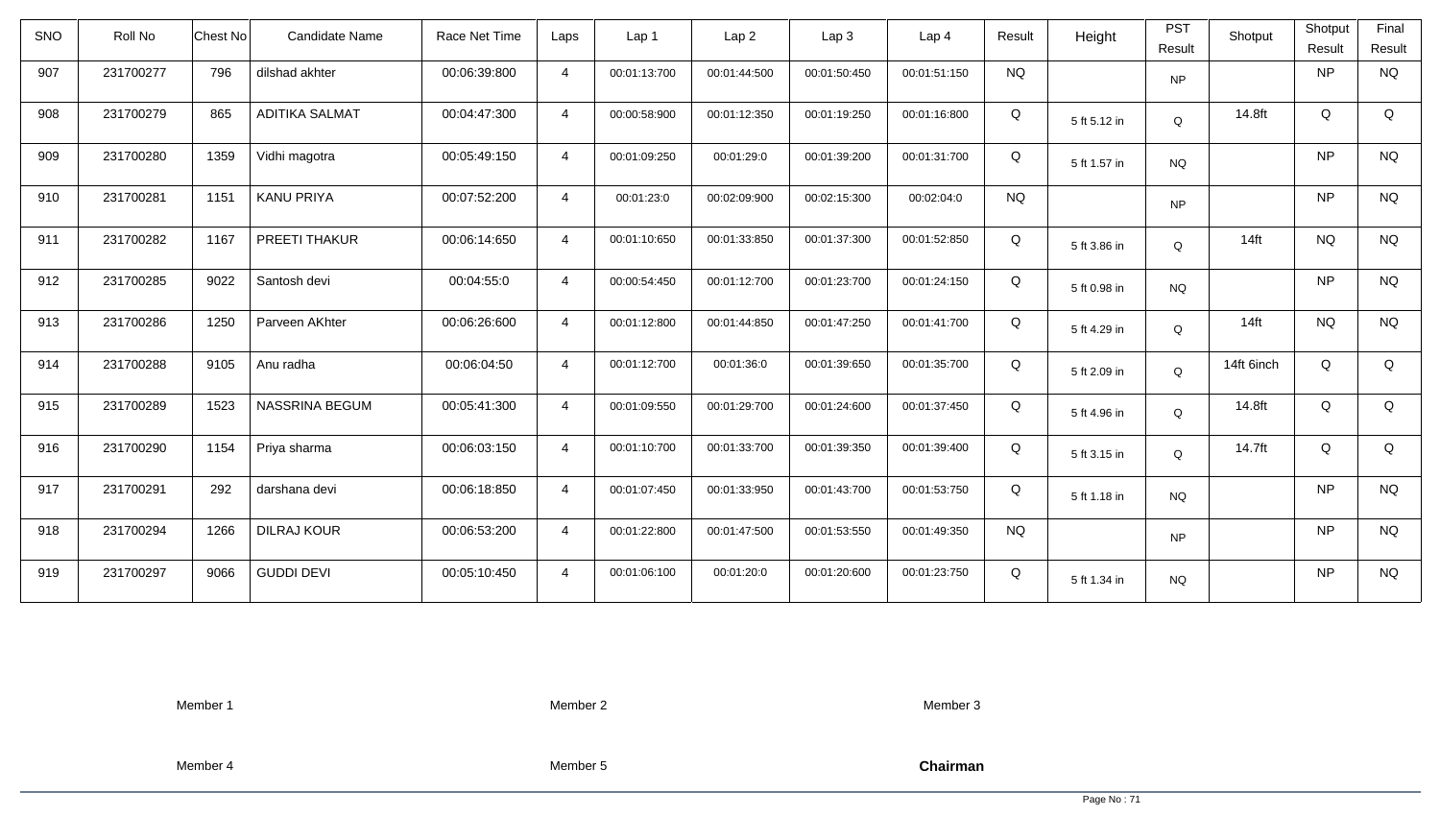| <b>SNO</b> | Roll No   | <b>Chest No</b> | Candidate Name        | Race Net Time | Laps           | Lap <sub>1</sub> | Lap <sub>2</sub> | Lap <sub>3</sub> | Lap <sub>4</sub> | Result | Height        | <b>PST</b><br>Result | Shotput    | Shotput<br>Result | Final<br>Result |
|------------|-----------|-----------------|-----------------------|---------------|----------------|------------------|------------------|------------------|------------------|--------|---------------|----------------------|------------|-------------------|-----------------|
| 920        | 231700298 | 961             | Suhana akhter         | 00:05:54:450  | $\overline{4}$ | 00:01:10:900     | 00:01:29:150     | 00:01:35:600     | 00:01:38:800     | Q      | 5 ft 3.86 in  | Q                    | 14ft 6inch | Q                 | Q               |
| 921        | 231700301 | 1002            | <b>ASHA DEVI</b>      | 00:05:22:250  | $\overline{4}$ | 00:01:07:300     | 00:01:25:450     | 00:01:26:750     | 00:01:22:750     | Q      | 4 ft 11.84 in | <b>NQ</b>            |            | <b>NP</b>         | <b>NQ</b>       |
| 922        | 231700302 | 6993            | <b>MANJU DEVI</b>     | 00:05:45:650  | $\overline{4}$ | 00:01:15:50      | 00:01:32:950     | 00:01:28:400     | 00:01:29:250     | Q      | 5 ft 6.69 in  | Q                    | 14ft 6inch | Q                 | Q               |
| 923        | 231700303 | 955             | santosh kumari        | 00:05:05:850  | $\overline{4}$ | 00:01:02:700     | 00:01:20:200     | 00:01:23:500     | 00:01:19:450     | Q      | 5 ft 0.87 in  | <b>NQ</b>            |            | <b>NP</b>         | <b>NQ</b>       |
| 924        | 231700304 | 1446            | <b>BANDANA DEVI</b>   | 00:05:08:500  | $\overline{4}$ | 00:00:59:150     | 00:01:16:550     | 00:01:28:300     | 00:01:24:500     | Q      | 5 ft 2.05 in  | Q                    | 14.8ft     | Q                 | Q               |
| 925        | 231700306 | 486             | <b>KAJAL SHARMA</b>   | 00:06:00:250  | $\overline{4}$ | 00:01:09:350     | 00:01:33:50      | 00:01:39:500     | 00:01:38:350     | Q      | 4 ft 11.45 in | <b>NQ</b>            |            | <b>NP</b>         | <b>NQ</b>       |
| 926        | 231700308 | 1211            | <b>SONALI DEVI</b>    | 00:05:00:850  | $\overline{4}$ | 00:00:59:450     | 00:01:14:450     | 00:01:24:800     | 00:01:22:150     | Q      | 5 ft 0.24 in  | <b>NQ</b>            |            | <b>NP</b>         | <b>NQ</b>       |
| 927        | 231700309 | 4104            | PARI BANO             | 00:05:56:550  | $\overline{4}$ | 00:01:08:800     | 00:01:40:0       | 00:01:33:850     | 00:01:33:900     | Q      | 5 ft 2.05 in  | Q                    | $14$ ft    | <b>NQ</b>         | <b>NQ</b>       |
| 928        | 231700310 | 2931            | <b>RUBIA</b>          | 00:05:52:300  | $\overline{4}$ | 00:01:06:550     | 00:01:29:900     | 00:01:38:450     | 00:01:37:400     | Q      | 5 ft 4.69 in  | Q                    | 14ft 6inch | Q                 | Q               |
| 929        | 231700311 | 1160            | reeta devi            | 00:06:04:950  | $\overline{4}$ | 00:01:14:500     | 00:01:39:950     | 00:01:39:450     | 00:01:31:50      | Q      | 5 ft 2.13 in  | Q                    | 14.8ft     | Q                 | Q               |
| 930        | 231700312 | 6952            | RASHIDA BANOO         | 00:05:15:200  | $\overline{4}$ | 00:01:09:100     | 00:01:19:150     | 00:01:23:0       | 00:01:23:950     | Q      | 5 ft 4.8 in   | Q                    | 14.9ft     | Q                 | Q               |
| 931        | 231700313 | 9644            | <b>SANTOSH KUMARI</b> | 00:05:55:0    | $\overline{4}$ | 00:01:05:550     | 00:01:29:350     | 00:01:35:150     | 00:01:44:950     | Q      | 5 ft 2.13 in  | Q                    | 14ft 6inch | Q                 | Q               |
| 932        | 231700315 | 149             | Jyoti devi            | 00:05:47:50   | $\overline{4}$ | 00:01:15:300     | 00:01:34:850     | 00:01:35:800     | 00:01:21:100     | Q      | 5 ft 2.56 in  | Q                    | 14.8ft     | Q                 | Q               |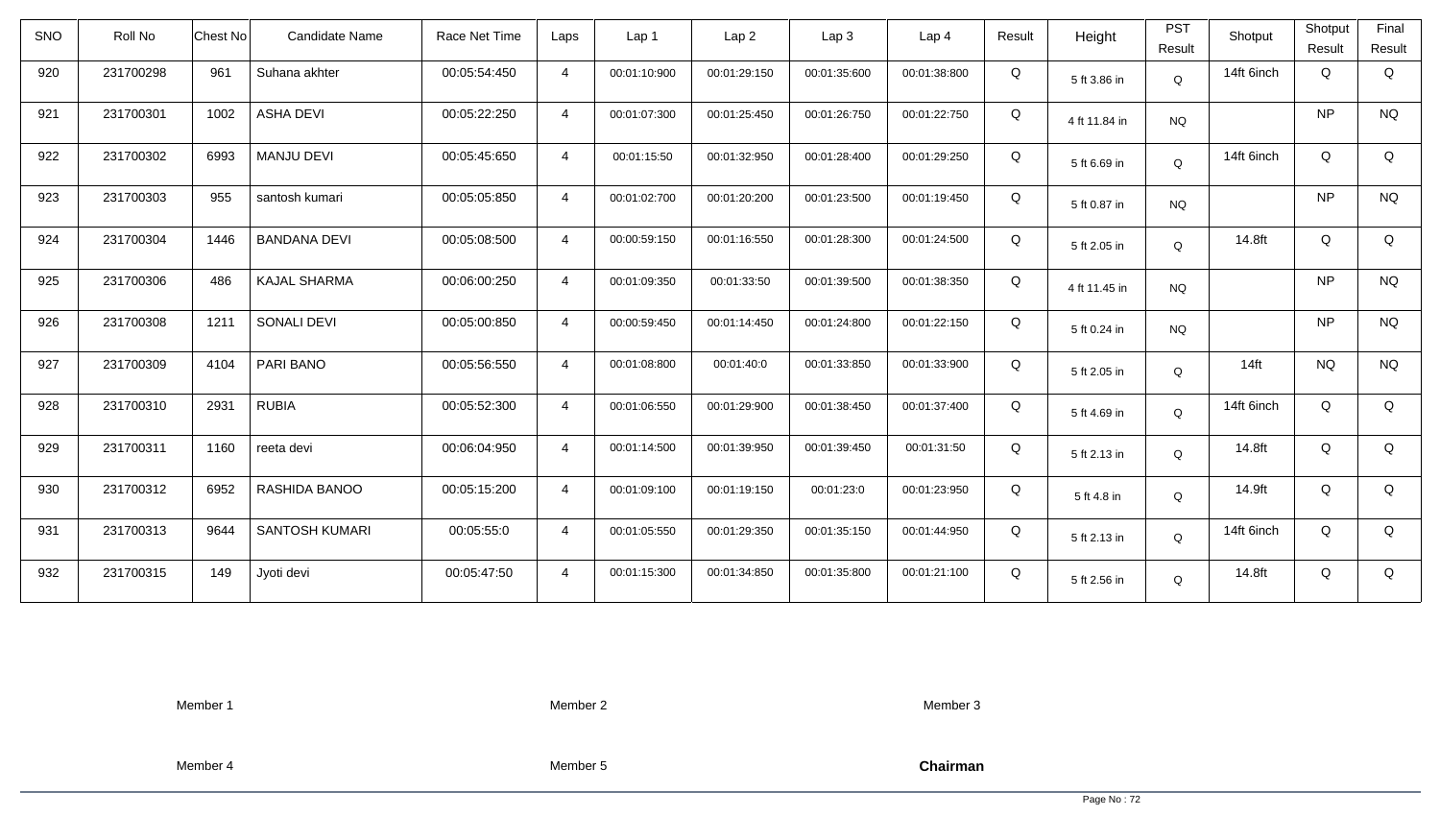| <b>SNO</b> | Roll No   | <b>Chest No</b> | Candidate Name       | Race Net Time | Laps           | Lap <sub>1</sub> | Lap <sub>2</sub> | Lap <sub>3</sub> | Lap <sub>4</sub> | Result    | Height        | <b>PST</b><br>Result | Shotput    | Shotput<br>Result | Final<br>Result |
|------------|-----------|-----------------|----------------------|---------------|----------------|------------------|------------------|------------------|------------------|-----------|---------------|----------------------|------------|-------------------|-----------------|
| 933        | 231700317 | 595             | <b>BABITA DEVI</b>   | 00:04:37:550  | $\overline{4}$ | 00:01:03:700     | 00:01:14:950     | 00:01:05:800     | 00:01:13:100     | Q         | 5 ft 0.47 in  | <b>NQ</b>            |            | <b>NP</b>         | <b>NQ</b>       |
| 934        | 231700318 | 3223            | Nisha Devi           | 00:06:36:900  | $\overline{4}$ | 00:01:17:200     | 00:01:41:900     | 00:01:51:950     | 00:01:45:850     | <b>NQ</b> |               | <b>NP</b>            |            | <b>NP</b>         | <b>NQ</b>       |
| 935        | 231700319 | 4029            | RUBINA AKHTER MIR    | 00:06:41:150  | $\overline{4}$ | 00:01:16:50      | 00:01:44:500     | 00:01:51:400     | 00:01:49:200     | <b>NQ</b> |               | <b>NP</b>            |            | <b>NP</b>         | <b>NQ</b>       |
| 936        | 231700320 | 870             | <b>MANTA DEVI</b>    | 00:05:16:850  | $\overline{4}$ | 00:01:04:100     | 00:01:20:0       | 00:01:29:150     | 00:01:23:600     | Q         | 5 ft 2.05 in  | Q                    | 14ft 6inch | Q                 | Q               |
| 937        | 231700321 | 126             | Shazia banoo         | 00:06:00:950  | $\overline{4}$ | 00:01:09:700     | 00:01:37:400     | 00:01:38:700     | 00:01:35:150     | Q         | 5 ft 2.99 in  | Q                    | 14.8ft     | Q                 | Q               |
| 938        | 231700322 | 186             | Shallu devi          | 00:05:23:150  | $\overline{4}$ | 00:01:04:250     | 00:01:26:800     | 00:01:28:700     | 00:01:23:400     | Q         | 5 ft 2.05 in  | Q                    | 14ft 6inch | Q                 | Q               |
| 939        | 231700323 | 1254            | SANTOSH KUMARI       | 00:05:36:950  | $\overline{4}$ | 00:01:06:200     | 00:01:26:200     | 00:01:31:150     | 00:01:33:400     | Q         | 5 ft 1.42 in  | <b>NQ</b>            |            | <b>NP</b>         | <b>NQ</b>       |
| 940        | 231700324 | 797             | <b>WASEEM AKHTER</b> | 00:05:38:550  | $\overline{4}$ | 00:01:08:700     | 00:01:25:900     | 00:01:32:300     | 00:01:31:650     | Q         | 5 ft 3.94 in  | Q                    | 14.8ft     | Q                 | Q               |
| 941        | 231700325 | 424             | ARSHAD AKHTAR        | 00:05:02:500  | $\overline{4}$ | 00:01:03:400     | 00:01:16:500     | 00:01:18:950     | 00:01:23:650     | Q         | 5 ft 2.8 in   | Q                    | 14.9ft     | Q                 | Q               |
| 942        | 231700327 | 1423            | Zabina akhter        | 00:05:36:950  | $\overline{4}$ | 00:01:19:950     | 00:01:27:0       | 00:01:29:400     | 00:01:20:600     | Q         | 5 ft 2.24 in  | Q                    | 14.9ft     | Q                 | Q               |
| 943        | 231700329 | 1283            | <b>MUMTA DEVI</b>    | 00:05:36:200  | $\overline{4}$ | 00:01:16:700     | 00:01:26:400     | 00:01:29:350     | 00:01:23:750     | Q         | 5 ft 2.01 in  | Q                    | 14.8ft     | Q                 | Q               |
| 944        | 231700330 | 1273            | <b>KAJAL DEVI</b>    | 00:05:28:750  | $\overline{4}$ | 00:01:10:600     | 00:01:22:650     | 00:01:28:800     | 00:01:26:700     | Q         | 5 ft 4.84 in  | Q                    | 14.9ft     | Q                 | Q               |
| 945        | 231700332 | 906             | <b>KIRAN DEVI</b>    | 00:05:13:950  | $\overline{4}$ | 00:01:11:850     | 00:01:23:600     | 00:01:16:250     | 00:01:22:250     | Q         | 4 ft 10.94 in | <b>NQ</b>            |            | <b>NP</b>         | <b>NQ</b>       |

Member 2

Member 3

Member 4

Member 5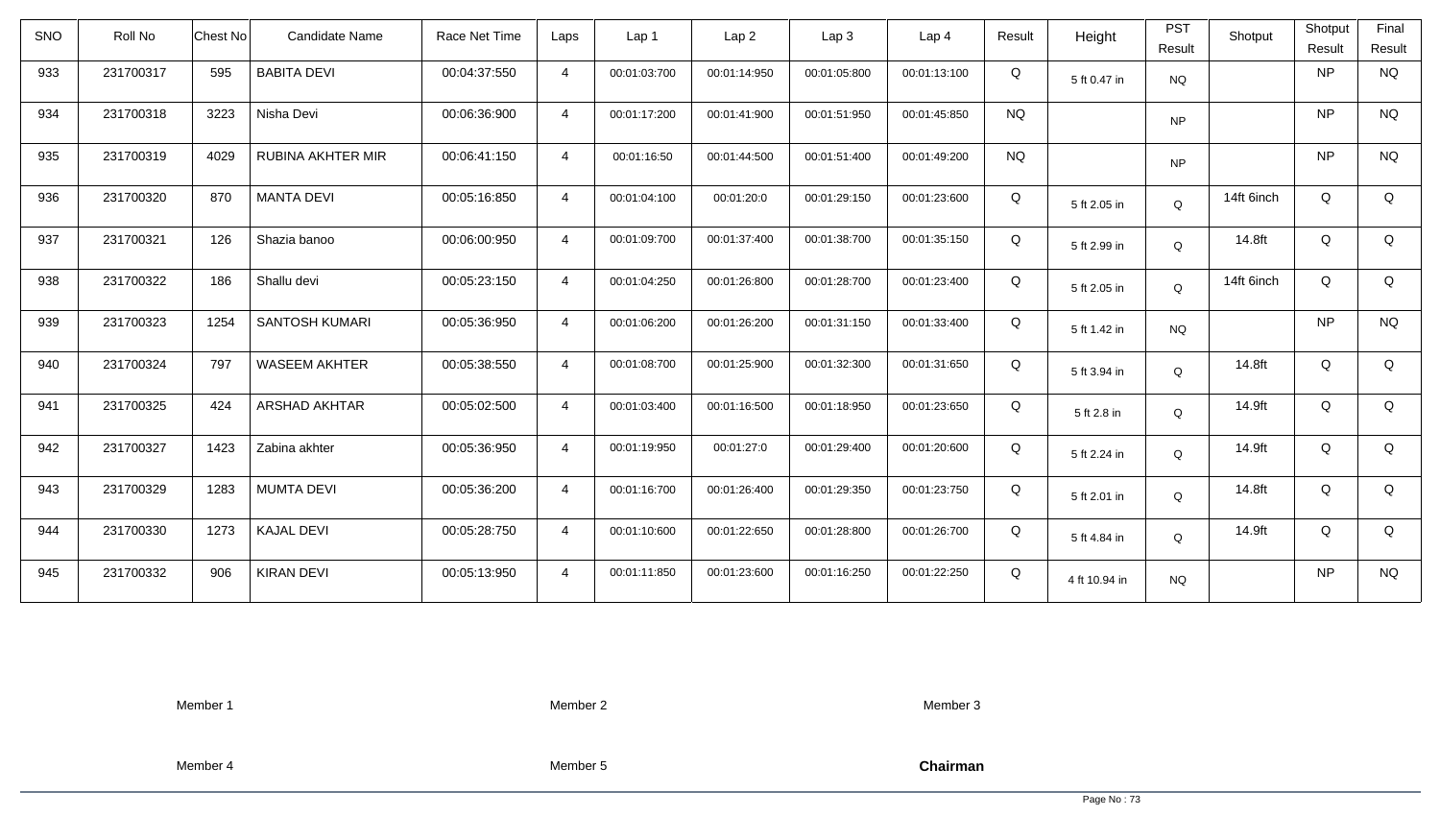| <b>SNO</b> | Roll No   | Chest No                     | Candidate Name | Race Net Time | Laps           | Lap 1        | Lap <sub>2</sub> | Lap3         | Lap <sub>4</sub> | Result    | Height       | <b>PST</b><br>Result | Shotput    | Shotput<br>Result | Final<br>Result |
|------------|-----------|------------------------------|----------------|---------------|----------------|--------------|------------------|--------------|------------------|-----------|--------------|----------------------|------------|-------------------|-----------------|
| 946        | 231700333 | 1792<br>Taniya Sharma        |                | 00:06:56:750  | $\overline{4}$ | 00:01:14:550 | 00:01:44:200     | 00:01:53:400 | 00:02:04:600     | <b>NQ</b> |              | <b>NP</b>            |            | <b>NP</b>         | <b>NQ</b>       |
| 947        | 231700336 | 1245<br><b>MONIA RAJPUT</b>  |                | 00:05:24:550  | $\overline{4}$ | 00:01:04:300 | 00:01:26:450     | 00:01:30:700 | 00:01:23:100     | Q         | 5 ft 4.88 in | Q                    | 14.9ft     | Q                 | Q               |
| 948        | 231700337 | 1136<br>Reena jamwal         |                | 00:07:13:50   | $\overline{4}$ | 00:01:10:750 | 00:01:51:150     | 00:02:13:300 | 00:01:57:850     | <b>NQ</b> |              | <b>NP</b>            |            | <b>NP</b>         | <b>NQ</b>       |
| 949        | 231700339 | 1163<br>NOUZAT NASEEBA       |                | 00:05:54:750  | $\overline{4}$ | 00:01:11:200 | 00:01:32:550     | 00:01:35:250 | 00:01:35:750     | Q         | 5 ft 0 in    | $N\mathrm{Q}$        |            | <b>NP</b>         | <b>NQ</b>       |
| 950        | 231700340 | 1344<br>nahida akhter        |                | 00:05:51:400  | $\overline{4}$ | 00:01:12:650 | 00:01:36:250     | 00:01:33:0   | 00:01:29:500     | Q         | 5 ft 2.6 in  | Q                    | 14.9ft     | Q                 | Q               |
| 951        | 231700341 | <b>TANIYA DEVI</b><br>1076   |                | 00:05:45:0    | $\overline{4}$ | 00:01:07:100 | 00:01:26:400     | 00:01:34:850 | 00:01:36:650     | Q         | 5 ft 0.51 in | <b>NQ</b>            |            | <b>NP</b>         | <b>NQ</b>       |
| 952        | 231700342 | 1416<br><b>ASPRIYA DEVI</b>  |                | 00:05:05:850  | $\overline{4}$ | 00:00:51:600 | 00:01:18:850     | 00:01:25:450 | 00:01:29:950     | Q         | 5 ft 3.15 in | Q                    | 14ft 6inch | Q                 | Q               |
| 953        | 231700343 | <b>SMILEE THAPPA</b><br>1378 |                | 00:05:49:500  | $\overline{4}$ | 00:01:11:300 | 00:01:30:700     | 00:01:33:500 | 00:01:34:0       | Q         | 5 ft 4.41 in | Q                    | 14ft 6inch | Q                 | Q               |
| 954        | 231700346 | Anju devi<br>6822            |                | 00:05:07:50   | $\overline{4}$ | 00:01:14:450 | 00:01:15:0       | 00:01:19:850 | 00:01:17:750     | Q         | 5 ft 1.1 in  | <b>NQ</b>            |            | <b>NP</b>         | <b>NQ</b>       |
| 955        | 231700347 | 319<br>Shahida parveen       |                | 00:05:01:600  | $\overline{4}$ | 00:01:07:800 | 00:01:11:400     | 00:01:19:800 | 00:01:22:600     | Q         | 5 ft 2.32 in | Q                    | 14ft 6inch | Q                 | Q               |
| 956        | 231700348 | 1238<br><b>KAJAL DEVI</b>    |                | 00:06:19:600  | $\overline{4}$ | 00:01:04:300 | 00:01:37:450     | 00:01:46:50  | 00:01:51:800     | Q         | 5 ft 4.37 in | Q                    | 14.6ft     | Q                 | Q               |
| 957        | 231700349 | 712<br>harmeet kour          |                | 00:05:19:400  | $\overline{4}$ | 00:01:03:900 | 00:01:20:250     | 00:01:24:500 | 00:01:30:750     | Q         | 5 ft 2.48 in | Q                    | 14ft 6inch | Q                 | Q               |
| 958        | 231700350 | 1167<br>Mastoor akhter       |                | 00:05:00:950  | $\overline{4}$ | 00:01:03:850 | 00:01:16:350     | 00:01:20:250 | 00:01:20:500     | Q         | 5 ft 4.49 in | Q                    | 14ft 6inch | Q                 | Q               |

Member 2

Member 3

Member 4

Member 5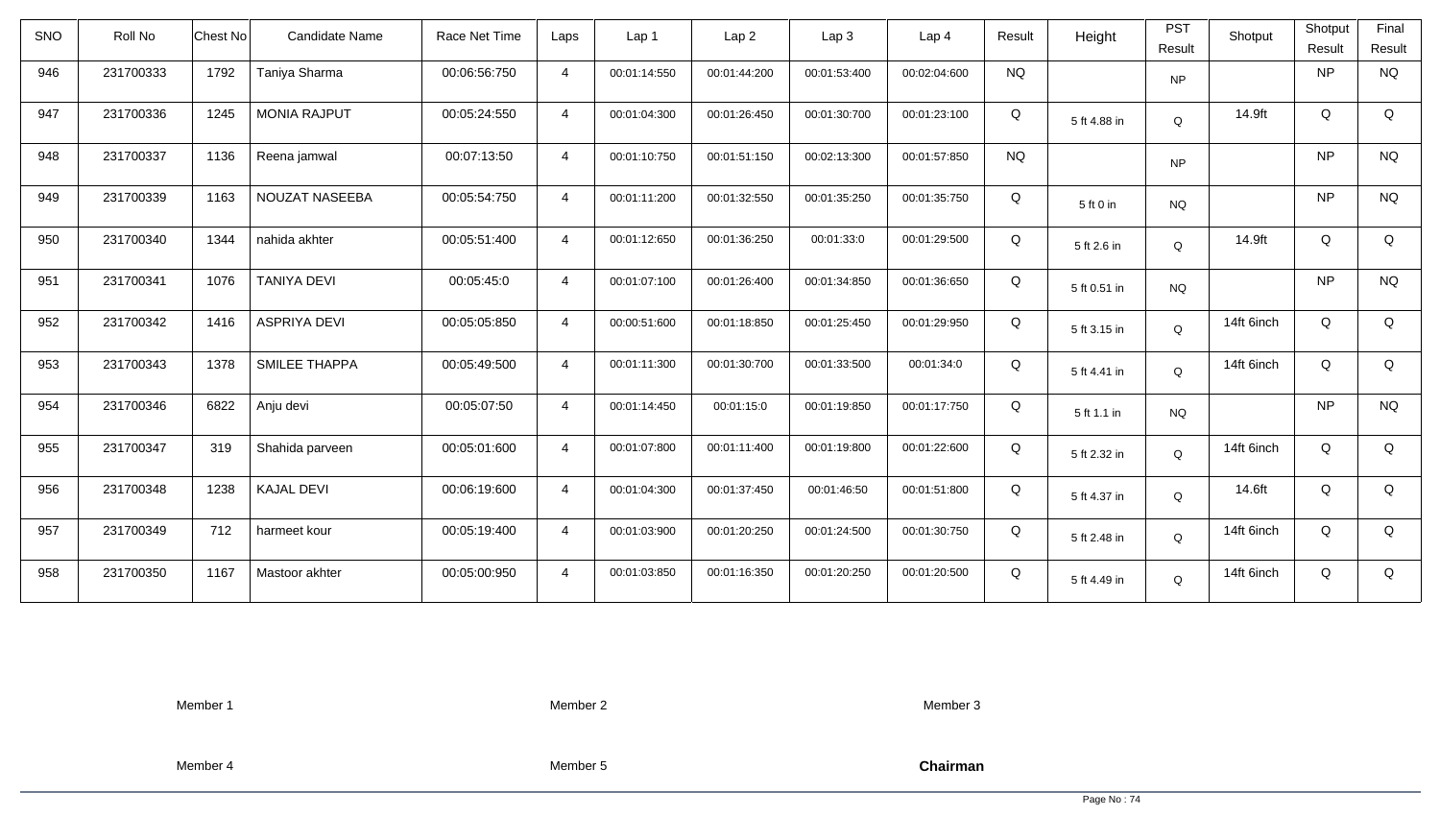| <b>SNO</b> | Roll No   | <b>Chest No</b> | Candidate Name        | Race Net Time | Laps           | Lap 1        | Lap <sub>2</sub> | Lap <sub>3</sub> | Lap <sub>4</sub> | Result    | Height        | <b>PST</b><br>Result | Shotput    | Shotput<br>Result | Final<br>Result |
|------------|-----------|-----------------|-----------------------|---------------|----------------|--------------|------------------|------------------|------------------|-----------|---------------|----------------------|------------|-------------------|-----------------|
| 959        | 231700351 | 8419            | SHAMSHAD begum        | 00:04:55:500  | $\overline{4}$ | 00:01:05:500 | 00:01:14:550     | 00:01:18:0       | 00:01:17:450     | Q         | 5 ft 2.05 in  | Q                    | 14ft 6inch | Q                 | Q               |
| 960        | 231700352 | 814             | <b>RENU DEVI</b>      | 00:05:12:650  | $\overline{4}$ | 00:00:59:150 | 00:01:18:300     | 00:01:29:250     | 00:01:25:950     | Q         | 4 ft 11.72 in | <b>NQ</b>            |            | <b>NP</b>         | <b>NQ</b>       |
| 961        | 231700353 | 3876            | Ashu Devi             | 00:05:28:700  | $\overline{4}$ | 00:01:14:550 | 00:01:32:150     | 00:01:25:600     | 00:01:16:400     | Q         | 5 ft 2.6 in   | Q                    | 14.8ft     | Q                 | Q               |
| 962        | 231700355 | 9215            | <b>JYOTI DEVI</b>     | 00:04:46:500  | $\overline{4}$ | 00:01:03:200 | 00:01:15:150     | 00:01:17:350     | 00:01:10:800     | Q         | 5 ft 3.94 in  | Q                    | 14.9ft     | Q                 | Q               |
| 963        | 231700357 | 137             | <b>KARCHAN DEVI</b>   | 00:05:32:700  | $\overline{4}$ | 00:01:09:650 | 00:01:26:950     | 00:01:30:950     | 00:01:25:150     | Q         | 5 ft 4.84 in  | Q                    | 14.7ft     | Q                 | Q               |
| 964        | 231700360 | 587             | <b>GULSHAN ARA</b>    | 00:06:35:200  | $\overline{4}$ | 00:01:12:550 | 00:01:46:700     | 00:01:46:800     | 00:01:49:150     | <b>NQ</b> |               | <b>NP</b>            |            | <b>NP</b>         | <b>NQ</b>       |
| 965        | 231700361 | 1465            | Qamar U Zia           | 00:06:00:100  | $\overline{4}$ | 00:01:06:50  | 00:01:31:100     | 00:01:37:450     | 00:01:45:500     | Q         | 5 ft 2.44 in  | Q                    | $14$ ft    | <b>NQ</b>         | <b>NQ</b>       |
| 966        | 231700362 | 2370            | ZAHIDA PARVEEN        | 00:04:49:50   | $\overline{4}$ | 00:00:55:950 | 00:01:14:200     | 00:01:18:350     | 00:01:20:550     | Q         | 5 ft 1.57 in  | <b>NQ</b>            |            | <b>NP</b>         | <b>NQ</b>       |
| 967        | 231700363 | 1130            | <b>MUSKAN THAKUR</b>  | 00:05:47:100  | $\overline{4}$ | 00:01:06:0   | 00:01:30:300     | 00:01:28:500     | 00:01:42:300     | Q         | 5 ft 2.05 in  | Q                    | $14$ ft    | <b>NQ</b>         | <b>NQ</b>       |
| 968        | 231700364 | 1012            | POONAM JAMWAL         | 00:05:04:400  | $\overline{4}$ | 00:01:05:450 | 00:01:16:300     | 00:01:20:900     | 00:01:21:750     | Q         | 5 ft 3.74 in  | Q                    | 14.9ft     | Q                 | Q               |
| 969        | 231700365 | 715             | SANDHYA DEVI          | 00:05:23:200  | $\overline{4}$ | 00:01:02:100 | 00:01:22:250     | 00:01:28:650     | 00:01:30:200     | Q         | 5 ft 4.02 in  | Q                    | 14.8ft     | Q                 | Q               |
| 970        | 231700366 | 997             | <b>TANIYA FARODIS</b> | 00:07:34:150  | $\overline{4}$ | 00:01:18:250 | 00:01:59:100     | 00:02:12:700     | 00:02:04:100     | <b>NQ</b> |               | <b>NP</b>            |            | <b>NP</b>         | <b>NQ</b>       |
| 971        | 231700367 | 4458            | mumtaz bano           | 00:06:14:650  | $\overline{4}$ | 00:01:10:500 | 00:01:40:800     | 00:01:41:550     | 00:01:41:800     | Q         | 5 ft 2.32 in  | Q                    | 14.8ft     | Q                 | Q               |

Member 2

Member 3

Member 4

Member 5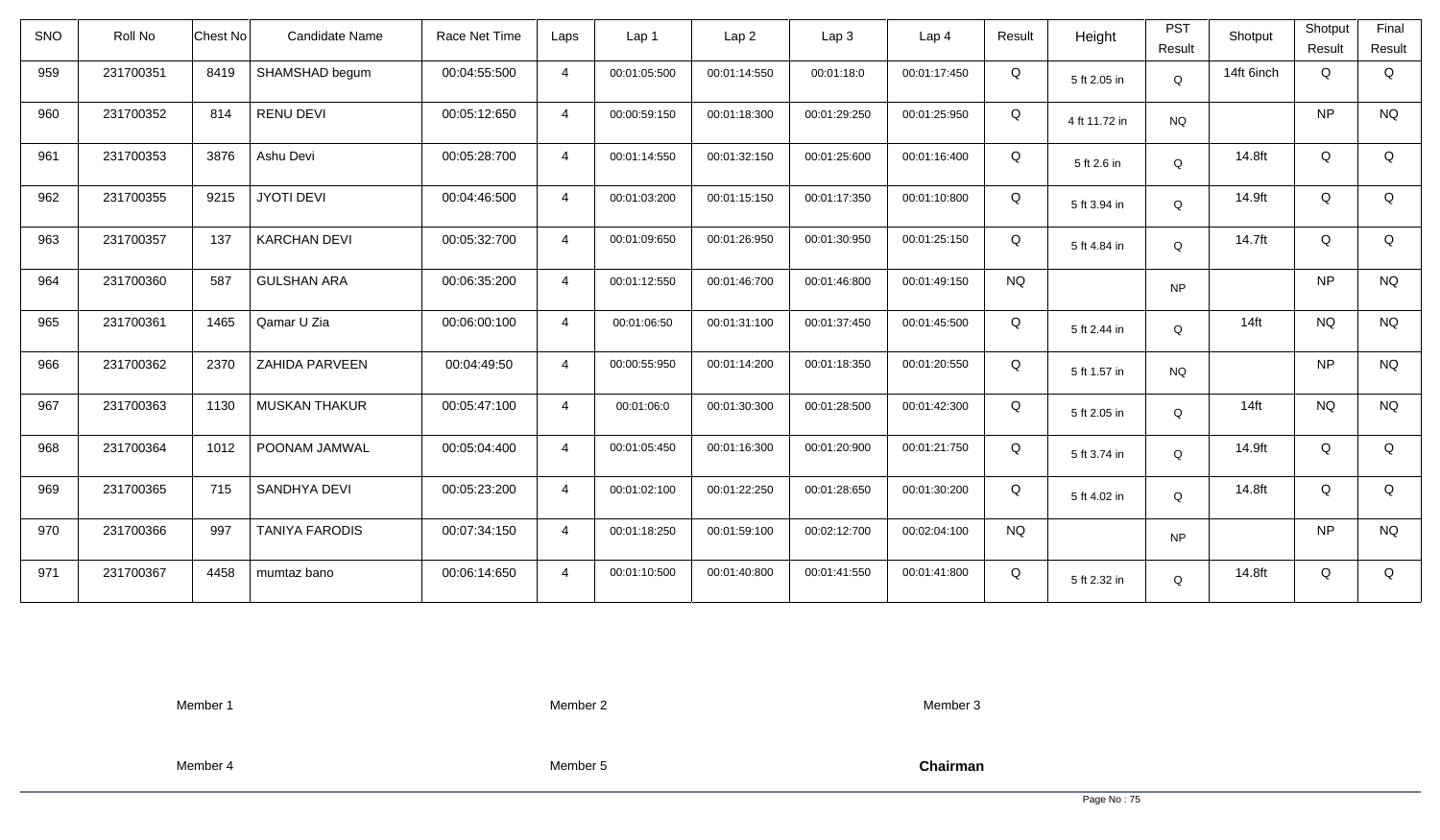| <b>SNO</b> | Roll No   | <b>Chest No</b>            | Candidate Name        | Race Net Time | Laps           | Lap 1        | Lap <sub>2</sub> | Lap3         | Lap 4        | Result    | Height        | <b>PST</b><br>Result | Shotput    | Shotput<br>Result | Final<br>Result |
|------------|-----------|----------------------------|-----------------------|---------------|----------------|--------------|------------------|--------------|--------------|-----------|---------------|----------------------|------------|-------------------|-----------------|
| 972        | 231700371 | 1187<br>Arffan Bano        |                       | 00:05:33:0    | $\overline{4}$ | 00:01:08:350 | 00:01:23:650     | 00:01:31:400 | 00:01:29:600 | Q         | 5 ft 2.01 in  | Q                    | 14.7ft     | Q                 | Q               |
| 973        | 231700372 | 1051                       | <b>VISHALI RAJPUT</b> | 00:05:19:900  | $\overline{4}$ | 00:01:00:750 | 00:01:28:0       | 00:01:23:600 | 00:01:27:550 | Q         | 5 ft 4.45 in  | Q                    | 14.8ft     | Q                 | Q               |
| 974        | 231700373 | 142<br><b>RINA DEVI</b>    |                       | 00:06:29:850  | $\overline{4}$ | 00:01:19:350 | 00:01:42:300     | 00:01:44:700 | 00:01:43:500 | Q         | 5 ft 6.73 in  | Q                    | 14.7ft     | Q                 | Q               |
| 975        | 231700374 | 4030<br>Parveen Bibi       |                       | 00:05:35:950  | $\overline{4}$ | 00:01:04:900 | 00:01:24:800     | 00:01:33:600 | 00:01:32:650 | Q         | 5 ft 3.54 in  | Q                    | $14$ ft    | <b>NQ</b>         | <b>NQ</b>       |
| 976        | 231700375 | babita kumari<br>3147      |                       | 00:06:45:300  | $\overline{4}$ | 00:01:11:350 | 00:01:53:600     | 00:01:53:850 | 00:01:46:500 | <b>NQ</b> |               | <b>NP</b>            |            | <b>NP</b>         | <b>NQ</b>       |
| 977        | 231700376 | 1274<br><b>RENU DEVI</b>   |                       | 00:05:24:450  | $\overline{4}$ | 00:01:06:900 | 00:01:24:50      | 00:01:27:450 | 00:01:26:50  | Q         | 5 ft 2.13 in  | Q                    | 14.9ft     | Q                 | Q               |
| 978        | 231700377 | 1065<br>Nirma DEVi         |                       | 00:06:10:350  | $\overline{4}$ | 00:01:11:650 | 00:01:32:550     | 00:01:42:100 | 00:01:44:50  | Q         | 5 ft 3.43 in  | Q                    | 14ft 6inch | Q                 | Q               |
| 979        | 231700378 | Preeti devi<br>1241        |                       | 00:06:13:0    | $\overline{4}$ | 00:01:14:650 | 00:01:37:650     | 00:01:39:950 | 00:01:40:750 | Q         | 5 ft 2.87 in  | Q                    | 14.8ft     | Q                 | Q               |
| 980        | 231700380 | 643<br>asha devi           |                       | 00:06:01:300  | $\overline{4}$ | 00:01:07:950 | 00:01:31:750     | 00:01:42:650 | 00:01:38:950 | Q         | 4 ft 11.21 in | <b>NQ</b>            |            | <b>NP</b>         | <b>NQ</b>       |
| 981        | 231700381 | 5099<br>MINU DEVI          |                       | 00:06:03:250  | $\overline{4}$ | 00:01:10:400 | 00:01:37:600     | 00:01:39:0   | 00:01:36:250 | Q         | 5 ft 2.09 in  | Q                    | 14.6ft     | Q                 | Q               |
| 982        | 231700382 | 1127<br><b>ANITA DEVI</b>  |                       | 00:05:24:600  | $\overline{4}$ | 00:01:08:700 | 00:01:23:400     | 00:01:24:850 | 00:01:27:650 | Q         | 5 ft 1.1 in   | <b>NQ</b>            |            | <b>NP</b>         | <b>NQ</b>       |
| 983        | 231700383 | 857                        | POOJA RAJPUT          | 00:06:48:150  | $\overline{4}$ | 00:01:10:650 | 00:01:45:100     | 00:02:01:450 | 00:01:50:950 | <b>NQ</b> |               | <b>NP</b>            |            | <b>NP</b>         | <b>NQ</b>       |
| 984        | 231700384 | <b>BHARTI DEVI</b><br>2158 |                       | 00:05:41:650  | $\overline{4}$ | 00:01:05:900 | 00:01:27:700     | 00:01:40:700 | 00:01:27:350 | Q         | 5 ft 2.2 in   | Q                    | 14ft 6inch | Q                 | Q               |

Member 2

Member 3

Member 4

Member 5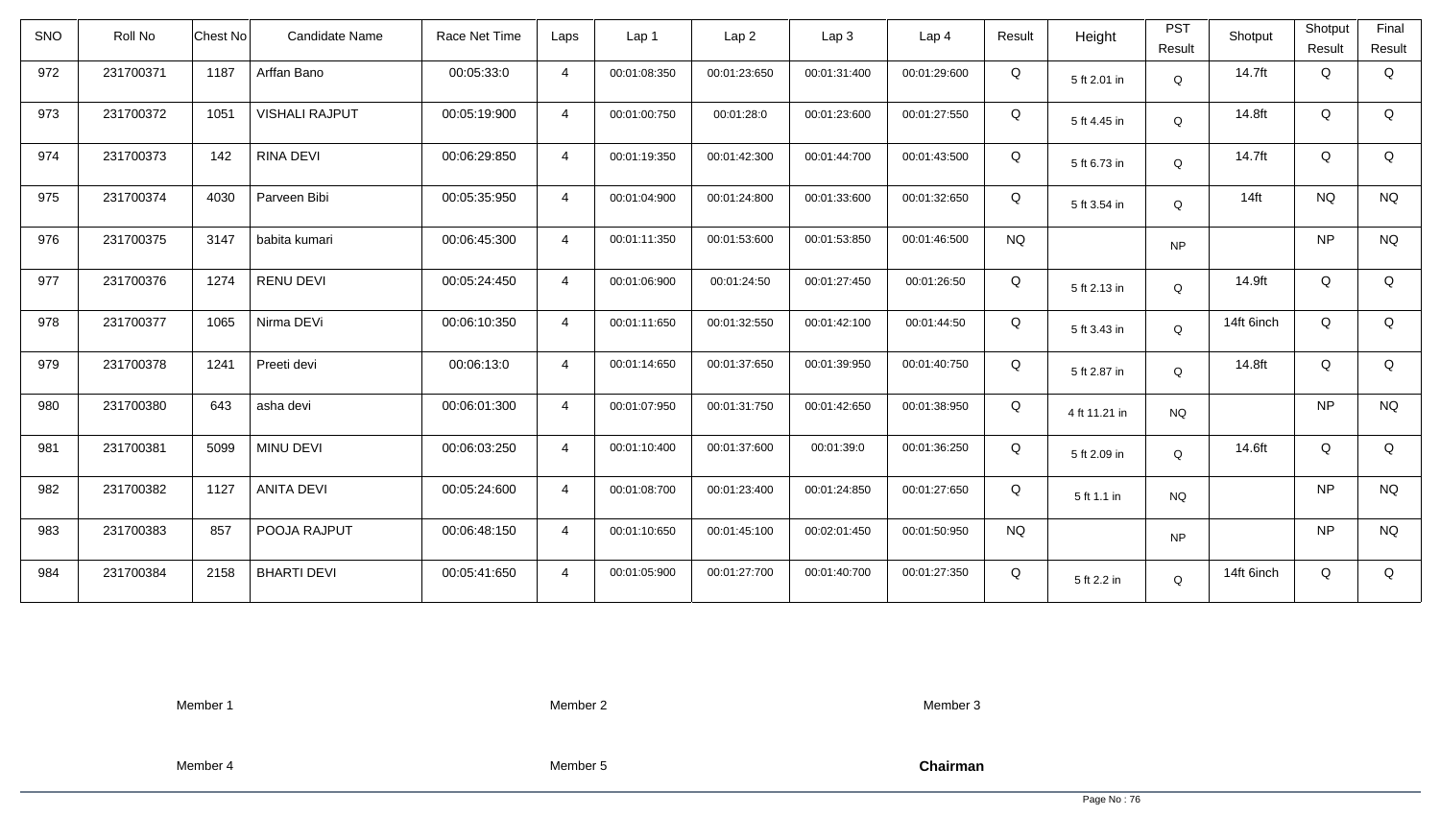| <b>SNO</b> | Roll No   | Candidate Name<br>Chest No  | Race Net Time | Laps           | Lap 1        | Lap <sub>2</sub> | Lap3         | Lap <sub>4</sub> | Result    | Height       | <b>PST</b><br>Result | Shotput    | Shotput<br>Result | Final<br>Result |
|------------|-----------|-----------------------------|---------------|----------------|--------------|------------------|--------------|------------------|-----------|--------------|----------------------|------------|-------------------|-----------------|
| 985        | 231700386 | 908<br><b>SUMAN DEVI</b>    | 00:05:44:150  | $\overline{4}$ | 00:01:14:550 | 00:01:29:750     | 00:01:31:400 | 00:01:28:450     | Q         | 5 ft 3.7 in  | $\mathsf Q$          | 14.7ft     | Q                 | Q               |
| 986        | 231700387 | POOJA DEVI<br>564           | 00:05:41:850  | $\overline{4}$ | 00:01:09:850 | 00:01:24:850     | 00:01:28:250 | 00:01:38:900     | Q         | 5 ft 3.19 in | Q                    | 14ft 6inch | Q                 | Q               |
| 987        | 231700388 | 1094<br>kirn kumari         | 00:06:34:750  | $\overline{4}$ | 00:01:07:900 | 00:01:35:300     | 00:01:57:800 | 00:01:53:750     | <b>NQ</b> |              | <b>NP</b>            |            | <b>NP</b>         | <b>NQ</b>       |
| 988        | 231700391 | 916<br><b>ANJALI SHARMA</b> | 00:01:39:150  | $\mathbf{1}$   | 00:01:39:150 | 00:00:00         | 00:00:00     | 00:00:00         | <b>NQ</b> |              | <b>NP</b>            |            | <b>NP</b>         | <b>NQ</b>       |
| 989        | 231700393 | 5275<br>shahista kousar     | 00:05:32:100  | $\overline{4}$ | 00:01:08:50  | 00:01:28:400     | 00:01:30:300 | 00:01:25:350     | Q         | 5 ft 3.54 in | Q                    | 14ft 6inch | Q                 | Q               |
| 990        | 231700394 | 452<br>Taniya Devi          | 00:05:21:500  | $\overline{4}$ | 00:01:03:950 | 00:01:29:700     | 00:01:27:150 | 00:01:20:700     | Q         | 5 ft 2.6 in  | Q                    | 14ft 6inch | Q                 | Q               |
| 991        | 231700395 | 850<br>Sapna thakur         | 00:05:16:350  | $\overline{4}$ | 00:01:06:850 | 00:01:21:800     | 00:01:23:700 | 00:01:24:0       | Q         | 5 ft 3.58 in | Q                    | $14$ ft    | <b>NQ</b>         | <b>NQ</b>       |
| 992        | 231700396 | <b>SUNITA DEVI</b><br>684   | 00:05:09:500  | $\overline{4}$ | 00:01:04:700 | 00:01:19:700     | 00:01:23:50  | 00:01:22:50      | Q         | 5 ft 2.48 in | Q                    | 14ft 6inch | Q                 | Q               |
| 993        | 231700397 | 581<br>Shanaz akhter        | 00:05:52:600  | $\overline{4}$ | 00:01:12:750 | 00:01:28:250     | 00:01:35:700 | 00:01:35:900     | Q         | 5 ft 0.98 in | <b>NQ</b>            |            | <b>NP</b>         | <b>NQ</b>       |
| 994        | 231700398 | 1310<br><b>JYOTI KATOCH</b> | 00:04:54:550  | $\overline{4}$ | 00:01:03:0   | 00:01:17:200     | 00:01:18:100 | 00:01:16:250     | Q         | 5 ft 1.57 in | <b>NQ</b>            |            | <b>NP</b>         | $\rm N\rm Q$    |
| 995        | 231700399 | Savita Sharma<br>214        | 00:06:04:0    | $\overline{4}$ | 00:01:18:800 | 00:01:32:600     | 00:01:38:400 | 00:01:34:200     | Q         | 5 ft 3.5 in  | Q                    | 14ft 6inch | Q                 | Q               |
| 996        | 231700400 | 1204<br>yasmeen akhter      | 00:05:32:500  | $\overline{4}$ | 00:01:09:250 | 00:01:25:450     | 00:01:25:150 | 00:01:32:650     | Q         | 5 ft 3.27 in | Q                    | 14.7ft     | Q                 | Q               |
| 997        | 231700401 | 1237<br>preeti devi         | 00:06:04:500  | $\overline{4}$ | 00:01:05:200 | 00:01:38:650     | 00:01:33:0   | 00:01:47:650     | Q         | 5 ft 2.99 in | Q                    | 14.9ft     | Q                 | Q               |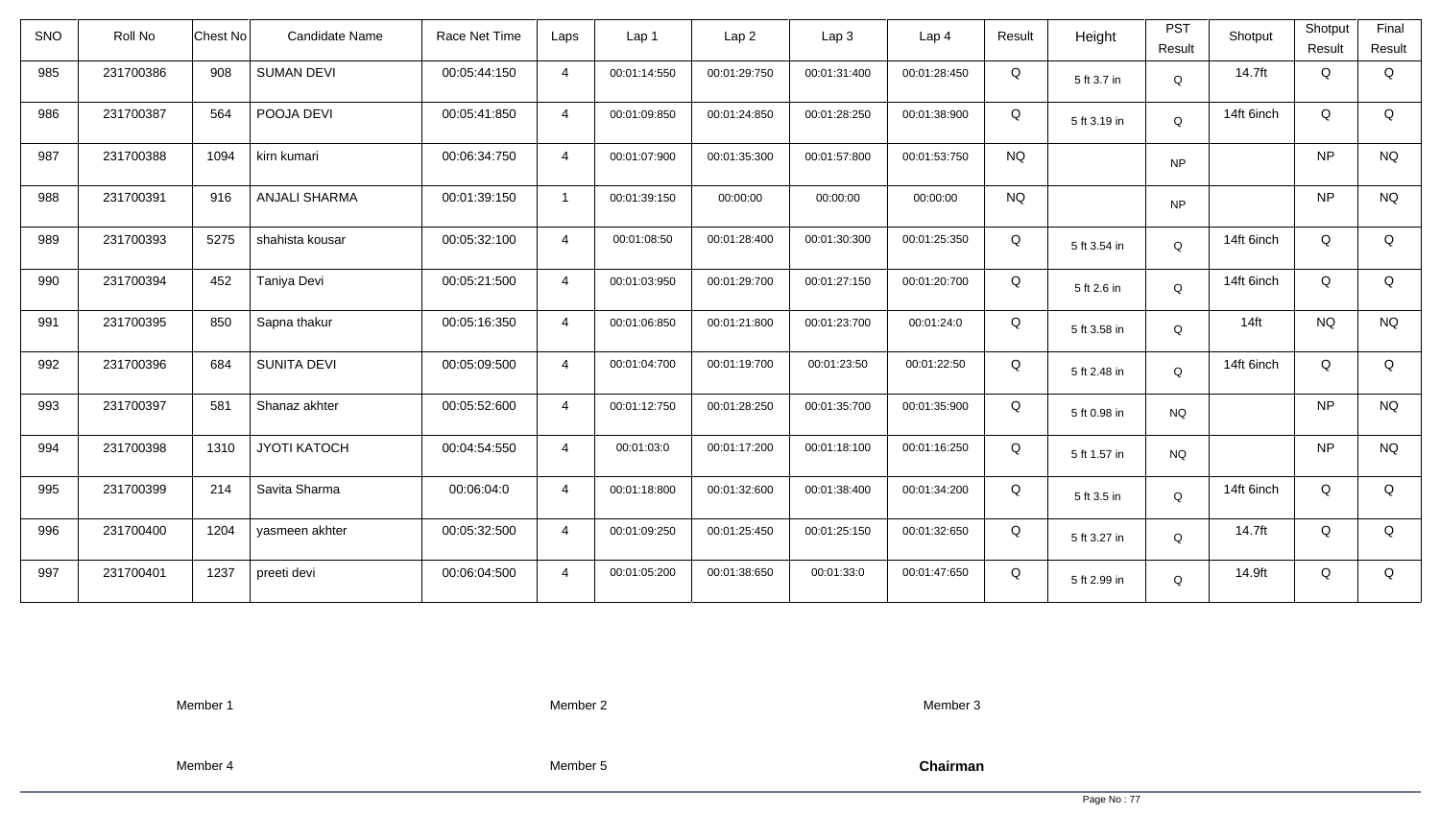| <b>SNO</b> | Roll No   | Chest No | Candidate Name     | Race Net Time | Laps           | Lap 1        | Lap <sub>2</sub> | Lap3         | Lap <sub>4</sub> | Result    | Height       | <b>PST</b><br>Result | Shotput    | Shotput<br>Result | Final<br>Result |
|------------|-----------|----------|--------------------|---------------|----------------|--------------|------------------|--------------|------------------|-----------|--------------|----------------------|------------|-------------------|-----------------|
| 998        | 231700402 | 914      | <b>RENU DEVI</b>   | 00:05:02:750  | $\overline{4}$ | 00:01:07:200 | 00:01:16:800     | 00:01:23:350 | 00:01:15:400     | Q         | 5 ft 0.98 in | <b>NQ</b>            |            | <b>NP</b>         | <b>NQ</b>       |
| 999        | 231700407 | 6214     | POOJA DEVI         | 00:06:26:500  | $\overline{4}$ | 00:01:16:500 | 00:01:41:800     | 00:01:42:650 | 00:01:45:550     | Q         | 5 ft 6.69 in | Q                    | 14.7ft     | Q                 | Q               |
| 1000       | 231700409 | 991      | Somiya Devi        | 00:05:10:150  | $\overline{4}$ | 00:01:04:0   | 00:01:18:300     | 00:01:23:350 | 00:01:24:500     | Q         | 5 ft 0.67 in | <b>NQ</b>            |            | <b>NP</b>         | <b>NQ</b>       |
| 1001       | 231700410 | 2997     | <b>KAJOL DEVI</b>  | 00:04:57:500  | $\overline{4}$ | 00:00:57:900 | 00:01:19:50      | 00:01:22:250 | 00:01:18:300     | Q         | 5 ft 5.12 in | Q                    | 14ft 6inch | Q                 | Q               |
| 1002       | 231700412 | 1275     | <b>MANJU DEVI</b>  | 00:04:28:950  | $\overline{4}$ | 00:00:52:800 | 00:01:06:250     | 00:01:19:100 | 00:01:10:800     | Q         | 4 ft 9.99 in | <b>NQ</b>            |            | <b>NP</b>         | <b>NQ</b>       |
| 1003       | 231700414 | 448      | shivani devi       | 00:06:34:50   | $\overline{4}$ | 00:01:16:700 | 00:01:40:750     | 00:01:52:350 | 00:01:44:250     | <b>NQ</b> |              | <b>NP</b>            |            | <b>NP</b>         | <b>NQ</b>       |
| 1004       | 231700421 | 1154     | PAYAL DEVI         | 00:06:15:300  | $\overline{4}$ | 00:01:14:100 | 00:01:32:0       | 00:01:42:350 | 00:01:46:850     | Q         | 5 ft 1.57 in | <b>NQ</b>            |            | <b>NP</b>         | <b>NQ</b>       |
| 1005       | 231700422 | 3208     | SONIKA DEVI        | 00:04:50:300  | $\overline{4}$ | 00:01:01:50  | 00:01:19:800     | 00:01:18:100 | 00:01:11:350     | Q         | 5 ft 1.06 in | <b>NQ</b>            |            | <b>NP</b>         | <b>NQ</b>       |
| 1006       | 231700424 | 890      | <b>ANJALI DEVI</b> | 00:05:58:450  | $\overline{4}$ | 00:01:12:150 | 00:01:33:50      | 00:01:42:50  | 00:01:31:200     | Q         | 5 ft 3.39 in | Q                    | 14.8ft     | Q                 | Q               |
| 1007       | 231700428 | 5293     | <b>BABY DEVI</b>   | 00:06:54:0    | $\overline{4}$ | 00:01:22:250 | 00:01:58:900     | 00:01:57:200 | 00:01:35:650     | <b>NQ</b> |              | <b>NP</b>            |            | <b>NP</b>         | $\rm N\rm Q$    |
| 1008       | 231700430 | 2439     | Sakshi DeVi        | 00:05:14:950  | $\overline{4}$ | 00:01:02:250 | 00:01:21:800     | 00:01:23:850 | 00:01:27:50      | Q         | 5 ft 2.01 in | Q                    | 14.2ft     | <b>NQ</b>         | <b>NQ</b>       |
| 1009       | 231700431 | 999      | RONIKA DEVI        | 00:05:30:450  | $\overline{4}$ | 00:01:05:950 | 00:01:29:500     | 00:01:27:100 | 00:01:27:900     | Q         | 5 ft 4.76 in | Q                    | $14$ ft    | <b>NQ</b>         | <b>NQ</b>       |
| 1010       | 231700432 | 856      | PRIYA DEVI         | 00:04:44:650  | $\overline{4}$ | 00:00:57:0   | 00:01:13:400     | 00:01:17:300 | 00:01:16:950     | Q         | 5 ft 2.91 in | Q                    | 14.8ft     | Q                 | Q               |

Member 2

Member 3

Member 4

Member 5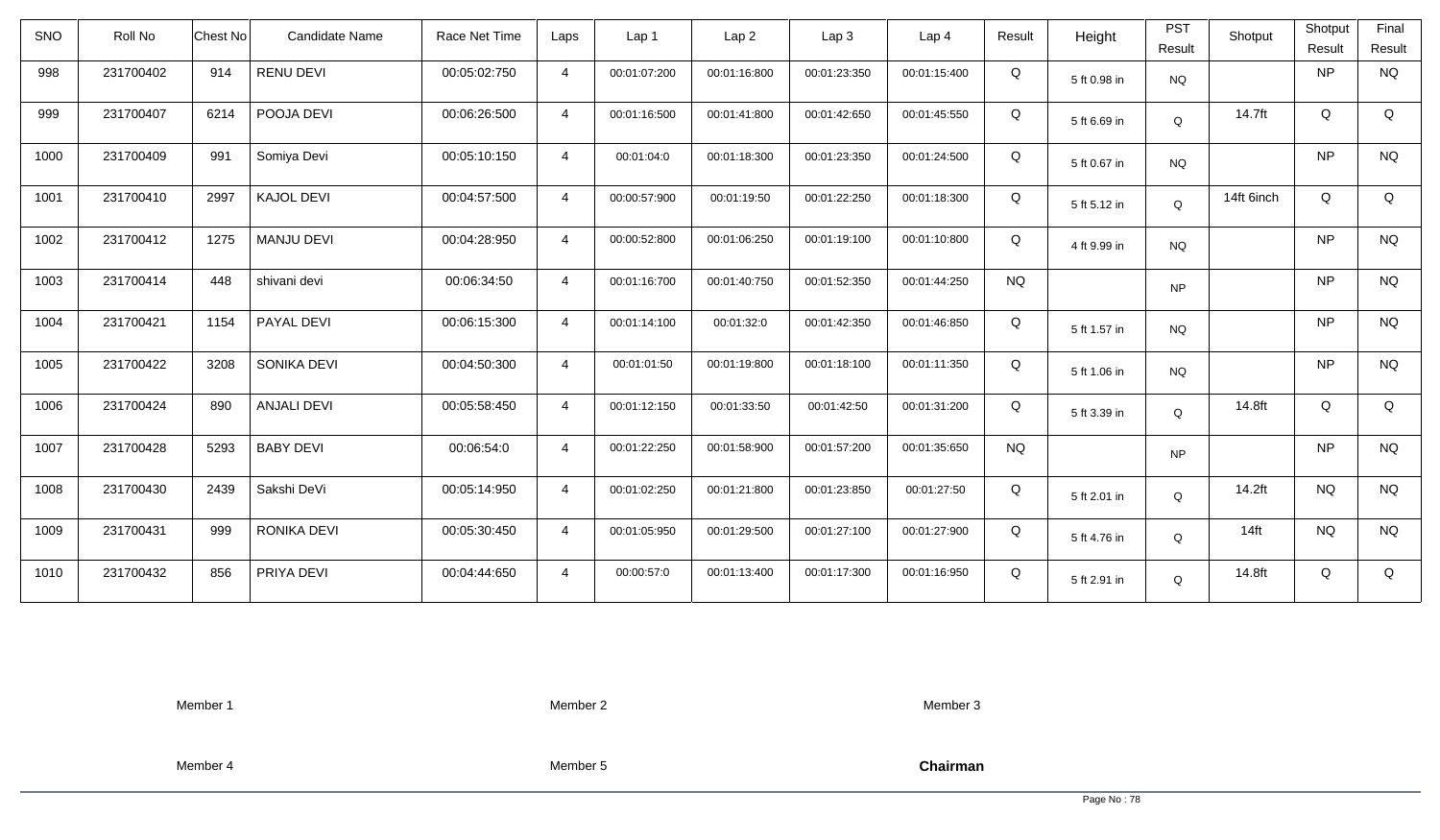| <b>SNO</b> | Roll No   | <b>Chest No</b> | <b>Candidate Name</b> | Race Net Time | Laps           | Lap 1        | Lap <sub>2</sub> | Lap3         | Lap 4        | Result    | Height        | <b>PST</b><br>Result | Shotput    | Shotput<br>Result | Final<br>Result |
|------------|-----------|-----------------|-----------------------|---------------|----------------|--------------|------------------|--------------|--------------|-----------|---------------|----------------------|------------|-------------------|-----------------|
| 1011       | 231700433 | 1114            | Anita devi            | 00:04:42:400  | $\overline{4}$ | 00:00:54:400 | 00:01:06:50      | 00:01:16:800 | 00:01:25:150 | Q         | 5 ft 2.44 in  | Q                    | 14.7ft     | Q                 | Q               |
| 1012       | 231700434 | 1284            | ANU DEVI              | 00:05:50:0    | $\overline{4}$ | 00:01:01:600 | 00:01:29:350     | 00:01:36:900 | 00:01:42:150 | Q         | 5 ft 2.44 in  | Q                    | $14$ ft    | <b>NQ</b>         | <b>NQ</b>       |
| 1013       | 231700435 | 1060            | <b>KAJOL DEVI</b>     | 00:05:41:900  | $\overline{4}$ | 00:01:11:650 | 00:01:26:50      | 00:01:34:700 | 00:01:29:500 | Q         | 4 ft 11.65 in | <b>NQ</b>            |            | <b>NP</b>         | <b>NQ</b>       |
| 1014       | 231700438 | 1226            | <b>ABIDA BANO</b>     | 00:06:09:750  | $\overline{4}$ | 00:01:09:700 | 00:01:36:600     | 00:01:45:750 | 00:01:37:700 | Q         | 5 ft 2.17 in  | Q                    | 14.9ft     | Q                 | Q               |
| 1015       | 231700439 | 2233            | kabita devi           | 00:04:56:200  | $\overline{4}$ | 00:01:06:200 | 00:01:18:650     | 00:01:16:850 | 00:01:14:500 | Q         | 5 ft 6.85 in  | Q                    | 14.8ft     | Q                 | Q               |
| 1016       | 231700443 | 833             | POONAM LALOTRA        | 00:05:07:800  | $\overline{4}$ | 00:01:04:0   | 00:01:17:750     | 00:01:21:800 | 00:01:24:250 | Q         | 5 ft 1.26 in  | <b>NQ</b>            |            | <b>NP</b>         | <b>NQ</b>       |
| 1017       | 231700444 | 949             | <b>KAJAL BHARTI</b>   | 00:06:35:450  | $\overline{4}$ | 00:01:15:950 | 00:01:42:0       | 00:01:51:200 | 00:01:46:300 | <b>NQ</b> |               | <b>NP</b>            |            | <b>NP</b>         | <b>NQ</b>       |
| 1018       | 231700445 | 1319            | Shahnaz akhter        | 00:04:40:750  | $\overline{4}$ | 00:00:58:700 | 00:01:04:750     | 00:01:09:800 | 00:01:27:500 | Q         | 5 ft 3.43 in  | Q                    | $14$ ft    | <b>NQ</b>         | <b>NQ</b>       |
| 1019       | 231700448 | 777             | SONIKA DEVI           | 00:05:03:450  | $\overline{4}$ | 00:01:09:900 | 00:01:25:950     | 00:01:13:650 | 00:01:13:950 | Q         | 5 ft 2.05 in  | $\mathsf Q$          | 14ft 6inch | Q                 | Q               |
| 1020       | 231700451 | 880             | <b>NEHA DEVI</b>      | 00:05:50:450  | $\overline{4}$ | 00:01:00:0   | 00:01:24:0       | 00:01:44:50  | 00:01:42:400 | Q         | 5 ft 3.15 in  | Q                    | 14.8ft     | Q                 | Q               |
| 1021       | 231700453 | 5012            | bandesha devi         | 00:05:10:900  | $\overline{4}$ | 00:01:02:200 | 00:01:22:0       | 00:01:23:50  | 00:01:23:650 | Q         | 5 ft 2.56 in  | Q                    | 14.9ft     | Q                 | Q               |
| 1022       | 231700455 | 1186            | <b>SAFYA BEGUM</b>    | 00:05:00:450  | $\overline{4}$ | 00:00:58:800 | 00:01:18:150     | 00:01:20:100 | 00:01:23:400 | Q         | 5 ft 0.12 in  | <b>NQ</b>            |            | <b>NP</b>         | <b>NQ</b>       |
| 1023       | 231700456 | 9161            | SAHIBA KOUSAR         | 00:05:23:350  | $\mathbf{3}$   | 00:01:12:550 | 00:02:05:900     | 00:02:04:900 | 00:00:00     | <b>NQ</b> |               | <b>NP</b>            |            | <b>NP</b>         | <b>NQ</b>       |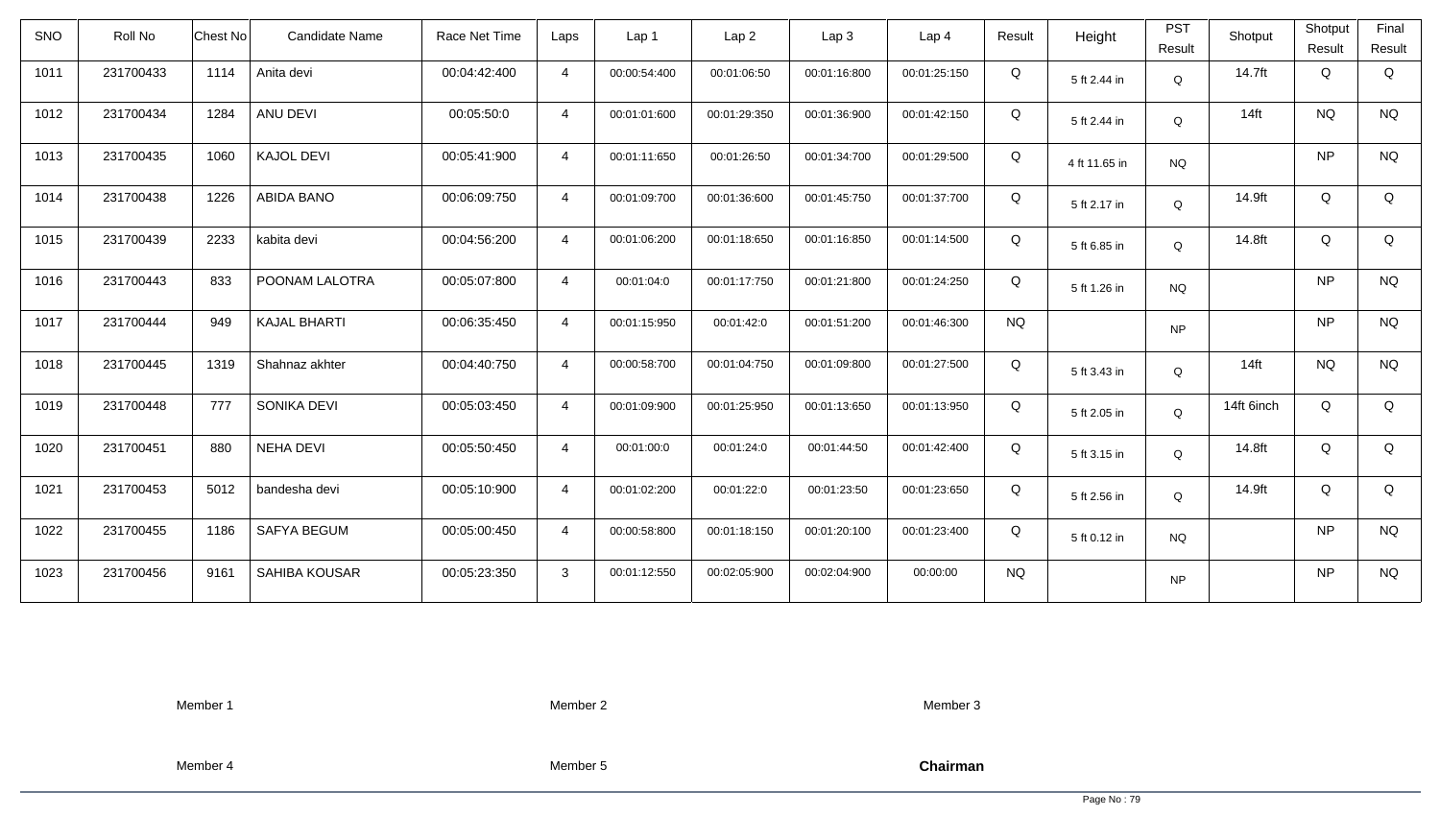| <b>SNO</b> | Roll No   | <b>Chest No</b> | <b>Candidate Name</b> | Race Net Time | Laps           | Lap <sub>1</sub> | Lap <sub>2</sub> | Lap <sub>3</sub> | Lap <sub>4</sub> | Result | Height       | <b>PST</b><br>Result | Shotput    | Shotput<br>Result | Final<br>Result |
|------------|-----------|-----------------|-----------------------|---------------|----------------|------------------|------------------|------------------|------------------|--------|--------------|----------------------|------------|-------------------|-----------------|
| 1024       | 231700457 | 694             | <b>LAVLEEN KOUR</b>   | 00:05:13:700  | $\overline{4}$ | 00:01:01:600     | 00:01:22:350     | 00:01:28:350     | 00:01:21:400     | Q      | 5 ft 3.94 in | Q                    | 14.7ft     | Q                 | Q               |
| 1025       | 231700458 | 1439            | shaRIFA BIBI          | 00:05:01:250  | $\overline{4}$ | 00:00:58:350     | 00:01:25:950     | 00:01:23:150     | 00:01:13:800     | Q      | 5 ft 3.9 in  | Q                    | 14ft 6inch | Q                 | Q               |
| 1026       | 231700459 | 846             | sushma devi           | 00:04:55:950  | $\overline{4}$ | 00:01:01:550     | 00:01:16:450     | 00:01:17:450     | 00:01:20:500     | Q      | 5 ft 2.05 in | Q                    | 14.8ft     | Q                 | Q               |
| 1027       | 231700461 | 1120            | rakshu devi           | 00:04:39:900  | $\overline{4}$ | 00:01:01:900     | 00:01:12:500     | 00:01:18:0       | 00:01:07:500     | Q      | 5 ft 2.52 in | Q                    | 14.9ft     | Q                 | Q               |
| 1028       | 231700462 | 676             | <b>RANJU DEVI</b>     | 00:04:51:500  | $\overline{4}$ | 00:01:01:650     | 00:01:15:250     | 00:01:22:550     | 00:01:12:50      | Q      | 5 ft 3.82 in | Q                    | 14ft 6inch | Q                 | Q               |
| 1029       | 231700464 | 975             | annu devi             | 00:05:04:550  | 4              | 00:01:01:700     | 00:01:18:50      | 00:01:23:400     | 00:01:21:400     | Q      | 5 ft 3.03 in | Q                    | 14ft 6inch | Q                 | Q               |
| 1030       | 231700466 | 1486            | <b>RITA DEVI</b>      | 00:05:26:350  | $\overline{4}$ | 00:01:04:50      | 00:01:28:850     | 00:01:29:750     | 00:01:23:700     | Q      | 5 ft 0.71 in | <b>NQ</b>            |            | <b>NP</b>         | <b>NQ</b>       |
| 1031       | 231700467 | 9065            | kanta devi            | 00:04:50:750  | 4              | 00:00:59:450     | 00:01:11:550     | 00:01:20:650     | 00:01:19:100     | Q      | 5 ft 4.8 in  | Q                    | 14ft 6inch | Q                 | Q               |
| 1032       | 231700468 | 538             | sonu RAJPUT           | 00:05:02:750  | $\overline{4}$ | 00:01:05:650     | 00:01:16:400     | 00:01:17:850     | 00:01:22:850     | Q      | 5 ft 2.13 in | Q                    | 14ft 6inch | Q                 | Q               |
| 1033       | 231700469 | 1341            | <b>GULSHAN KOUSER</b> | 00:05:56:650  | $\overline{4}$ | 00:01:08:600     | 00:01:33:450     | 00:01:38:150     | 00:01:36:450     | Q      | 5 ft 4.06 in | Q                    | 14.8ft     | Q                 | Q               |
| 1034       | 231700471 | 5299            | sapna devi            | 00:05:01:650  | $\overline{4}$ | 00:00:59:350     | 00:01:19:200     | 00:01:19:650     | 00:01:23:450     | Q      | 5 ft 0.98 in | <b>NQ</b>            |            | <b>NP</b>         | <b>NQ</b>       |
| 1035       | 231700472 | 1445            | Kajal devi            | 00:04:42:200  | $\overline{4}$ | 00:00:54:300     | 00:01:12:750     | 00:01:17:650     | 00:01:17:500     | Q      | 5 ft 4.09 in | Q                    | 14ft 6inch | Q                 | Q               |
| 1036       | 231700476 | 1157            | POOJA DEVI            | 00:05:02:300  | $\overline{4}$ | 00:01:02:950     | 00:01:18:200     | 00:01:20:500     | 00:01:20:650     | Q      | 5 ft 2.09 in | Q                    | 14ft 6inch | Q                 | Q               |

Member 2

Member 3

Member 4

Member 5